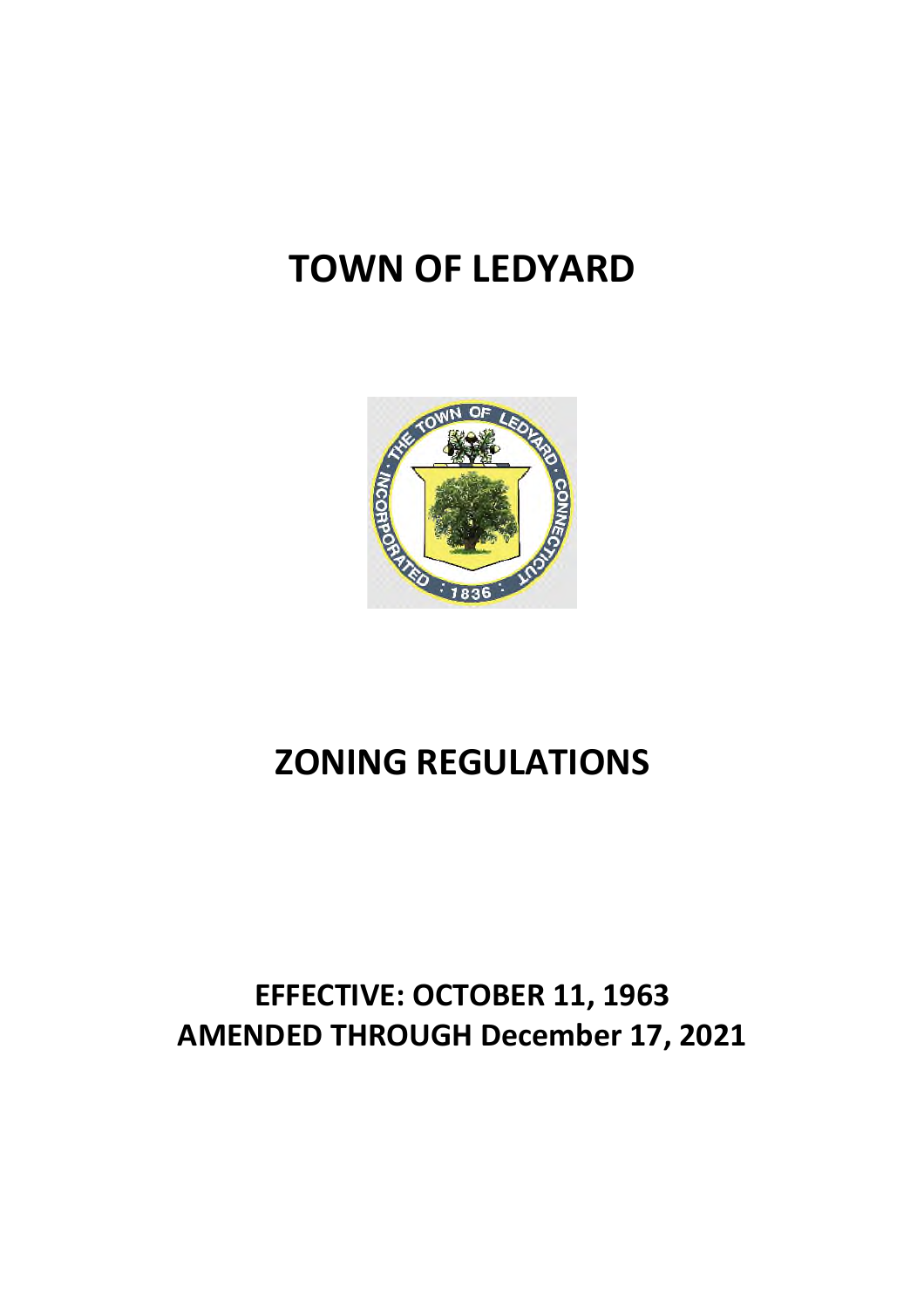# **TOWN OF LEDYARD ZONING REGULATIONS TABLE OF CONTENTS**

Ė

3

| <b>SECTION 1.0:</b> | AUTHORITY, PURPOSE, ADOPTION, RETROACTIVITY, & SEVERABILITY   | 1  |
|---------------------|---------------------------------------------------------------|----|
| 1.1                 | <b>AUTHORITY</b>                                              |    |
| 1.2                 | <b>PURPOSE</b>                                                |    |
| 1.3                 | <b>ADOPTION</b>                                               |    |
| 1.4                 | <b>RETROACTIVITY</b>                                          |    |
| 1.5                 | <b>SEVERABILITY</b>                                           |    |
| <b>SECTION 2.0:</b> | <b>DEFINITIONS</b>                                            | 2  |
| 2.1                 | <b>INTERPRETATION AND USE OF WORDS</b>                        |    |
| 2.2                 | <b>DEFINITIONS</b>                                            |    |
| <b>SECTION 3.0:</b> | <b>ESTABLISHMENT OF DISTRICTS</b>                             | 11 |
| 3.1                 | <b>ZONING DISTRICTS</b>                                       |    |
| 3.2                 | <b>Zoning Map</b>                                             |    |
| 3.3                 | <b>Zoning District Boundaries</b>                             |    |
| 3.4                 | AREA AND BULK SCHEDULE REQUIREMENTS                           |    |
| 3.5                 | Uses by District - SCHEDULE OF PERMITTED USES                 |    |
|                     |                                                               |    |
| 3.6                 | <b>Uses Subject to a Moratorium</b>                           |    |
| <b>SECTION 4.0</b>  | <b>ZONING DISTRICT REGULATIONS</b>                            | 19 |
| 4.1                 | <b>High Density Residential District (R-20)</b>               |    |
| 4.2                 | <b>Medium Density Residential District (R-40)</b>             |    |
| 4.3                 | Low Density Residential District (R-60)                       |    |
| 4.4                 | <b>Ledyard Center Design District (LCDD)</b>                  |    |
| 4.5                 | <b>Ledyard Center Transition District (LCTD)</b>              |    |
| 4.6                 | <b>Multi-Family Design District (MFDD)</b>                    |    |
| 4.7                 | <b>Gales Ferry Design District (GFDD)</b>                     |    |
| 4.8                 | <b>Resort Commercial Cluster District (RCCD)</b>              |    |
| 4.9                 | <b>Industrial District (I)</b>                                |    |
| 4.10                | <b>Commercial Marine District (CM)</b>                        |    |
| 4.11                | <b>Neighborhood Commercial District (NC)</b>                  |    |
| 4.12                | <b>Commercial Industrial District (CIP)</b>                   |    |
| 4.13                | <b>Technology Park District</b>                               |    |
| 4.12                | <b>Commercial Industrial District (CIP)</b>                   |    |
| <b>SECTION 5.0:</b> | <b>CONSERVATION &amp; OPEN SPACE SUBDIVISION DEVELOPMENTS</b> | 31 |
| 5.1                 | <b>Conservation Subdivision Developments</b>                  |    |
| 5.2                 | <b>Open Space Subdivision Developments</b>                    |    |
| <b>SECTION 6.0:</b> | SITE PLANS AND SITE PLAN REVIEW                               | 36 |
| 6.1                 | <b>Site Plans</b>                                             |    |
| 6.2                 | <b>Application Procedures</b>                                 |    |
| 6.3                 | <b>Review Procedures</b>                                      |    |
| 6.4                 | <b>Certificate of Use and Compliance</b>                      |    |
| 6.5                 | <b>Site Plan Expiration</b>                                   |    |
| 6.6                 | <b>Site Plan Requirements</b>                                 |    |
| 6.7                 | <b>Additional Site Plan Requirements by District</b>          |    |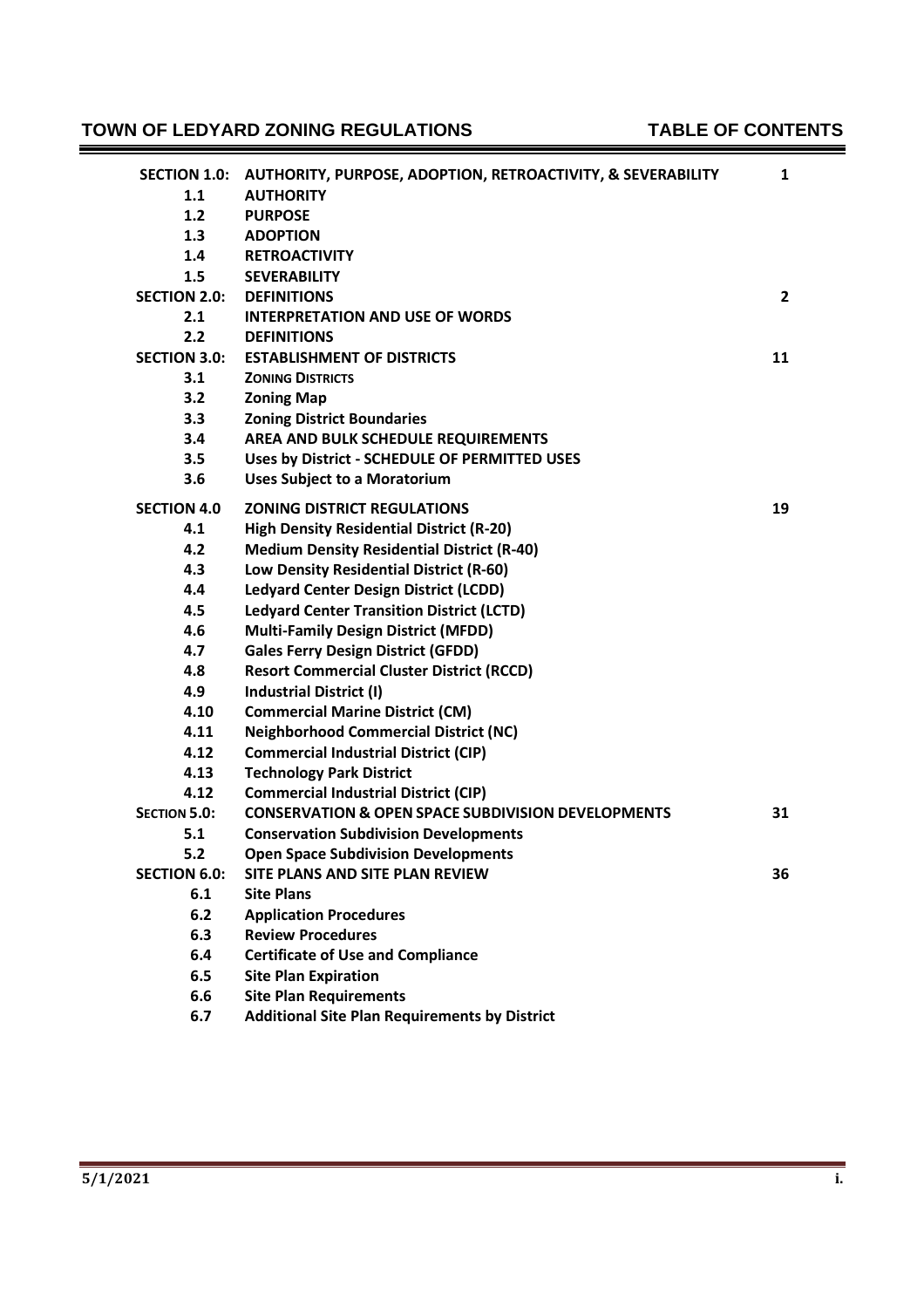# **TOWN OF LEDYARD ZONING REGULATIONS TABLE OF CONTENTS**

 $\blacksquare$ 

3

| <b>SECTION 7.0:</b> | <b>SPECIAL PERMITS</b>                                                         | 44 |
|---------------------|--------------------------------------------------------------------------------|----|
| 7.1                 | <b>Purpose</b>                                                                 |    |
| 7.2                 | <b>Application for Special Permit</b>                                          |    |
| 7.3                 | <b>Special Permit Standards</b>                                                |    |
| 7.4                 | <b>Public Hearing</b>                                                          |    |
| 7.5                 | <b>Conditions of Approval</b>                                                  |    |
| 7.6                 | <b>Enforcement</b>                                                             |    |
| 7.7                 | <b>Amendments or Modifications to Special Permits</b>                          |    |
| <b>SECTION 8.0:</b> | <b>SUPPLEMENTAL REGULATIONS:</b>                                               | 47 |
| 8.1.                | <b>Accessory Dwelling Unit</b>                                                 |    |
| 8.2                 | <b>Accessory Structures and Uses</b>                                           |    |
| 8.3                 | <b>Antennas &amp; Antenna Towers</b>                                           |    |
| 8.4                 | Assisted Living for Senior Citizens (Affordable Housing Set aside development) |    |
| 8.5                 | <b>Bed and Breakfasts</b>                                                      |    |
| 8.6                 | Campgrounds                                                                    |    |
| 8.7                 | <b>Cemeteries</b>                                                              |    |
| 8.8                 | <b>Child Day Care Center</b>                                                   |    |
| 8.9                 | <b>Construction Trailers</b>                                                   |    |
| 8.10                | <b>Country Inn</b>                                                             |    |
| 8.11                | Dwellings, Multiple Family (Apartments, Condominiums, Townhouses)              |    |
| 8.12                | Dwelling, Single-family                                                        |    |
| 8.13                | <b>Dwelling - Two-family (Duplex)</b>                                          |    |
| 8.14                | <b>Farm Stands</b>                                                             |    |
| 8.15                | <b>Home Husbandry</b>                                                          |    |
| 8.16                | <b>Home Occupations</b>                                                        |    |
| 8.17                | <b>Affordable Housing District</b>                                             |    |
| 8.18                | <b>Incentive Housing Zone</b>                                                  |    |
| 8.19                | <b>Kennels</b>                                                                 |    |
| 8.20                | <b>Deleted</b>                                                                 |    |
| 8.21                | <b>Nursing Home and Residential Care Home</b>                                  |    |
| 8.22                | <b>Portable Storage Units - See Accessory Structures</b>                       |    |
| 8.23                | Recreational Vehicle and Power Equipment Vehicles Sales and Service            |    |
| 8.24                | Sawmills - Temporary                                                           |    |
| 8.25                | <b>Transformer Substation</b>                                                  |    |
| 8.26                | <b>Personal Service Establishments</b>                                         |    |
| 8.27                | <b>Temporary Forms of Outdoor Entertainment</b>                                |    |
| <b>SECTION 9.0:</b> | <b>SIGNS</b>                                                                   | 73 |
| 9.1                 | <b>Purpose</b>                                                                 |    |
| 9.2                 | <b>General Requirements</b>                                                    |    |
| 9.3                 | Exempt Signs (Signs not requiring a sign permit):                              |    |
| 9.4                 | <b>Prohibited signs:</b>                                                       |    |
| 9.5                 | <b>Sign Standards for Specific Districts</b>                                   |    |
| 9.6                 | <b>Application for Sign Permit</b>                                             |    |
| 9.7                 | Lawful Non-Conforming Signs.                                                   |    |
|                     | SECTION 10.0: OFF-STREET PARKING AND LOADING                                   | 79 |
| 10.1                | <b>General Requirements</b>                                                    |    |
| 10.2                | Residential Districts (R-20, R-40, R-60)                                       |    |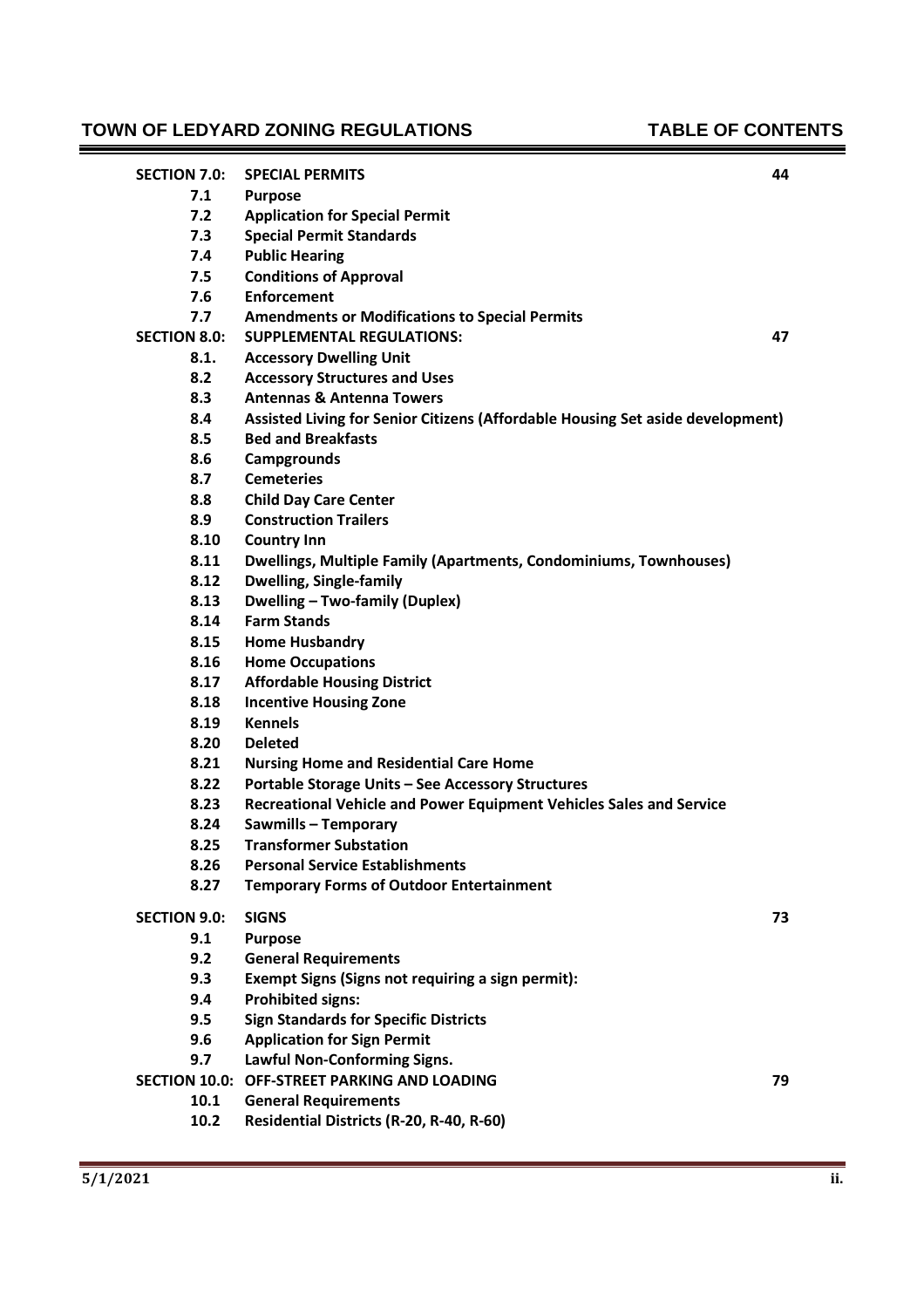#### **TOWN OF LEDYARD ZONING REGULATIONS TABLE OF CONTENTS** E

| 10.3 | Ledyard Center Districts (LCDD, LCTD) and Gales Ferry Design District (GFDD) |     |
|------|------------------------------------------------------------------------------|-----|
| 10.4 | Commercial, Industrial, & Special Use Districts (I, CM, NC, CIP)             |     |
| 10.5 | <b>Shared Parking</b>                                                        |     |
| 10.6 | <b>Assisted Living for Seniors</b>                                           |     |
| 10.7 | <b>Bed and Breakfasts</b>                                                    |     |
| 10.8 | <b>Country Inn</b>                                                           |     |
| 10.9 | <b>Home Occupations</b>                                                      |     |
|      | <b>SECTION 11.0: ALTERNATIVE ENERGY SYSTEMS</b>                              | 82  |
| 11.1 | <b>Small Wind Energy Systems</b>                                             |     |
| 11.2 | <b>Solar Energy Systems</b>                                                  |     |
|      | 11.2.1 Solar Energy Systems as an Accessory Use (Small Solar Systems)        |     |
|      | 11.2.1 Solar Energy Systems as a Principal Use (Large Solar Systems)         |     |
|      | <b>SECTION 12.0: NATURAL RESOURCES</b>                                       | 86  |
| 12.1 | <b>Coastal Area Management (CAM)</b>                                         |     |
| 12.2 | Soil Erosion and Sediment Control Plan                                       |     |
| 12.3 | <b>Flood Protection</b>                                                      |     |
| 12.4 | Soil, Gravel and Stone Removal                                               |     |
|      | SECTION 13.0: NON-CONFORMING USES, STRUCTURES, AND PROPERTY                  | 97  |
|      | <b>SECTION 14.0: MISCELLANEOUS</b>                                           | 99  |
| 14.1 | <b>Changes in Use in Design, and Commercial Districts</b>                    |     |
| 14.2 | <b>Prohibited Uses</b>                                                       |     |
| 14.3 | <b>Building on Non-Conforming Lots</b>                                       |     |
|      | 14.3.1 Use of Non-Conforming Vacant Lots                                     |     |
|      | 14.3.2 Merger of Non-Conforming Lots                                         |     |
| 14.4 | <b>Replacement of Lawful Nonconforming Mobile Homes</b>                      |     |
| 14.5 | <b>Handicap Ramps for Residential Purposes</b>                               |     |
| 14.6 | <b>Interior Lots</b>                                                         |     |
| 14.7 | <b>Junk and Hobby Motor Vehicles</b>                                         |     |
| 14.8 | <b>Driveways</b>                                                             |     |
|      | SECTION 15.0: ADMINISTRATION AND ENFORCEMENT                                 | 104 |
| 15.1 | <b>Enforcement</b>                                                           |     |
| 15.2 | <b>Violation Procedure</b>                                                   |     |
| 15.3 | Procedure for Changing Zoning Districts and Zoning Regulations               |     |
| 15.4 | <b>Zoning Board of Appeals</b>                                               |     |
| 15.5 | <b>Aquifer Protection Agency</b>                                             |     |
| 15.6 | Fee                                                                          |     |
|      | <b>SECTION 16.0: Amendments</b>                                              | 108 |
|      |                                                                              |     |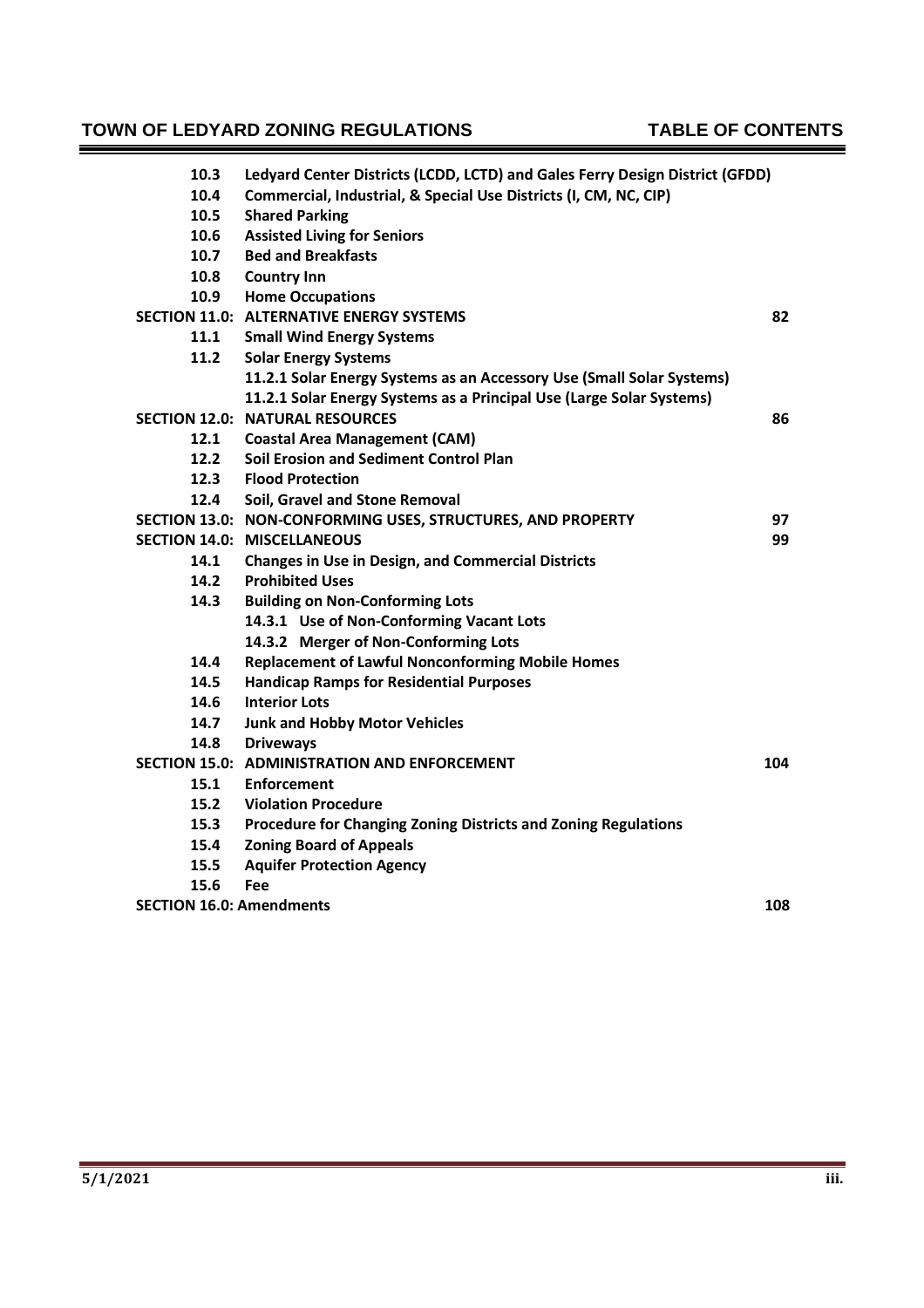# **SECTION 1.0: AUTHORITY, PURPOSE, ADOPTION, RETROACTIVITY, & SEVERABILITY**

#### **1.1 Authority**

A. These regulations are enacted pursuant to the provisions of Chapter 124, Connecticut General Statutes, Revision of 1958 as amended.

#### **1.2 Purpose**

A. The purpose of these regulations is to promote the health, safety and general welfare of the community; to conserve the value of property and encourage the most appropriate use of land throughout the Town; to lessen congestion in the streets; to avoid undue concentration of population; to secure safety from fire; to facilitate adequate provision for transportation, water, sewage, schools, parks, recreation and other public requirements; to provide for the Public Health, comfort and general welfare in living and working conditions and to regulate and restrict the location and time of operation of trades and industries and the location of buildings/structures for specific uses; to regulate and limit the height and bulk of buildings/structures hereafter erected; to regulate and determine the area of yards, courts and other Non-Developed Land for building hereafter erected in the Town of Ledyard; to conserve and improve the physical appearance of the Town.

#### **1.3 Adoption**

A. These regulations are adopted in accordance with the provisions for notice and public hearing set forth in §8-3, Connecticut General Statutes, Revision of 1958, as amended.

#### **1.4 Retroactivity**

A. Nothing herein contained shall require any change to approved site plans, or to the construction or designated use of a building for which a building permit has been issued and construction shall have commenced, based upon regulations in effect prior to the effective date of these regulations (or any amendment thereto) if the development work is completed according to such plans within the period specified by CGS §8-3(i) & CGS §8-3(j). "Work" for purposes of this subsection, means all physical improvements required by the approved plan. The Commission can grant extensions as provided by law.

# **1.5 Severability**

A. If any part of these Zoning Regulations, the Attachments to these Zoning Regulations, and/or the Ledyard Zoning Map, is declared invalid and/or unenforceable for any reason, such invalidity or unenforceability shall not affect the validity or enforceability of the remainder of these Zoning Regulations, the Attachments to these Zoning Regulations, and/or the Ledyard Zoning Map, which shall remain in full force and effect.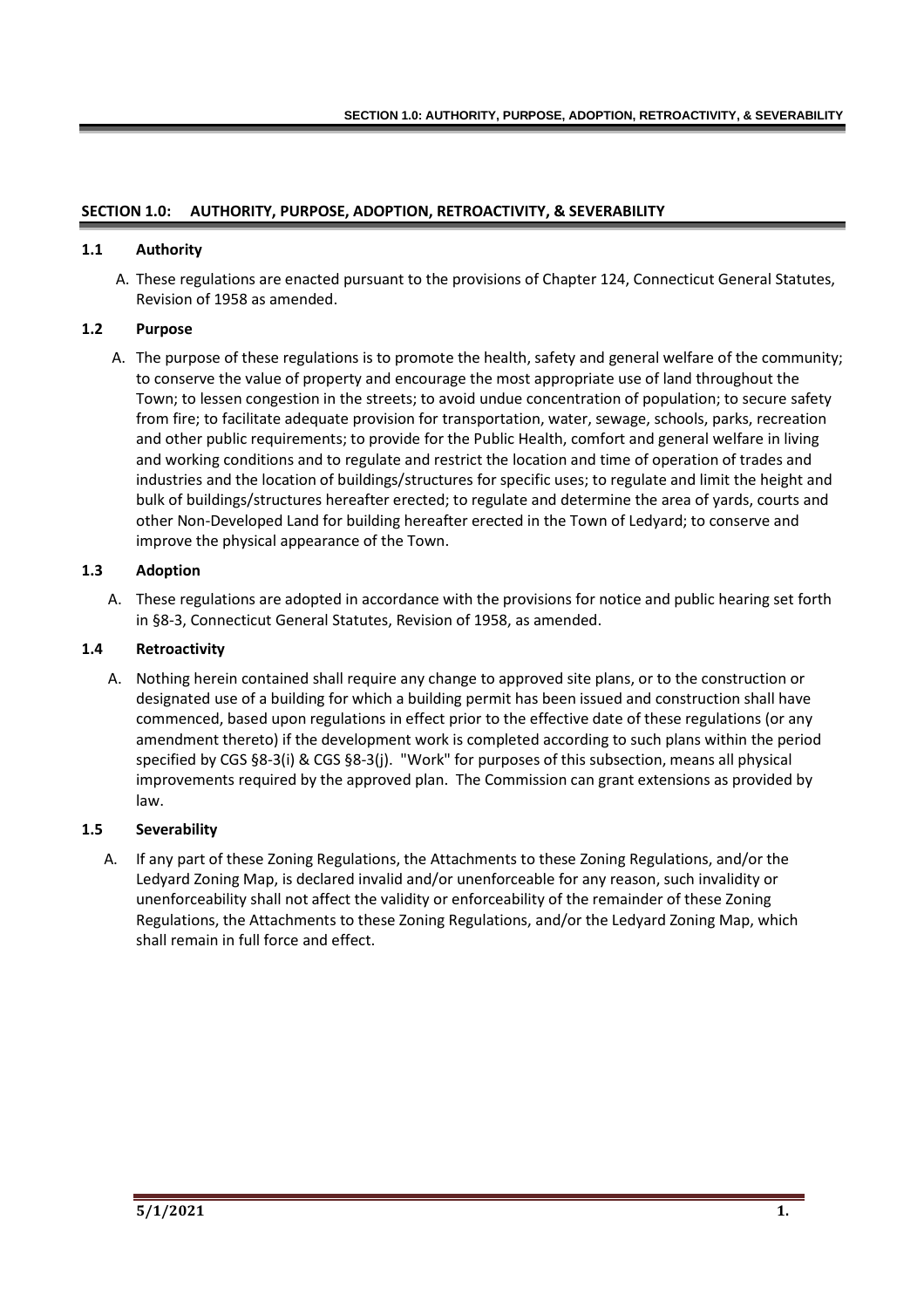#### **SECTION 2.0: DEFINITIONS**

#### **2.1 Interpretation and Use of Words**

- A. The following terms shall be interpreted as follows:
	- (1) The masculine includes the feminine,
	- (2) The singular includes the plural and the present tense includes the future tense,
	- (3) The word "person" includes an individual, firm or corporation, limited liability company, trust, and federally recognized tribe,
	- (4) The word "shall" is always mandatory; the word "may" is permissive or discretionary,
	- (5) The words "used" or "occupied," as applied to any land or building, shall be construed to include the words "intended, arranged, or designed to be used or occupied,"
	- (6) Any reference to a residence or residential district shall be interpreted to mean any district with the word "residence" in its title,
	- (7) A building or structure includes any part thereof,
	- (8) The words "zone", "zoning district", and "district" have the same meaning,

#### **2.2 Definitions**

ABANDONMENT: The discontinuance of a use of property with the intent by its owner to voluntarily, intentionally, and permanently renounce said prior use. Failure to maintain a use for a specific time period is not, by itself, sufficient to constitute abandonment.

ACCESSORY USE/ACCESSORY BUILDING: A use, building, structure and/or portion thereof customarily incidental and subordinate to the principal use of the land or building and located on the same lot as the principal use.

ADULT DAY CARE CENTER: Any building or structure which is used to provide supervision for persons who are 18 years of age or older who may be elderly, physically ill, infirm, or physically handicapped such that they require daily supervision and medical treatment incidental to such supervision. The term does not include uses which provide residential, surgical, medical, or special treatment as relates to housing persons who have a chronic illness, disease or injury, or other condition that would require the degree and treatment provided by a nursing home or hospital.

AGE RESTRICTED HOUSING: Housing intended for residents age fifty-five (55) or older. Age restricted housing is subject to state and federal fair housing regulations and may be single-family dwellings, mobile manufactured homes, two-family dwellings, and multi-family dwellings. Age restricted housing proposed for development shall be so designated on any site plan submitted to the Zoning Commission for approval.

APARTMENT: A dwelling unit located (a) in a building consisting of one or more other dwelling units; (b) above or behind a commercial use; or (c) within a single-family dwelling.

ARCHITECTURAL REVIEW BOARD (ARB): An ad-hoc advisory board that may be assigned by the PZC to review applications for new construction and/or substantial reconstruction or rehabilitation within the Ledyard Center Design Districts (LCVD, LCTD, and MFVD) and the Gales Ferry Design District (GFDD).

ASSISTED HOUSING: Housing which is receiving, or will receive, financial assistance under any governmental program for the construction or substantial rehabilitation of low and moderate-income housing, and any housing occupied by persons receiving rental or mortgage assistance as defined by Connecticut.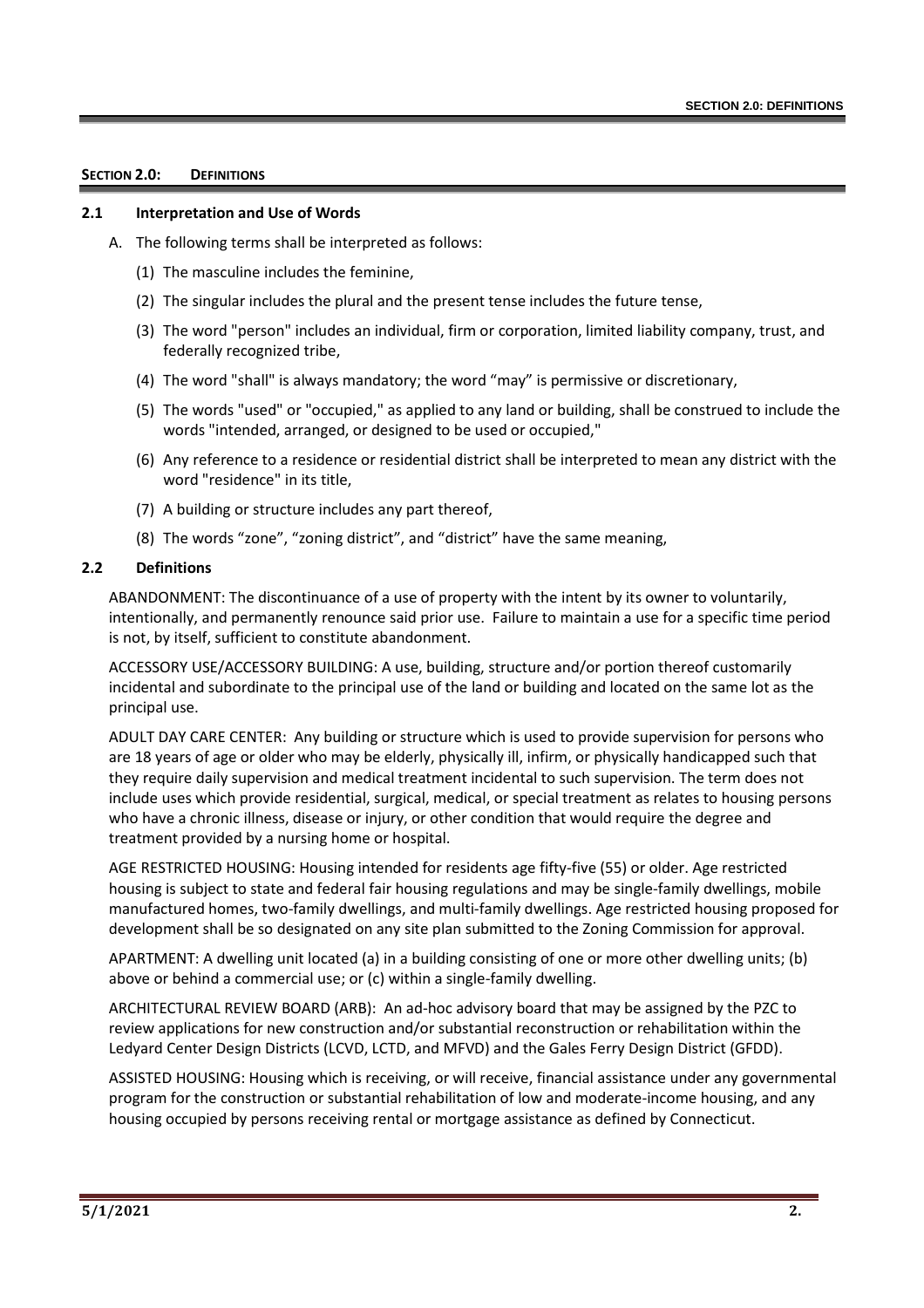ASSISTED LIVING FOR SENIORS: A multi-family dwelling development, for those who are in otherwise good health, that provides the support of services, both licensed and unlicensed, necessary to maintain its residents in a semi-independent lifestyle. An assisted living facility may include convalescent care.

BARN: A building for the storage of farm products, feed, and/or the housing of farm animals or farm equipment located on a farm. A barn shall be considered the principal structure if there is no residential structure on the tract, or an accessory structure if there is a residential structure.

BED AND BREAKFAST: An owner-occupied dwelling, with a valid permit, having five (5) or fewer guest rooms, without separate kitchen facilities, in which overnight accommodations and breakfast is provided to travelers for a fee and for not more than twenty-one (21) consecutive days.

BUFFER STRIP: A strip of land unoccupied by buildings, structures or pavements and maintained as a grass strip, in its natural state, and/or for the planting of trees or shrubs as required by these regulations.

BUILDING HEIGHT: The vertical distance measured from the uniform finished grade to the highest point of the roof surface for flat roofs, to the deck line of mansard roofs, and to the average height between the highest eaves and ridge for gable, hip and gambrel roofs. Where a building is located one sloping terrain the height shall be measured from the average ground level of the grade at the building wall. Average ground level shall be determined by locating the mean between the extreme upper and lower finished grades per building elevation.



BUILDING SETBACK LINE – FRONT: A line delineating the minimum allowable distance between the front boundary line and the front of a building on that lot.

BUILDING SETBACK LINE – REAR: A line delineating the minimum allowable distance between the rear property line and a building on a lot (other than for permitted accessory structures). The rear setback line extends the full width of the lot.

BUILDING SETBACK LINE – SIDE: A line delineating the minimum allowable distance between the side property line and a building on a lot. The side setback line extends from the front building setback line to the rear building setback line.

CARETAKER: A person who is in charge of the maintenance of a building, estate, etc.

CHANGE OF USE: A change from one use to another use listed in the Schedule of Permitted Uses for the district. A change within a unit to a use listed in the Schedule of Permitted Uses that exists in another unit within the same structure does not constitute a change of use.

CHANGE OF USE, MINOR: A change from a use of a lot to a use listed in the Schedule of Permitted Uses for the district that will not result in additional dwelling units, additional employees, additional clients or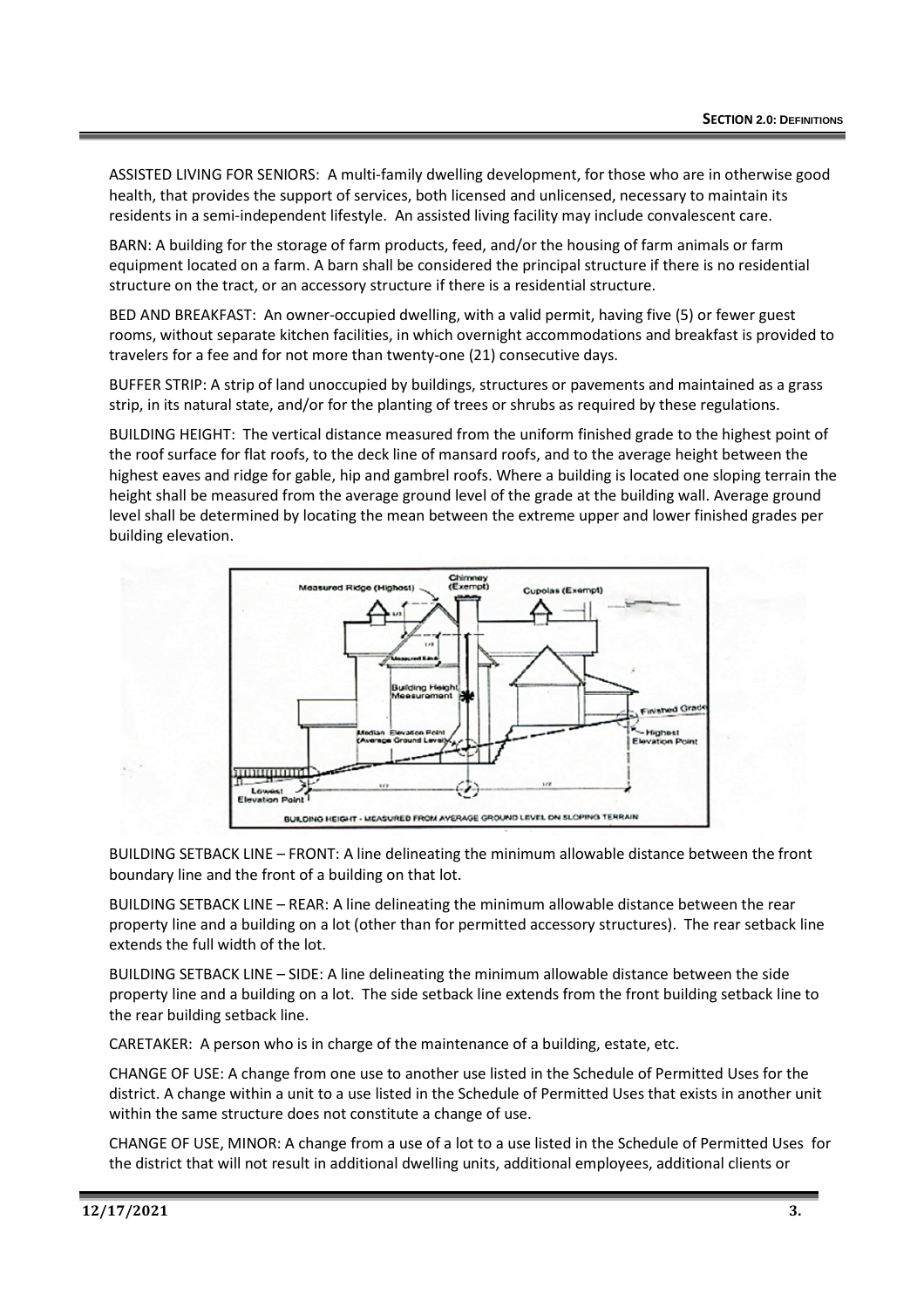customers, additional floor space, site modification, additional refuse, additional traffic, a change in building footprint, an increase in impermeable surface, or additional parking requirements.

CHILD DAY CARE CENTER: A place that offers or provides a program of supplementary care to more than twelve (12) related or unrelated children outside their own homes on a regular basis as provided in CGS §19a-77.

CLUSTER: A site planning technique that concentrates buildings in specific areas on the site to allow the remaining land to be used for recreation, common open space and/or preservation of environmentally, historically, culturally, or other sensitive features and/or structures.

COASTAL SITE PLAN: The site plans, applications and project referrals listed in §22a-105 of the Connecticut General Statutes and are addressed in §12 of these regulations.

COMMERCIAL FISHING, LOBSTERING, SHELL FISHING BASE: A base of operations for the farming of the waters of the state and tidal wetlands on leased, franchised and public underwater farmlands.

COMPLEX, COMMERCIAL OR INDUSTRIAL: A group of two (2) or more commercial or industrial businesses that share common parking and pedestrian spaces and signage.

COST: As related to substantial improvements, the cost of any reconstruction, rehabilitation, addition, alteration, repair or other improvement of a structure as established by a detailed written contractor's estimate. The estimate shall include, but is not limited to: the cost of materials (interior finishing elements, structural elements, utility and service equipment); sales tax on materials, building equipment and fixtures, including heating and air conditioning and utility meters; labor; built-in appliances; demolition and site preparation; repairs made to damaged parts of the building worked on at the same time; contractor's overhead; contractor's profit; and grand total. Items to be excluded include: cost of plans and specifications, survey costs, permit fees, outside improvements such as septic systems, water supply wells, landscaping, sidewalks, fences, yard lights, irrigation systems, and detached structures such as garages, sheds, and gazebos.

COUNTRY INN: A property providing, for a fee, overnight accommodations for not more than twenty-one (21) consecutive days, meals, and a venue for corporate meetings, retreats, and social events, and which may include a restaurant that can be open to the public.

C.G.S.: Shall mean the Connecticut General Statutes, as may be amended from time to time.

DATE OF RECEIPT, STATUTORY: The day of the next regularly scheduled meeting of the Commission or Board immediately following the day of submission of an application, or thirty-five (35) days after such submission, whichever is earlier.

DESIGN GUIDELINES: The Design Guidelines contains the general policies applicable to new construction, site work, and design within the Ledyard Center Design Districts and the Gales Ferry Design District by establishing a range of appropriate responses to a variety of specific design issues. The purpose of the Guidelines is to establish clear and easily understood criteria to guide applicants towards the desired development pattern, architectural scale, and massing. These guidelines are included as Appendix 1.

DISTURBED AREA: An area of land that is subject to accelerated erosion due to the removal of the vegetative ground cover and/or earthmoving activities.

DWELLING, CARE-TAKER UNIT: An accessory apartment on a nonresidential lot or in a non-residential structure occupied by the person and his family who oversees the nonresidential operation twenty-four (24) hours a day.

DWELLING, MULTIPLE FAMILY: A structure, or group of structures, on one (1) lot, each containing three (3) or more dwelling units, with each dwelling unit having either a separate or joint entrance. May include apartments, condominiums, townhouses, and cooperatives.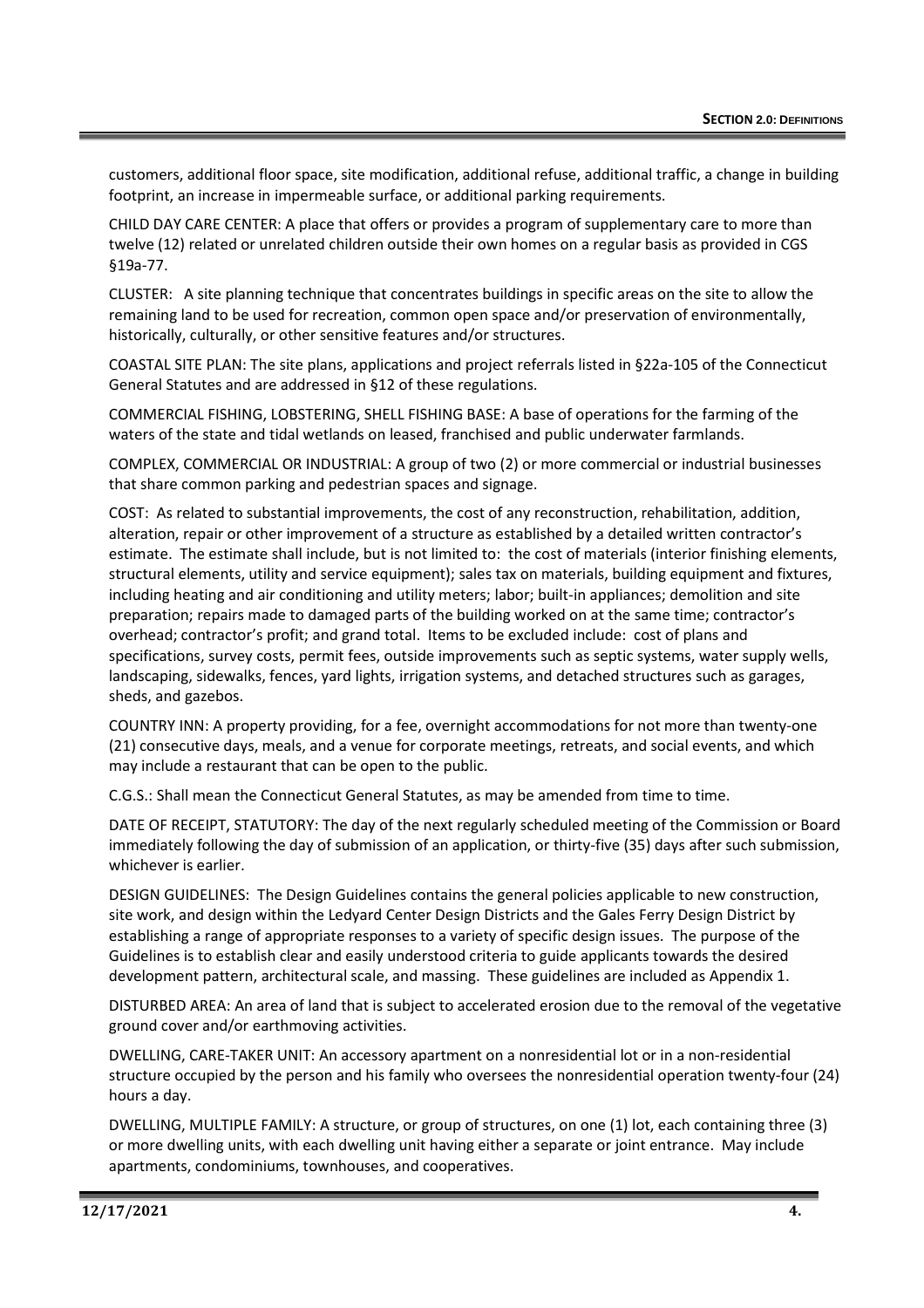DWELLING, SINGLE-FAMILY: A structure containing a single dwelling unit as its principal use.

DWELLING, TWO-FAMILY (DUPLEX): A structure which contains two (2) separate dwelling units.

DWELLING UNIT: Any single unit providing complete independent living facilities for one or more persons, including permanent provisions for living, sleeping, eating, cooking and sanitation.

EQUIPMENT SALES AND REPAIR: The sale and rental including but not limited to small mechanical equipment, tools, construction equipment, tractors, etc. Included in this use is the incidental storage, maintenance, and servicing of such equipment.

FAMILY: An individual or any number of individuals living together as a single housekeeping unit in a dwelling unit, with common access to, and with common use of, all living areas, eating areas, and all areas and facilities for the preparation and storage of food.

FAMILY CHILD DAY CARE HOME: A facility which consists of a private family home caring for not more than six (6) children, including the provider's own children not in school full time, where the children are cared for not less than three (3) nor more than twelve (12) hours during a twenty-four-hour period and where care is given on a regularly recurring basis except that care may be provided in excess of twelve (12) hours but not more than seventy-two (72) consecutive hours to accommodate a need for extended care or intermittent short-term overnight care. During the regular school year, a maximum of three (3) additional children who are in school full time, including the provider's own children, shall be permitted, except that if the provider has more than three (3) children who are in school full time, all the provider's children shall be permitted as provided in CGS §19a-77.

FARM: A parcel of three (3) or more acres that may include principal and accessory buildings, used for agriculture and as an accessory use to the agricultural operations, the seasonal sale of agricultural or horticultural products produced on the parcel and on other local farms. A "tract" may consist of one or more lots under common ownership.

FARMING or AGRICULTURE: The words "agriculture" and "farming" shall include cultivation of the soil, dairying, forestry, raising or harvesting any agricultural or horticultural commodity, including the raising, shearing, feeding, caring for, training and management of livestock, including horses, bees, poultry, furbearing animals and wildlife, and the raising or harvesting of oysters, clams, mussels, other molluscan shellfish or fish; the operation, management, conservation, improvement or maintenance of a farm and its buildings, tools and equipment, or salvaging timber or cleared land of brush or other debris left by a storm, as an incident to such farming operations; the production or harvesting of maple syrup or maple sugar, or any agricultural commodity, including lumber, as an incident to ordinary farming operations or the harvesting of mushrooms, the hatching of poultry, or the construction, operation or maintenance of ditches, canals, reservoirs or waterways used exclusively for farming purposes; handling, planting, drying, packing, packaging, processing, freezing, grading, storing or delivering to storage or to market, or to a carrier for transportation to market, or for direct sale any agricultural or horticultural commodity as an incident to ordinary farming operations, or, in the case of fruits and vegetables, as an incident to the preparation of such fruits or vegetables for market or for direct sale. The term "farm" includes farm buildings, and accessory buildings thereto, nurseries, orchards, ranges, greenhouses, hoop houses and other temporary structures or other structures used primarily for the raising and, as an incident to ordinary farming operations, the sale of agricultural or horticultural commodities. The term "aquaculture" means the farming of the waters of the state and tidal wetlands and the production of protein food, including fish, oysters, clams, mussels and other molluscan shellfish, on leased, franchised and public underwater farmlands. (CGS 1-1q)

FARM STAND: An accessory building in support of farming, specifically for the seasonal sale of products produced on local farms.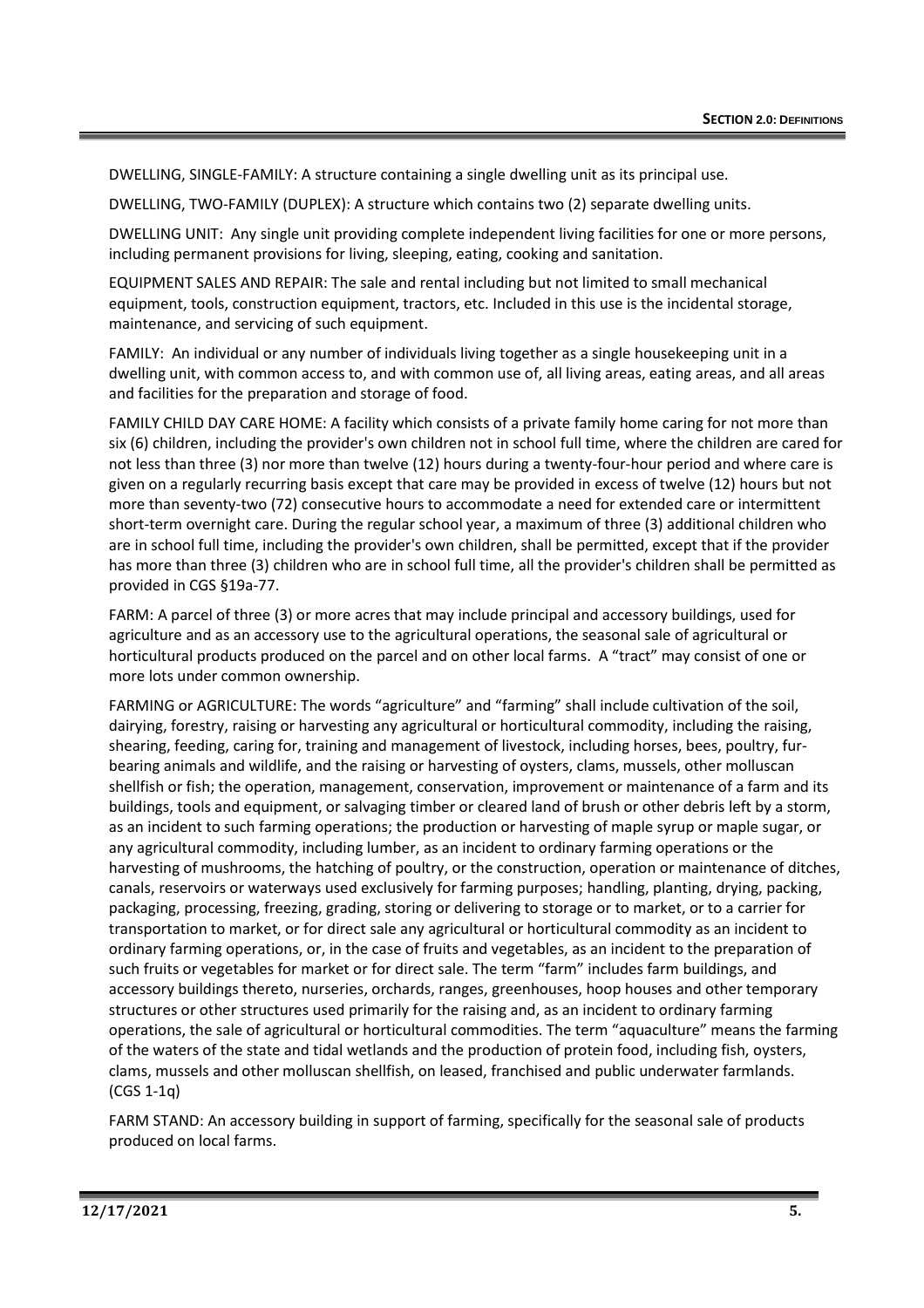FILLING, MAJOR: The excavating or relocating or the movement of three hundred (300) cubic yards or more of topsoil, sand, gravel, clay, stone or other materials to, on, or from any lot.

FILLING, MINOR: The excavating or relocating or the movement of less than three hundred (300) cubic yards topsoil, sand, gravel, clay, stone or other materials to, from, or on any lot.

FRONTAGE, LOT LINE: The length of the front line of a building lot abutting on a public or private road, street, or right-of-way.

GROUP CHILD DAY CARE HOME: A program of supplementary care for not less than seven (7) nor more than twelve (12) related or unrelated children on a regular basis, or that meets the definition of a family day care home as provided in CGS §19a-77 except that it operates in a facility other than a private family home.

HISTORIC STRUCTURE: Any structure that is: (a) listed individually in the National Register of Historic Places (a listing maintained by the Department of the Interior) or preliminarily determined by the Secretary of the Interior as meeting the requirements for individual listing on the National Register; (b) certified or preliminarily determined by the Secretary of the Interior as contributing to the historic significance of a registered historic district or a district preliminarily determined by the Secretary to qualify as a registered historic district; (c) individually listed on the state inventory of historic places; or (d) individually listed on the local inventory of historic places that have been certified.

HOBBY MOTOR VEHICLE: Any antique, rare, special interest, off-road, and/or racing vehicle, regardless of age or condition, not currently designed or intended for daily use, that is being actively restored, repaired, modified, and/or maintained by its owner.

HOME HUSBANDRY: The non-commercial cultivation and production of edible crops or of certain permitted listed livestock and/or poultry as an accessory use of a home for the benefit of its residents.

HOME OCCUPATION: An accessory use carried out for intended gain conducted within a single-family dwelling in a residential district by the resident owner(s) thereof that is clearly incidental and secondary to the residential use of the structure, does not involve the use of other than customary home appliances and equipment, does not involve the use of keeping stock in trade, and does not have any exterior visual, audible, or physical evidence of such incidental secondary accessory use.

HOOP HOUSE (Membrane-Covered Frame Structure): A non-pressurized structure composed of a rigid framework to support a tensioned membrane to provide a weather barrier. A hoop house is also a greenhouse if the membrane is transparent or translucent.

HOTEL: A facility offering transient lodging accommodations for the general public and which may include additional facilities and services, such as restaurants, meeting rooms, entertainment, personal services and recreational facilities.

INDUSTRIAL PARK: A tract of land that is planned, developed, and operated as a coordinated and integrated facility for a number of separate uses, with consideration for circulation, parking, signage, utility needs, aesthetics, and compatibility.

INTERIOR LOTS: A lot that has no direct frontage on a public or private street, but which obtains access to such streets by way of a private driveway or access agreement across land owned by another party or a lot which accesses a street but does not have the required minimum frontage of the zoning district. The front lot line of an interior lot shall be considered that lot line where the driveway or access point enters the property.

JUNK: Any worn-out, cast-off or discarded articles or materials, which is ready for destruction or has been collected or stored for salvage or conversion for some use.

JUNKYARD: For the purposes of these Regulations, the term junkyard shall be defined to include Junk Yard as defined by Section 21-9 of the CT General Statutes, as may be amended; or a Motor vehicle recycler's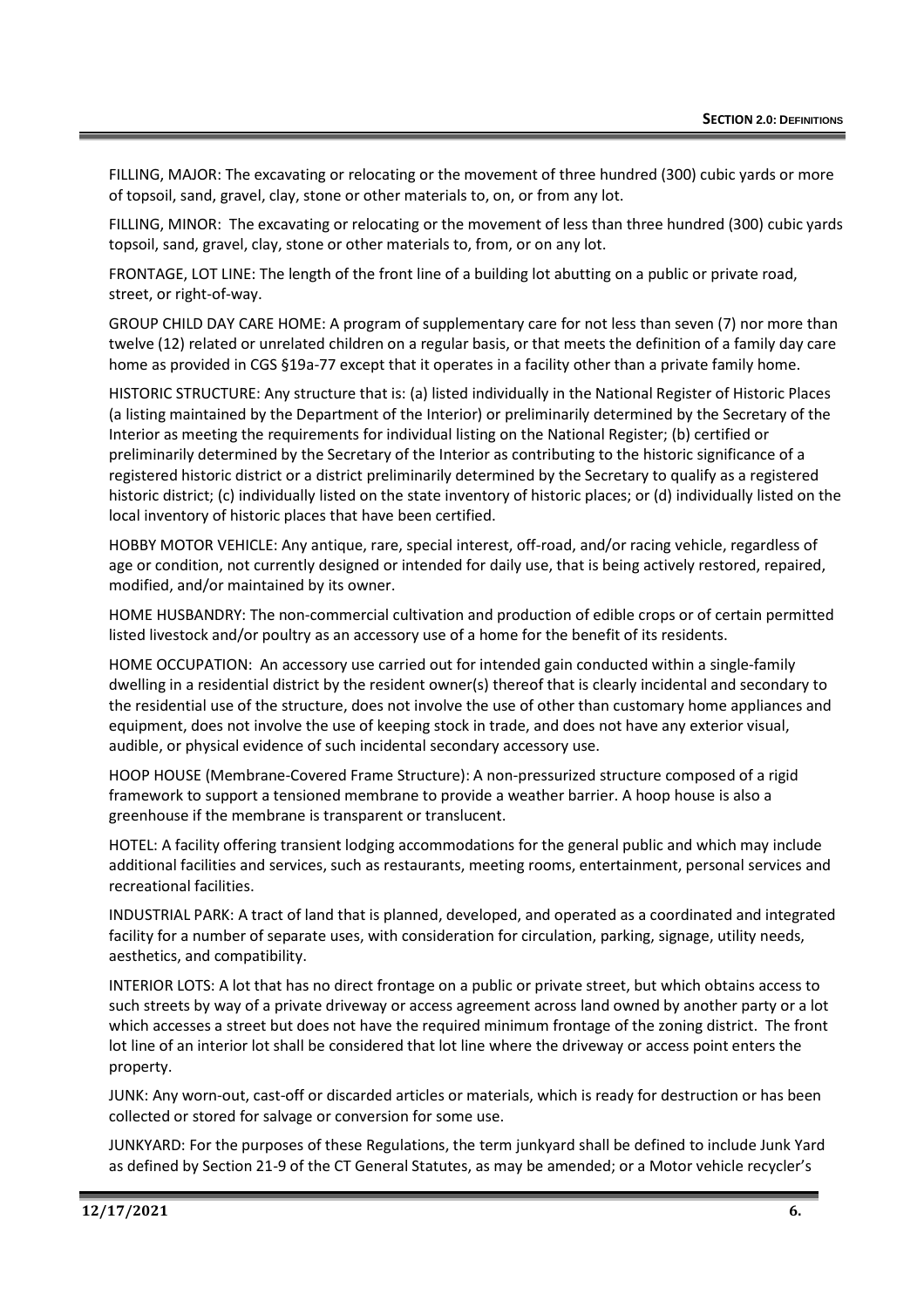business or motor vehicle recyclers yard as defined in Section 14-67g of the CT General Statutes, as may be amended. Junk yards are not permitted in the Town of Ledyard.

KENNEL: A commercial establishment that provides boarding, medical care, breeding, grooming, exercise, whelping, raising, and/or training of puppies, dogs, and other household pets.

LIGHT INDUSTRIAL: The manufacturing, predominately from previously prepared materials, of finished products or parts, including processing, fabrication, assembly, treatment, and packaging of such products, and incidental storage, sales, and distribution of such products, provided all manufacturing activities are contained entirely within a building and noise, odor, smoke, heat, glare, and vibration resulting from the manufacturing activity are confined entirely within the building.

LOT: A designated parcel, tract or area of land established by plat, subdivision, or as otherwise permitted by law, to be separately owned, used, developed or built upon.

LOT COVERAGE: The percentage of the lot area covered by the combined area of all buildings, structures or other impervious surfaces on the lot.

LOT LINE, FRONT: A line dividing a lot from a public or private road, street, or right-of-way.

LOT LINE, REAR: A line separating one lot from other lots or from land in different ownership, being the boundary of a lot that is opposite the frontage street or lot line.

LOT LINES, SIDE: Any lot line other than a front or rear lot line**.**

LOT, MINIMUM WIDTH: For rectangular lots, the measured distance at the required building line, measured parallel to the front lot line. For lots on the outer or inner arc of a curve, the measured distance between side lot lines on a street line at right angles to the main direction of the side lot lines, and at a distance to meet the required building line from any point of the center line of the traveled portion of the street. For corner lots, the measured distance parallel to the street, in the direction of the lot's minimum width, and to meet the required front setback line from both streets.

LOT OF RECORD: A tract or parcel of land which does not conform to the dimensional requirements of these regulations and which either (i) was owned separately from any adjoining parcel of land prior to the date of enactment of the Ledyard Zoning Regulations (October 11, 1963) or any amendment thereto which rendered such tract or parcel of land non-conforming to these regulations as evidenced by a deed filed for record in the Ledyard Land Records or (ii) a tract or parcel of land which has received final subdivision approval from the Ledyard Planning Commission or the Ledyard Planning and Zoning Commission as evidenced by a duly endorsed and recorded subdivision plan filed for record in the Ledyard Land Records.

LOT, THROUGH: A lot with the front and rear lot lines abutting the rights of way of two (2) Town-accepted or State roads. (Front setback distances apply to both)

MIXED USE: A combination of different uses within a single-development or zone.

MOBILE HOME: A manufactured home produced prior to the passing of the federal Manufactured Home Construction and Safety Standards (MHCSS) of 1976.

MOBILE MANUFACTURED HOME: A manufactured home built after 1976 in compliance with the Manufactured Home Construction and Safety Standards (HUD Code) and which displays a certification label on the exterior of each transportable section. Mobile Manufactured Homes are built in the controlled environment of a manufacturing plant and are transported in one (1) or more sections on a permanent chassis.

MOBILE MANUFACTURED HOME LAND LEASE COMMUNITY: A land lease community in which two (2) or more mobile homes or mobile manufactured homes are located on a single parcel and occupied as dwelling units.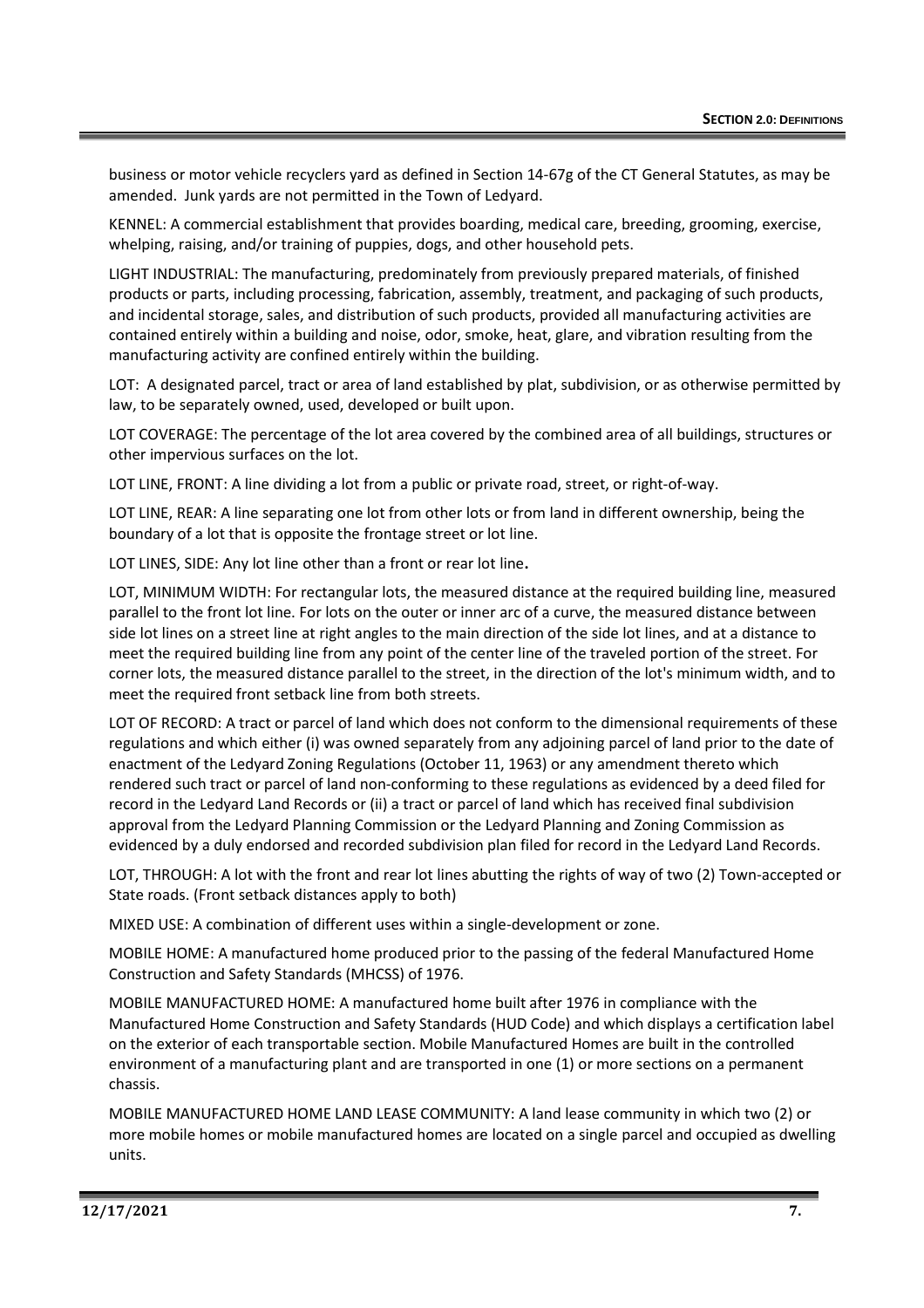MOTEL: An establishment providing transient lodging accommodations for the general public with a majority of the rooms having direct access to the outside and without additional facilities or services.

NON-CONFORMING LOT: A Lot of Record which does not currently conform to these Regulations and is subject to the requirements of Section 14.3 of these Regulations.

NON-CONFORMING STRUCTURE: Any building or structure that does not conform to the requirements of these regulations or any amendment thereto upon the effective date of enactment.

NON-CONFORMING USE: A use that does not conform to the use regulations for the district in which the property is situated.

OPEN SPACE: Land that is subject to a Conservation Easement, or other form of development restriction, including that within a Conservation Subdivision or an Open Space Subdivision. Open space requirements, designation, and approval are within the scope of authority of the Planning & Zoning Commission.

OPEN SPACE SUBDIVISION: A subdivision or re-subdivision of land in the Town of Ledyard into individual single-family residential building lots with respect to which not less than sixty (60%) percent of the total area of the land subdivided shall be permanently dedicated as active or passive open space, and with respect to which setbacks and density shall be based upon the applicable provisions of the Ledyard Subdivision and Zoning Regulations for open space subdivisions, and not upon the bulk requirements in the underlying residential Zoning District, and which otherwise comply with all municipal requirements of the Town of Ledyard.

OUTDOOR STORAGE AND SALES: Storage and/or sales of any materials, merchandise, stock, supplies, machines and the like that are not kept within a structure, regardless of how long such materials are kept on the premises. Outdoor storage shall not include junkyards.

PARCEL: (1) A piece or area of land formally described and recorded with map, block & lot numbers, by metes & bounds, by ownership, or in such a manner as to specifically identify the dimensions and/or boundaries; excluding any parcel of land that is a lot as defined in these Regulations; (2) informally, as land in general.

PERMANENT FOUNDATION SYSTEM: A permanent rigid structure or structures constructed upon and/or below the surface of a mobile manufactured home site designed for attaching and anchoring a mobile manufactured home, in such a manner that the home will not be subject to movement due to frost, frost heaves, freezing, flooding or wind.

PERSONAL SERVICE ESTABLISHMENT: Establishments primarily engaged in providing services involving the care of a person or his or her personal goods or apparel.

PREDOMINANT USE: The land use that requires the most parking within a parking lot shared by a variety of land uses.

RECREATIONAL SPACE: An area of a residential complex development that is designated on a site plan by the Applicant as exclusively reserved, in perpetuity, for recreation by residents of the development. The area is designated by the applicant but is to be maintained by the owner of the development, or a homeowner's or condominium association as appropriate. Recreational Space shall not be used for residential dwellings, accessory structures to residential dwellings, storage, or parking, but may be used for swimming, hiking, running, picnicking, baseball, exercise, barbequing, tent camping, and similar activities. The Recreational Area may also remain in its natural state.

RECREATIONAL VEHICLE: A vehicle which is: (a) built on a single chassis; (b) four hundred (400) square feet or less when measured at the largest horizontal projection; (c) designed to be self-propelled or permanently towable by a light duty truck; and (d) designed primarily as temporary living quarters for recreational, camping, travel, or seasonal use. A Recreational Vehicle is not a dwelling unit.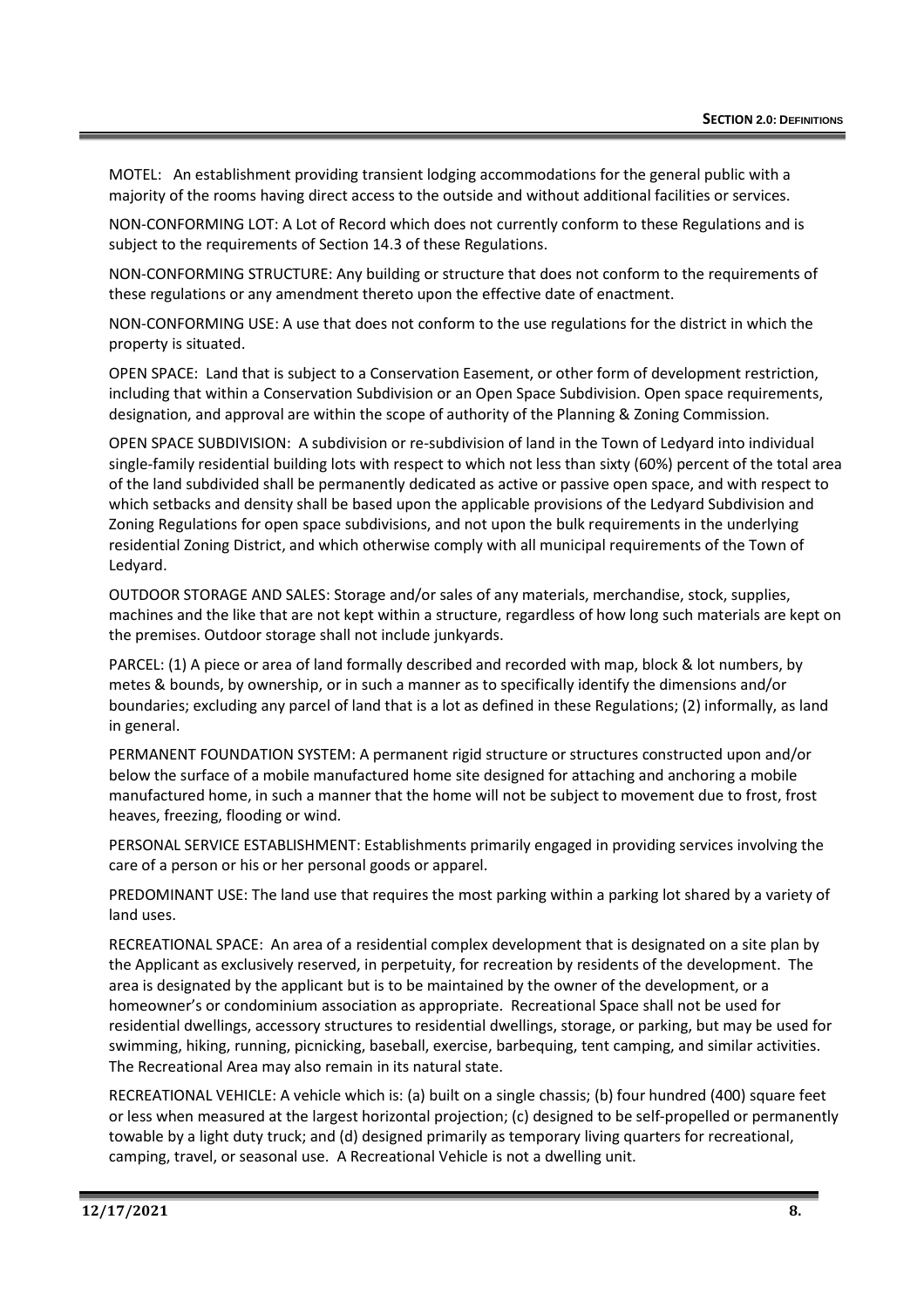RESIDENTIAL CARE HOME (NURSING HOME): An establishment which furnishes nursing services and assistance with activities of daily living to a population that is chronic and stable; or nursing supervision under a medical director twenty-four (24) hours per day, or any chronic and convalescent nursing home which provides skilled nursing care under medical supervision and direction to carry out non-surgical treatment and dietary procedures for chronic diseases, convalescent stages, acute diseases or injuries.

RESTAURANT, EXCLUDING FAST FOOD: An establishment where food and/or beverages are prepared, served, and consumed and where customers are served primarily when seated at tables or counters, any food take out is incidental to the primary sit-down restaurant use, and no customers are served in motor vehicles.

RESTAURANT, FAST FOOD: An establishment specializing in take out, quick service food, frozen dessert and/or beverage, where such items may be consumed anywhere on the premises or removed from the premises and where orders are placed at a central counter or drive-through/walk-up window.

SHOPPING CENTER: A group of no less than four (4) business establishments which may include retail stores, service establishments, theaters, and restaurants, including fast food facilities, with a shared public vehicle parking area. A shopping center shall contain no less than two (2) acres and have not less than twenty thousand (20,000) square feet of floor area.

SIGN: Any permanent or temporary device composed of or employing any medium that is man-made, natural, and/or from a change of use which is freestanding or attached to a building, structure, or natural object, or erected, painted, represented or reproduced inside or outside any building, structure, or natural object (including window display area which displays, reproduces or includes any lettered or pictorial matter), which is used for the purposes of advertising, demonstrating, directing, displaying, identifying, illustrating, or promoting and is placed in view of the general public. In no event shall the word "sign" be construed to mean any sign in the interior of any structure that is not visible from the outside, unless specifically set forth in these regulations. Pavement markings and driveway directional arrows painted on the ground that contain no advertising are to be excluded from this definition. The American Flag is not a sign in the context of these regulations.

SIGN – DIRECTIONAL: Used to indicate location, distance, hours of operation of activity concerned, parking, or other functional activity such as bathroom facilities, telephones, entrances, offices, etc., bearing no commercial advertising.

SIGN, KIOSK: A sign listing the tenants or occupants of a building or group of buildings and that may also indicate their respective professions or business activities.

SIGN – SPECIAL: Banners, pennants, sandwich board signs and sidewalk or curb signs used for special events or sales.

SIGN – TEMPORARY IDENTIFICATION: A Temporary Sign intended for pre-development opening or closing, displayed sixty (60) days in advance of advertised activity.

SITE PLAN: A plan of a lot on which is shown topography, location of all buildings, structures, roads, rightsof-ways, boundaries, all essential dimensions and bearings and any other additional information necessary to help determine conformance with the Zoning Regulations.

SOIL EROSION AND SEDIMENT CONTROL PLAN: A scheme that minimizes soil erosion and sedimentation resulting from development and includes, but is not limited to, a map and narrative.

SOLAR ENERGY SYSTEM: An energy system which directly uses solar radiation to produce space heating, cooling, hot water or electricity through the process of collecting solar radiation, converting it to another form of energy, storing the converted energy, protecting against unnecessary dissipation and distributing the converted energy.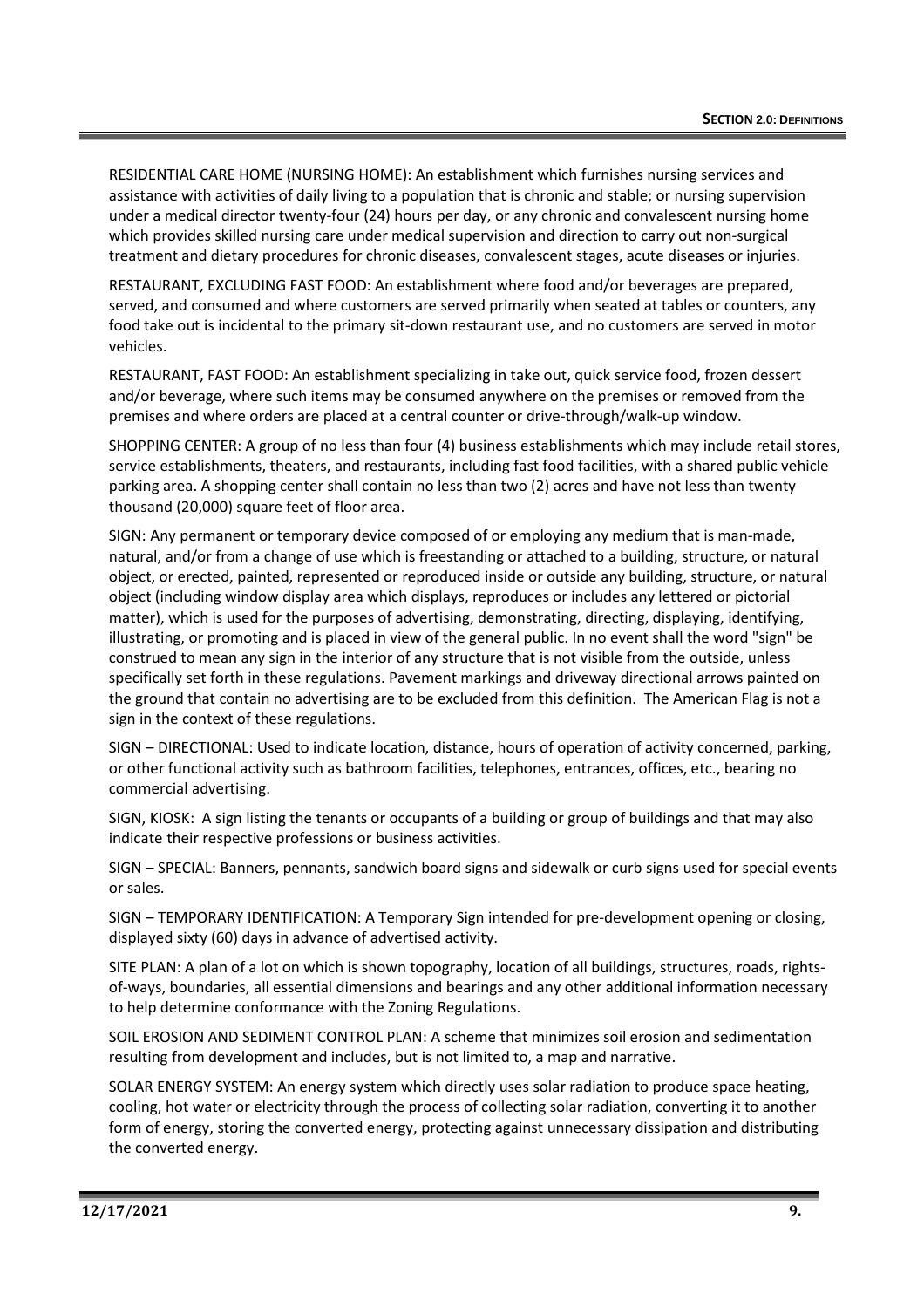SPECIAL FLOOD HAZARD AREA: The land area, as defined by the Federal Emergency Management Agency (FEMA), covered by the floodwaters of the base flood on National Flood Insurance Program (NFIP) maps.

SPECIAL PERMIT (ALSO KNOWN AS A SPECIAL EXCEPTION): A special permit allows a use which is generally compatible with the zoning district but requires special attention as to its location, design, or appearance to keep it consistent with uses permitted as of right in the district.

START OF CONSTRUCTION: Includes substantial improvement, and means the date the building permit was issued, provided the actual start of construction, repair, reconstruction, or improvement was within 180 days of the permit date. The actual start means either: [1] The first placement of permanent construction of a structure on a site, such as the pouring of slab or footings, the installation of piles, the construction of columns; or [2] Any work beyond the state of excavation, or the placement of a manufactured home on a foundation. Permanent construction does not include: [1] Land preparation, such as clearing, grading and filling; [2] Installation of streets and/or walkways; [3] Excavation for a basement, footings, piers or foundations; [4] The erection of temporary forms; [5] Installation of accessory buildings, such as garages or sheds not occupied as dwelling units or not part of the main structure. For substantial improvement, the actual start of construction means the first alteration of any wall, ceiling, floor or other structural part of a building, whether or not that alteration affects the external dimensions of the building.

STRUCTURE: Anything constructed or erected, the use of which requires location on the ground or an attachment to something having location on the ground including, but not limited to, dwellings, swimming pools, decks, sheds, pens, runs, barns, accessory buildings, and garages. Wells, septic systems and utility connections are not considered structures.

USE: The purpose or activity for which land or buildings are designed, arranged or intended or for which land or buildings are occupied or maintained.

YACHT CLUB, MARINA, BOAT YARD: A facility located on a parcel within five hundred (500) feet of a navigable waterway for storing, servicing, fueling, berthing and/or securing boats and may include docks, piers, moorings, and slips, and eating, sleeping and retail facilities for owners, crew, and guests.

YARD, FRONT: The space between the building line and the front lot line, extending the full width of the lot; or in case of a corner lot, the non-developed land between a building and the front lot lines extending the full width of each frontage.

YARD, REAR: The space between the rear line of the building and the rear lot lines, extending the full width of the lot.

YARD, SIDE: The space between the building and the side lot lines, extending from the front yard to the rear yard, any yard not a front yard or a rear yard shall be deemed a Side Yard.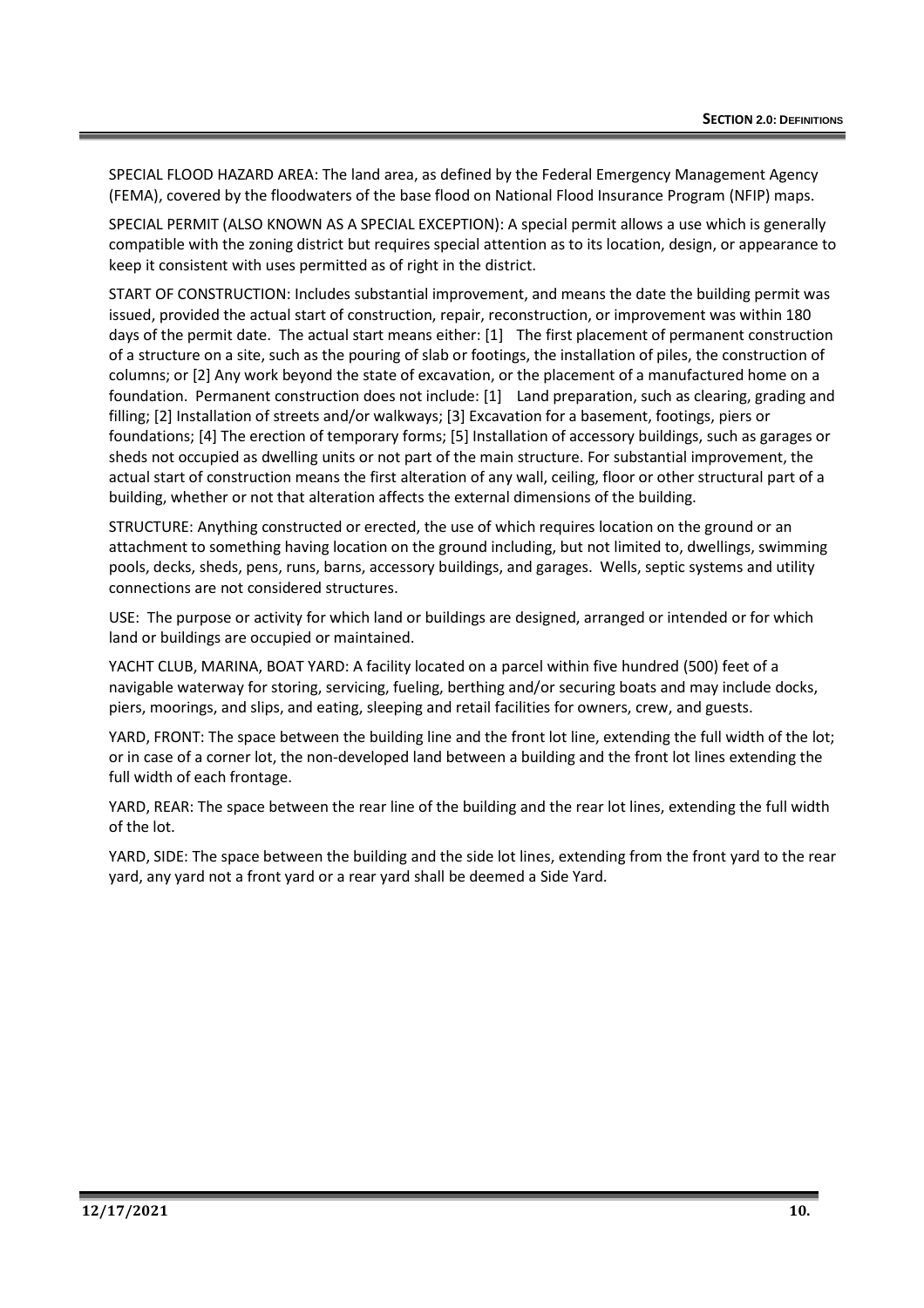#### **SECTION 3.0: ESTABLISHMENT OF DISTRICTS**

| 3.1         | <b>ZONING DISTRICTS</b>                    |
|-------------|--------------------------------------------|
| $R-20$      | <b>High Density Residential District</b>   |
| $R-40$      | <b>Medium Density Residential District</b> |
| $R-60$      | Low Density Residential District           |
|             |                                            |
| <b>LCDD</b> | <b>Ledyard Center Design District</b>      |
| <b>LCTD</b> | <b>Ledyard Center Transition District</b>  |
| <b>MFDD</b> | Multi Family Design District               |
| <b>GFDD</b> | Gales Ferry Design District                |
| <b>RCCD</b> | <b>Resort Commercial Cluster District</b>  |
|             | <b>Industrial District</b>                 |
| <b>CM</b>   | <b>Commercial Marine</b>                   |
| <b>NC</b>   | <b>Neighborhood Commercial</b>             |
| <b>CIP</b>  | <b>Commercial Industrial Park</b>          |

#### **3.2 Zoning Map**

A. The boundaries of said districts shall be shown on a map entitled: "Zoning Map of the Town of Ledyard" which is on file in the Office of the Town Clerk of Ledyard. Such maps and any duly adopted revisions thereto, with the explanatory matter thereon, are a part of these regulations as if set forth herein.

#### **3.3 Zoning District Boundaries**

A. The District boundary lines are intended generally to follow the center line of streets, and similar rightsof-way, rivers, lot lines, or town boundary lines, all as shown on the Zoning Map; but where a zone boundary line does not follow such a line, its position is shown on said Zoning Map by a specific dimension expressing its distance in feet from a street line or other boundary line as indicated.

#### **3.4 AREA AND BULK SCHEDULE REQUIREMENTS**

**A.** The area and bulk schedule requirements, delineated by zone, are presented on the following page. For the LCDD and GFDD refer to the Design Guidelines for additional information.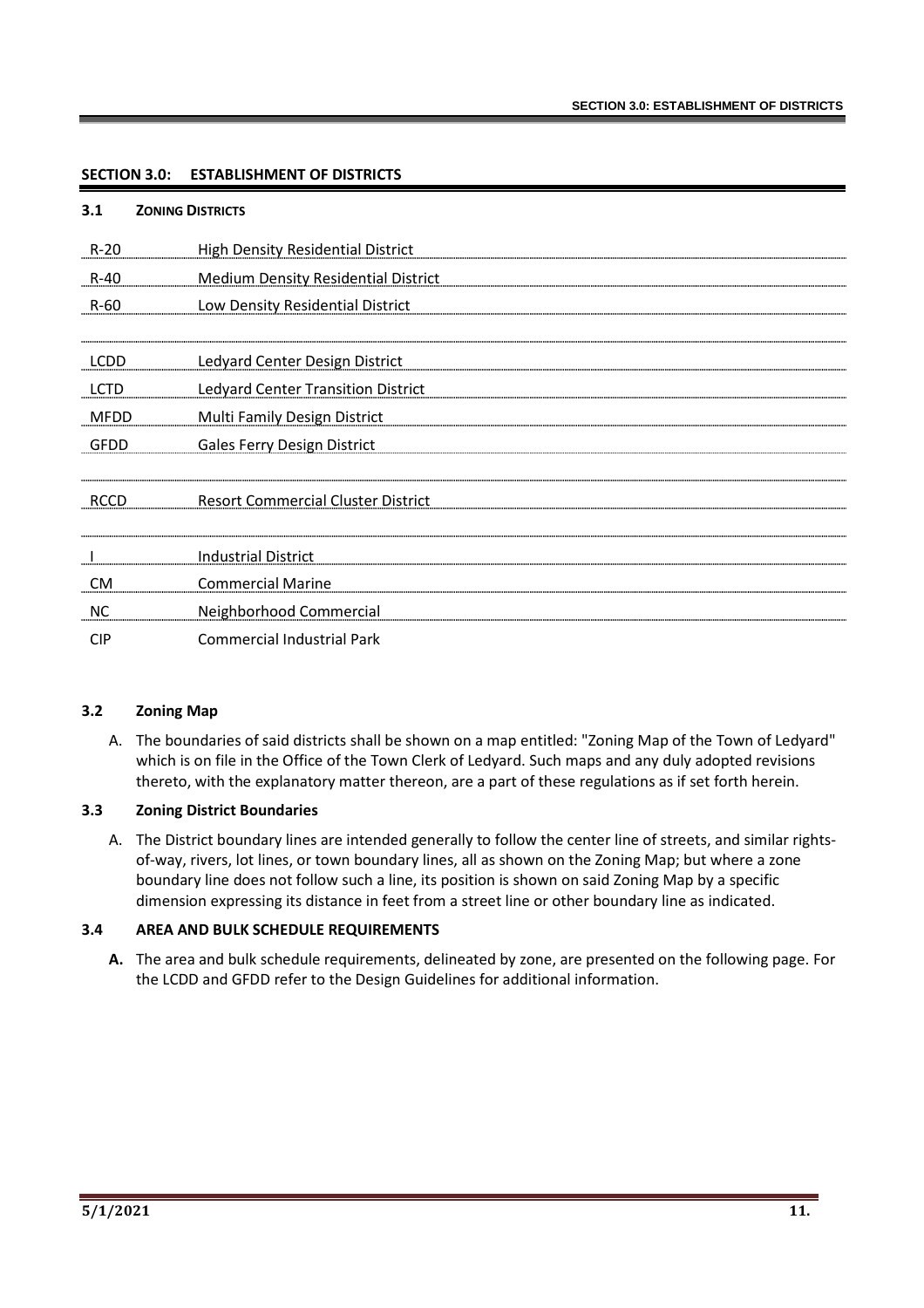| Requirement                                                                      | <b>R20</b> | <b>R40</b> | <b>R60</b> | <b>LCDD</b> | <b>LCTD</b> | <b>MFDD</b> | <b>GFDD</b> | <b>RCCD</b> | $\mathbf{I}$ | <b>CM</b> | <b>NC</b> | <b>CIP</b> |
|----------------------------------------------------------------------------------|------------|------------|------------|-------------|-------------|-------------|-------------|-------------|--------------|-----------|-----------|------------|
| Minimum Lot Area<br>(Square Feet)                                                | 20k        | 40k        | 60k        | None        | 20k         | 20k         | 25k         | 200k        | 200k         | 40k       | 40k       | 40k        |
| Minimum Lot<br>Frontage<br>(Linear Feet)                                         | 50         | 75         | 100        | 25          | None        | None        | 75          | 100         | 100          | 100       | 100       | 50         |
| Minimum Lot Width<br>(Linear Feet)                                               | 100        | 150        | 200        | None        | None        | None        | 75          | 500         | 500          | 100       | 100       | 100        |
| Maximum Lot<br>Coverage (% Area)                                                 | 30         | 25         | 20         | 85          | 80          | 80          | 80          | 80          | 80           | 80        | 80        | 80         |
| Minimum Side Yard<br>(Linear Feet)                                               | 12         | 16         | 20         | None        | 12          | 12          | 12          | 50          | 30           | 12        | 12        | 12         |
| Minimum combined<br>side yards (Linear<br>Feet)                                  | 30         | 36         | 60         | None        | 24          | 24          | 24          | 100         | 60           | 24        | 24        | 50         |
| Minimum rear yard<br>(Linear Feet)                                               | 20         | 30         | 40         | None        | 20          | 20          | 20          | 50          | 30           | 20        | 20        | 35         |
| Minimum building<br>setback from front lot<br>line - State Road<br>(Linear Feet) | 50         | 50         | 50         | None        | 25          | 25          | None        | 50          | 50           | 50        | 50        | 50         |
| Minimum building<br>setback from front lot<br>line - Town Road<br>(Linear Feet)  | 35         | 35         | 35         | None        | 10          | 10          | None        | 35          | 35           | 35        | 35        | 35         |
| Interior lots - Building<br>setback from front lot<br>line (Linear Feet)         | 50         | 50         | 50         | 50          | 50          | 50          | 50          | 50          | 20           | 50        | 50        | 20         |
| Interior lots-<br>Minimum Frontage<br>(Linear Feet)                              | 20         | 20         | 20         | 20          | 20          | 20          | 20          | 20          | 20           | 20        | 20        | 20         |
| Interior lots-<br>Minimum Lot Area<br>(Square Feet)                              | 30k        | 60k        | 90k        | N/A         | 20k         | 30k         | 40k         | 200k        | 200k         | 40k       | 40k       | 40k        |
| Signs - Minimum<br>setback from Front Lot<br>Line (Linear Feet)                  | 10         | 10         | 10         | $10\,$      | $10\,$      | 10          | $10\,$      | 10          | 10           | 10        | 10        | $10\,$     |
| Maximum Building<br>Height of Principal<br>Structure (Feet)                      | 50         | 50         | 50         | 50          | 50          | 50          | 50          | None        | None         | 50        | 50        | None       |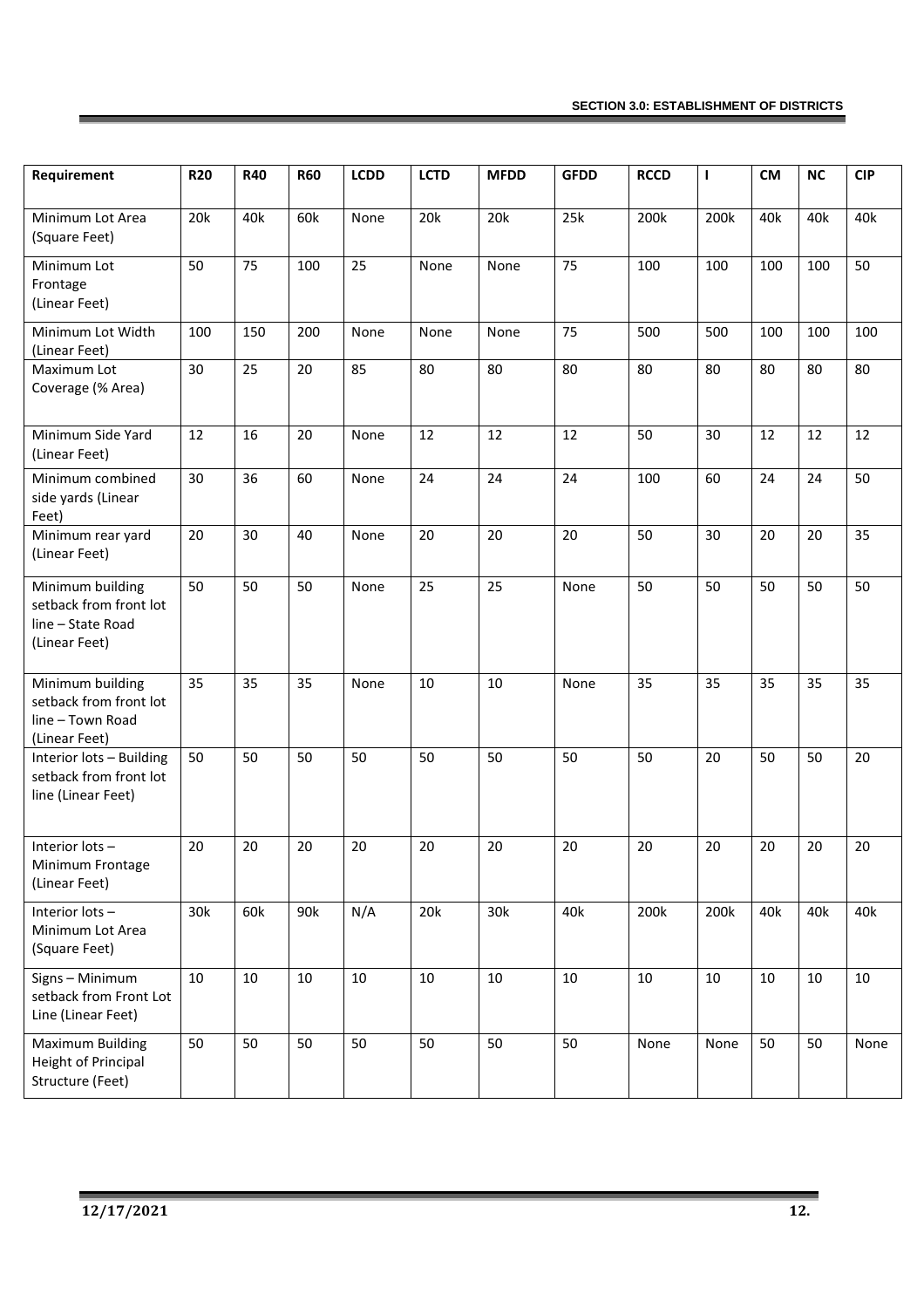#### **3.5 Uses by District**

- A. The Schedule of Permitted Uses establishes the permitted uses for each District:
	- (1) Any use marked "P" is a permitted use by-right, subject to these regulations**.**
	- (2) Any use marked "S" is a permitted use by special permit, subject to standards set forth in the regulations and to conditions necessary to protect the public health, safety, convenience, and property values. A public hearing, site plan review, and approval by the Commission are required for "(S)" applications.
	- (3) A. The Zoning Official may approve an application for a zoning permit for 1. permitted single-family dwellings, accessory buildings, inground swimming pools, additions, or expansions to such structures on residential lots; 2. accessory buildings or expansions of or additions to other existing commercial and industrial uses provided that such building or expansions do not exceed 1,000 square feet; 3. Minor changes of uses as defined in these Regulations; 4. Such other uses as herein prescribed by these Regulations.

B. Applications for all other uses and buildings shall be reviewed by the Commission in accordance with this section and further provisions of these Regulations.

(4) Any use not listed or otherwise permitted in a District is prohibited.

#### B. **Uses Subject to a Moratorium.**

(1) Cannabis Establishments. (*Effective December 17*, 2021)

Under Public Act 21-1 a "cannabis establishment" is a producer, dispensary facility, cultivator, micro-cultivator, retailer, hybrid retailer (i.e., licensed to sell both recreational cannabis and medical marijuana), food and beverage manufacturer, product manufacturer, product packager, delivery service or transporter.

The Town of Ledyard Planning and Zoning Commission shall not accept or consider any application to permit a Cannabis Establishment licensed to sell recreational cannabis or medical marijuana as defined by Connecticut Public Act 21-1 for a period of twelve (12) months commencing from the effective date of December 1, 2021. The reason for the moratorium is to allow the Ledyard Planning and Zoning Commission sufficient time to review Public Act No. 21-1 "An Act Concerning Responsible and Equitable Regulation of Adult-Use Cannabis" and the associated regulation of Cannabis Establishments, and to draft and adopt municipal regulations generally consistent with the Plan of Conservation and Development regarding the retail sale of recreational cannabis or medical marijuana within the Town of Ledyard. The reason for the Moratorium is to allow the Ledyard Planning and Zoning Commission to review Public Act No. 21 "An Act Concerning Responsible and Equitable Regulation of Adult-Use Cannabis" and the associated Regulation of Cannabis Establishments, and to draft and adopt Municipal Regulations regarding the retail sale of recreational Cannabis or medical marijuana within the Town of Ledyard.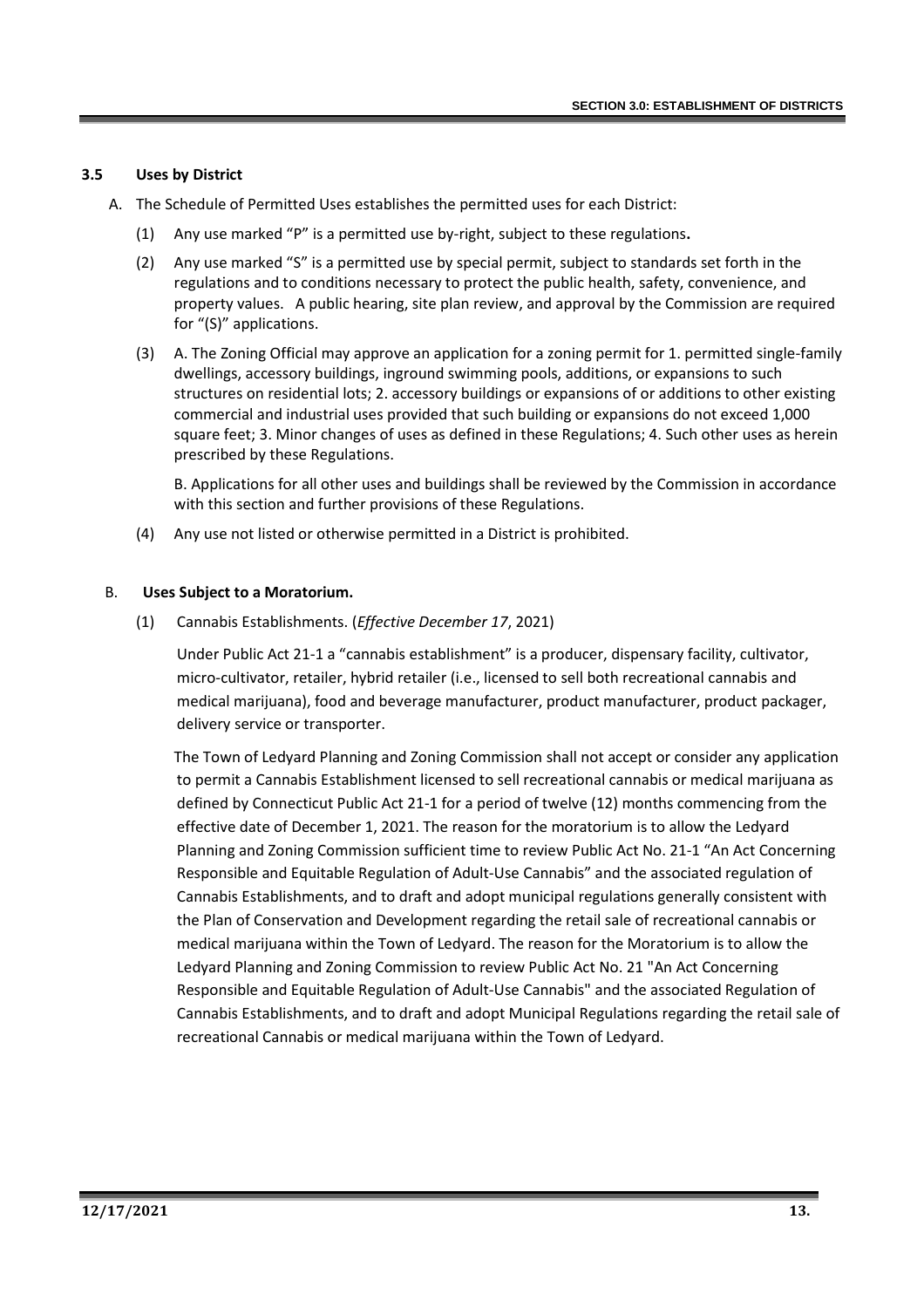|                                                       | R  | R  | R  |
|-------------------------------------------------------|----|----|----|
| <b>RESIDENTIAL USES</b>                               | 20 | 40 | 60 |
| <b>Accessory Dwelling (apartment)</b>                 | P  | P  | P  |
| <b>Accessory structures</b>                           | P  | P  | P  |
| Adult day care center                                 | S  | S  | S  |
| <b>Age restricted housing</b>                         | P  | P  | P  |
| Antenna & antenna towers                              | P  | P  | P  |
| <b>Assisted Living for Seniors</b>                    | S  | S  | S  |
| <b>Bed and Breakfast</b>                              | S  | S  | S  |
| Campground                                            |    |    | S  |
| <b>Cemetery</b>                                       | P  | P  | P  |
| Child day care center                                 | S  | S  | S  |
| <b>Civic buildings</b>                                | P  | P  | P  |
| Construction trailer - temporary                      | P  | P  | P  |
| <b>Country inn</b>                                    | S  | S  | S  |
| Dwelling, mobile manufactured home                    | P  | P  | P  |
| Dwelling, multiple family (apts, condos)              | S  | S  |    |
| Dwelling, single family                               | P  | P  | P  |
| <b>Dwelling, two family (duplex)</b>                  | S  | S  | S  |
| Educational institution -PUBLIC AND OR PRIVATE        | P  | P  | P  |
| Excavation Operations - Major (≥300 cu yds)           | S  | S  | S  |
| <b>Excavation Operations - Minor (&lt;300 cy yds)</b> | P  | P  | P  |
| Family child day care home                            | P  | P  | P  |
| Farm & farming                                        | P  | P  | P  |
| Farm stand (Accessory Use to farm)                    | P  | P  | P  |
| <b>Group Child Day Care Home</b>                      | S  | S  | S  |
| Home husbandry (accessory use)                        | S  | S  | S  |
| Home occupation (accessory use)                       | P  | P  | P  |
| Nursing home & residential care home                  | S  | S  | S  |
| <b>Parks and playgrounds</b>                          | P  | P  | P  |
| <b>Public and private utility installations</b>       | P  | P  | P  |
| Rooming & boarding (accessory use)                    | P  | P  | P  |
| Sawmill - Temporary                                   | P  | P  | P  |
| <b>Solar energy systems (Accessory Use)</b>           | P  | P  | P  |
| Solar energy systems (Principal Use)                  |    |    | S  |
| <b>Subdivisions: Conservation or Open Space</b>       | P  | P  | P  |
| Transformer substation (accessory use)                | P  | P  | P  |
| Small Wind energy system (accessory use)              | S  | S  | S  |

#### **SCHEDULE OF PERMITTED USES**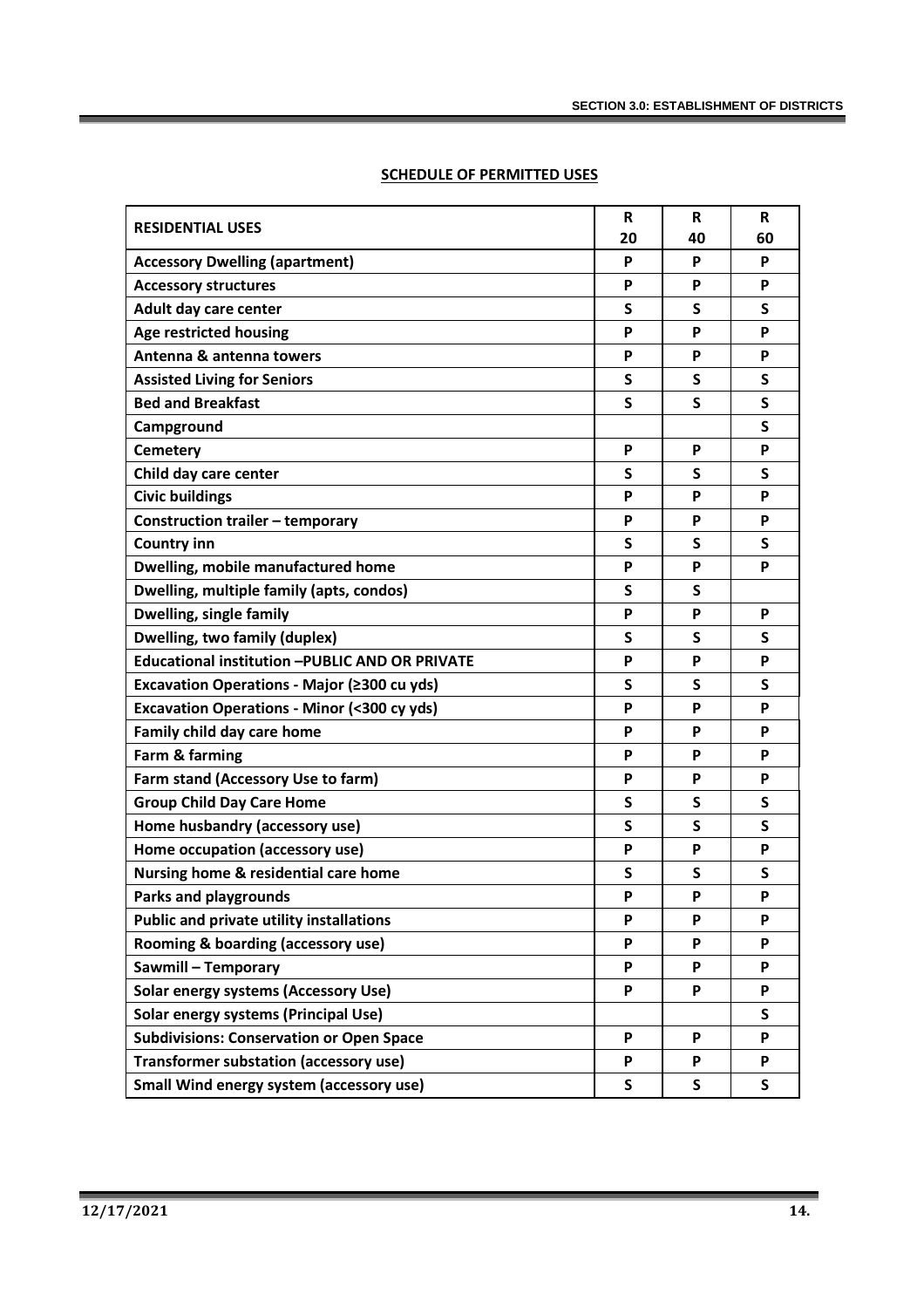| <b>DESIGN DISTRICT USES</b>                            | <b>LCDD</b> | <b>LCTD</b> | <b>MFDD</b> | <b>GFDD</b> | <b>RCCD</b> |
|--------------------------------------------------------|-------------|-------------|-------------|-------------|-------------|
| <b>Accessory Dwelling (apartment)</b>                  |             | P           |             | P           |             |
| <b>Accessory structures</b>                            | P           | P           | P           | P           | P           |
| Adult day care center                                  | S           | S           | S           | S           |             |
| <b>Age restricted housing</b>                          | P           | P           | P           | P           |             |
| <b>Alcoholic liquor</b>                                | P           | P           |             | P           | P           |
| Amusement parks, water parks                           |             |             |             |             | S           |
| Antenna & antenna towers                               | S           | $\mathsf S$ | S           | S           | S           |
| <b>Assisted Living for Seniors</b>                     | S           | S           |             | S           |             |
| <b>Bed and Breakfast</b>                               | P           | P           |             | P           | P           |
| Boat docks, slips, piers, wharves & bldgs.             |             |             |             |             | P           |
| Boat rental, sales, storage, supplies                  |             |             |             | P           | P           |
| <b>Business Center</b>                                 | ₽           | ₽           |             | P           |             |
| Campground                                             |             |             |             |             | S           |
| Car wash                                               | P           | P           |             | P           | P           |
| Child day care center                                  | P           | P           |             | P           | P           |
| <b>Civic buildings</b>                                 | P           | P           | P           | P           | P           |
| <b>Clubs</b>                                           | S           | S           |             | S           |             |
| <b>Community center</b>                                | P           | P           | P           | P           |             |
| <b>Conference center</b>                               | P           | P           |             | P           | P           |
| <b>Construction trailer - temporary</b>                | P           | P           | P           | P           | P           |
| <b>Convenience store</b>                               | P           | P           |             | P           | P           |
| <b>Country inn</b>                                     | S           | S           | S           | S           | S           |
| Dwelling, multiple family (apts, condos)               | S           | S           | S           | S           | S           |
| Dwelling, single family                                |             | P           |             |             |             |
| <b>Dwelling, two family (duplex)</b>                   |             | P           |             |             |             |
| <b>Educational institution - PUBLIC AND OR PRIVATE</b> | P           | P           |             | P           | P           |
| <b>Equipment sales &amp; repair</b>                    | S           |             |             | S           |             |
| Excavation Operations - Major (≥300 cu yds)            | S           | S           | S           | S           | S           |
| <b>Excavation Operations - Minor (&lt;300 cu yds)</b>  | P           | P           | P           | P           | P           |
| Family child day care home                             |             | P           |             | P           |             |
| <b>Family entertainment center</b>                     | S           | S           |             | S           | S           |
| Farm & farming (>3 ACRES)                              | P           | P           | P           | P           | P           |
| Farm stand (Access. Use to farm)                       | P           | P           | P           | P           | P           |
| Field & Court sports, pools, spas, Golf courses, Mini- | S           | S           | S           | S           | S           |
| Golf                                                   |             |             |             |             |             |
| <b>Financial institution</b>                           | P           | P           |             | P           | P           |
| <b>Funeral homes &amp; undertaking</b>                 | S           |             |             | S           |             |
| <b>Gas station</b>                                     | S           | S           |             | S.          | S           |
| Group child day care home                              | P           | P           |             | P           |             |
| Home occupation (accessory use)                        |             | P           |             | P           |             |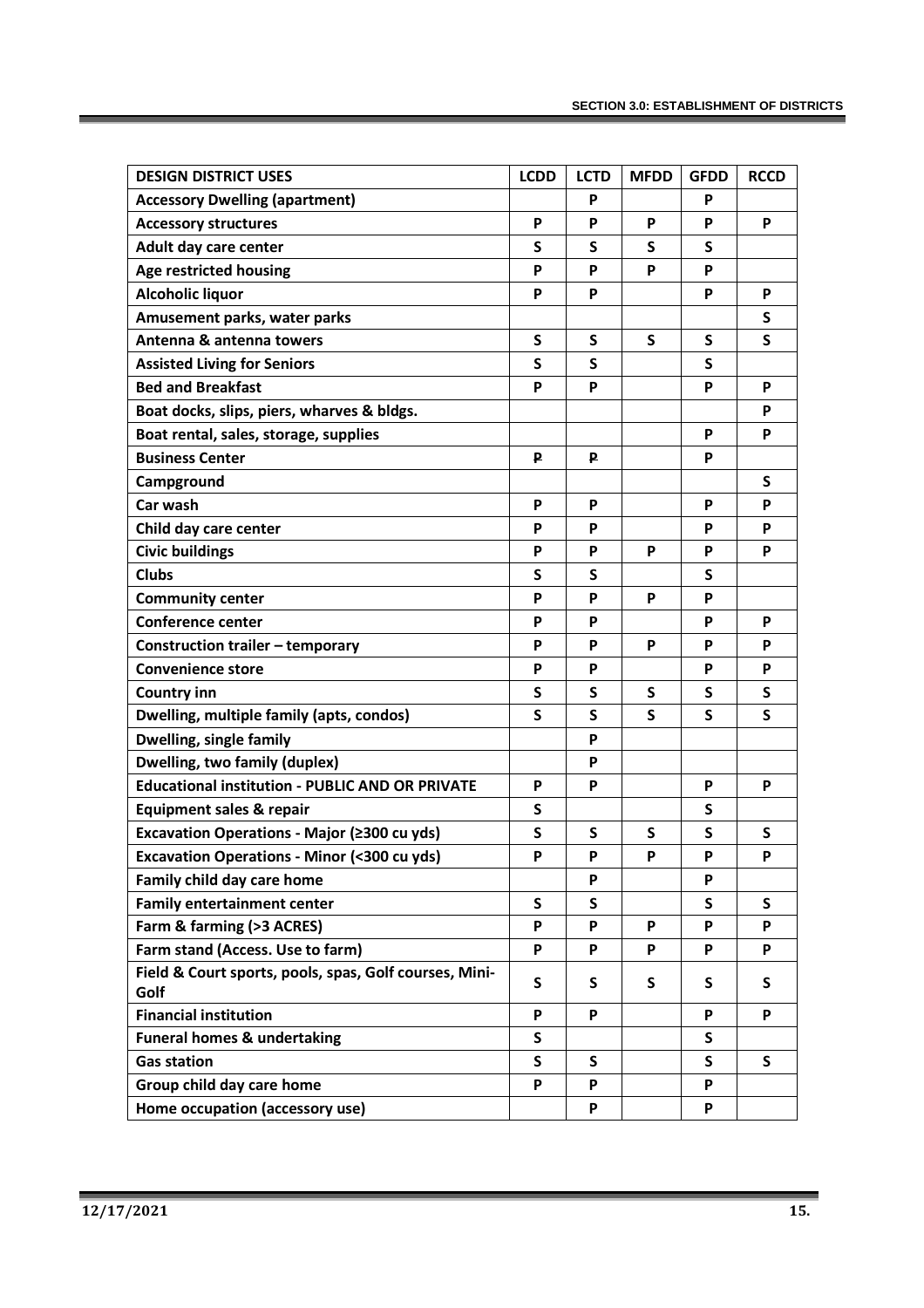| <b>DESIGN DISTRICT USES</b>                       | <b>LCDD</b> | <b>LCTD</b> | <b>MFDD</b> | <b>GFDD</b> | <b>RCDD</b> |
|---------------------------------------------------|-------------|-------------|-------------|-------------|-------------|
| <b>Hotel</b>                                      | S           | S           |             | S           | S           |
| Laundromat                                        | S           | S           |             |             |             |
| Medical and dental clinic / Hospital              | S           | S           |             | S           | S           |
| Mixed (office/retail down, residential up)        | P           | P           |             | P           |             |
| <b>Motel</b>                                      | S           | S           |             | S           | S           |
| Motor vehicle body repair & painting              | S           | S           |             | S           |             |
| Motor vehicle dealership (includes repair)        | P           | P           |             | P           |             |
| <b>Motor Vehicle service &amp; rentals</b>        | P           |             |             | P           | P           |
| Museums, art gallery, cultural institution        | P           | P           |             | P           | P           |
| Nurseries, including retail & wholesale           | S           |             |             | S           | S           |
| Nursing home & residential care home              | S           | S           |             | S           |             |
| <b>Offices</b>                                    | P           | P           |             | P           | P           |
| <b>Outdoor storage &amp; sales</b>                | S           |             |             | S           |             |
| <b>Parking structures</b>                         | S           | S           |             | S           | S           |
| <b>Parks and playgrounds</b>                      | P           | P           | P           | P           | P           |
| <b>Personal service establishments</b>            | P           | P           |             | P           | p           |
| Power equipment & utility trailer sales           | P           | P           |             | P           |             |
| Pub & tavern                                      | P           | P           |             | р           | p           |
| <b>Public &amp; Private Utility Installations</b> | P           | P           | P           | P           | P           |
| <b>Recreation facility, indoor</b>                | S           | S           |             | S           | S           |
| <b>Recreation facility, outdoor</b>               | S           | S           |             | S           | S           |
| <b>Religious use</b>                              | P           | P           |             | P           | P           |
| Repair shops (radio, tv, shoes, computer, etc.)   | P           | P           |             | P           |             |
| <b>Research &amp; Testing - inside</b>            | P           | P           |             | P           |             |
| <b>Resort facility</b>                            |             |             |             |             | S           |
| Restaurant, including fast food                   | P           | P           |             | P           | P           |
| <b>Retail sales</b>                               | P           | P           |             | P           | P           |
| <b>Riding stable</b>                              |             |             |             |             | S           |
| Rooming & boarding (accessory use)                |             | P           |             | P           |             |
| RV Sales, Service, & Accessories                  | S           |             |             | S           |             |
| Sawmill - Temporary                               | P           | P           | P           | P           | P           |
| <b>Shopping center</b>                            | P           | P           |             | P           | P           |
| <b>Solar energy systems (Accessory Use)</b>       | P           | P           | P           | P           | P           |
| <b>Temporary Forms of Outdoor Entertainment</b>   |             |             |             | p           |             |
| Theater, indoor (including multiplex)/Outdoor     | S           | S           |             | S           | S           |
| Vehicle dispatching and repair                    | S           | S           |             | S           | S           |
| Veterinary office & clinic                        | P           | P           |             | P           | P           |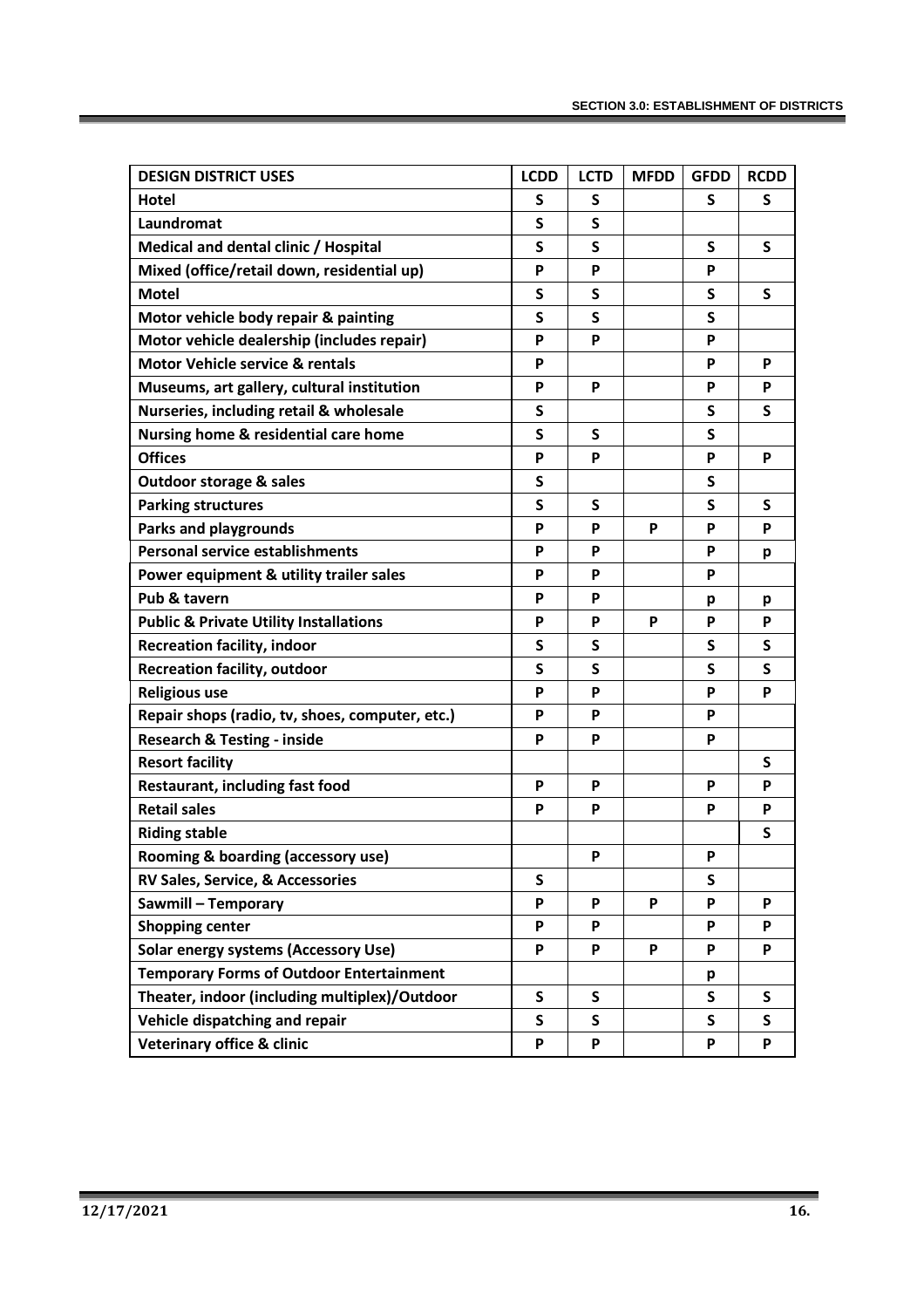| <b>SPECIAL DISTRICT USES</b>                                   | T | <b>CM</b> | <b>NC</b> | <b>CIP</b>                |
|----------------------------------------------------------------|---|-----------|-----------|---------------------------|
| <b>Accessory structures</b>                                    | P | P         | P         | P                         |
| <b>Alcoholic liquor</b>                                        |   | P         | P         |                           |
| Antenna & antenna towers                                       | S | S         | S         | S                         |
| Auto service & auto rentals (w/fuel sales)                     |   |           | P         | P                         |
| <b>Boat construction and repair</b>                            | P | P         |           | P                         |
| Boat docks, slips, piers, wharves & bldgs                      | P | P         |           |                           |
| Boat rental, sales, storage, supplies                          | P | P         |           | P                         |
| Car wash                                                       |   |           | P         | P                         |
| Child day care center                                          |   |           | S         | S                         |
| <b>Civic Buildings</b>                                         | P | P         | P         | P                         |
| Comm. fishing/lobstering/shell fishing                         | P | P         |           |                           |
| <b>Communication systems</b>                                   | P |           |           | P                         |
| <b>Community center</b>                                        |   |           |           | P                         |
| Construction trailer - temporary                               | P | P         | P         | P                         |
| <b>Convenience store</b>                                       |   | P         | P         | P                         |
| <b>Country inn</b>                                             |   | S         | S         |                           |
| Educational institution - private                              |   |           |           | P                         |
| <b>Equipment sales &amp; repair</b>                            | P | P         | P         | P                         |
| Excavation Operations - Major (≥300 cu yds)                    | S | S         | S         | S                         |
| <b>Excavation Operations - Minor (&lt;300 cy yds)</b>          | P | P         | P         | P                         |
| <b>Family entertainment center</b>                             |   | P         | P         | P                         |
| Farm & farming (> 3 ACRES)                                     | P | P         | P         | P                         |
| Farm stand (Access. Use to farm)                               | P | P         | P         | P                         |
| Field & Court sports, pools, spas, Golf courses, Mini-<br>Golf | P | P         | P         | P                         |
| <b>Financial institution</b>                                   |   |           | P         | P                         |
| <b>Fishing gear rental</b>                                     |   | P         |           |                           |
| <b>Funeral homes &amp; undertaking</b>                         |   |           | P         | P                         |
| <b>Gas station</b>                                             |   |           | S         | $\mathsf{s}$              |
| <b>Hospital and clinic</b>                                     |   |           | P         | $\boldsymbol{\mathsf{P}}$ |
| <b>Industrial park</b>                                         | S |           |           | S                         |
| <b>Kennel</b>                                                  | S |           |           |                           |
| Laundromat                                                     | P | P         | P         | P                         |
| <b>Light industrial</b>                                        | P | P         |           | P                         |
| Lumberyard/building sales yard                                 | P |           |           | P                         |
| Manufacturing, maintenance                                     | P |           |           | P                         |
| <b>Medical and dental clinic</b>                               |   |           | P         | P                         |
| Mixed (office/retail down, residential up)                     |   | P         | P         |                           |
| Motor vehicle body repair & painting                           | P |           |           | P                         |
| Motor vehicle dealership (includes repair)                     |   |           | P         | P                         |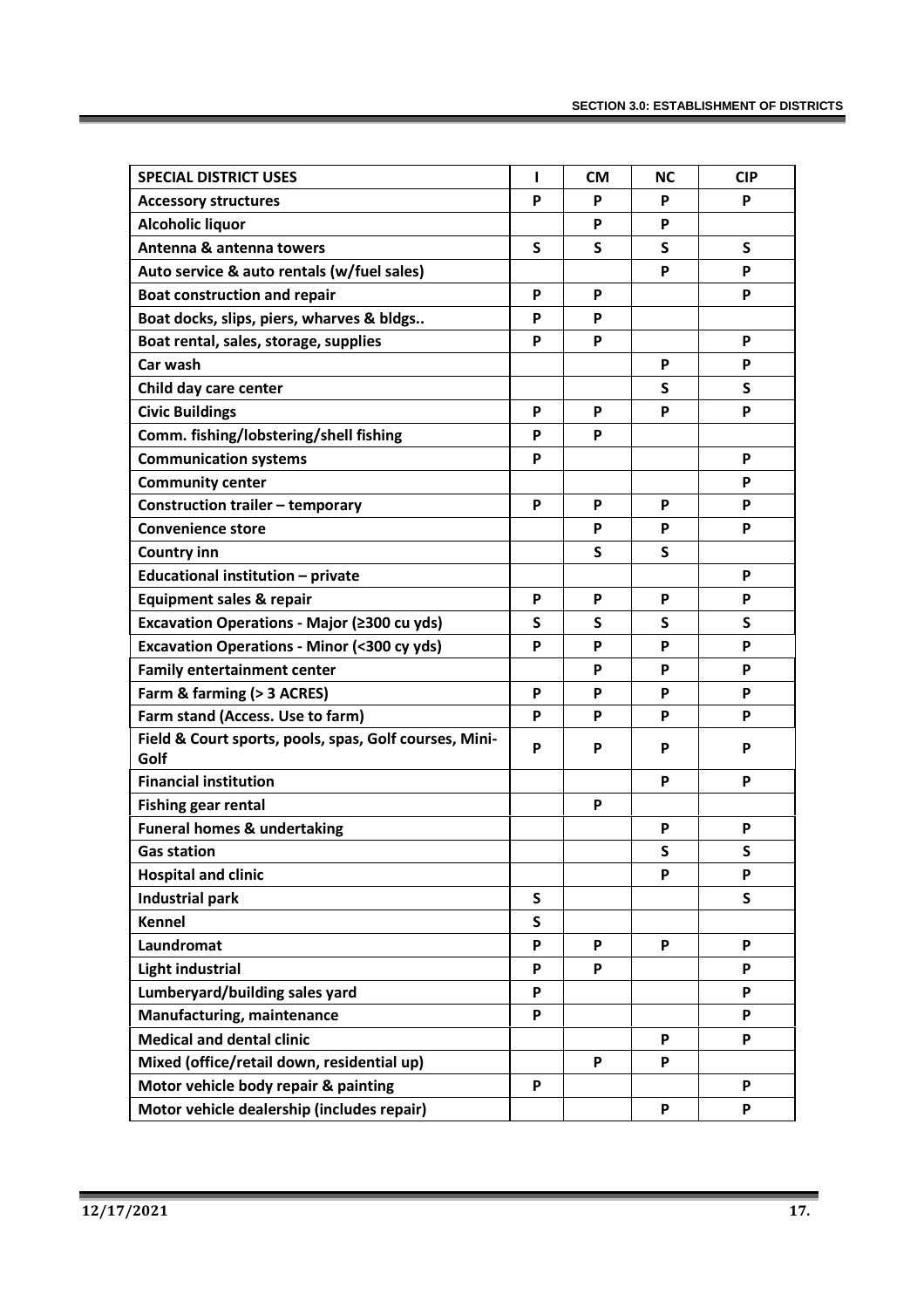| <b>SPECIAL DISTRICT USES</b>                    | T | <b>CM</b> | <b>NC</b> | <b>CIP</b> |
|-------------------------------------------------|---|-----------|-----------|------------|
| Nurseries, including retail & wholesale         | P |           |           | P          |
| <b>Offices</b>                                  | P | P         | P         | P          |
| <b>Outdoor storage &amp; sales</b>              | P | P         |           | P          |
| <b>Parking structures -</b>                     | P | P         | P         | P          |
| <b>Personal service establishments</b>          |   |           | P         | P          |
| Power equipment & utility trailer sales         | P | P         |           | P          |
| <b>Private and Public utility installations</b> | P | P         | P         | P          |
| <b>Recreation facility, indoor</b>              | P |           |           | P          |
| <b>Recycling center</b>                         | P |           |           |            |
| <b>Research &amp; Testing</b>                   | P |           |           | P          |
| Restaurant,                                     |   | S         | S         |            |
| <b>Retail sales</b>                             | P | P         | P         | P          |
| RV Sales, Service, & Accessories                | P |           | P         | P          |
| <b>Sawmill</b>                                  | P |           |           |            |
| Sawmill - Temporary                             | P | P         | P         | P          |
| Self-storage w/truck rental accessory use       | P |           |           | P          |
| <b>Solar Energy Systems (Accessory Use)</b>     | P | P         | P         | P          |
| <b>Solar Energy Systems (Principal Use)</b>     | P |           |           | P          |
| <b>Storage Facility</b>                         | P |           |           | P          |
| Vehicle dispatching and repair                  | P |           |           | P          |
| Veterinary office & clinic - indoor             |   |           | P         | P          |
| Warehouse                                       | P |           |           | P          |
| Small Wind energy system (accessory use)        | S | S         | S         | S          |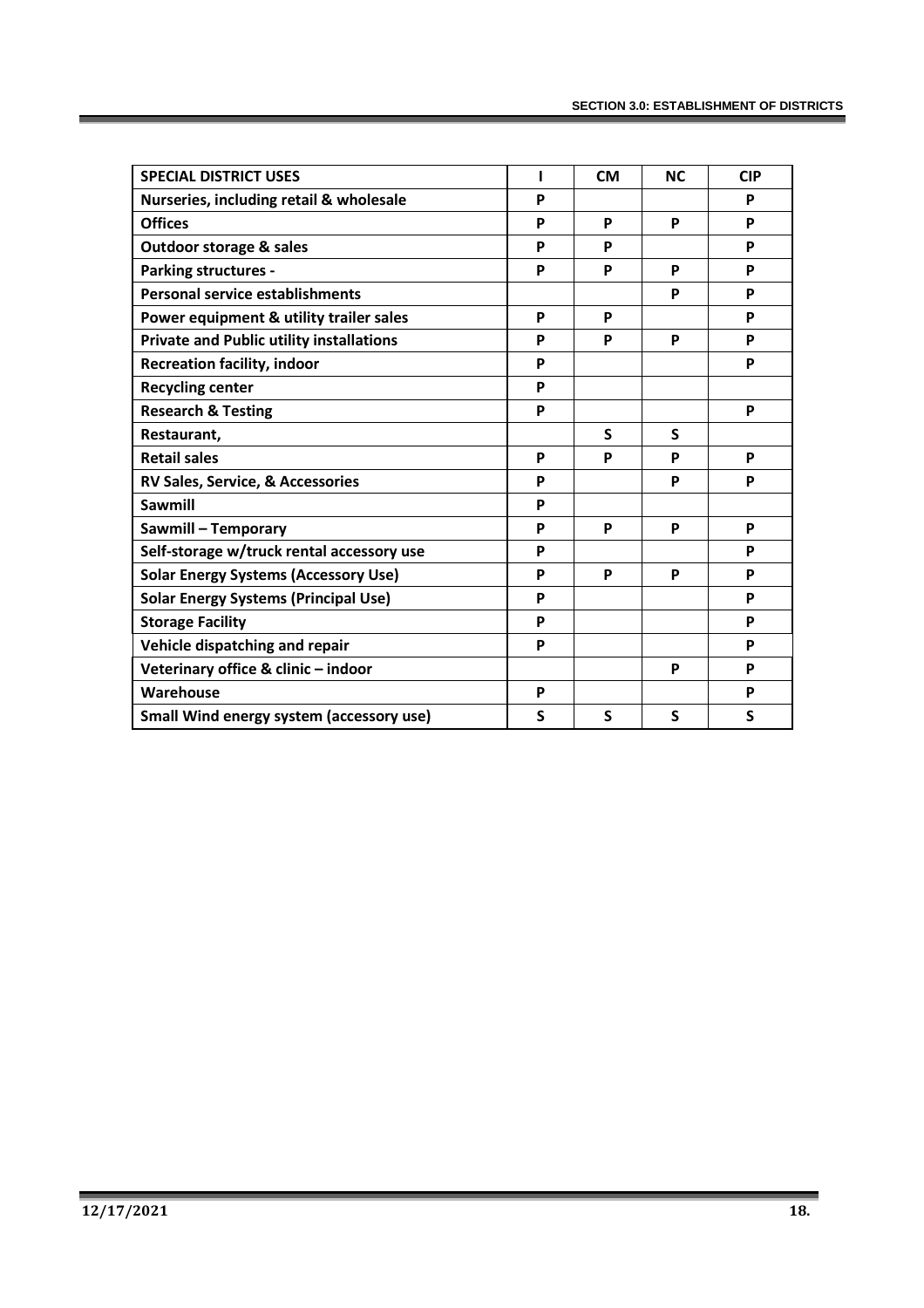#### **SECTION 4.0: ZONING DISTRICT REGULATIONS**

#### **4.1 High Density Residential District (R-20)**

- A. Purpose: To maintain existing higher density residential character and provide opportunities for compatible residential development and other civic uses.
- B. Historical and Archaeological Sites: When a site or portion of a site has been identified by the State Historic Preservation Officer, or the State Archaeologist, as historically significant, the applicant shall identify on the plans the nature and location of the resource and shall indicate what measures are being taken to protect such resource.

#### **4.2 Medium Density Residential District (R-40)**

- A. Purpose: To maintain existing medium density residential development and provide opportunities for compatible residential development and other civic uses.
- B. Historical and Archaeological Sites: When a site or portion of a site has been identified by the State Historic Preservation Officer, or the State Archaeologist, as historically significant, the applicant shall identify on the plans the nature and location of the resource and shall indicate what measures are being taken to protect such resource.

#### **4.3 Low Density Residential District (R-60)**

- A. Purpose: To maintain the existing low-density residential development and provide opportunities for compatible residential development and other civic uses that reflect the rural character and natural resources of the Town
- B. Historical and Archaeological Sites: When a site or portion of a site has been identified by the State Historic Preservation Officer, or the State Archaeologist, as historically significant, the applicant shall identify on the plans the nature and location of the resource and shall indicate what measures are being taken to protect such resource.

#### **4.4 Ledyard Center Design District (LCDD)**

- A. Purpose: To encourage the development of a New England Village Center, identifiable as the center of the community, through the concentration of commercial businesses along a main street.
- B. Strict architectural syntax is encouraged as defined by the "Design Guidelines" (Appendix 1).
- C. Changes in Use shall be in conformance with §14.1.
- D. There are no minimum lot sizes or widths.
- E. Five (5) minimum foot sidewalks are required.
- F. Uses are limited to commercial, or mixed-use commercial with optional one or two-bedroom apartments if they are not on the ground floor. This district also permits multi-family dwellings on up to 75% of the lot, or of the building usage, if the balance of the lot or building usage is developed as a commercial use, or an equivalent area of a different parcel in the LCDD is developed commercially.
- G. New structures are encouraged to be built to the sidewalk as defined by the "Design Guidelines" (Appendix 1).
- H. The Commission may refer any Special Use Permit application to Architectural Review Board (ARB) to determine **compatibility** with the Design Guidelines for the Ledyard Center Design District. If referred by the Commission, the ARB will make recommendations to the Commission within 35 days of receipt of an application.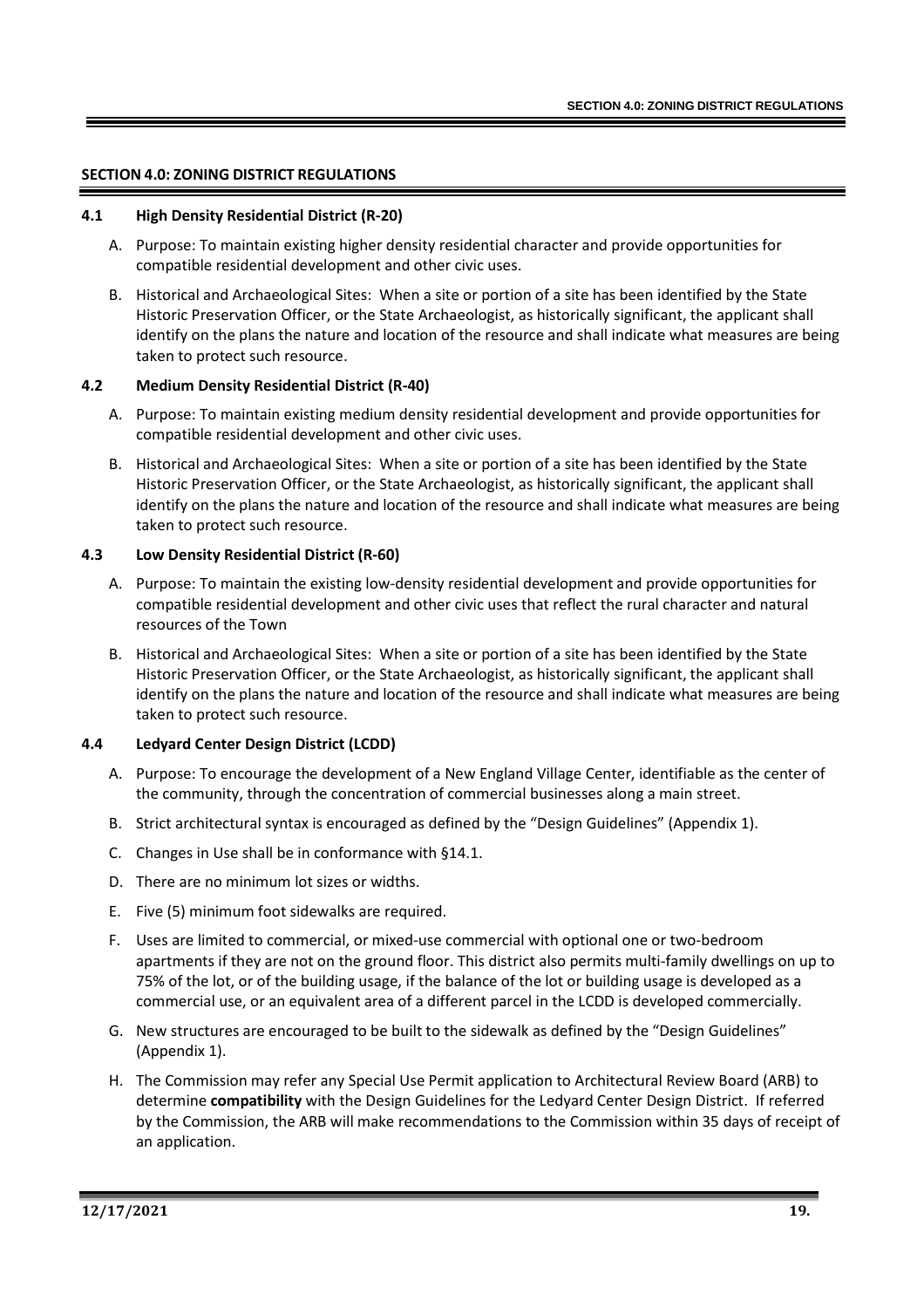#### **4.5 Ledyard Center Transition District (LCTD)**

- A. Purpose: To encourage transition between the developed New England village center, identifiable by Mixed Uses, and the surrounding residential areas. The LCTD district is the immediate area abutting the LCDD area to the west.
- B. Strict architectural syntax is encouraged as defined by the "Design Guidelines" (Appendix 1).
- C. Changes in Use shall be in conformance with §14.1.
- D. The minimum lot size is 20,000 square feet
- E. Five (5) foot sidewalks are required.
- F. Uses may be commercial, or mixed commercial with optional one or two-bedroom apartments if not on the ground floor.
- G. Structures require a minimum of a 30-foot setback from the center of the roadway, and other conventional bulk requirements.
- H. This district permits multi-family (apartments) and planned communities of up to 75% of the lot, or of the building usage, if the remaining balance of the lot or building usage is developed as a commercial use, or an equivalent area of a different parcel in the LCDD or LCTD is developed commercially.
- I. This district permits single-family dwellings on interior lots.
- J. This district permits standalone two-bedroom apartments (multi-family structures) and condominiums.
- K. This district permits standalone commercial structures. (See "Schedule of Permitted Uses").
- L. The Commission may refer any Special Use Permit application to Architectural Review Board (ARB) to determine compatibility with the Design Guidelines for the Ledyard Center Transitional Design District. If referred by the Commission, the ARB will make recommendations to the Commission within 35 days of receipt of an application.

#### **4.6 Multi-Family Design District (MFDD)**

- A. Purpose: To encourage development of attractive multifamily developments in a pedestrian-friendly village environment. This District is intended to accommodate only high-density residential development.
- B. Strict architectural syntax is encouraged. See "Design Guidelines" (Appendix 1).
- C. 10% Recreational space is required.
- D. The minimum lot size is 20,000 square feet
- E. The density shall not exceed one (1) dwelling unit per 7,500 square feet of lot area.
- F. Five (5) foot sidewalks are required.
- G. Structures do not have to be built to the sidewalk, or within a certain distance of the sidewalk.
- H. Structures require a minimum of a 30-foot setback from the center of the roadway, and other conventional bulk requirements.
- I. This district only permits multi-family, condominiums, cooperatives, and townhouses.
- J. There is no limit on the number of bedrooms per dwelling unit.
- K. The Commission may refer any Special Use Permit application to Architectural Review Board (ARB) to determine compatibility with the Design Guidelines for the Multi-Family Design District. If referred by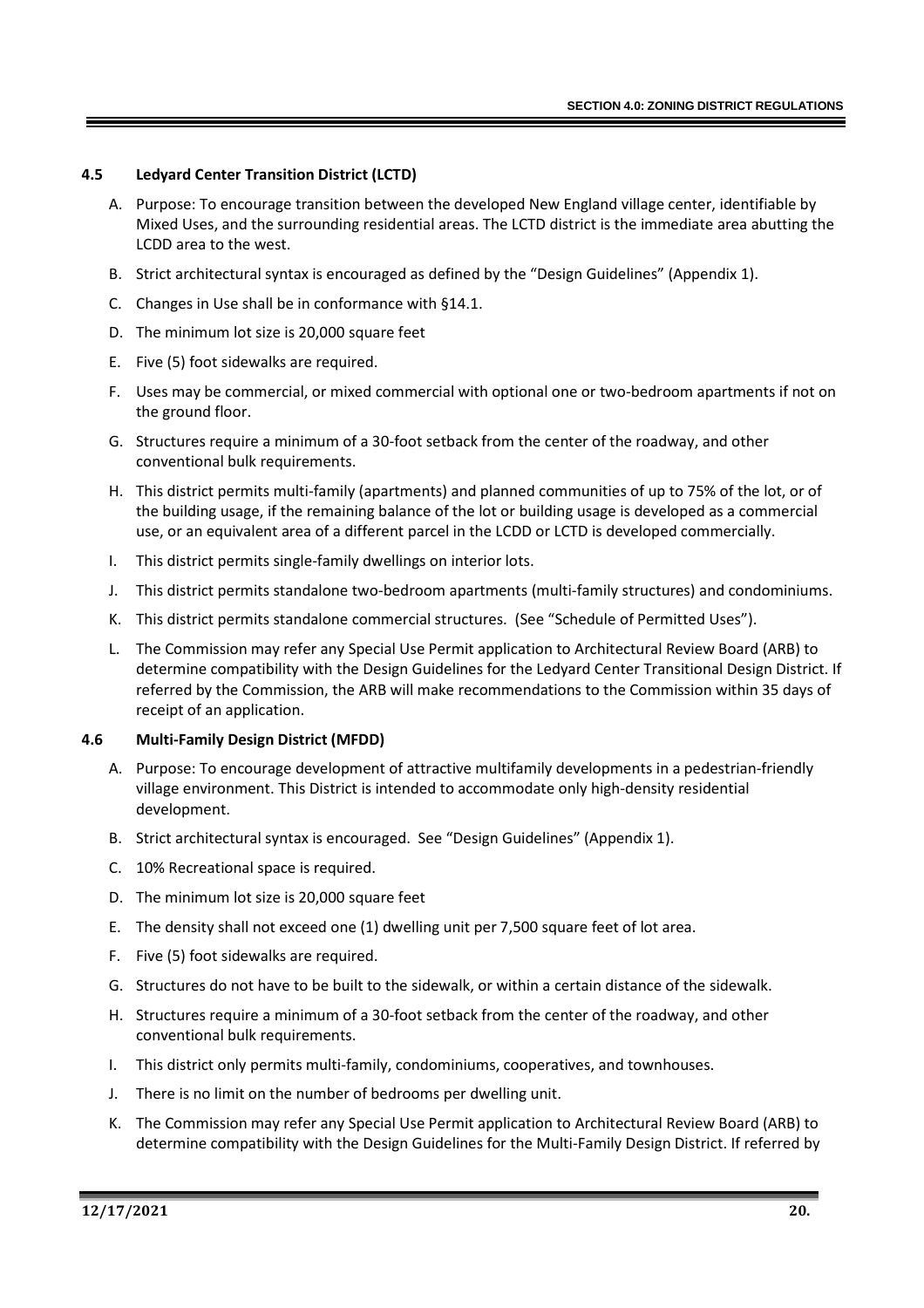the Commission, the ARB will make recommendations to the Commission within 35 days of receipt of an application**.**

# **4.7 Gales Ferry Design District (GFDD)**

- A. The purpose of the Gales Ferry Design District is to encourage pedestrian-friendly commercial development of unified design and scale to create a higher density in Gales Ferry Village. These regulations are intended to attract and encourage family activities. In addition, the District is intended to:
	- (1) Encourage a blend of low intensity commercial, civic, and residential architectures and land uses.
	- (2) Encourage cohesive architectural and site design.
	- (3) Establish a coordinated pattern of land development which insures safe access and movement of pedestrians and vehicles, and which minimizes curb cuts and maximizes connections to adjacent properties.
	- (4) Encourage placement of primary structures closer to the street; to increase business exposure; to minimize sign clutter by reducing the need for redundant signs; to reduce traffic speeds; to discourage widening of streets and highways; and to discourage development with dominant front parking lots.
- B. The Commission may refer any Special Use Permit application to Architectural Review Board (ARB) to determine compatibility with the Design Guidelines for the Gales Ferry Design District. If referred by the Commission, the ARB will make recommendations to the Commission within 35 days of receipt of an application
- C. Strict architectural syntax is encouraged. See "Design Guidelines" (Appendix 1).
- D. Changes in Use shall be in conformance with §14.1.
- E. Multiple uses may be combined on a single lot or within a single structure, provided that all standards for each individual use are met.

#### **4.8 Resort Commercial Cluster District (RCCD)**

- A. Purpose: To encourage development of commercial recreational uses and commercial tourismoriented uses while maintaining the character of the surrounding area. In addition, the RCCD District is intended to:
	- (1) Cluster new commercial buildings and parking areas on the most developable land within the District while retaining significant contiguous land areas in a natural or landscaped condition.
	- (2) Assure that the design of new structures, parking, access ways and landscaping is compatible with the natural features and topography of the area.
	- (3) Limit and control access for new development from public roads so that traffic safety is maintained, and a sense of the rural landscape is retained and enhanced.
	- (4) Discourage uncoordinated strip commercial development consisting of small, individual, unrelated uses varying unpredictably in type, size, style, access arrangements and environmental impact. Such development is inconsistent with the maintenance of a rural appearance and maximum traffic safety.
	- (5) Protect surface and groundwater resources through the careful control of sewage disposal systems and storm water runoff. Require best management practices available for all land uses located near aquifer recharge areas.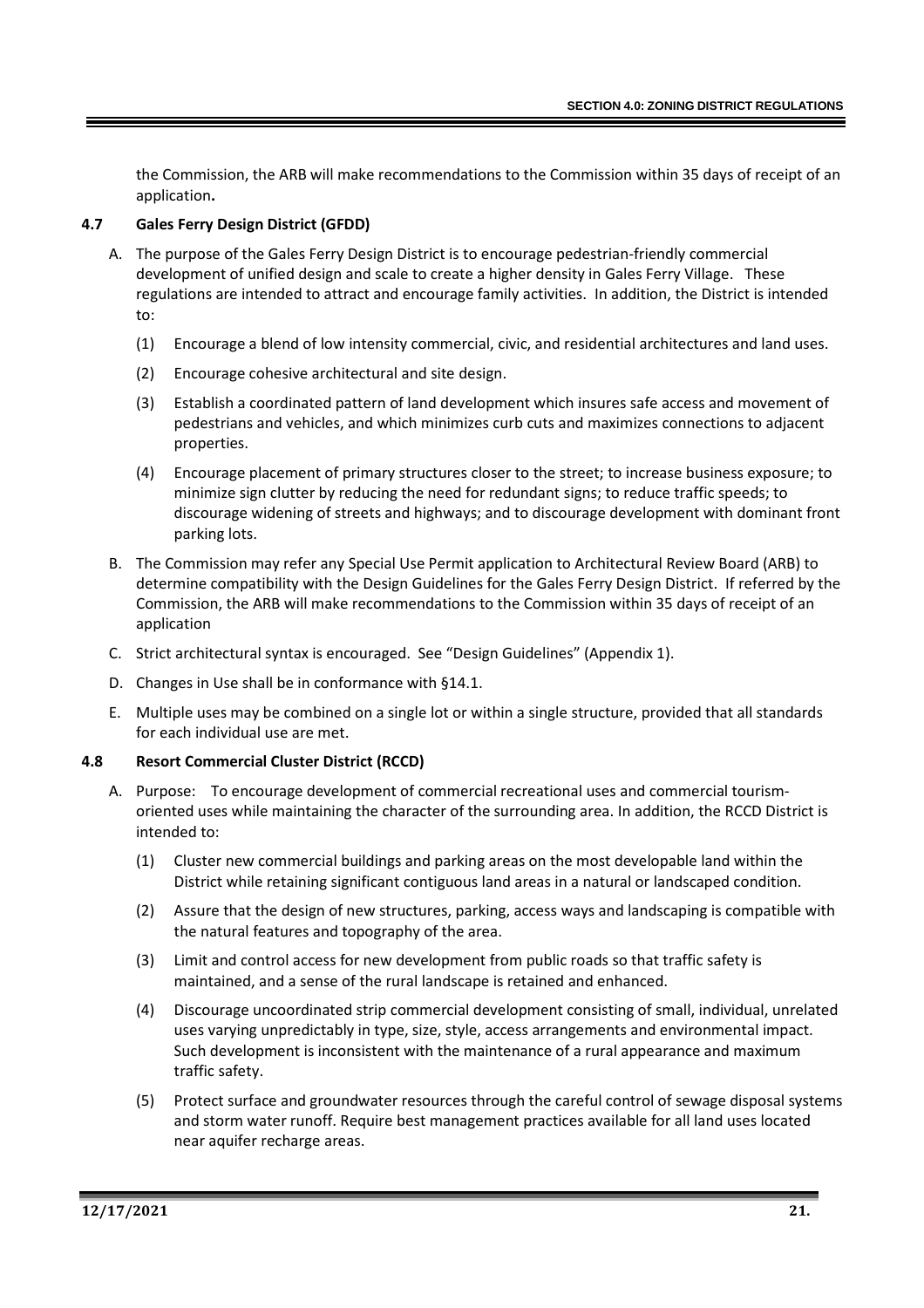- B. Maximum building height shall be the height permitted by the Connecticut Building Code for the use and type of building construction, subject to approval by the Fire Marshal.
- C. Traffic management.
	- (1) Primary access to development shall be from Route 2 and/or Pequot Trail if accessed from Route 214.
	- (2) Access will be reviewed based on the following:
		- (a) Design of access;
		- (b) Any proposed or necessary traffic controls;
		- (c) Physical features of the site;
		- (d) Existing traffic conditions; and
		- (e) Any nearby pending development.

#### **4.9 Industrial District (I)**

- A. Purpose: To encourage the adoption, continuation and expansion of manufacturing, research, and industrial uses consistent with the rural character and natural resource constraints of Ledyard.
- B. Maximum building height shall be the height permitted by the Connecticut Building Code for the use and type of building construction, subject to approval by the Fire Marshal if greater than 35'. However, structures shall be of such height and so located and screened to minimize off-site visual impact.
- C. Permitted uses may be conducted outside of a building, with appropriate screening as needed, upon approval of the Commission (by special permit).
- D. Permitted accessory uses include, but are not limited to, cafeteria-style food service within a building for employees of the principal use; recreational facilities for employees; and child day care facilities for children of employees.
- E. To the extent possible, existing trees, vegetation and unique site features such as stonewalls, ledge faces, kettle holes, and boulder trains shall be retained and protected.
- F. Any disturbed area of a lot which is not used for the location of buildings, structures, accessory uses, parking, loading and storage areas, or similar purposes, shall be landscaped and maintained in such a manner as to minimize storm water runoff.
- G. Perimeter vegetative buffering and/or screening are required to maintain the rural appearance of Ledyard and to protect the values of nearby properties. Buffers and screening shall be installed to reduce excessive heat, glare, and accumulation of dust, to provide privacy from noise and visual intrusion, and to prevent the excessive runoff of storm water and erosion of soil.
	- (1) A perimeter buffer area is required along and within the boundaries of a lot abutting any lot within a residential district.
	- (2) The minimum width of the perimeter buffer shall be fifty (50) feet. The buffer area shall be free of any structures and parking areas and shall be maintained in a natural or landscaped state, except for fencing as may be approved by the Commission.
	- (3) The retention of existing topography and vegetation in the buffer areas is preferable to regrading and new plantings. The Commission may determine if existing conditions will satisfy the purposes of buffering and screening.
	- (4) If natural site conditions are not adequate to meet the purposes of the buffer requirement, the Commission may require a screening fence, earthen berm, and/or evergreen and deciduous plants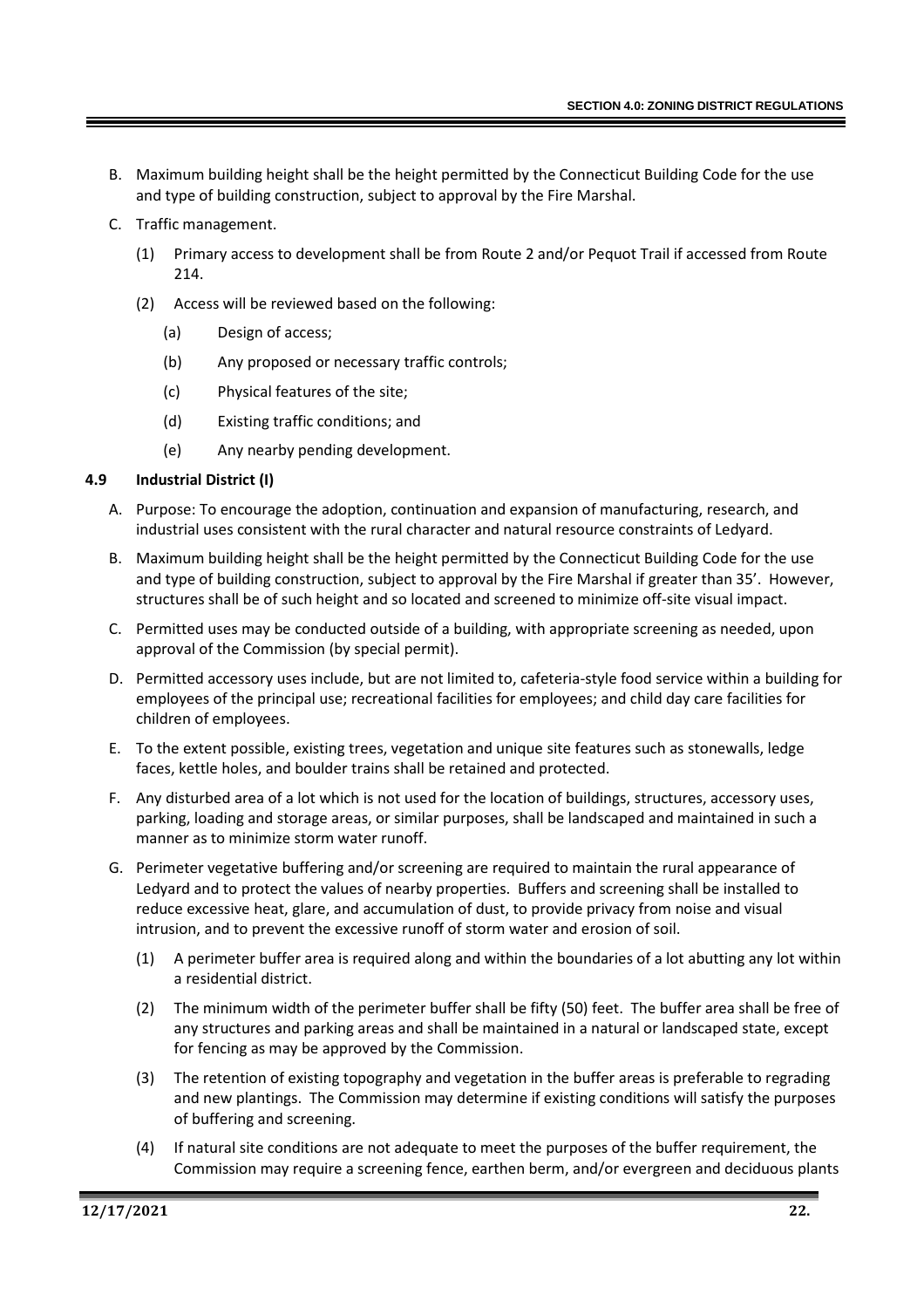of such type, height, spacing, and arrangement that will effectively screen the activity on the lot from the adjacent public road and/or residential area.

- H. The Commission will consider the design of access, proposed or necessary traffic controls, physical features of the access site, and proposed construction designs peripheral to access and related to traffic control, existing traffic conditions.
- I. Use of the property which can reasonably be expected to generate a large volume of traffic may be required by the Commission to provide for entrances to and exit from the property by way of an adjacent and less traveled public highway or frontage road in lieu of direct access from and to a major or more heavily traveled public highway.
- J. Vehicle entrances shall be a minimum of 30 feet wide, unless a wider entrance(s) is/are approved by the Commission for safety. The entrances shall be clearly defined. The total number of entrances that can safely be accommodated along the road will be a consideration for approval or disapproval of the site plan. When possible, each development shall be limited to one access point per property. However, separate access may be approved for employee vehicles and truck traffic, where appropriate. Where significant truck traffic is anticipated, the Commission may require the construction of a separate truck turning lane at the site entrance.
- K. The Commission shall consider the proposed access to a public highway to determine if the proposal creates a hazardous condition; or when the traffic to be generated from the proposed use, considered cumulatively with existing traffic conditions, is deemed to cause or worsen hazardous conditions so as imperil public safety. The Commission may require a traffic study conducted by a licensed traffic engineer in making its determination.
- L. Parking or loading shall not be in the perimeter buffer.
- M. Parking and loading areas shall be screened from the public roadway and from adjacent residential properties, wherever possible.
- N. Driveways, parking and loading areas shall be paved of bituminous concrete or other similar material. Entrances shall be clearly defined by a six (6) inch curb of bituminous concrete. However, the Commission may approve exemptions for employee parking; storage of vehicles provided such vehicles are not junked or wrecked; and low flow traffic areas. The exempted areas may be constructed of processed stone or other acceptable pervious dust-free surface with suitable, positively drained, wellgraded sub-base gravel.
- O. Lighting: Outdoor illumination, including area lighting and floodlighting, shall be designed for safety, convenience and security while minimizing sky glow, safeguarding against discomfort glare, and avoiding trespass lighting and adverse effect from illumination.
- P. Historical and Archaeological Sites: When a site or portion of a site has been identified by the State Historic Preservation Officer, or the State Archaeologist, as historically significant, the applicant shall identify on the plans the nature and location of the resource and shall indicate what measures are being taken to protect such resource.
- Q. No use shall be permitted which by reasons of noise, safety, vibration, fumes, dust, glare, or odors are offensive and/or detrimental to nearby property owners or uses.

# **4.10 Commercial Marine District (CM)**

A. Purpose: To provide for the appropriate development of waterfront properties and to allow for maximum utilization of water-dependent and water-related uses.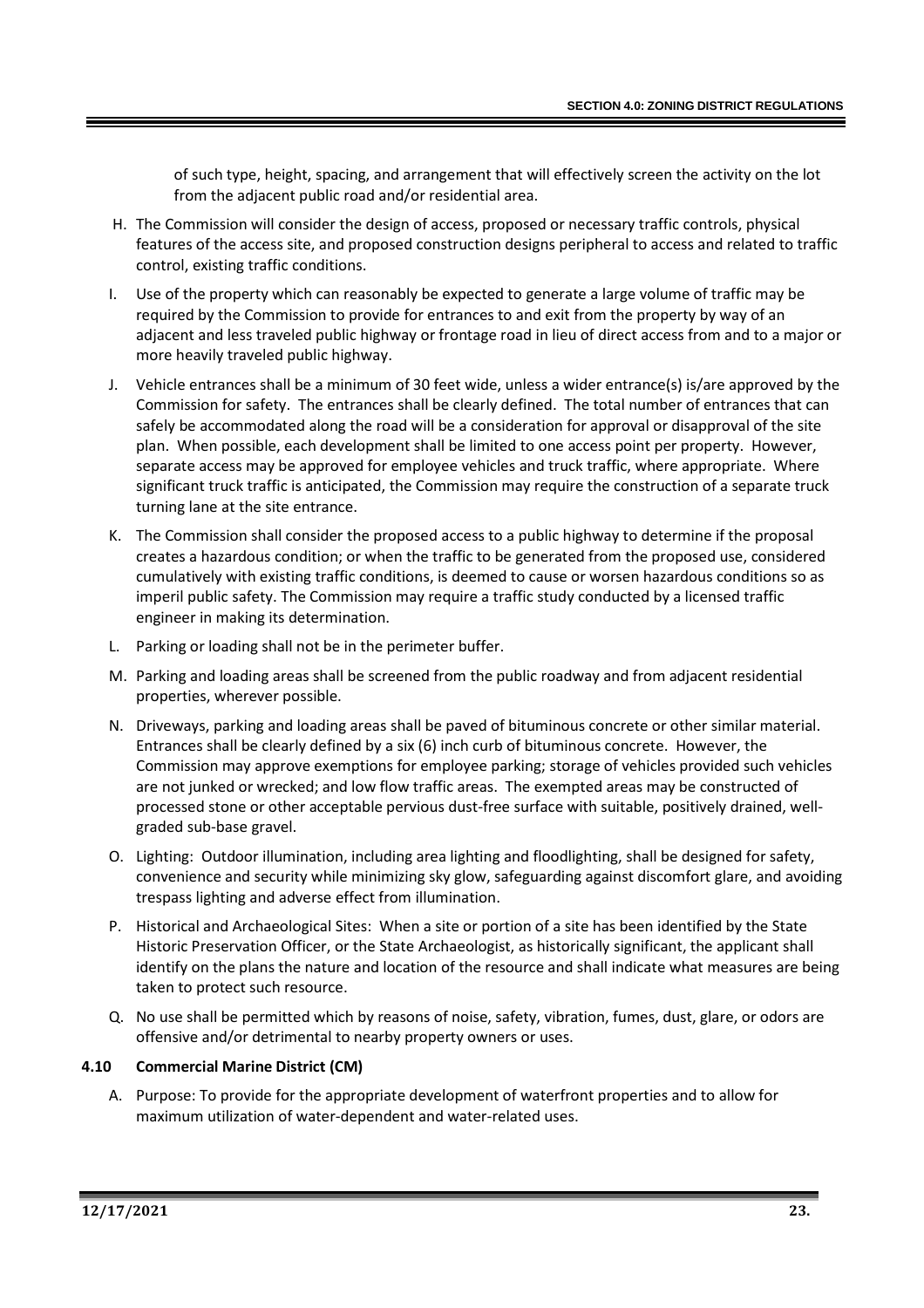- B. Accessory uses include, but are not limited to, a residence of an owner of a permitted use, an office for a permitted use, dockside facilities such as fuel and ice sales, restrooms, and laundry facilities for overnight boaters in a marina.
- C. Historical and Archaeological Sites: When a site or portion of a site has been identified by the State Historic Preservation Officer, or the State Archaeologist, as historically significant, the applicant shall identify on the plans the nature and location of the resource and shall indicate what measures are being taken to protect such resource.

# **4.11 Neighborhood Commercial District (NC)**

A. Purpose: To encourage development of small local businesses that will serve the daily commercial needs of the surrounding residential neighborhoods.

# **4.12 Commercial Industrial District (CIP)**

- A. Purpose: To allow for a mix of commercial and industrial uses which are mutually compatible as determined by the Commission.
- B. To the extent possible, existing trees, vegetation and unique site features such as stonewalls, ledge faces, kettle holes, and boulder trains shall be retained and protected.
- C. Any disturbed area of a lot or property which is not used for the location of buildings, structures, accessory uses, parking, loading and storage areas, or similar purposes, shall be landscaped and maintained in such a manner as to minimize storm water runoff.
- D. The Commission will consider the design of access, proposed or necessary traffic controls, physical features of the access site, and proposed construction designs peripheral to access and related to traffic control, existing traffic conditions, and any nearby pending development.
- E. Vehicle entrances shall be a minimum of 30 feet wide. The Commission may approve wider entrances for safety. The entrance shall be clearly defined. The total number of entrances that can safely be accommodated along the same road will be a consideration for approval or disapproval of the site plan. When possible, each development shall be limited to one access point per property. However, separate access may be approved for employee vehicles and truck traffic, where appropriate. Where significant truck traffic is anticipated, the Commission may require the construction of a separate truck turning lane at the site entrance.
- F. The Commission shall consider the proposed access to a public highway to determine if the proposal creates a hazardous condition; or when the to be generated from the proposed use, considered cumulatively with existing traffic conditions, is deemed to cause or worsen hazardous conditions so as imperil public safety. The Commission may require a traffic study conducted by a licensed traffic engineer in making its determination.
- G. Driveways, parking and loading areas shall be paved of bituminous concrete or other similar material. Entrances shall be clearly defined by a six (6) inch curb of bituminous concrete. However, the Commission may approve exemptions for employee parking; storage of vehicles provided such vehicles are not junked or wrecked; and low flow traffic areas. The exempted areas may be constructed of processed stone or other acceptable pervious dust-free surface with suitable, positively drained, wellgraded sub-base gravel.
- H. Lighting: Outdoor illumination, including area lighting and floodlighting, shall be designed for safety, convenience and security while minimizing sky glow, safeguarding against discomfort glare, and disability veiling glare, and avoiding trespass lighting and adverse effect from illumination upon the use, enjoyment and value of nearby property and upon the appearance of the community.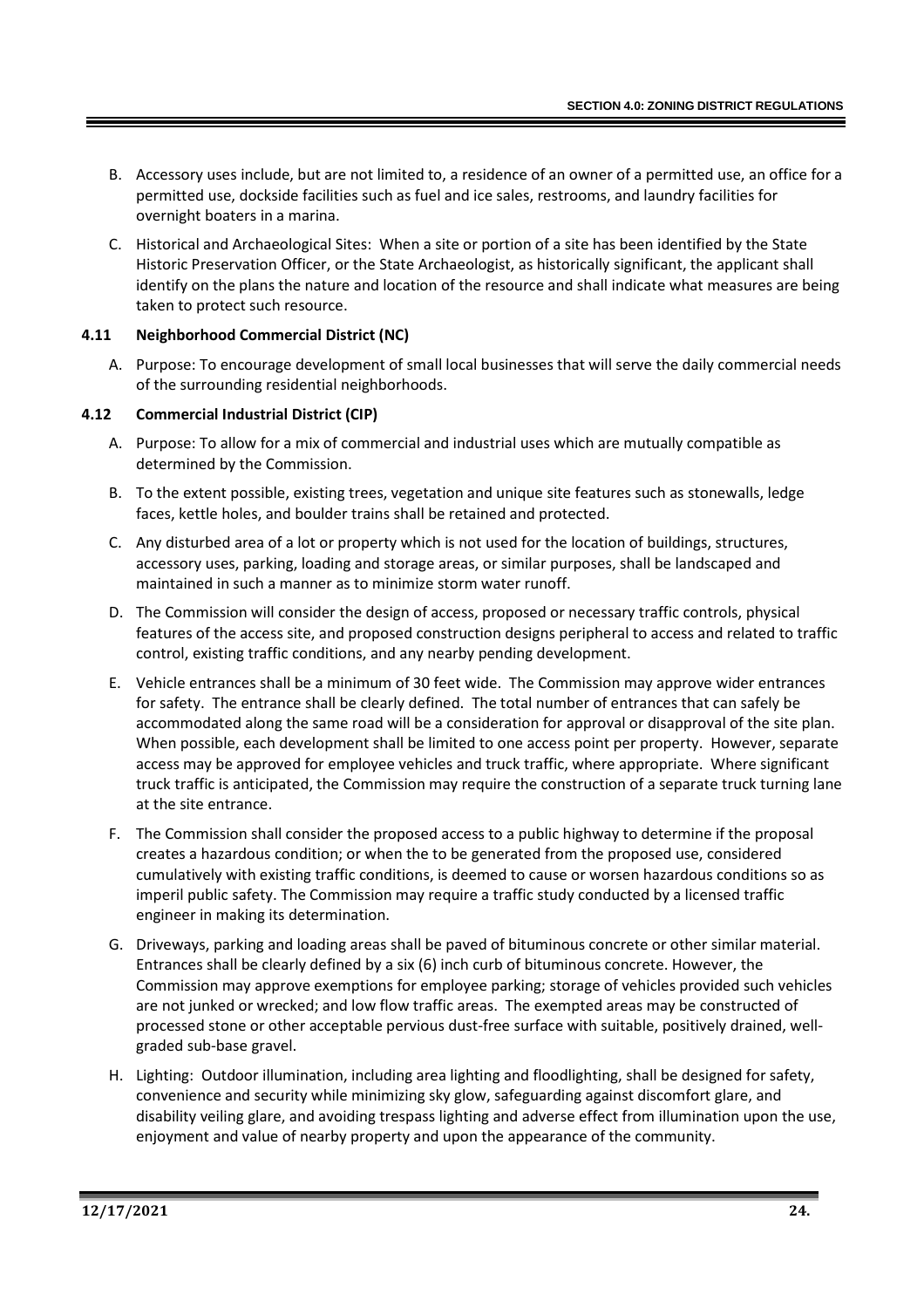- I. Historical and Archaeological Sites: When a site or portion of a site has been identified by the State Historic Preservation Officer, or the State Archaeologist, as historically significant, the applicant shall identify on the plans the nature and location of the resource and shall indicate what measures are being taken to protect such resource.
- J The manufacture, fabrication, processing, compounding, treatment, assembly, maintenance, repair, or packaging of goods or products is permitted provided that all subject operations are conducted within a building or structure designed for such operations and that such operations are not dangerous, obnoxious, or offensive for reasons of noise, odor, dust, smoke, vibrations, glare, refuse, water carried waste, fire, explosion, or toxic fumes.
- K. Open **outside** storage**/warehousing** is permitted if the material to be stored is confined solely to inventory and equipment held in connection with industrial or commercial operations. Except for necessary access ways, a buffer strip shall be provided for areas within the lot used for open storage which are not otherwise effectively screened from any highway and/or neighboring structures (including parking areas). The screening shall be a minimum of thirty (30) feet wide and shall be appropriately landscaped to effectively screen such use from public roads and adjacent structures (including parking areas) and/or any interior access drive.
- L. No use shall be permitted which by reasons of noise, safety, vibration, fumes, dust, glare, or odors are offensive and/or detrimental to nearby property owners or uses.

# **4.13 TECHNOLOGY PARK DISTRICT**

# 4.13.1 **General.**

- 4.13.1.1 The Planning and Zoning Commission may establish site specific Technology Park Districts ("TPD") for those properties suitable for the development of high technology industries by approving a Master Plan in conformance with Section 4.13.4.
- 4.13.1.2 The TPD is a floating zone governed by a conceptual Master Plan. The Master Plan will be subject to review and approval by the Commission as a zone change, subject to a public hearing and all other applicable terms and conditions of these Regulations. It is recognized that the Master Plan may require certain fluidity in order to accommodate market changes during the complete development of any project. Notwithstanding the foregoing, any substantial and material change, at the Commission's sole discretion, will be subject to the same procedural requirements for a zone change as required by the original zone change application adopting the TPD. Once approved, the TPD will replace all pre-existing zoning, and any future development on the zoned property will be subject to the specific TPD requirements set forth herein.
- 4.13.1.3 In that the approval of a TPD constitutes a change of zone, it calls for the Commission to act in its legislative capacity, and to exercise legislative discretion. By filing an application for a TPD, the applicant acknowledges and accepts the nature of such application, and the level of discretion which the Commission possesses in such applications.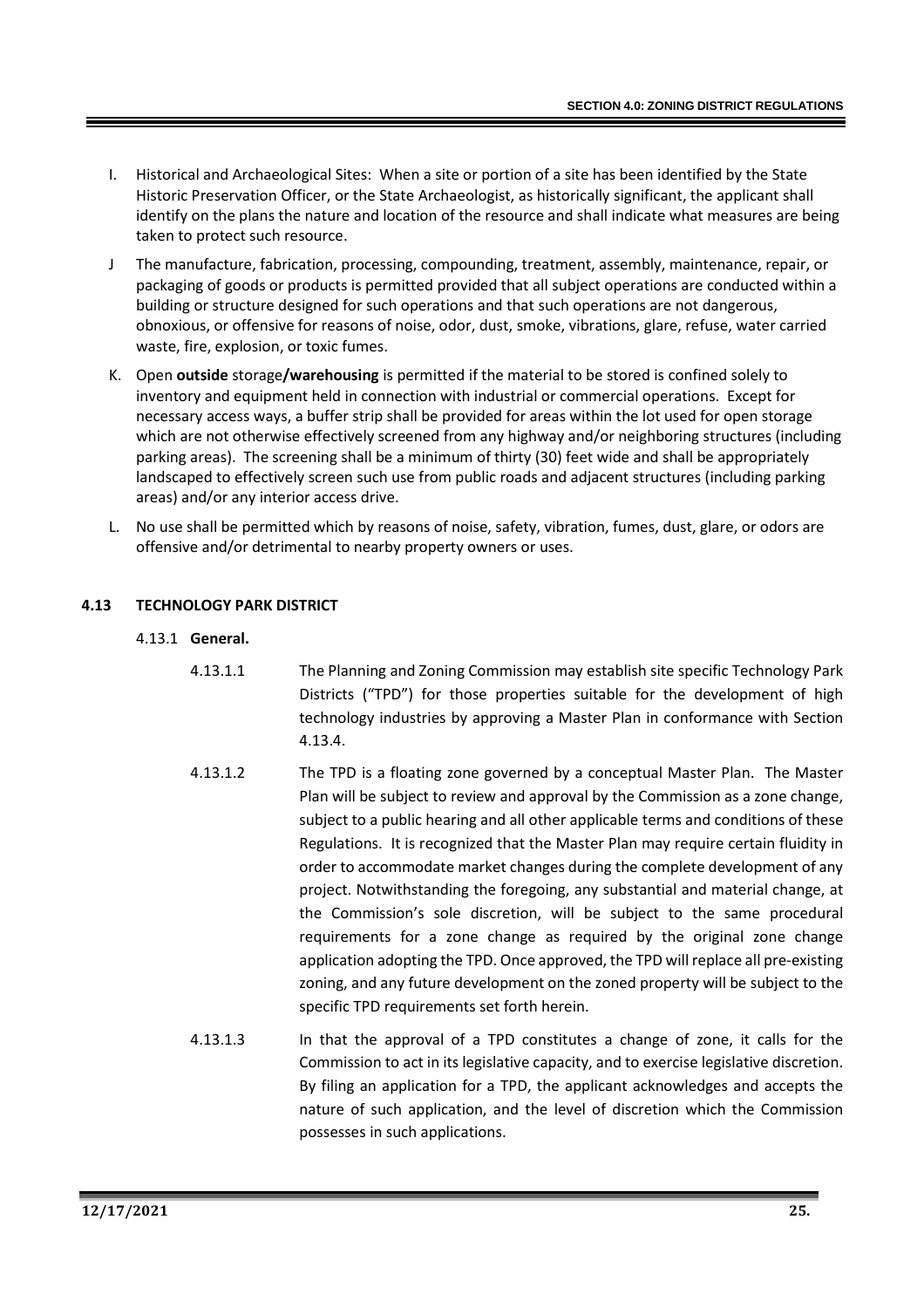#### 4.13.2 **Statement of Purpose.**

Technology Park Districts are intended to provide locations for advanced technology industries such as computer software and hardware developers, research and development facilities, data centers, laboratories, highly specialized manufacturing and other similar uses within large-scale, organized, campus-like settings which stimulate economic growth and reinvestment, create quality employment opportunities, and generate significant revenue for the Town through taxes and/or other revenue streams. Factors to be considered by the Commission in approving a TPD include:

- 4.13.2.1 That the location, uses and layout of the proposed TPD are in conformance with the general intent of, and the goals and objectives contained in, the Plan of Conservation and Development.
- 4.13.2.2 That there exists harmony between the various uses that are proposed within the TPD and compatibility with neighboring land uses, taking into consideration reasonable buffers and/or screening.
- 4.13.2.3 That there is a positive economic impact of the proposed TPD to the community, including in terms of both revenue generation and job creation.

#### 4.13.3 **Establishment of District.**

The Commission shall establish a TPD by approving a Master Plan, which while not intended to be a substitute for the detailed drawings and documentation associated with a site plan, does provide sufficient conceptualized information to determine if the proposal is in conformance with Section 4.13.2 and the Plan of Conservation and Development. Such adoption shall constitute a zoning map amendment in accordance with these Regulations.

- 4.13.3.1 Numbering of Technology Park Districts. Each TPD shall be numbered and depicted sequentially on the official zoning map in accordance with the date of adoption as TPD-1, TPD-2 and so forth.
- 4.13.3.2 District Eligibility. The area proposed for a TPD shall:
	- (a) Encompass a minimum of 200 acres of contiguous land in one or more parcels under common ownership or other arrangement satisfactory to the Commission; and
	- (b) Include road frontage along any arterial road or direct access to and from an arterial road via a public road and/or private right-of-way; and
	- (c) Be serviced by adequate underground public utilities or be capable of being serviced by the same or by the provision of sufficient onsite facilities to be constructed.
- 4.13.3.3 Additions and Alterations. Any additions or alterations to the Master Plan must comply with the criteria established in Section 4.13.2, and any such change shall be made in a manner which will accomplish the purposes stated in Section 4.13.2 hereof. The Commission may, at its sole discretion, hold a public hearing on any addition or alternation to the Master Plan.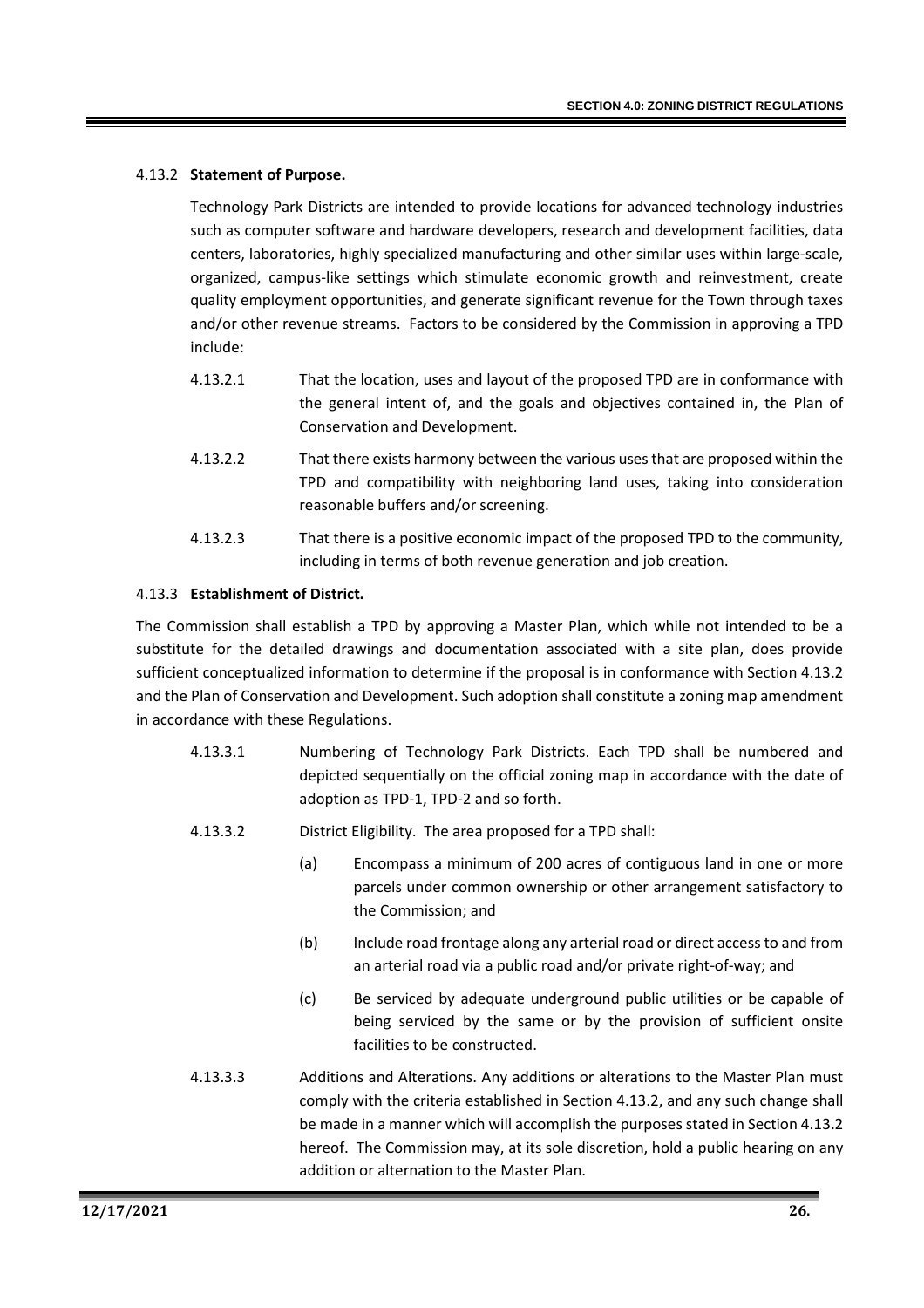4.13.3.4 District Expiration. Approval of the zone change shall be void, without any further action of the Commission and the property shall automatically return to its prior zoning designation, unless a site plan for the TPD is approved within 24 months of the date of zone change approval. The Commission may grant one or more extensions of this period upon written request of the applicant, but in no event will the extensions exceed 24 additional months.

### 4.13.4 **Master Plan.**

The purpose of the Master Plan submission is to determine whether the proposed uses and layout conform to Section 4.13.2 and to the Plan of Conservation and Development. The Master Plan, once adopted, shall establish the development and design standards of the TPD and its uses. All elements of the Master Plan shall be professionally prepared to provide a conceptual plan for the overall development of the TPD. A Master Plan shall include the following components:

- 4.13.4.1 Master Plan Narrative demonstrating the submitted Master Plan's consistency with the purpose of the TPD, policies, goals, and objectives of the Plan of Conservation and Development, and the orderly development of the Town.
- 4.13.4.2 Existing Conditions Plan showing: (1) existing topography with 5-foot contours showing the general gradient of the site, existing structures, existing roads and rights-of-way, easements, major topographic features, bedrock outcrops, inland wetlands, watercourses, upland review areas, and flood plains; (2) land uses, zoning and approximate location of buildings and driveways within 100 feet of the site, (3) boundary survey; and (4) location map.
- 4.13.4.3 Conceptualized Layout Plan showing: (1) general location and nature of proposed land uses; (2) proposed public and private rights-of-way, parking areas, easements, and public and private open space areas; (3) proposed building footprints, floor areas, and building heights; (4) proposed location of landscaping, buffering, and screening; (5) utility and highway improvements; (6) storm water management areas and structures; and (7) construction and improvement phasing plan.
- 4.13.4.4 Development Standards for the proposed development provided in a narrative form including, but not limited to: (1) permitted uses subject to site plan approval; (2) bulk, dimensional, and density requirements; (3) parking and loading; (4) streets and sidewalks; (5) landscaping and screening; (6) lighting; (7) signage; (8) open space and conservation areas; and (9) any other standards the Commission may reasonably require.
- 4.13.4.5 Architectural Standards for the proposed development provided in either narrative form and/or visual representations detailing: (1) architectural styles; (2) massing and scale; (3) materials and colors; (4) roof lines and profiles; and (5) typical building facades and elevations.
- 4.13.4.6 Traffic Analysis including: (1) a preliminary traffic memorandum detailing the impact of the proposed development; and (2) a conceptual improvement plan and the measures necessary to mitigate those impacts if necessary.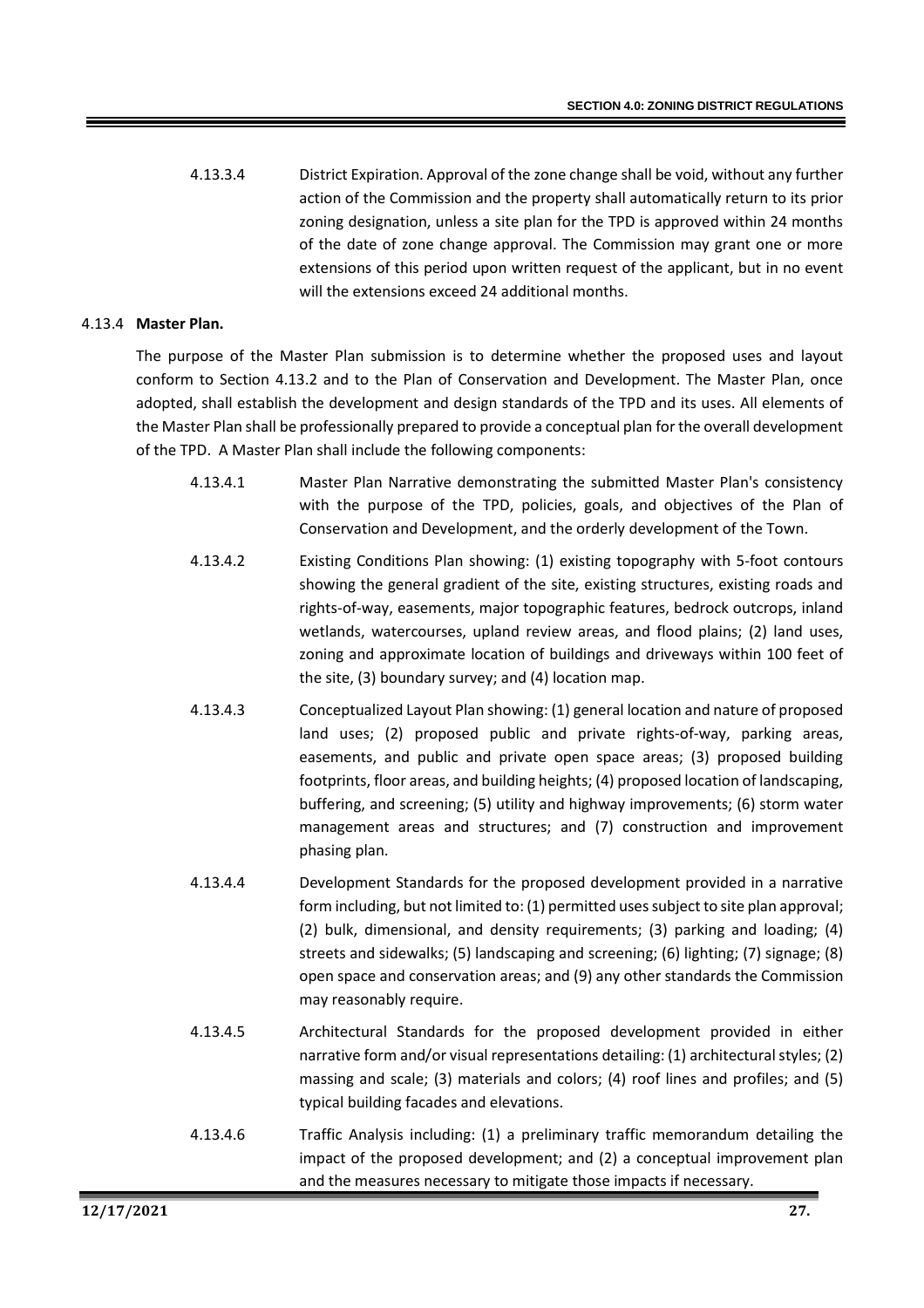#### 4.13.5 **Site Plan.**

After Master Plan approval and establishment of a TPD by the Commission, an application for a site plan must be submitted for approval, following provisions contained in these Regulations. The implementation of a Master Plan approval may be phased by the filing of multiple site plan applications.

#### 4.13.6 **Specific Design Standards.**

The following design standards shall apply to all TPD Districts:

- 4.13.6.1 Area and Bulk Requirements. All bulk and dimensional requirements shall be established by the Master Plan.
- 4.13.6.2 Architectural Design. All new construction shall be designed to provide a high quality appearance consistent with contemporary standards and all selected materials shall be durable with subtle colors and uniform treatments.
- 4.13.6.3 Signage. A sign plan evidencing a unified signage program for the TPD, including the general position, size, content and appearance of signs visible from any public right of way shall be included in the Master Plan application and shall be approved by the Commission.
- 4.13.6.4 Parking. On-site parking areas shall be adequate for the uses proposed. Specific parking standards shall be established as part of the Master Plan. Parking should be located onsite to the extent feasible, but not lead to excessive impervious coverage. Design of parking areas should maximize landscaping and prevent large expanses of impervious area. Stormwater management shall be designed to handle anticipated run-off without creating negative impacts on adjacent properties or natural resources.
- 4.13.6.5 Permitted Uses. Permitted uses shall be established by the Master Plan and implemented by site plan approval. The following list of uses is permitted in the TPD, but it is not exclusive. The Commission may approve other uses, provided said uses are not prohibited by Section 4.13.6.6 and it is determined said uses are consistent the purposes of the TPD.
	- .1 Computer software and hardware development.
	- .2 Research and development facilities.
	- .3 Data centers.
	- .4 Laboratories, provided that no onsite patient visits are permitted.
	- .5 Highly specialized manufacturing, including but not limited to, defense and aviation industries, and electronic and/or communication instruments and devices.
	- .6 Power generation facilities only as accessory to a principal use and constructed in a manner to prevent distribution to the electric grid.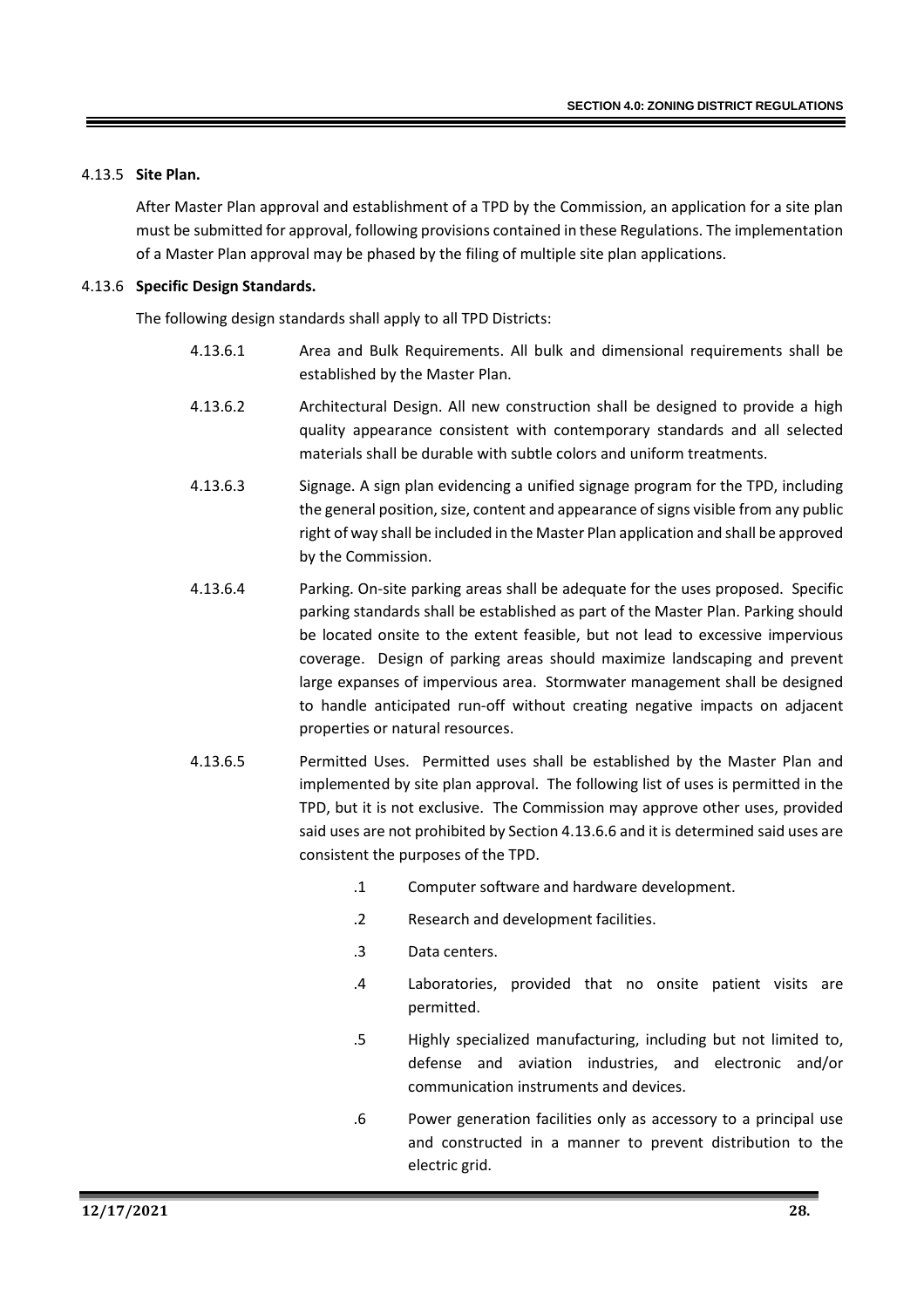- .7 Professional offices only as accessory to a principal use.
- 4.13.6.6 Prohibited Uses. In addition to the prohibited uses contained in these Regulations, the Commission has determined that the following uses are prohibited in the TPD.
	- .1 Gasoline filling stations.
	- .2 Vehicle sales, leasing and renting.
	- .3 Auto repair, storage, maintenance and paint shops.
	- .4 Theme parks and amusement parks.
	- .5 Retail sales.
	- .6 Outdoor storage as a principal use.
	- .7 Residential uses.
	- .8 Landscaping and construction businesses.
- 4.13.6.7 Buffers. The purpose of buffer areas is to provide privacy from noise, light glare and visual intrusion to residential dwellings in all locations where uses within the TPD abut a residential district exterior to the TPD. A buffer area shall be required between any developed area in the TPD which is abutting or directly across a street (other than a limited access highway) from any lot used for residential purposes in a residential district exterior to the TPD. Buffer requirements do not apply to internal property lines which are part of the TPD and do not border adjacent property. The Commission may allow the buffering to be located on adjacent property with the consent of the affected property owner; provided that the right to maintain such buffering and/or screening is memorialized by a permanent easement filed for record in the Ledyard Land Records. Such buffer areas shall comply with the following minimum standards:
	- .1 Buffers from adjacent residential uses. The minimum width of the buffer area shall be 25 feet from the property line. In the event that the buffer area is not currently vegetated, the Commission shall have the discretion to require the Applicant to install screening within the buffer area.
	- .2 Screening, if required, shall consist, at minimum, of plantings not less than six (6) feet in height planted at intervals of ten (10) feet on center and other evergreen and deciduous shade trees and shrubs as may be appropriate. As an alternative, an earthen berm, stabilized with appropriate groundcover and plantings, may be permitted by the Commission in order to adequately buffer adjoining residentially used property.
	- .3 The following accessory uses shall be allowed within buffer areas provided that they are adequately screened from abutting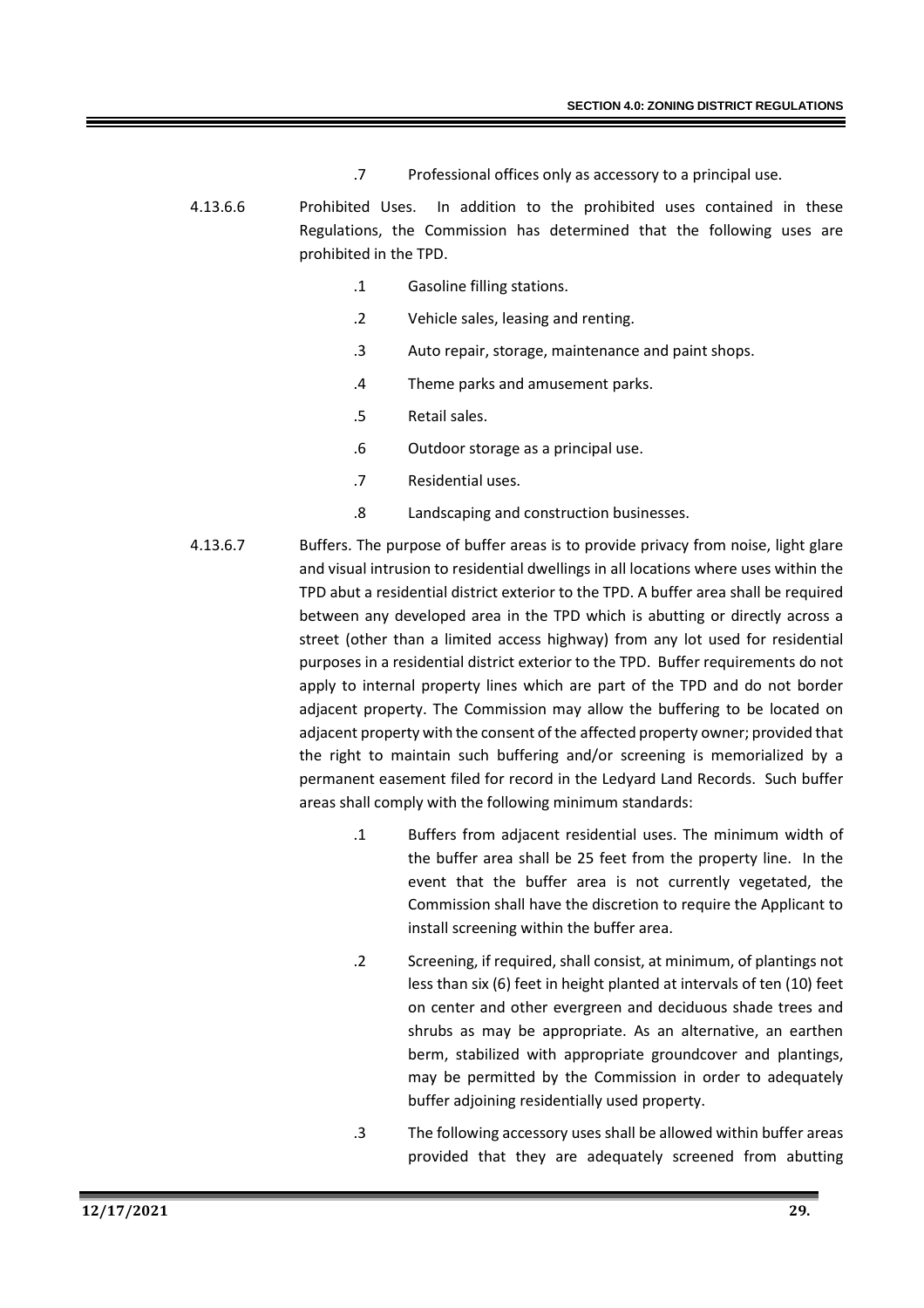residential properties: access roads, pedestrian sidewalks, utilities, mailboxes and approved signs.

.4 All site lighting shall be designed with full cut-off fixtures and facing in a general downward direction to shield and reduce glare.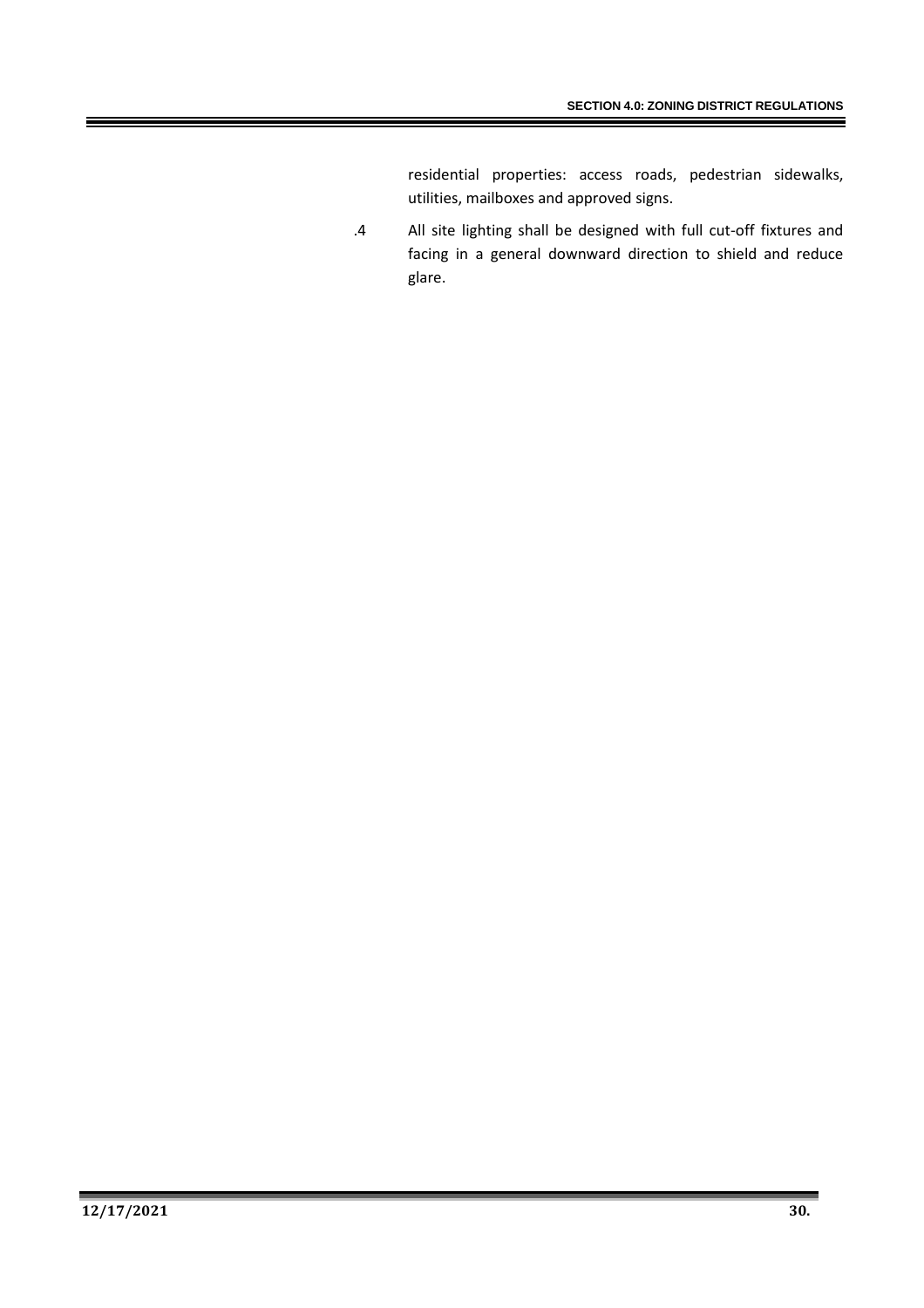#### **SECTION 5.0 CONSERVATION AND OPEN SPACE SUBDIVISIONS**

#### **5.1 Conservation Subdivision Developments**

A. Purpose

This section is to provide flexibility in clustering of residential units on areas of a project site best suited for development and to protect the remaining land as open space. The creation of open space is accomplished by permitting flexibility in the minimum lot size normally required in specific zones for residential development. The creation of a Conservation Subdivision is intended to:

- (1) Protect natural streams, water supplies and watershed areas;
- (2) Maintain and enhance the conservation of wildlife, natural, agricultural, or scenic resources;
- (3) Promote conservation of soils, wetlands, and other significant natural features and landmarks;
- (4) Enhance the value to the public of abutting or neighboring parks and unfragmented forests; wildlife preserves, nature reservations or sanctuaries, or other open spaces;
- (5) Enhance public recreation opportunities;
- (6) Preserve historic sites;
- (7) Promote orderly efficient development; and
- (8) Limit the extent of impervious surfaces and control runoff.

#### **Conventional Subdivision Conservation Subdivision**





#### Source:

http://www.sewrpc.org/ca/conservationsubdivisions/pdfs/conservation\_subdivision\_design\_process.pdf

#### **B. Constraints**

- (1) Conservation Subdivision Developments are permitted in R-40 and R-60 Districts, in accordance with the subdivision Regulations.
- (2) A public or community water system is required for a Conservation Subdivision in which the density in the developed area exceeds either 2 lots per 40k sq. ft. or 6 bedrooms per 40k sq. ft. The developed area for this calculation is the total gross lot area minus the sum of the deeded open space and any land set aside for drainage systems.
- (3) A Conservation Subdivision Development utilizing a community water system shall not be approved unless the applicant obtains one (1) of the following:
	- (a) A Certificate of Public Convenience and Necessity pursuant to Sections 8-25a and 16-262m of the Connecticut General Statutes; or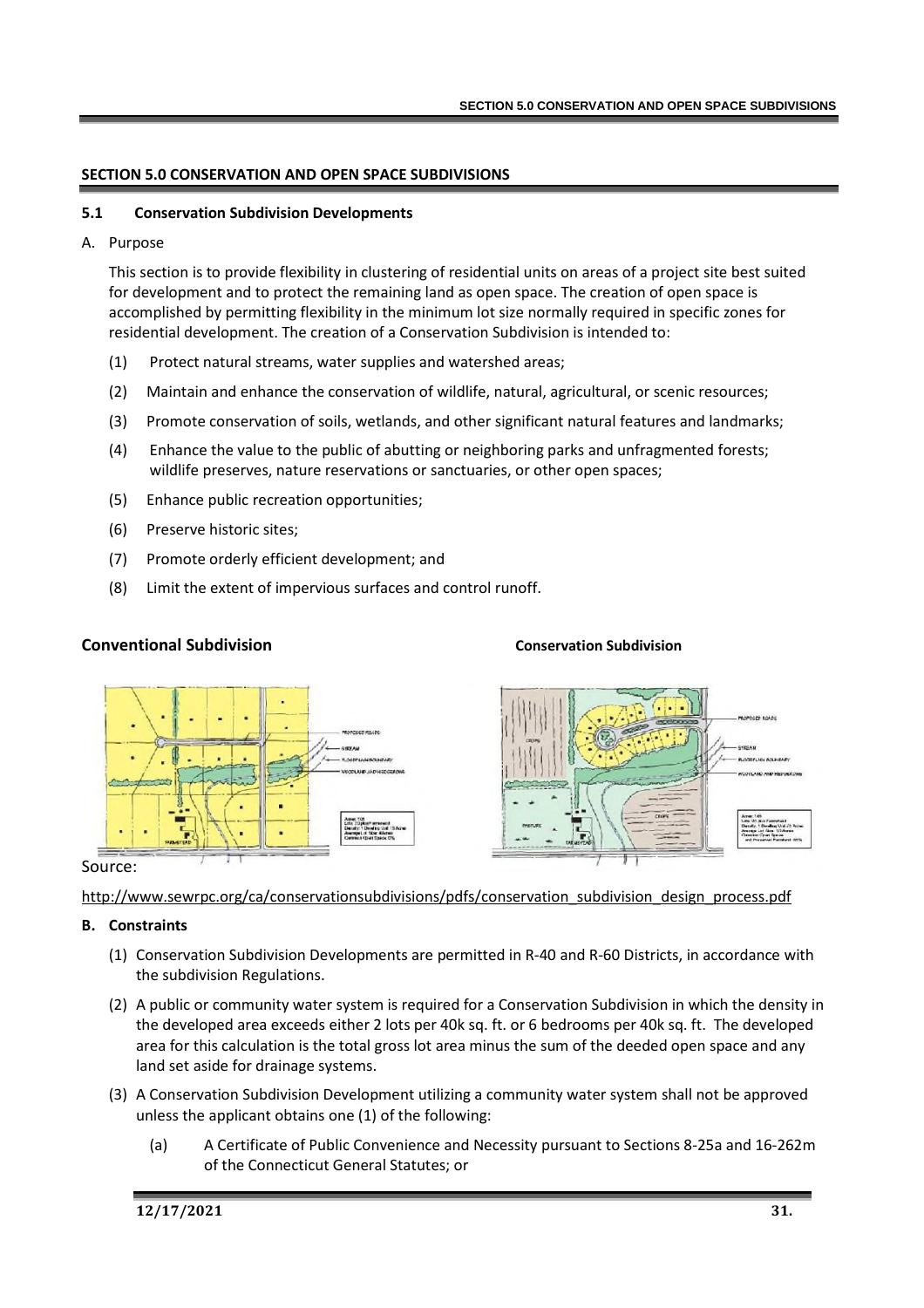(b) A Water Main Extension Agreement executed by the public water company designated to serve the Conservation Subdivision Development.

#### **C. Density and Bulk Requirements**

- (1) Overall residential density. A residential conservation development shall not contain a total number of dwelling units which exceeds the number which could be permitted if the gross lot area were subdivided into conventional lots conforming to the minimum lot size and density requirements applicable to the district or districts in which such land is located and conforming to all applicable requirements of these zoning regulations.
- (2) Bulk requirements:

| <b>CONSERVATION SUBDIVISION BULK</b><br><b>REQUIREMENTS</b> | R40        | <b>R60</b>      |
|-------------------------------------------------------------|------------|-----------------|
| <b>INTERIOR LOT SIZE</b>                                    | <b>30k</b> | 45k             |
| <b>MINIMUM LOT SIZE</b>                                     | <b>20k</b> | 30 <sub>k</sub> |
| <b>MINIMUM LOT FRONTAGE</b>                                 | . 50 ft.   | 75 ft.          |
| <b>MAXIMUM LOT IMPERVIOUS COVERAGE</b>                      | 30%        | 30%             |
| <b>MINIMUM SIDE YARD</b>                                    | $12$ ft.   | $16$ ft.        |
| MINIMUM COMBINED SIDE YARD                                  | 30 ft.     | 36 ft.          |
| <b>MINIMUM REAR YARD</b>                                    | $20$ ft.   | 30 ft           |
| <b>MINIMUM FRONT YARD</b>                                   | 30 ft.     | 30 ft.          |

#### D. **Open Space Requirements**

- (1) Each conservation development shall result in the preservation of at least 40% of the gross land area for parks, recreation, public trails, conservation, agricultural, or other open space purposes.
- (2) The open space shall have access, shape, dimensions, character, location, and topography suitable for the purpose intended. In determining which land is to be preserved as open space, the natural and scenic qualities of the site shall be taken into consideration, as well as the ecological significance of the site and its utility as open space.
- (3) The open space shall be shown on the plat map and shall be labeled in a manner to indicate that such land is not to be platted for building lots and is permanently reserved for open space into perpetuity.
- (4) Whenever possible, the entire open space on shall be one contiguous unit and contiguous with any open space on adjoining lots.
- (5) No contiguous open space area shall be less than 80k sq. ft.
- (6) The open space shall never be less than 25 feet wide.
- (7) The open space shall be deeded to the Town, a designated non-profit Land Trust, or to a HOA created for the subdivision. In case the recipient of the of the open space is not the Town, the accepter of the open space shall provide sufficient information to support the ongoing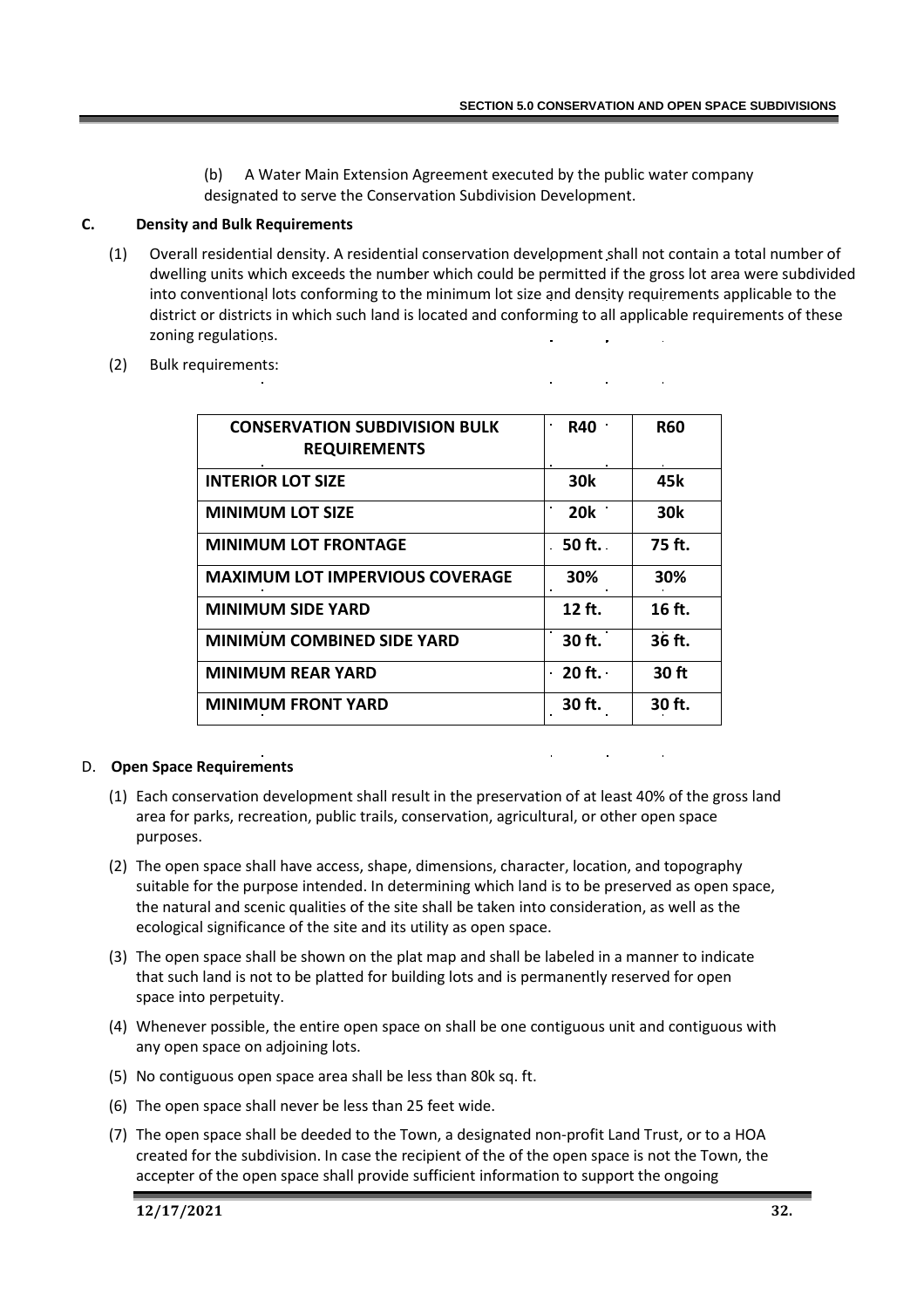maintenance and care of the open space such that its primary use can be supported in an ongoing fashion and written documentation of same shall be provided prior to endorsement of the mylars for filing.

(8) No less than 50% of the building lots shall have a minimum 25 feet of frontage shared boundary frontage on the open space created by the subdivision.

# **5.2 Open Space Subdivision Developments**

A Purpose

This Section is to provide flexibility in clustering of residential units on areas of a project site best suited for development and to protect the remaining land as open space. The creation of open space is accomplished by permitting flexibility in the minimum lot size normally required in specific zones for residential development. The creation of an Open Space Subdivision is intended to:

- (1) Protect natural streams, water supplies and watershed areas;
- (2) Maintain and enhance the conservation of wildlife, natural, agricultural, or scenic resources;
- (3) Promote conservation of soils, wetlands, and other significant natural features and landmarks;
- (4) Enhance the value to the public of abutting or neighboring parks and unfragmented forests; wildlife preserves, nature reservations or sanctuaries, or other open spaces;
- (5) Enhance public recreation opportunities;
- (6) Preserve historic sites;
- (7) Promote orderly efficient development; and
- (8) Limit the extent of impervious surfaces and control runoff.
- B Constraints
	- (1) Open Space Subdivisions are permitted in R-40 and R-60 Districts, in accordance with the subdivision Regulations.
	- (2) A public or community water system is required for an Open Space Subdivision in which the density in the developed area exceeds either 2 lots per 40k sq. ft. or 6 bedrooms per 40k sq. ft. The developed area for this calculation is the total gross lot area minus the sum of the deeded open space and any land set aside for drainage systems.
	- (3) An open-space subdivision utilizing a public or community water system shall not be approved unless one of the approvals noted in Subsections (a) or (b) below is obtained by the applicant:
		- (a) A certificate of public convenience and necessity has been issued pursuant to Sections 8- 25a and 16-262m of the Connecticut General Statutes; or
		- (b) A written water main extension agreement has been approved by the public water company possessing the exclusive service area to serve the area in which the open space subdivision is proposed;
	- (4) Any improved area belonging to or to be conveyed to a water company in conjunction with the development of an open space subdivision may be considered open space for purposes of satisfying the minimum open space dedication requirement for an open space subdivision as long as it meets or exceeds the 80k sq. ft. requirement in 5.2.D(f). The area need not be contiguous with other open space in the development.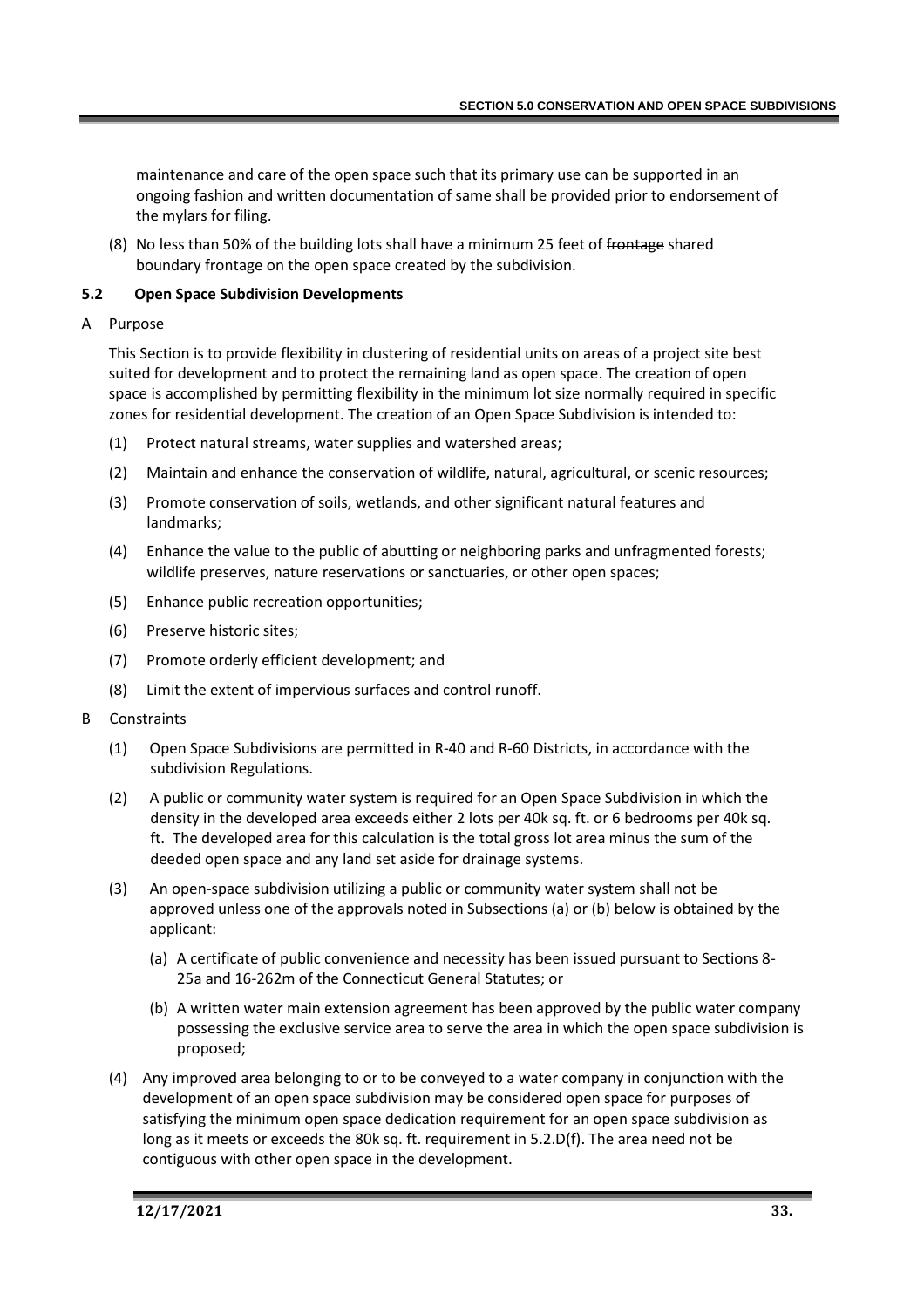(5) All utilities serving the open space subdivision shall be via underground service. This include individual lot service as well as any utilities service provided along any new road construction for the development.

# **C. Density and Bulk Requirements**

- (1) Overall residential density. A residential Open Space development shall not contain a total number of dwelling units which exceeds the number which could be permitted if the gross lot area were subdivided into conventional lots conforming to the minimum lot size and density requirements applicable to the district or districts in which such land is located and conforming to all applicable requirements of these zoning regulations.
- (2) Bulk requirements. To encourage and enable an open space subdivision of desirable and imaginative design and to maintain flexibility, specific controls of the bulk and lot coverage of permitted uses and public facilities are contained in this section. It is required that the open space subdivision be developed according to a comprehensive final plan for the overall development, which shall conform to the requirements of this chapter as contained in the table below:

| OPEN SPACE SUBDIVISION BULK REQUIREMENTS   |           |  |
|--------------------------------------------|-----------|--|
| <b>MINIMUM LOT SIZE</b>                    | 12k sq ft |  |
| <b>MAXIMUM IMPERVIOUS LOT COVERAGE</b>     | 50%       |  |
| <b>MINIMUM SIDE YARD</b>                   | 10 feet   |  |
| <b>MINIMUM COMBINED SIDE YARDS</b>         | 25 feet   |  |
| <b>MINIMUM REAR YARD</b>                   | 30 feet   |  |
| <b>MINIMUM FRONT YARD</b>                  | 30 feet   |  |
| <b>MINIMUM PARCEL SIZE FOR SUBDIVISION</b> | 40 acres  |  |

# **D. Open Space Requirements**

- (1) Each Open Space subdivision shall result in the preservation of at least 60% of the gross land area for parks, recreation, public trails, conservation, agricultural, or other open space purposes.
- (2) The applicant shall provide a written statement describing the Primary Conservation Area, what it's primary use is (active recreation, habitat conservation, etc.), and how the remainder of the development and open space plan supports the protection of the Primary Conservation Area. The Primary Conservation Area is the part of the parcel which has the highest conservation value given the primary intended use of that area. For instance, a wetland primary conservation area intended for habitat conservation would be supported by ensuring conservation of some adjacent upland to support amphibious species. The open space shall have access, shape, dimensions, character, location, and topography suitable for the purpose intended. In determining which land is to be preserved as open space, the natural and scenic qualities of the site shall be taken into consideration, as well as the ecological significance of the site and its utility as open space.
- (3) The open space shall be shown on the plat map and shall be labeled in a manner to indicate that such land is not to be platted for building lots and is permanently reserved for open space into perpetuity.
- (4) Whenever possible, the entire open space on shall be one contiguous unit and contiguous with any open space on adjoining lots.
- (5) No contiguous open space area shall be less than 80k sq. ft.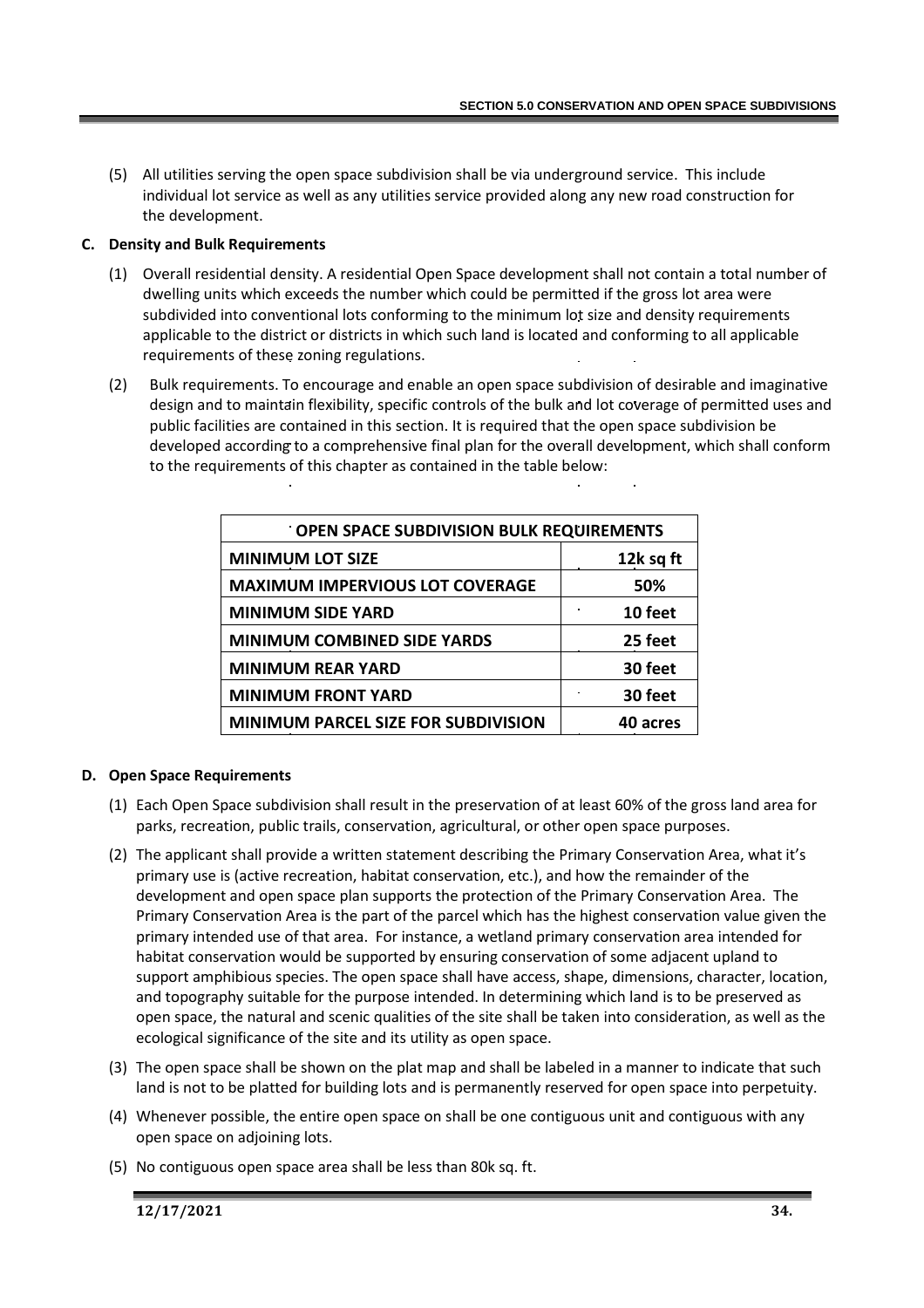- (6) The open space shall never be less than 25 feet wide.
- (7) The open space shall be deeded to the Town, a designated non-profit Land Trust, or to a HOA created for the subdivision. In case the recipient of the of the open space is not the Town, the accepter of the open space shall provide sufficient information to support the ongoing maintenance and care of the open space such that its primary use can be supported in an ongoing fashion and written documentation of same shall be provided prior to endorsement of the mylars for filing.
- (8) No less than 50 % of the building lots shall have a minimum 25 feet of shared boundary on the open space created by the subdivision.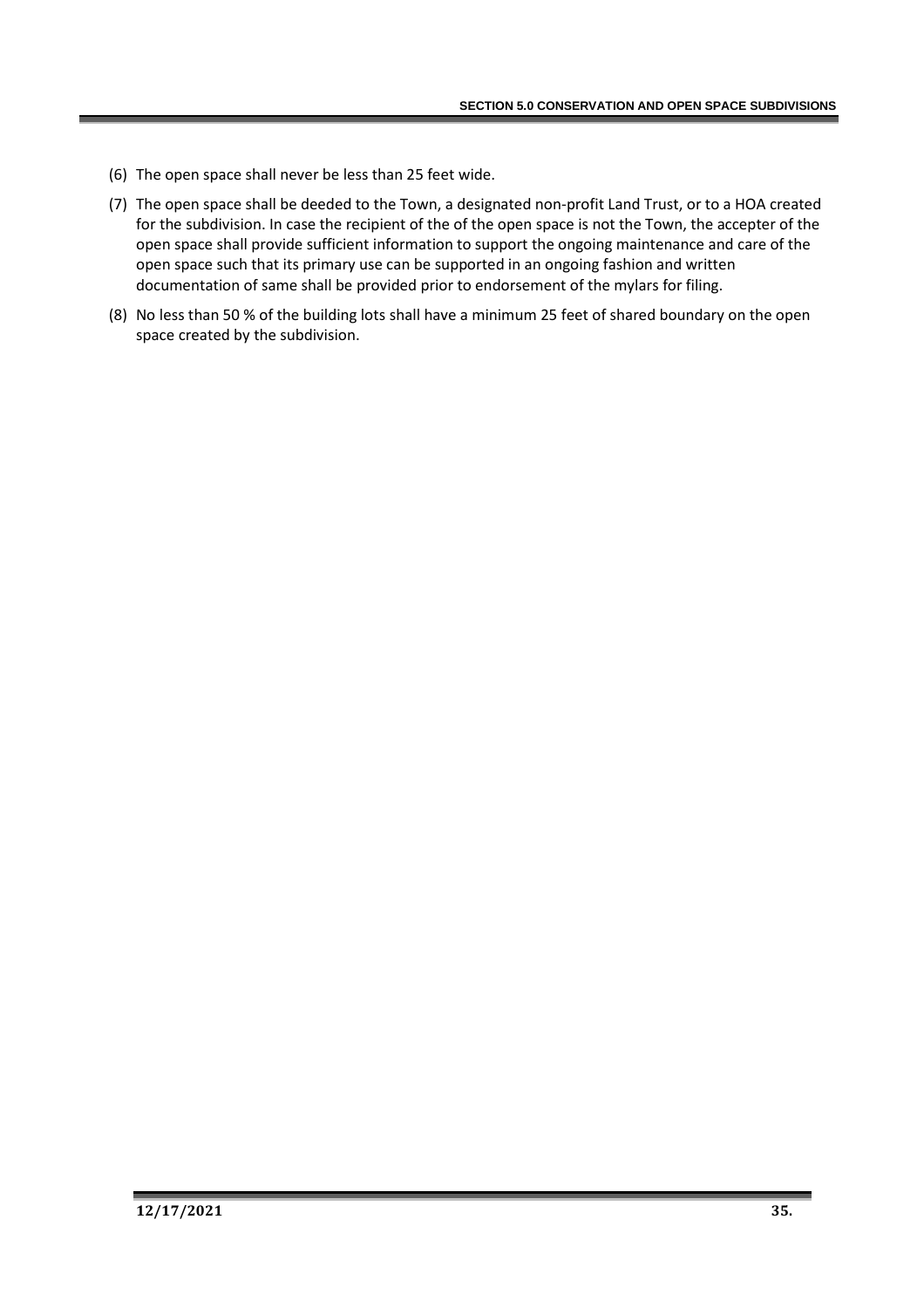### **SECTION 6.0: SITE PLANS AND SITE PLAN REVIEW**

#### **6.1 Site Plans**

- A. Purpose: To help ensure that buildings and land uses are designed and situated so that they will conform to these regulations.
- B. Applicability: Site plans are required for all development and change of use applications.

### **6.2 Application Procedure**s

- A. Applications for zoning permits must be submitted by the Owner of the property, his agent, or someone acting with the Owner's written consent.
- B. Applications must be on a form provided by the Zoning Office and signed by the applicant and property owner(s).
- C. For applications for a new or a replacement principal structure, a plan to A-2 survey standards, prepared by a Connecticut Licensed Land Surveyor, shall be required before a zoning permit and/or certificate of zoning compliance will be issued.
- D. Applications shall include the required site plan as part of the development application package to the Commission and must be submitted to the Zoning Office.
- E. The statutory date of receipt of a site plan and development package application to the Commission shall be in accordance with CGS §8-7d.
- F. The Commission Site Plan Review fee, or if applicable, the Special Permit fee, as specified in the Fee Schedule, shall be paid at the time of submittal of an application.
- G. A previously approved site plan with proposed modifications will be considered a new application and shall comply with current regulations.
- H. A new signed & sealed A-2 survey is not necessary if:
	- (1) The application consists of a modification to an existing sealed site plan that satisfies all the requirements listed in the appropriate section of §6.6, together with a letter signed and sealed by a licensed land surveyor confirming that the proposed location of the structure as shown on that modified site plan is in compliance with setback and location requirements, or
	- (2) The application, as determined by the Zoning Official or Commission, consists of only a minor modification (such as the addition of a relatively inexpensive, unfounded accessory structure) and a plan sufficient to demonstrate the proposed location is in compliance with all bulk requirements of the zoning district; and
		- a. There is no additional need to measure, evaluate, and/or map topographic conditions, and;
		- b. There is no additional information needed to know the location of boundary lines, interior lot lines, and/or street lines, and;
		- c. There is no need for additional monumentation, and;
		- d. The exact horizontal and/or vertical locations of existing buildings and the proposed structure, or other improvements, are not necessary to determine compliance with the zoning regulations**.**
- I. The application fee will be waived upon request if the proposed development will be located on Town or state-owned land and/or is in support of a Town of Ledyard Board or Commission, such as the Cemetery Commission, Library Commission, Historic Commission, Economic Development Commission, Conservation Commission, Planning & Zoning Commission, and similar agencies.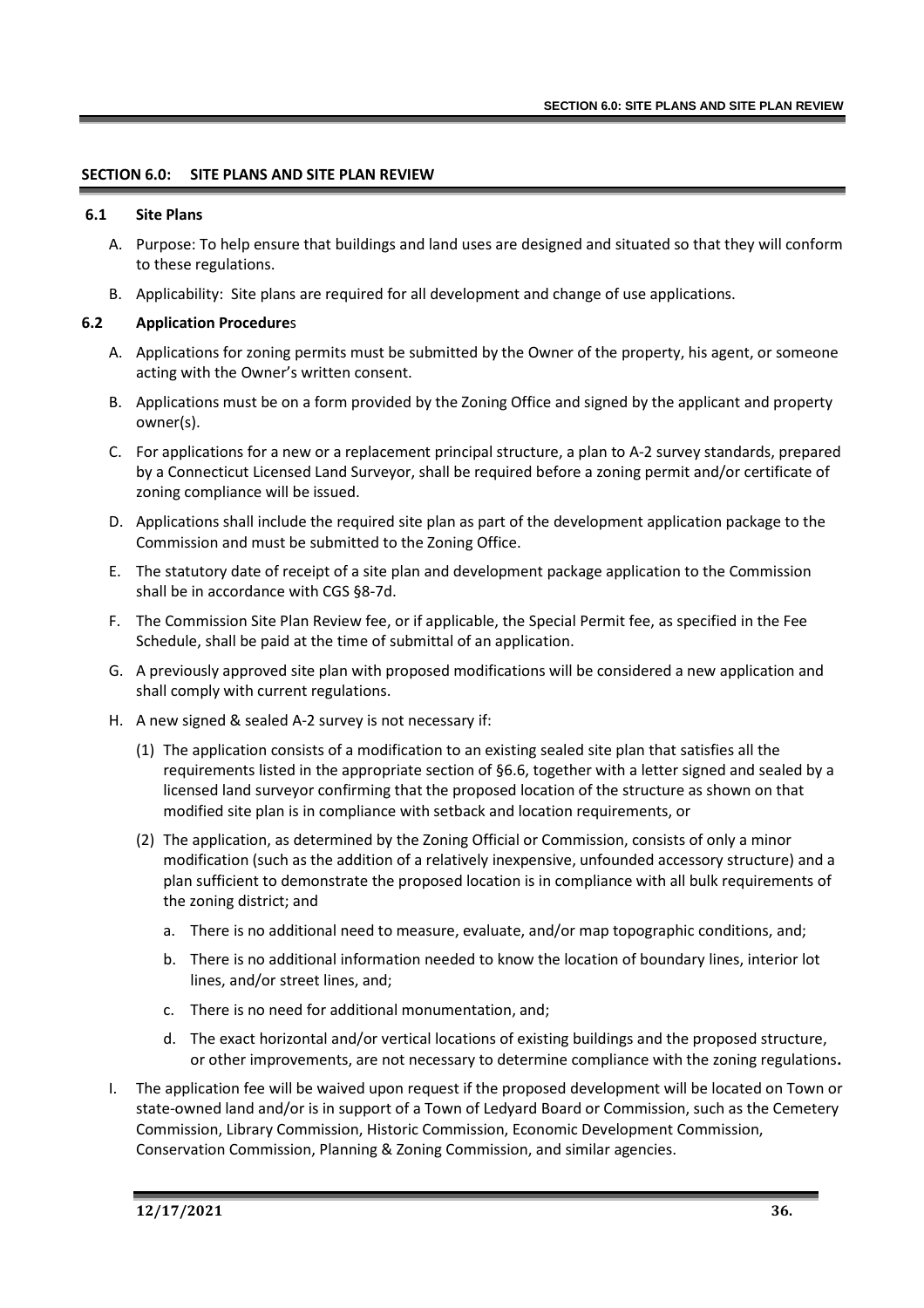J. Pursuant to CGS §7-159b, for applications requiring Commission approval, an applicant may request the Commission conduct a pre-application review. Such pre-application review and any results or information obtained from it may not be appealed under any provision of the general statutes and shall not be binding on the applicant or any authority, commission, department, agency or other official having jurisdiction to review the proposed project.

### **6.3 Review Procedures**

- A. The Zoning Official shall review all site plans for compliance with the regulations and make recommendations as appropriate for site plans that will be reviewed by the Commission.
- B. Site plans may be reviewed by outside experts and consultants, as determined by the Commission or Zoning Official. A fee may be charged to the Applicant for expert outside review as shown by the Fee Schedule.
- C. The Zoning Official, as required by CGS 8-7d(f), will notify the clerk of an adjoining municipality by certified mail return receipt requested, mailed within seven days of the date of receipt of the application, of any application for any project on any site in which:
	- (1) Any portion of the property affected by a decision is within five hundred (500) feet of the boundary of the adjoining municipality;
	- (2) A significant portion of the traffic to the completed project on the site will use streets within the adjoining municipality to enter or exit the site;
	- (3) A significant portion of the sewer or water drainage from the project on the site will flow through, and significantly impact the drainage or sewerage system within the adjoining municipality; or
	- (4) water runoff from the improved site will impact streets or other municipal or private property within the adjoining municipality.

Such adjoining municipality may, through a representative, appear and be heard at any hearing on any such application

- D. The Commission, in approving any site plan, may require, as a condition of said approval, the applicant to post satisfactory surety in a form acceptable to the to assure satisfactory completion of and full compliance with all proposed public improvements and soil erosion and sediment control measures shown on the approved site plan and other approved documents.
- E. A Notice of Decision by the Commission will be
	- (1) sent by certified mail to the person who submitted such  $\frac{1}{2}$  application within fifteen (15) days after such decision is rendered, and
	- (2) published in a newspaper having a substantial circulation in Ledyard

# **6.4 Certificate of Use and Compliance**

- A. A Certificate of Use and Compliance will be issued only if the Zoning Official determines that the "asbuilt" development is (1) located and constructed in substantial compliance with its approved site plan and in conformance with these regulations; and (2) for development proposals pursuant to a special permit, is also in compliance with the conditions of approval imposed by the Commission.
- B. Pursuant to §20-300-10b-(b) of the Department of Consumer Protection Rules and Regulations for Professional Engineers and Land Surveyors, in situations where (1) there is a need to measure, evaluate, and/or map topographic conditions; or (2) there is a need to know the exact location of boundary lines, interior lot lines, and/or street lines; or (3) there is a need for additional monumentation; or (4) the exact horizontal location of new structure(s) is necessary; or (5) the exact vertical location of existing and new buildings, structures, or other improvements, is necessary to determine a development's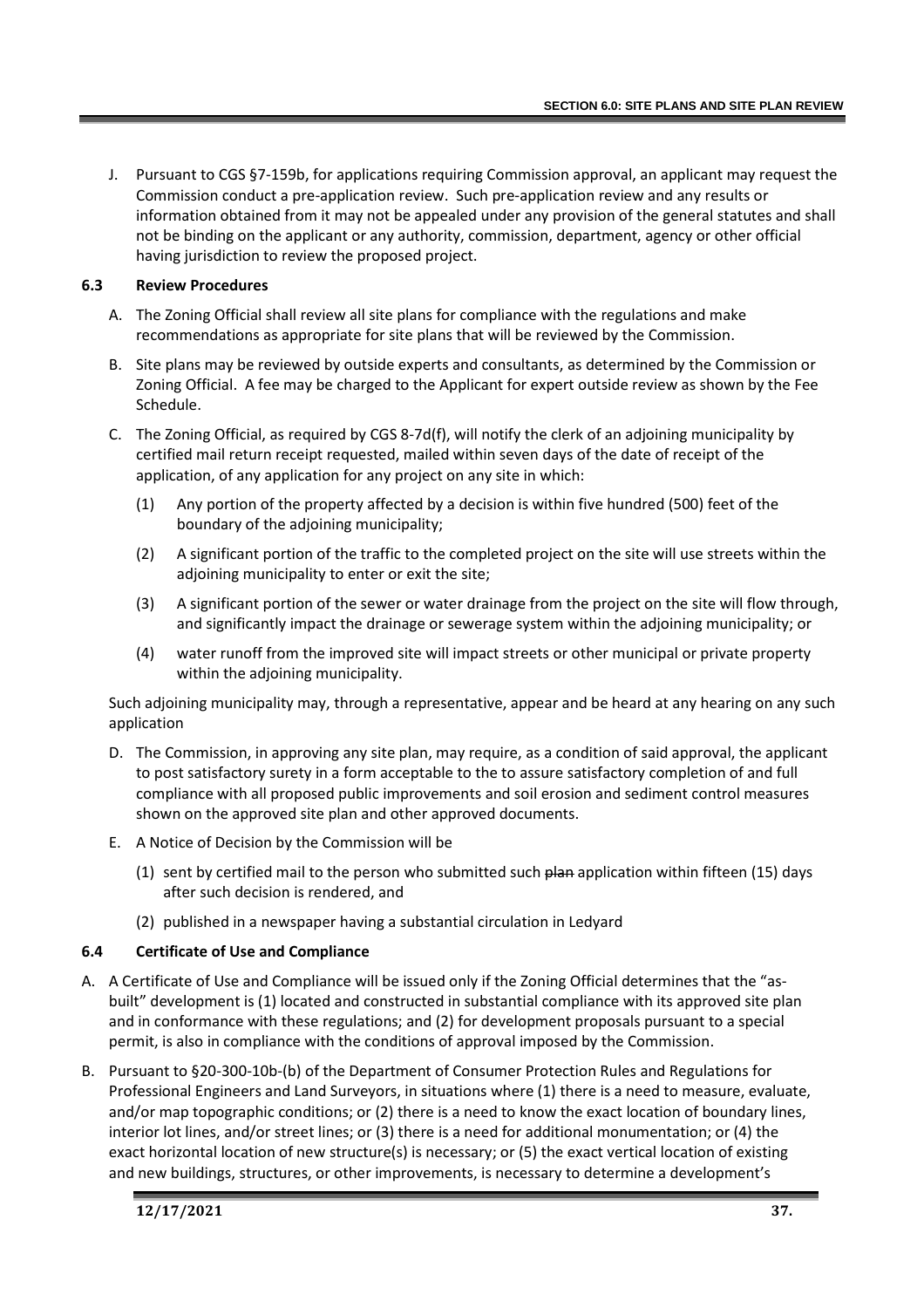compliance with its approved site plan, the zoning regulations, and with any conditions of approval imposed by the Commission – the Zoning Official may require the applicant submit an Improvement Location (a.k.a. "As-Built") plan certified by a licensed land surveyor to confirm the as-built structures are in substantial compliance with the approved site plan, these zoning regulations, and any conditions of approval.

# **6.5 Site Plan Expiration**

- A. Nothing herein contained shall require any change to approved site plans, or to the construction or designated use of a building for which a building permit has been issued and construction shall have commenced, based upon regulations in effect prior to the effective date of these regulations (or any amendment thereto) if the development work is completed according to such plans within the period of time specified by CGS §8-3(i) & CGS §8-3(j).
- B. The approval of such site plan shall state the date on which such period expires.
- C. Failure to complete all work within such period shall result in the expiration of the approval of such site plan unless the Commission grants one or more extensions of the time to complete all or part of the work relating to the site plan provided the total extension or extensions shall not exceed the time periods in CGS §8-3(i) and CGS § 8-3(j). "Work" means all physical improvements required by the approved plan.
- D. If a Commission approved site plan for a non-residential development expires, a new application for development of the property is required which must conform to the regulations that are in effect at the time of reapplication.
- E. Pursuant to CGS §8-3(h), if (1) development work under a Commission approved site plan for a residential development is not completed, (2) the site plan for the residential development has not expired, (3) the original approved site plan was recorded with the Town Clerk, and (4) the applicable zoning regulations for the residential development are amended, the development of the property may conform with the site plan and regulations that were in effect when the original application and site plan were approved, or alternatively, a new application and site plan can be submitted that is in conformance with the regulations that are in effect at the time of reapplication.
- F. For site plans approved by the Zoning Official, the site plan shall automatically expire when the applicable zoning regulations are amended unless a building permit is issued prior to the effective date of the amended regulations. If a building permit is issued, and the applicable zoning regulations are amended while the building permit is valid, the site plan will automatically expire when the building permit expires unless construction is substantially in progress by that time.

### **6.6 Site Plan Requirements**

- A. A minimum of two (2) copies of site plans is required for any application. Applications that require Commission review require an additional eight (8) copies for Commission members.
- B. All site plans shall illustrate the proposed development of the property and shall satisfy the following requirements:
	- (1) The site plan shall be drawn at a scale of one inch (1") equals forty feet (40'), or another scale as may be approved by the Zoning Official or Commission, as appropriate, and shall include the following information:
		- (a) The name and address of the applicant and owner of record as listed on the Town's tax rolls.
		- (b) Date, north arrow, and a numerical and graphic scale on each map.
		- (c) A brief written description of the proposed use or uses and the type of work proposed.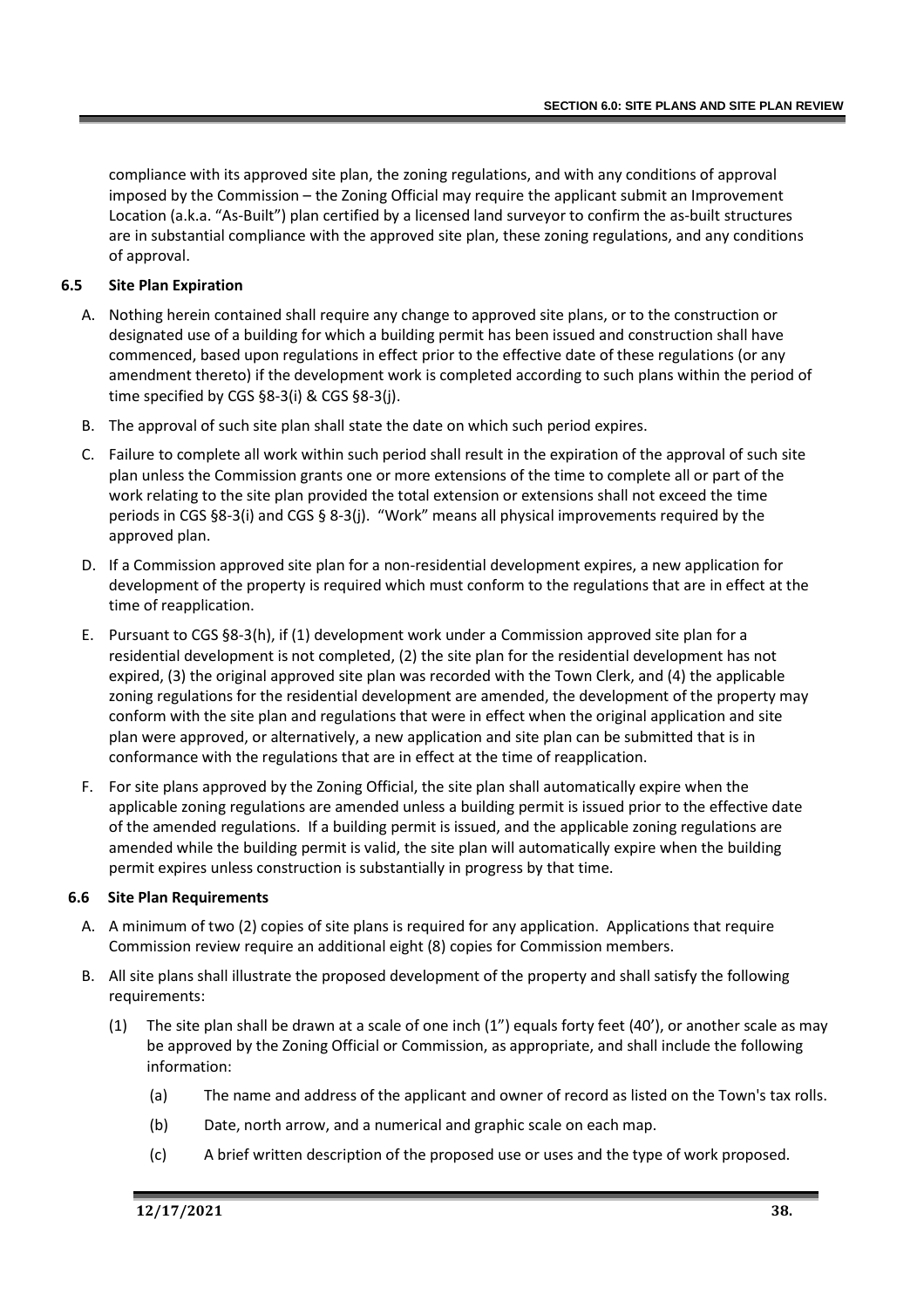- (d) A table or chart indicating the proposed number or type of uses, lot area, lot width, yards, building height, coverage, floor area, parking spaces, existing and proposed impervious cover, total percentage of impervious coverage, landscaping, and non-developed Land or buffer areas as they relate to requirements of the zoning regulations.
- (e) The address of the property and/or parcel identification number.
- (f) Signed permission authorizing Commission members, the Zoning Official, and Town staff to conduct a site walk of the property. (May contain reasonable dates and time limits)
- (g) The boundaries of the property.
- (h) Location, width and purpose of all existing and proposed easements and rights-of-ways on the property.
- (i) Existing and proposed contours with intervals of two (2) feet to T-2 Standards prepared by a Licensed Land Surveyor.
- (j) Location of all existing wooded areas, watercourses, flood hazard areas, wetlands as confirmed by a certified soil scientist, 200 square feet or larger of ledge, and other significant physical features.
	- (i) Where appropriate, the mean high-water line, the flood hazard boundaries, and the channel encroachment line should also be shown.
	- (ii) If an inland wetlands and watercourses permit is required, an application to the wetlands agency shall be made prior to, or on the same day, as submission of the application for the zoning permit.
- (k) Adjacent properties.
- (l) Demarcation line showing CAM boundary.
- (m) An approval block on the site plan for Commission Chairman or Secretary, date of approval, and date of expiration. (Required only for site plans requiring Commission approval, including site plans submitted as part of special permit applications.)
- (2) Applications that involve Buildings and Land Uses
	- (a) Site plan information required per §6.6.B(1).
	- (b) Location and building footprint (including decks, overhangs, pools, etc.), design, size (to scale) and height of all existing and proposed buildings and structures, signs, fences, walls and any other structures as may be appropriate. (Reference the Design Guidelines if in a Design District.)
	- (c) Location of all existing and proposed uses and facilities not requiring a building, such as tanks, light standards, dumpsters, transformers, tennis courts, benches and such.
	- (d) Setback lines required by zoning. (See "Area and Bulk Schedules")
	- (e) Proposed setback distances.
	- (f) Offsets from both principal structures and accessory structures to property lines.
	- (g) Well location and/or public water connection.
	- (h) Septic system.
	- (i) Location of footing and/or gutter drains and their point of discharge.
	- (j) Location and height of retaining walls.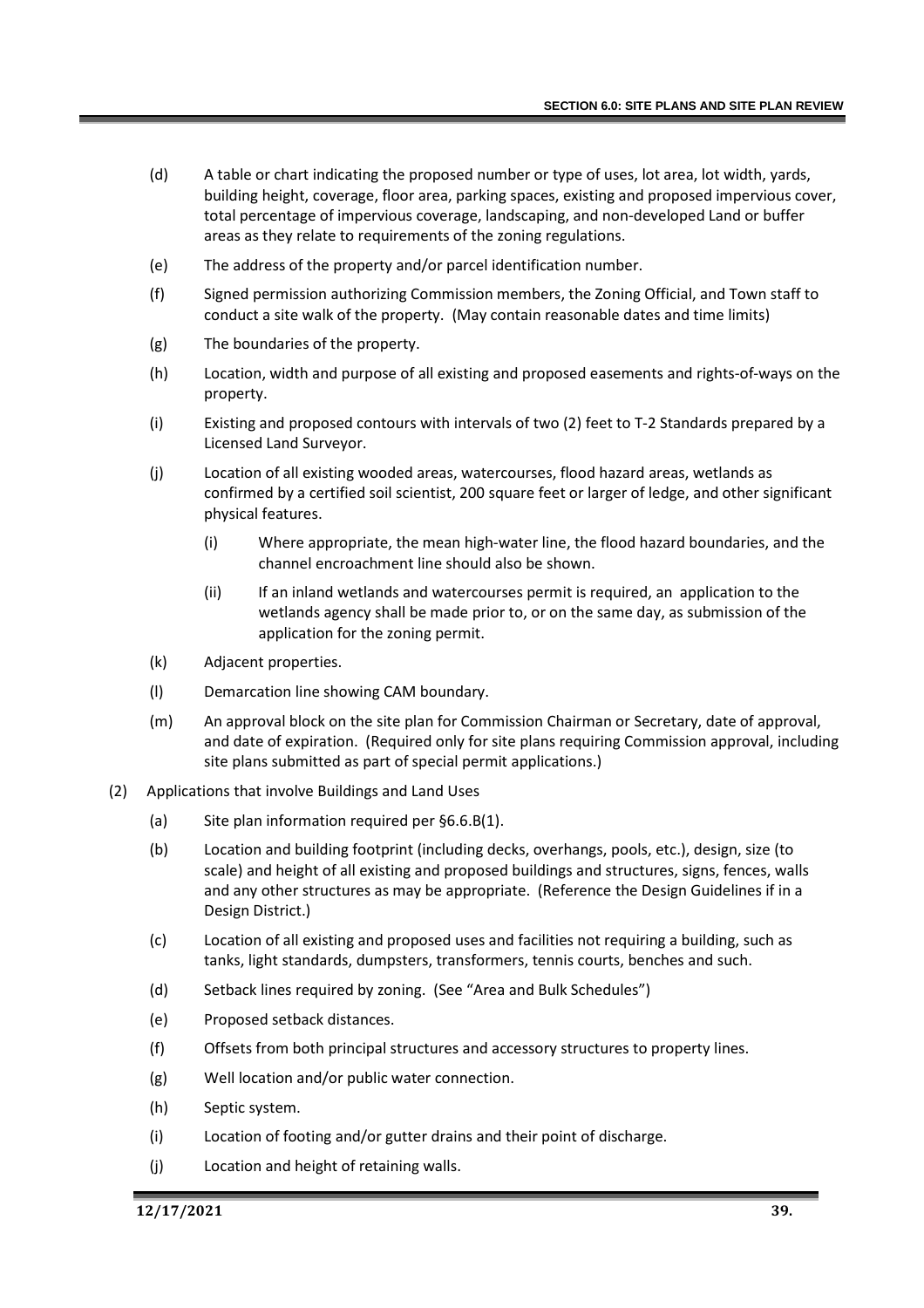- (k) Mapped wetlands, if applicable.
- (l) Landscaping (to acceptable scale).
- (m) Mapped and written description of measures to be taken to minimize the erosion of soil and the deposition of sediments.
- (n) Utility easements.
- (o) A location map providing an accurate scale map at one (1) inch equals one thousand (1,000) feet showing the subject property and all property and streets within 1,000 feet of any part of the subject property, including all lots and lot lines, all District boundaries, and all existing streets and roads. The location map may be included on other plan sheets.
- (3) Applications that require Parking, Loading, and/or Circulation
	- (a) Site plan information required per  $\S6.6.B(1) & \S6.6.B(2)$ .
	- (b) Location, arrangement and dimensions of automobile parking spaces, aisles, vehicular drives, fire lanes, entrances, exits and ramps.
		- (i) Any use of property which can reasonably be expected to generate large volumes of traffic may be required by the Commission to provide for entrances to and exits from the property by way of an adjacent and less traveled public highway, or frontage road, in lieu of direct access from and to a major or more heavily traveled public highway.
	- (c) Location, arrangements and dimensions of loading and unloading areas.
	- (d) Location and dimensions of pedestrian walkways, entrances, and exits.
	- (e) Surface treatment of all parking and loading areas.
	- (f) Placement of driveway entrances and any restrictions on turn ins or turn outs as determined by a Commission requested Traffic Study when requested.
- (4) Applications that involve Non-Developed Land and Landscaping
	- (a) Site plan information required per §6.6.B(1) & §6.6.B(2).
	- (b) Percentage, size, arrangement, uses, and dimensions of all Non-Developed Land of the site.
	- (c) Location, layout, type, and size of all (, landscaping, plant materials, fencing and screening materials proposed.
	- (d) Location of existing trees with a trunk caliper of more than six (6) inches, except in densely wooded areas where the foliage line shall be indicated.
- (5) Applications that involve Signs and Lighting.
	- (a) Site plan information required per §6.6.B(1) & §6.6.B(2).
	- (b) Location, size, dimensions, height, orientation, and plans (including content) of all signs.
	- (c) Location, size, height, orientation, and design of all outdoor lighting.
- (6) Applications that require Utilities, Drainage, and/or Storm Water Control.
	- (a) Site plan information required per §6.6.B(1) & §6.6.B(2).
	- (b) Location and design of all existing and proposed public and private utilities (including septic systems), provisions for recycling, wells, and refuse collection areas.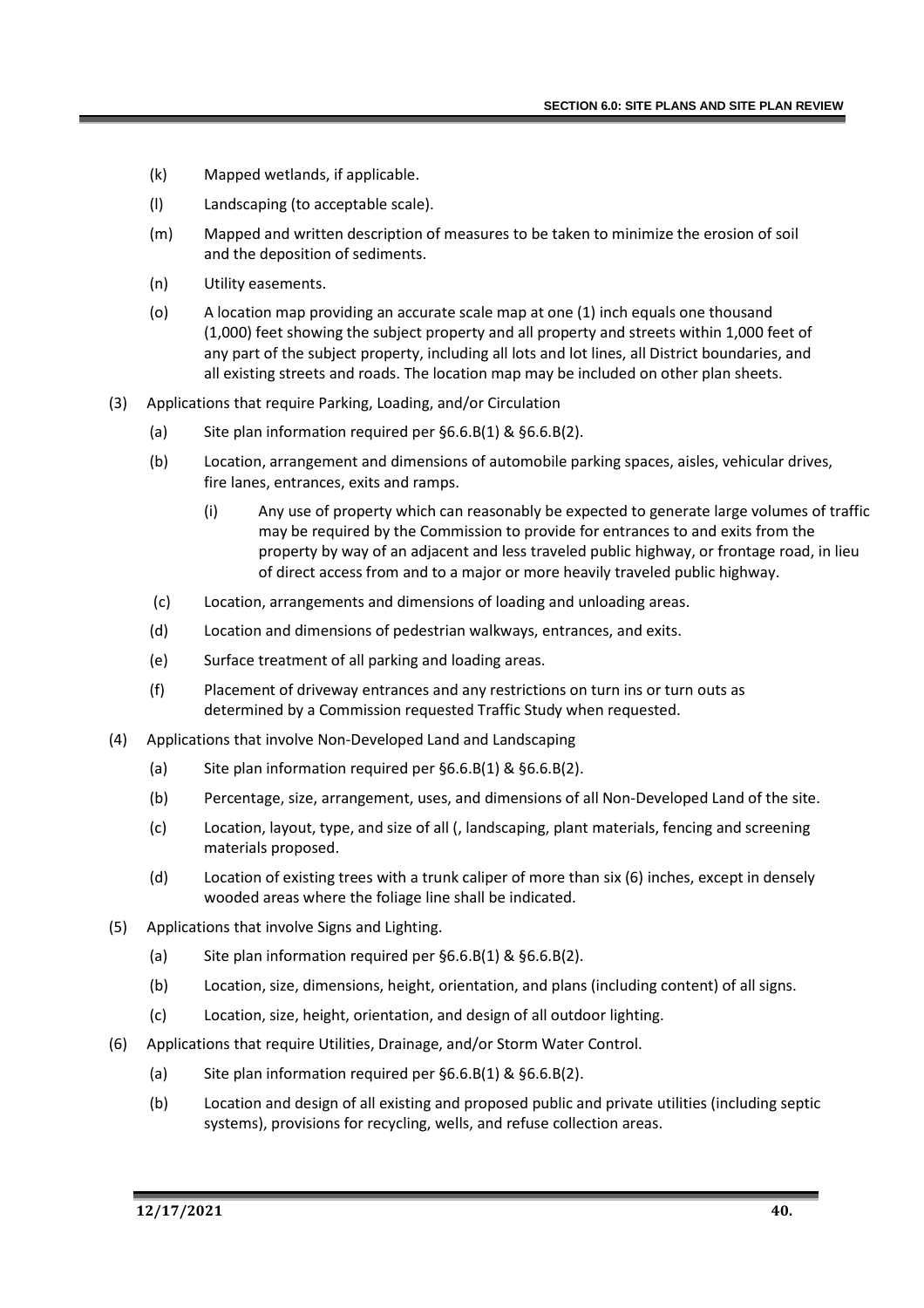- (c) Drainage: Storm water control measures shall be provided within the site.
	- (i) All storm water control measures shall be approved first by the appropriate Town of Ledyard staff member, or its consultant, followed by a review by the Commission.
	- (ii) All storm drainage for proposed commercial development in which the combined square footage of roofs, paved Parking Areas and other impervious surfaces exceeds ten thousand (10,000) square feet shall be designed in accordance with, and subject to, the provisions of the Drainage Ordinance of the Town of Ledyard.
- (7) Applications that require Sedimentation and Erosion control measures
	- (a) Site plan information required per §6.6.B(1) & §6.6.B(2).
	- (b) A site plan will be required for all minor and major filling, excavating or relocating of topsoil, sand, gravel, clay, stone, or other materials on any lot except if part of an approved construction site of a permitted building, part of a farming operation, or is an exempt activity as permitted by these regulations.
	- (c) The site plan shall detail areas to be altered, denoting any existing drainage routes and/or changes to these routes.
	- (d) Existing topography shall be disturbed to a minimum.
	- (e) Wherever possible, trees shall be preserved.
- (8) Applications that require Soil Erosion and Sediment Control Plans pursuant to CGS §22a-325 to §22a-329 based on the "Connecticut Guidelines for Soil Erosion and Sediment Control," (1985) as amended (disturbed area cumulatively more than .5 acre)
	- (a) Site plan information required per §6.6.B(1) & §6.6.B(2).
	- (b) Locations and descriptions of the proposed development and adjacent properties;
	- (c) Locations of areas to be stripped of vegetation, re-graded and contour data indicating existing and proposed grades;
	- (d) A schedule of operations, including the sequence of major improvement phases such as clearing, grading, paving, installation of drainage features and the like;
	- (e) Seeding, sodding or re-vegetation plans and specifications for all unprotected or unvegetated areas;
	- (f) Location, design and timing of structural control measures, such as diversions, waterways, grade stabilization structures, debris basins, storm water sediment basins, and the like. The narrative shall indicate design criteria used in the design of control measures;
	- (g) A description of procedures to be followed to maintain sediment control measures;
	- (h) The name of the individual responsible for monitoring the plan with whom an inspector for the Town may contact routinely; and
	- (i) The plan map shall show the words: "Erosion and Sediment Control Plan" with space for the date and signature of the Chairman/Vice Chairman of the Zoning Commission or its agent.
- (9) Applications for multi-family dwellings, residential-institutional uses, clubs, convalescent homes, sanatoria, private non-residential educational institutions, retail, and similar uses.
	- (a) Site plan information required per §6.6.B(1) & §6.6.B(2).
	- (b) Landscaping (per §6.6.B(4))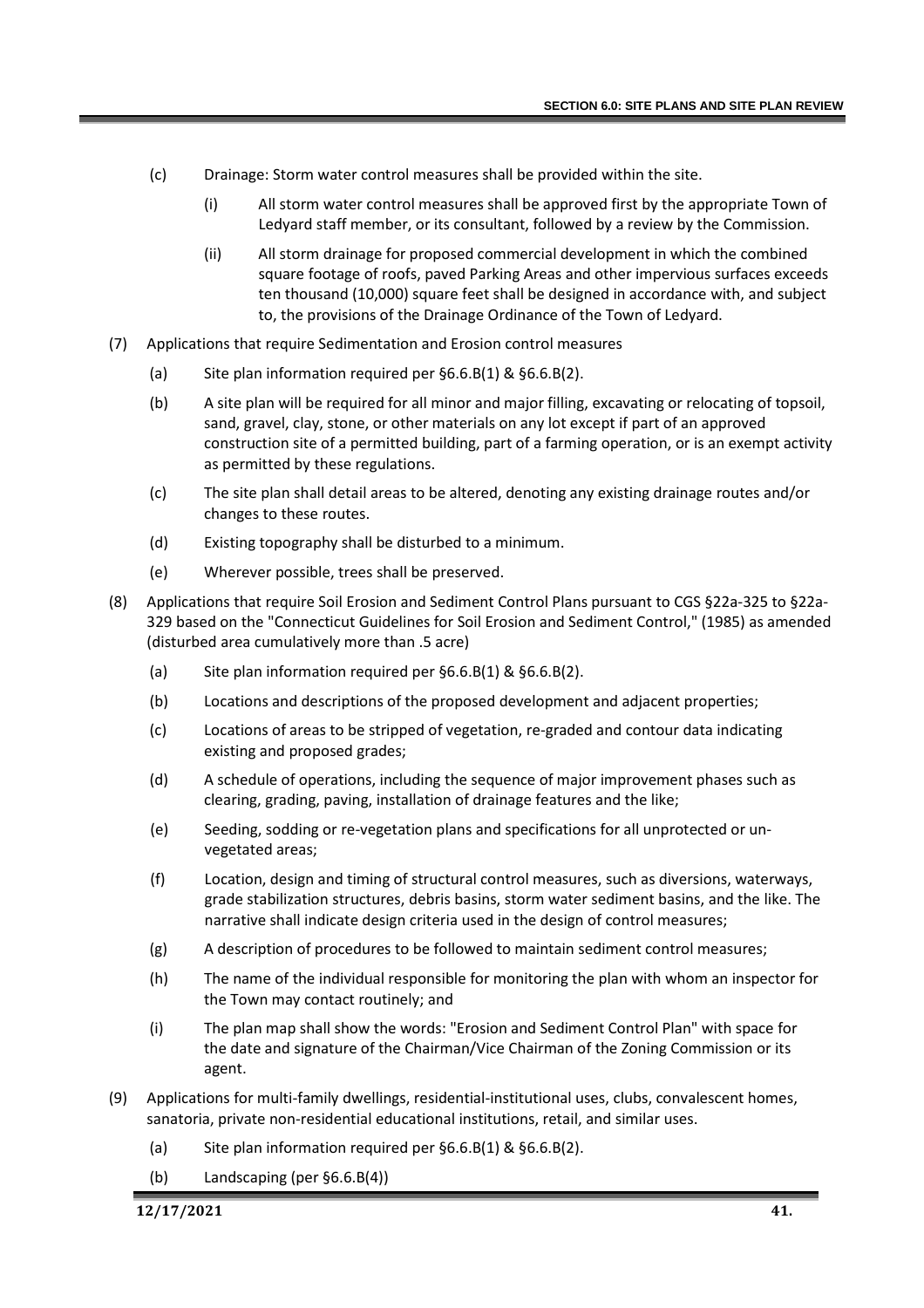- (c) Signs (per §6.6.B(5))
- (e) Lighting (per §6.6.B(5))
- (f) Drainage (Reference Storm Water Management Ordinance if greater than 10,000 square feet of new impervious surfaces.)
- (10) Applications that involve a Staging Plan.
	- (a) In cases where the applicant wishes to develop in stages, an overall site and staging plan indicating ultimate development shall be submitted.
- (11) Applications that involve Home Husbandry.
	- (a) Site plan information required per §6.6.B(1) & §6.6.B(2).
	- (b) The amount of contiguous area available to keep the livestock and/or poultry.
	- (c) Location, type and size of fences and shelters to be used for animal keeping.
	- (d) Distances from fences and shelters to property lines, streets, houses on abutting properties, and wells on applicant and abutting properties.
	- (e) The total number and type of livestock and/or poultry to be kept.
- (12) Applications that involve filling, excavating or relocation of topsoil, sand, gravel, clay, stone or other minerals.
	- (a) Site plan information required per §6.6.B(1) & §6.6.B(2).
	- (b) The proposed truck access to the excavation.
	- (c) Entry and exit locations.
	- (d) The hours of operation.
	- (e) The machinery to be used on site.
	- (f) The type of buildings or structures to be constructed on site.
	- (g) Location of existing structures on the subject parcel and adjacent properties, including information regarding depth to the ground water table and a log of soil borings taken to the depth of the proposed excavation.
	- (h) Such proposal shall show details for landscaping the site during and after completion of operations, and proper drainage of the area of the operation during and after completion of the work.
- (13) Additional site plan requirements for antenna towers permitted by right.
	- (a) Site plan information required per §6.6.B(1) & §6.6.B(2).
	- (b) Tower base elevation and height of tower.
	- (c) Written description of all proposed antenna and mounting equipment including size and location on existing tower or building. The description shall include the structure's capacity, including the number and type of antennas it can reasonably accommodate as well as the proposed location of all mounting positions for co-located antennas and the minimum separating distances between antennas.
- (14) Additional site plan requirements for antenna towers requiring a special permit.
	- (a) Site plan information required per  $\S 6.6.B(1)$ ,  $\S 6.6.B(2)$ , and  $6.6.B(13)$ .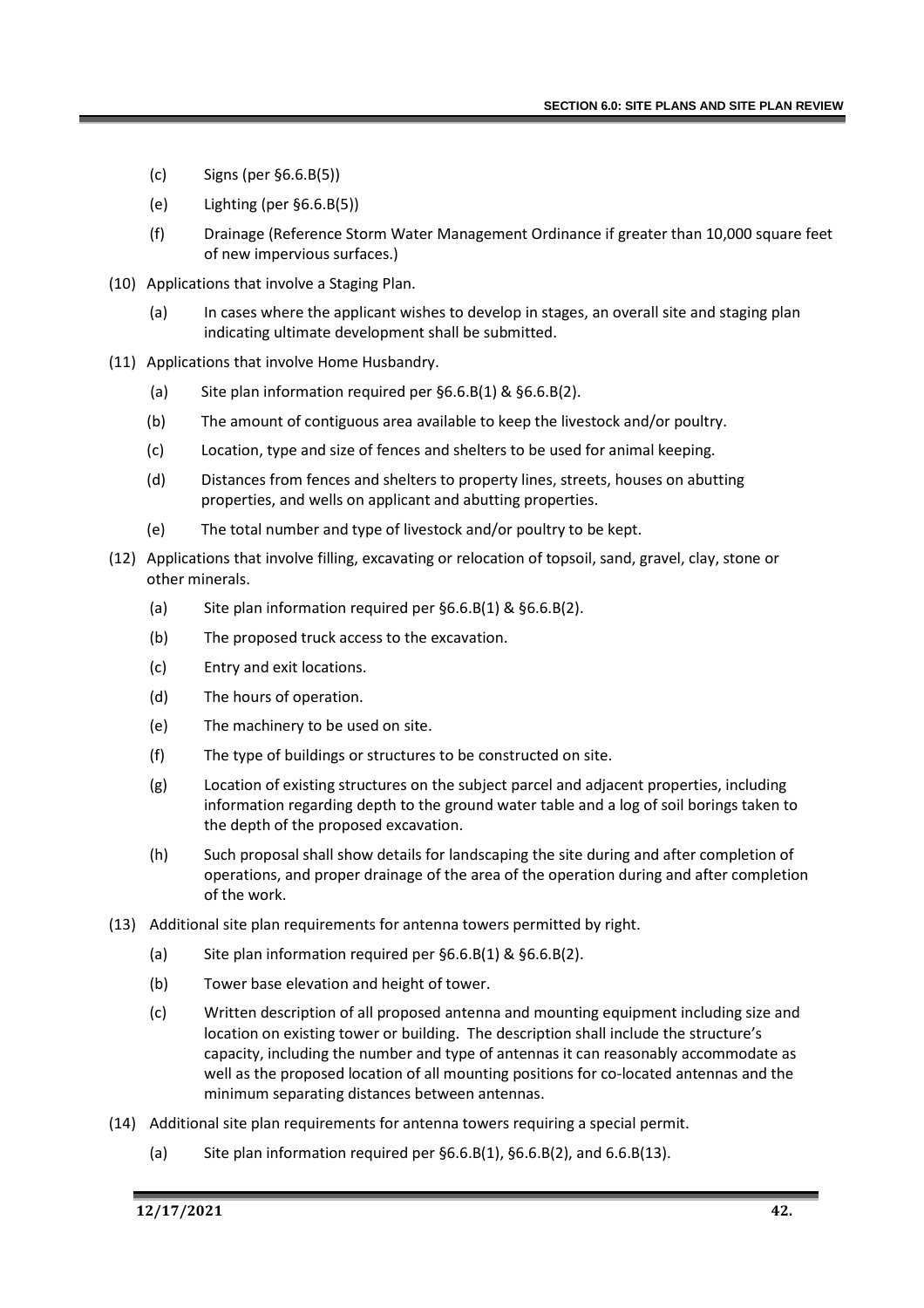- (b) A report from a licensed radio engineer indicating that no other existing or planned tower or structure can accommodate the applicant's antenna.
- (c) The site plan shall include the location of all proposed towers, structures, fall circle, property lines, buildings, fencing, landscaping (with a list of plant materials), and driveway access to the site.
- (d) The plan shall indicate how, if failure occurs, the tower will collapse without encroaching outside the site's lease lines (if any) or upon any adjoining property.
- (e) A design drawing of the proposed tower(s) that includes the cross-section and elevation depictions of the proposed tower, antennas, accessory buildings, boxes, cabinets, and security fencing including sizes and materials.

# **6.7 Additional Site Plan Requirements by District**

- A. Ledyard Center Districts (LCDD, LCTD & MFDD); Gales Ferry Design District (GFDD); Resort Commercial Cluster District (RCCD); Industrial Districts (I), Neighborhood Commercial (NC); and Commercial/Industrial Park (CIP):
	- (1) In addition to site plan requirements (§6.6.B as applicable), the application shall include:
		- (a) Statement of Use: A written statement, signed by the applicant, and by the owner if different from the applicant, describing the nature and extent of the proposed use or occupancy in sufficient detail to determine compliance with the use provisions of these regulations.
		- (b) Fire Protection: The applicant shall identify the source of water for fire protection.
		- (c) Traffic Generation:
			- (i) a report of the estimated amount and type of vehicular traffic to be generated daily and at peak hours; and
			- (ii) The estimated number of persons to occupy or visit the premises daily, including parking and loading requirements for the proposed use or uses.
	- (2) Loading Spaces/Loading Docks
	- (3) Important existing landscape features and proposed Landscaping
	- (4) Storm drainage
	- (5) Water supply
	- (6) Refuse management provisions
- B. Ledyard Center and Gales Ferry Design Districts (LCDD, LCTD MFDD, and GFDD):
	- (1) Architectural Elevations and Renderings (Reference Design Guidelines) appropriate for the Architectural Review Board and/or the Commission to properly assess the application if ARB review requested.
	- (2) Drawings, models, and/or perspectives that illustrate the 3-dimensional massing and architectural character of proposed new buildings and substantial renovation of existing buildings, including adjacent buildings, that are adequate for the Architectural Review Board and/or the Commission to properly assess the application if ARB review requested.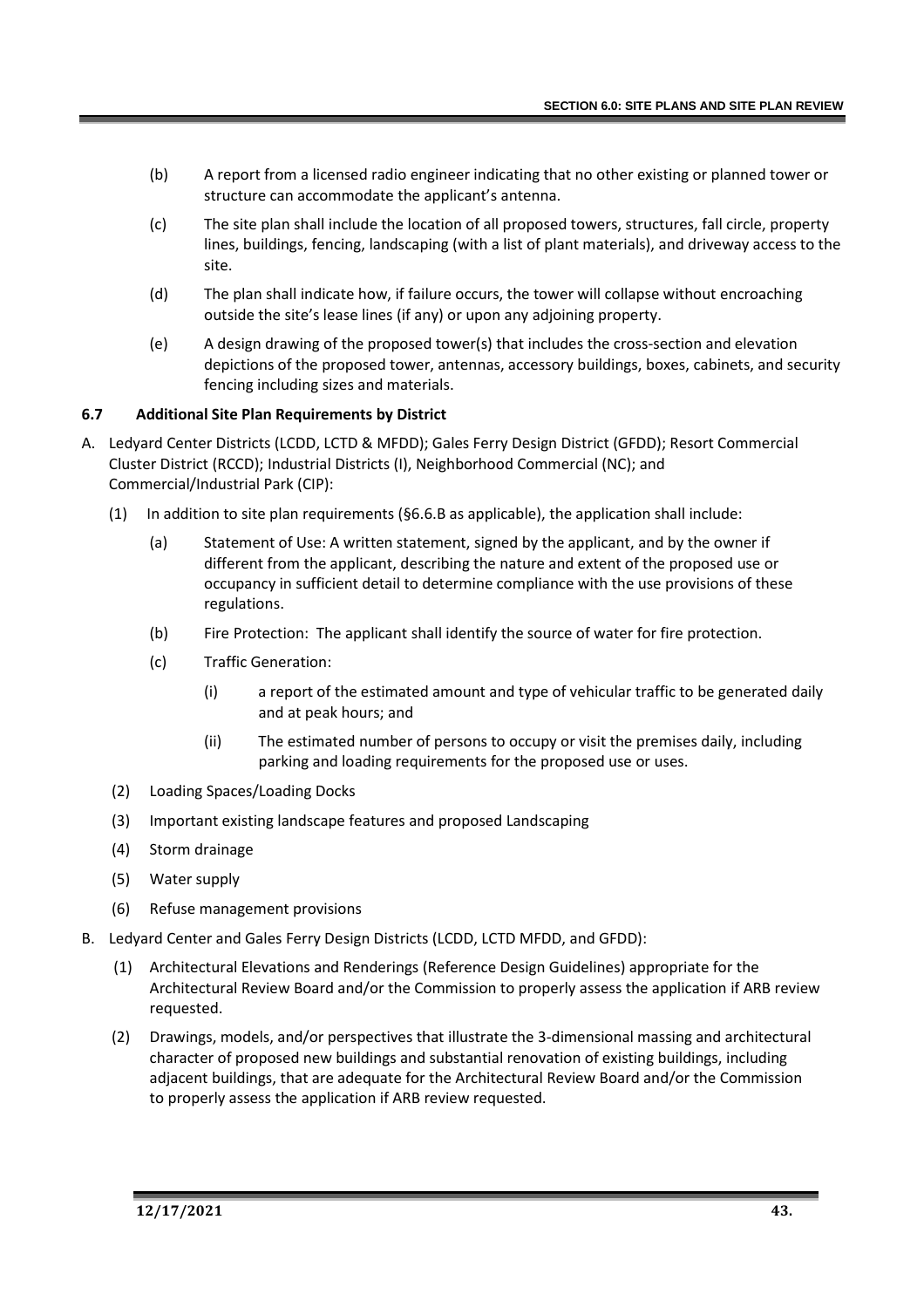# **SECTION 7.0: SPECIAL PERMITS**

#### **7.1 Purpose**

A. Special permits are required for those uses and buildings listed in in the Schedule of Permitted Uses that require Commission review and approval to assure that these regulations are satisfied, and public health, safety, convenience, and property values are protected.

### **7.2 Application for Special Permit**

- A. Applications for a special permit shall be made in writing to the Commission and shall include the following:
	- (1) A written statement describing the proposed use or uses.
	- (2) A site plan containing the information required under Section 6.6 of these regulations.
	- (3) The application fee, in accordance with the fee schedule adopted by the Commission. Said fee shall be paid at the time of filing the application.

# **7.3 Public Hearing**

- A. The Commission shall hold a public hearing on applications for a special permit and shall publish notice of the hearing twice in a newspaper having a general circulation in the municipality in which the affected property is located. The first notice shall be published 10-15 days before the hearing. The second notice must be published at least 2 days after the first notice and not less than 2 days before the hearing. The day of publication and day of the hearing are not included in the count.
- B. In accordance with C.G.S. 8-3h, the Commission shall notify the clerk of any adjoining municipality of the pendency of any application concerning any Special Permit in which (1) any portion of the property affected is within five hundred (500') feet of the boundary of the adjoining municipality; (2) a significant portion of the traffic to the completed project will use streets within the adjoining municipality to enter or exit in the site; (3) a significant portion of the sewer or water drainage from the project on the site will flow through or significantly impact the drainage or sewerage system within the adjoining municipality; (4) water run-off from the improved site will impact streets or other municipal or private property with the adjoining municipality. Such notice shall be made by certified mail and shall be mailed within seven (7) days of the receipt of the subdivision application, and no public hearing shall be held on any Special Permit application unless or until such notice has been received. The adjoining municipality may, through a representative, appear and be heard at any hearing on such application.
- C. In accordance with C.G.S. 8-3i, in any Special Permit application for any property which is within the watershed of a water company, as defined in C.G.S. 16-1, the applicant shall provide written notice of the application to the water company, provided such water company has filed a map showing the boundaries of the watershed on the Land Records of the Town. Such notice shall be by certified mail, return receipt requested, and shall be mailed at the time of application. The applicant shall submit evidence of such notice to the Commission at the time of application. Such water company may, through a representative, appear and be heard at any hearing on such application. The applicant shall also notify the State Director of Health.
- D. The Applicant shall also notify all adjacent landowners of record, including those across right of ways of the date, time and place of the public hearing of the Commission at which said Special Permit is to be considered no less than ten (10) days preceding the date of said hearing, and shall submit proof to the Land Use Office of such notification. No notice shall be required for the continuation of a public hearing once it has been opened.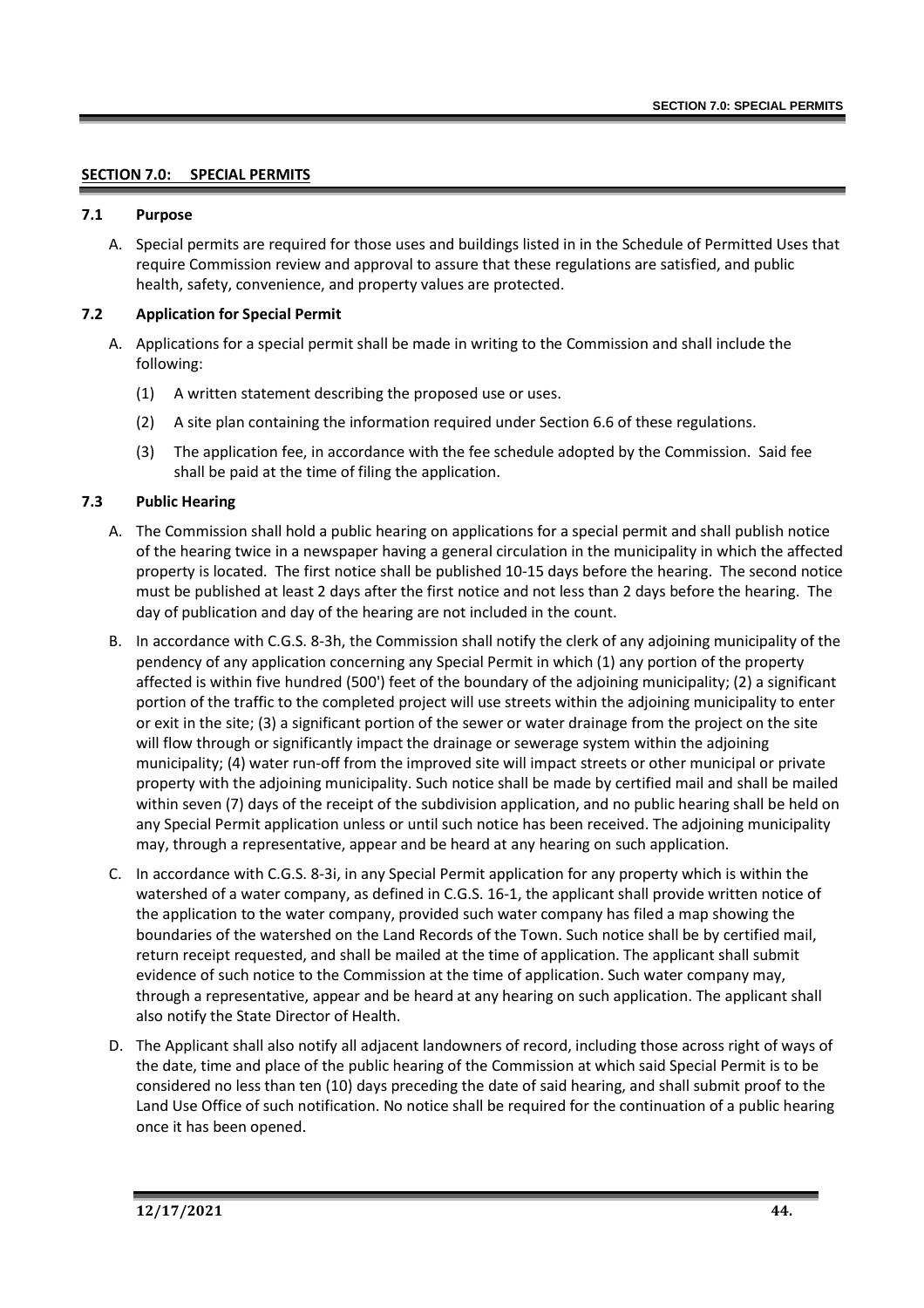# **7.4 Special Permit Standards**

To protect the public health, safety, convenience, and property values the following standards are applicable for all uses requiring a special permit. They are in addition to the specific use standards listed in the Supplemental Regulations.

- (1) The proposed use is consistent with the purpose of the district as described in §4.0
- (2) The proposed development's size, location, and character is in harmony with the surrounding area.
- (3) The proposed use will be implemented in a manner that will not be detrimental to the orderly development of adjacent properties and will not constitute a nuisance.
- (4) The location, size, site layout, intensity of use, and accessibility of the use shall be such that pedestrian and vehicular traffic, and the assembly of persons relating to the use, will not be hazardous, inconvenient, or incongruous with abutting Residential Districts.
- (5) The location, size, site layout, intensity of use, and accessibility of the use shall be such that vehicular traffic will not be hazardous, inconvenient, or conflict with the normal traffic flow in the neighborhood.
- (6) The use, nature, and intensity of operations expected in the use, and the site layout and development, will not have a negative impact on any environmental or natural resource area on or adjacent to the site or within the neighborhood.

# **7.5 Conditions of Approval**

- A. The Commission shall approve an application for a special permit if it determines, after a public hearing, that:
	- (1) The proposed use or uses are expressly permitted by the Zoning Regulations,
	- (2) The standards in these regulations are satisfied.
	- (3) The application is consistent with the special permit objectives; and
	- (4) The proposed use will not constitute a risk to public safety, public health, convenience, or property values.
- B. The Commission may impose conditions of approval. These Conditions of Approval include, but are not limited to:
	- (1) Representations made on the application for the special permit
	- (2) Representations made on the site plan, including textual representations
	- (3) Verbal representations made by the Applicant and/or his Representatives during the public hearing
	- (4) Conditions imposed by the Commission to protect public health, safety, convenience, and property values.
- C. Endorsement and Filing.

No special permit or special exception shall be effective until a copy thereof, certified by the planning and zoning commission, containing a description of the premises to which it relates and specifying the nature of such special permit or special exception, including the regulation to which a special exception or special permit is granted, and stating the name of the owner of record, is recorded in the land records of the Town accompanied by its approved site plan. In the event the Special Permit and its approved plan is not filed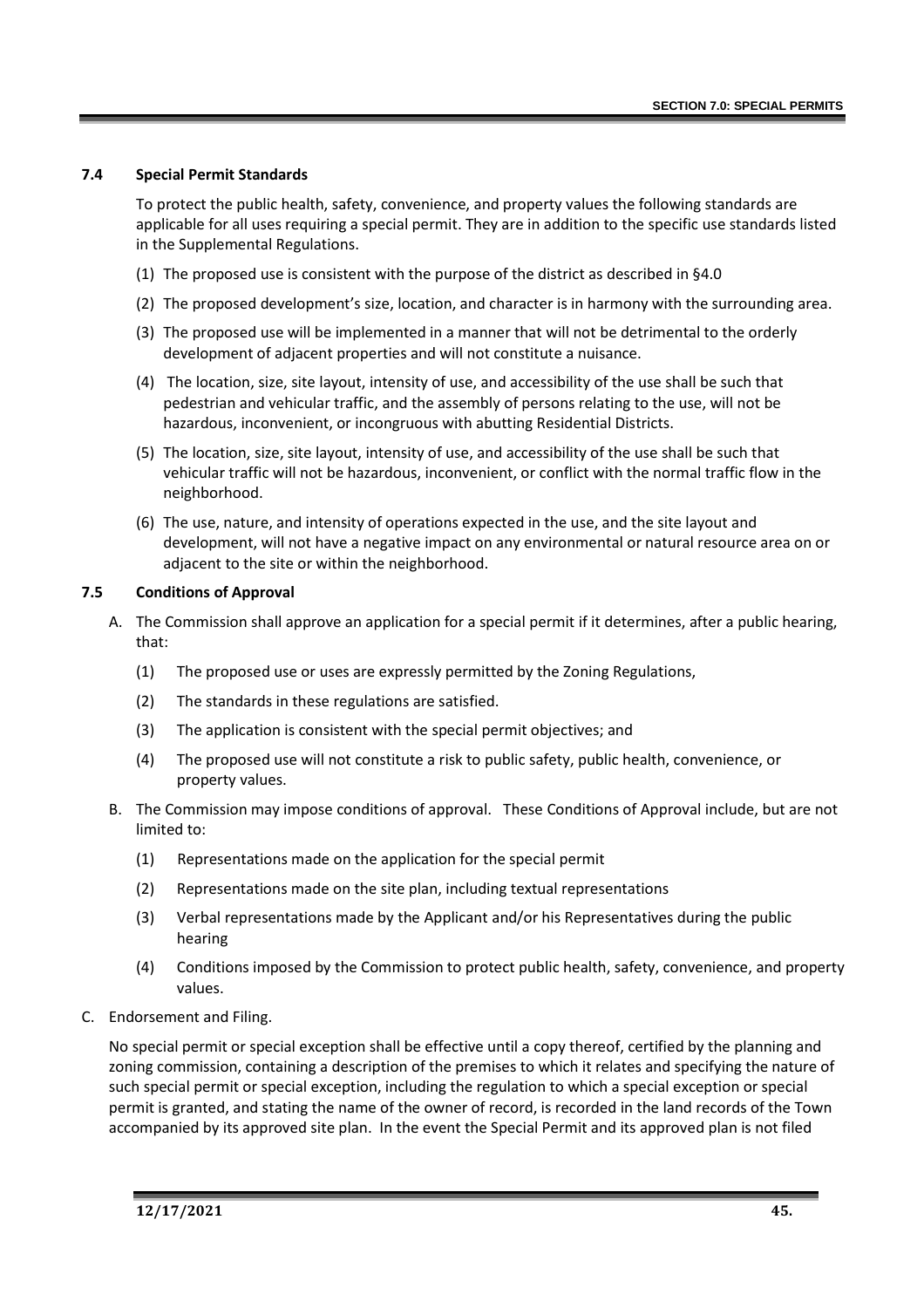within 24 months of the date of the approval of the Commission, then the special permit shall be null and void.

# **7.6 Enforcement**

A. In the event of non-compliance with the approved site plan, non-compliance with any of the conditions of approval imposed by the Commission, or if there is a non-compliance with the zoning regulations in effect at the time the special permit was granted, a special permit shall, in perpetuity if not abandoned, be subject to enforcement by the Zoning Official as provided by CGS §8-12, CGS §8-12a and Ordinance #118 as appropriate.

# **7.7 Amendments or Modifications to Special Permits**

A. Applications for modifications to existing special permits shall be made in the same manner as for the original application.

Once the provisions of Section 7.5.C above have been complied with, the Special Permit approval shall run with the land and the provisions of C.G.S. §8-3(i) regarding the expiration of site plans shall not apply.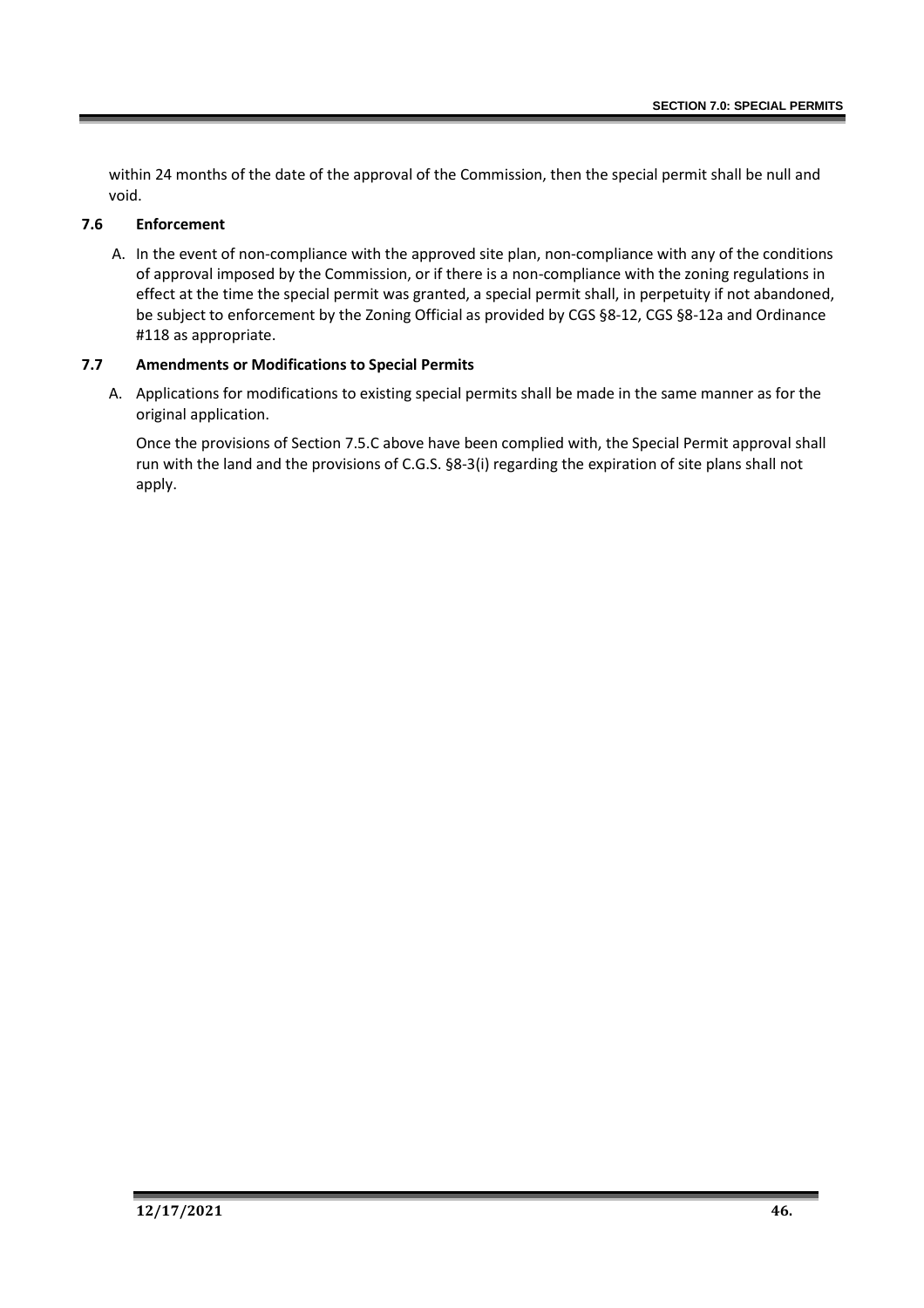### **Section 8.0: SUPPLEMENTAL REGULATIONS:**

All structures and uses are required to conform with constraints imposed by the applicable regulations unique to each zone (see the Zoning District Map and §4.0), plus the applicable constraints imposed by the Schedule of Permitted Uses, the Area and Bulk Schedule, the Parking Table.

In addition, structures and uses are required to conform to these Supplemental Regulations to further protect the public health, public safety, public convenience, and/or property values.

### **8.1. Accessory Dwelling Unit**

An accessory dwelling unit is allowed as an accessory use to a single-family dwelling unit on a single-family residential lot in any zone pursuant to these regulations. Unless specified otherwise, an accessory dwelling unit is allowed with a special permit.

A. General Requirements

The following requirements apply to all accessory dwelling units:

- (1) At least one (1) of the occupants of either dwelling unit shall be the owner of record of said dwellings.
- (2) The accessory dwelling unit shall be self-contained, with cooking, sanitary and sleeping facilities for the exclusive use of the occupant(s).
- (3) The accessory dwelling unit shall include no more than one (1) bedroom. Bedroom shall be defined by the building or health code; whichever definition is more restrictive.
- (4) Adequate off-street parking shall be provided in accordance with Section 10 of these Regulations.
- (5) A new driveway curb cut to serve the principal unit, or an accessory dwelling unit shall not be permitted.
- (6) No more than one (1) accessory dwelling unit is allowed per parcel.
- (7) An accessory dwelling unit shall meet all applicable health, building and safety requirements.
- (8) An accessory dwelling unit shall not be in a recreational vehicle, travel trailer, structure that previously operated as or was intended to be a motor vehicle, or structure on wheels.
- (9) Accessory dwelling units shall not be rented for durations of less than 90 days.
- (10) Since an accessory apartment is an Accessory **USE**, and use variances are not permitted, a variance is not allowed to meet these regulation requirements (see 15.4.B(3)).
- (11) Accessory dwelling units are not allowed in detached structures.
- (12) For an accessory apartment located entirely in a basement, there shall be no maximum size limit.
- (13) For all other accessory dwelling units that are attached to or within a single-family dwelling, the maximum net floor area of the accessory dwelling unit shall not exceed whicheveris lesser:
	- a. 900 square feet, or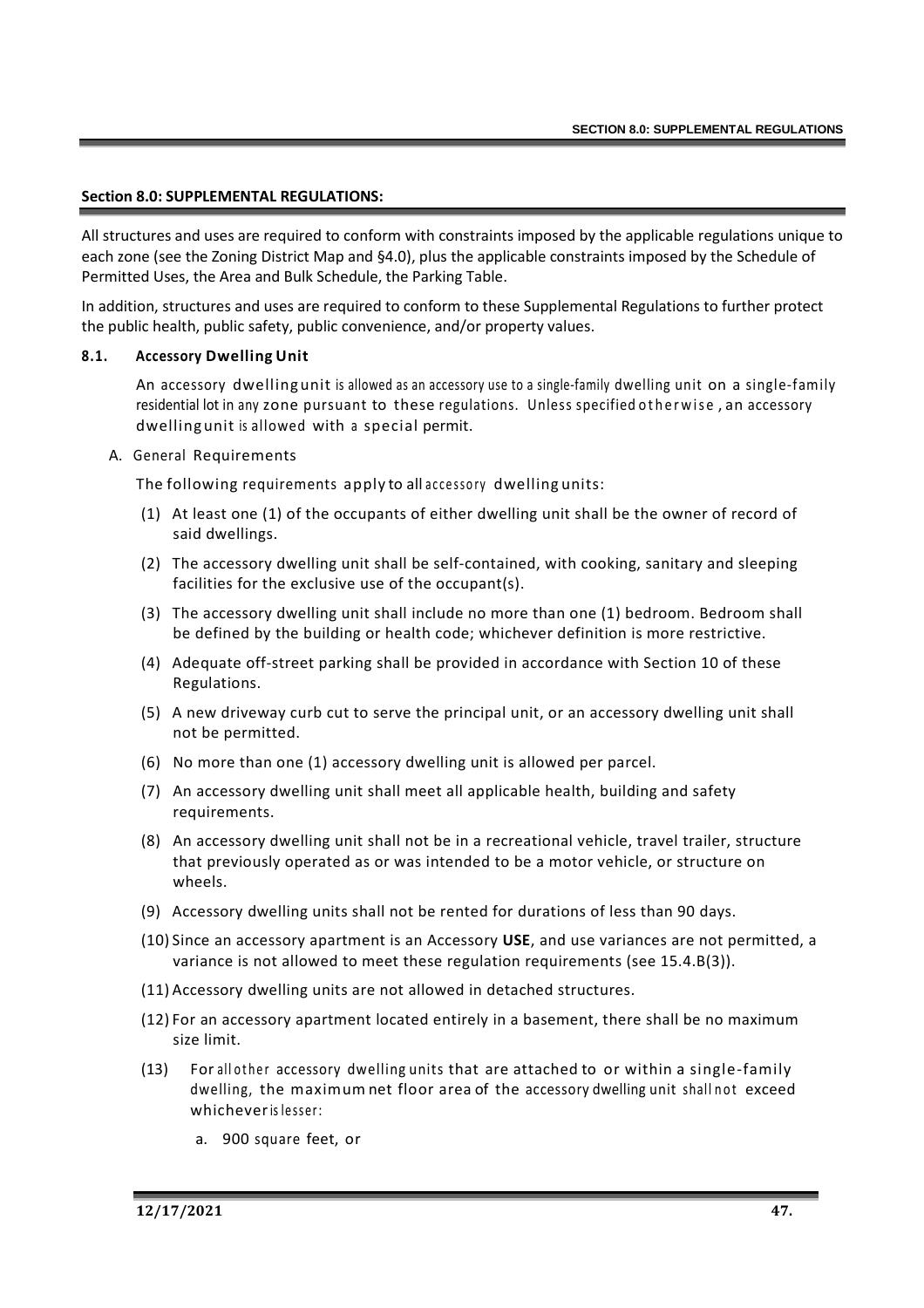- b. 45% of the floor area of the total principal structure including attached garages andutility rooms but excluding seasonal unheated rooms.
- (14) A dwelling may be expanded beyond the existing building foundation to accommodate an accessory dwelling unit, provided that the dwelling retains the appearance of a single family residence.

# **8.2 Accessory Structures and Uses**

- A. Accessory buildings and structures with a floor space larger than fifty (50) square feet require a zoning permit.
- B. A building attached to a principal building by a covered passageway or having a wall or part of a wall in common with it, is an integral part of the principal building and not an accessory building.
- C. Accessory buildings require a principal building or use on the same parcel.
- D. In Residential Districts, Accessory Buildings shall be located in rear yards or in side yards (exclusive of the required rear and side yard setbacks) and are prohibited in front yards.
- E. When located in a Side Yard, an Accessory Building shall be situated no closer to a side lot line than the minimum width required by a Side Yard for a principal building. When located on a corner lot, an Accessory Building shall be no closer to a side street lot line than at least the depth of any Front Yard required along such street. No Accessory Building located in a Rear Yard shall be closer to a lot line than six (6) feet. When a lot fronts on two (2) parallel streets, any Accessory Building shall be located on the one-third (1/3) of the lot farthest from both streets
- F. Accessory structure Building Height is limited to either eighty per-cent (80%) of the height of the principal structure(s) or building(s) or 12 feet, whichever is greater.
- G. Accessory structure building area is limited to eighty per-cent (80%) of the living area of the principal structure or building.
- H. Accessory structures or buildings that do not meet the requirements of F and G. above, may be allowed by the Commission with an approved Special Permit.

# **8.3 Antennas & Antenna Towers**

- A. Purpose: To provide for wireless telecommunication facilities, antennas and towers, while protecting residential neighborhoods and minimizing the adverse visual and operational effects through careful design, siting and screening. This section of the Zoning Regulations is consistent with the Telecommunications Act of 1996 in that it does not discriminate among providers of functionally equivalent services, prohibit or have the effect of prohibiting the provision of personal wireless services, or regulate the placement, construction, and modification of personal wireless service facilities on the basis of environmental effects of radio frequency emissions to the extent that such facilities comply with FCC regulations concerning such emissions.
- B. Scope: These regulations are applicable only for Antennas and Antenna Towers that are not subject to the jurisdiction of the Siting Council, which has exclusive jurisdiction for community antenna television towers and head-end structures, including associated equipment, and telecommunication towers, including associated telecommunications equipment, owned or operated by the state, a public service company or a certified telecommunications provider or used in a cellular system, as defined in the Code of Federal Regulations Title 47, Part 22, as amended. Reference CGS §16-50i.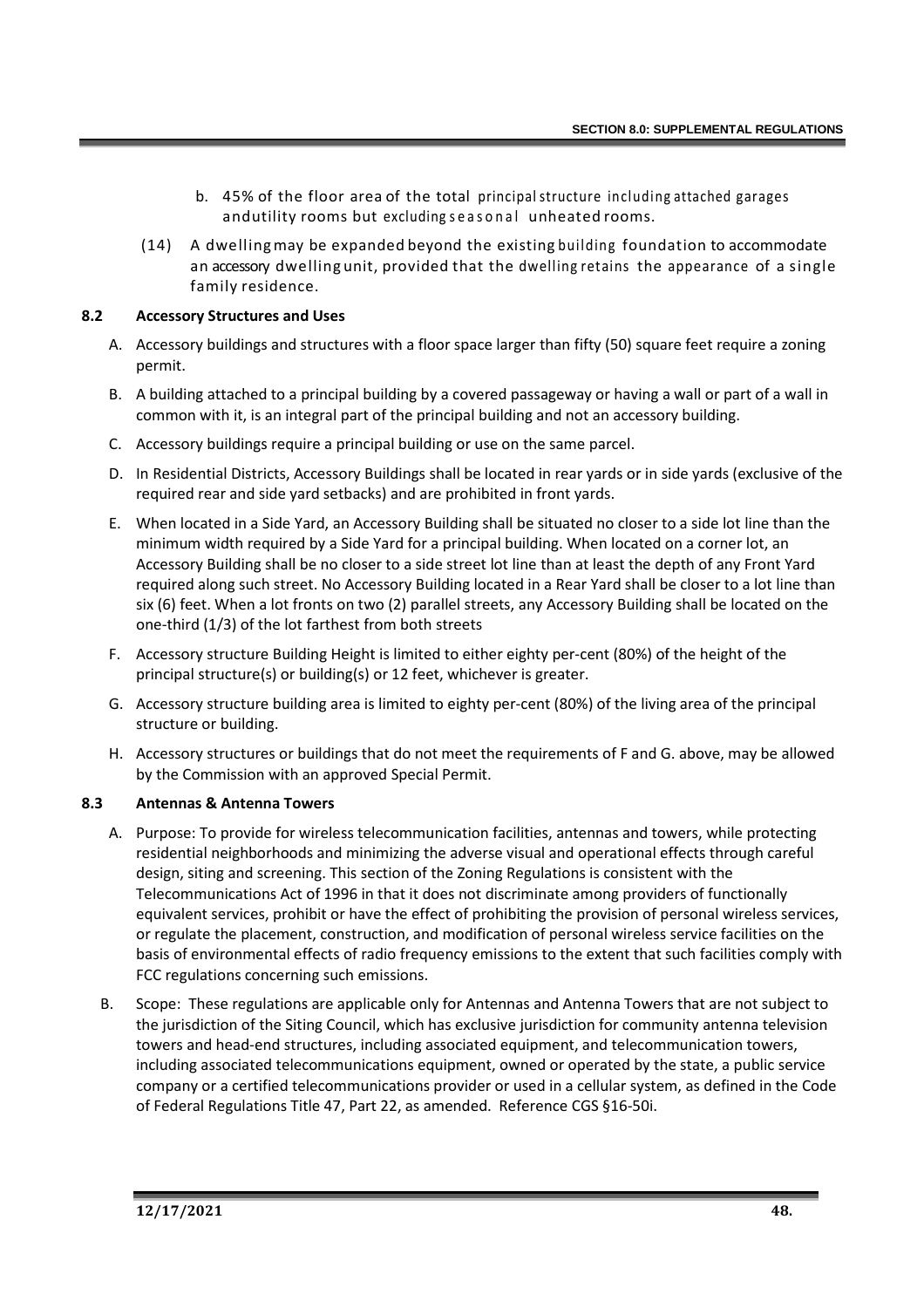- C. Amateur Radio, CB, Homeowner Antennas, and Towers that may be approved by the Zoning Official:
- (1) Amateur Radio Service (including Amateur Radio Emergency Service) Antennas and Amateur Radio Service Tower installations meeting the following standards:
	- (a) Towers, transmitters and Antenna installations shall comply with Part 97 of FCC rules and regulations;
	- (b) The distance to the nearest property boundary shall be not less than two-thirds (2/3) of the Tower height. For bracketed Towers supported by a building, the Tower height shall be measured from the bracket attachment height;
	- (c) A copy of the applicant's federal amateur radio license shall be provided to the Zoning Official when applying for a zoning permit for an amateur radio service antenna;
	- (d) Towers shall meet all setback requirements for the Zoning District.
- (2) Traditional radio, television, scanner, Citizen Radio Service (CB) Antennas operated in accordance with FCC regulations and emission standards, and miscellaneous antennas used by homeowners that meet the following requirements:
	- (a) Height of roof-mounted antenna does not exceed twenty (20) feet above the highest point of the structure;
	- (b) Size of roof-mounted dish antennas shall not exceed three (3) feet in diameter;
	- (c) Tower and overall antenna height shall not exceed sixty-five (65) feet.
	- (d) The distance to the nearest property boundary shall be not less than two-thirds (2/3) of the Tower height. For bracketed Towers supported by a building, the Tower height shall be measured from the bracket attachment height;
	- (e) Towers shall meet all setback requirements for the Zoning District.
- D. Other Antennas and Towers Requiring Commission Site Plan review.
- (1) The tower and/or antenna shall be erected to the minimum height necessary to satisfy technical requirements of the telecommunications facility. Documentation of the minimum height needed, prepared by a licensed radio engineer, is required with the application. The Commission may require the submission of propagation modeling results to facilitate its review of tower height.
- (2) The tower and/or antenna shall comply with the setback requirements of the zoning district in which it is located or be set back from all property lines and lease lines (if any) a distance equal to but not less than the height of the tower. However, if it can be demonstrated that the design and installation of the tower limits the collapse distance to less than the tower's height, or if it is unlikely that a structure will be constructed on adjacent property within the fall circle, the distance to the property line or lease line (if any) may be reduced by the Commission by up to one-third the tower's height.
- (3) The tower and/or antenna may be considered as either a principal or accessory use.
- (4) More than one (1) tower on a lot may be permitted if all setback, design, and landscape requirements are satisfied for each tower.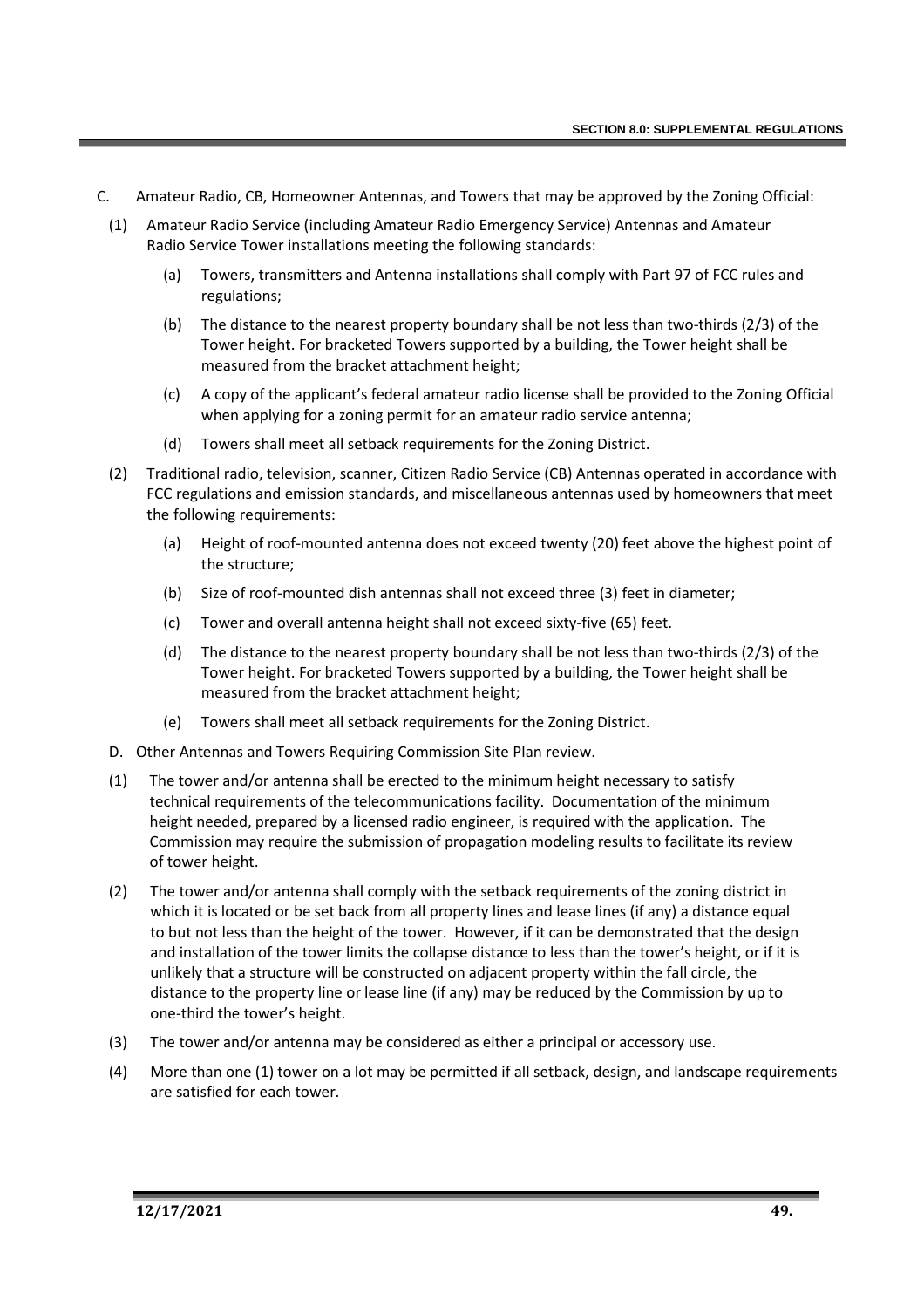- (5) The tower and/or antenna may be on leased land as long as there is adequate ingress and egress to the site for service vehicles, and such access is documented in a deeded easement presented to the Commission.
- (6) All towers in residential districts shall be of a monopole design unless the applicant demonstrates that wind loading at the proposed location will exceed monopole tower design specifications, and/or that no monopole tower is available that will satisfy the minimum height, shape, size, or weight requirements of the antenna(s) to be located on the tower.
- (7) Towers not requiring FAA painting or markings shall be painted a non-contrasting blue, gray, or other neutral color.
- (8) No lights or illumination shall be permitted unless required by the FAA.
- (9) No signs or advertising shall be permitted on any tower or antenna, except that no trespassing, warning, and ownership signs are permitted at ground level.
- (10) The proposed tower, accompanying building and electrical utilities, shall be built to accommodate a minimum of three co-users unless it is determined to be technically unfeasible based upon information submitted by the applicant and verified by the Commission. These co-users shall include other wireless telecommunication companies, and local police, fire, and ambulance companies. If cousers are not known at the time of application, applicants shall base designs for co-users on equipment requirements similar to their own.

E. Siting Preferences: The general order of preference for antenna towers is as follows (most preferred to least preferred):

- (1) Co-location on existing or approved towers,
- (2) On existing structures such as non-residential structures/facades, water towers/tanks, utility poles, or chimneys,
- (3) On new towers located on property currently occupied by one or more existing towers.
- (4) On new towers in industrial districts.
- (5) On new towers in commercial districts.
- (6) On new towers in residential districts.
- (7) On new towers in Design Districts.

### **8.4 Assisted Living for Senior Citizens (Affordable Housing Set Aside Development)**

- A. Purpose. To provide community living and a semi-independent lifestyle for residents, at least one (1) of whom is a person fifty-five (55) years of age or older. The design and development of the facility shall meet the needs of the elderly and shall provide for their safety, health and general welfare.
- B. Requirements:
	- (1) The minimum lot area shall be 3,000 square feet per apartment.
	- (2) The maximum capacity of an Assisted Living for Senior Citizen community is 130 apartments (260 residents). The minimum capacity of an Assisted Living for Senior Citizen community is 10 apartments (20 residents).
	- (3) Community areas, or areas suitably equipped to meet the social interaction and leisure time needs of the residents. shall include social interactive areas as well as individual interactive areas. The community areas shall be conducive to activities such as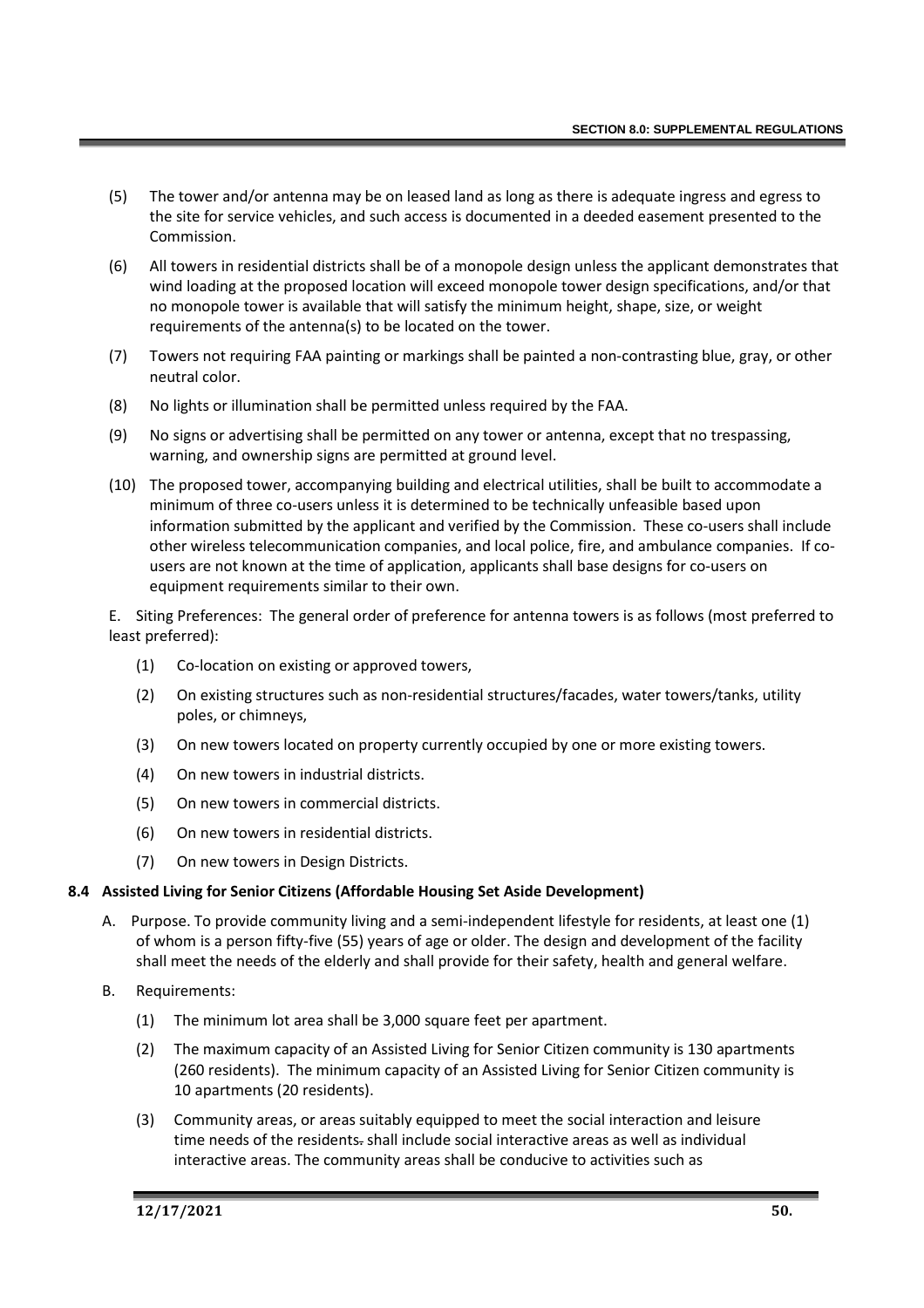conversational seating, areas for reading, television viewing, table games, as well as space and equipment for other recreational and social activities.

- (4) All services shall be for occupant/resident use only.
- (5) Parking shall be in accordance with §10.0.
- (6) At least eighty percent (80%) of the units shall be affordable housing as defined in CGS §8-39a.
- (7) Restrictions, consistent with CGS §8-39a, Affordable Housing, and CGS §8-30g (a)(6) "Set Aside Development", shall be recorded in the Land Records.

### **8.5 Bed and Breakfasts**

- A. Purpose: To allow for the offering of overnight accommodations and meals to travelers for a fee where an existing home has unique structural or site characteristics which lend themselves to a Bed and Breakfast-type setting. It is not the intent of these regulations to allow Bed and Breakfast establishments in conventional residential developments or subdivisions. It is the intent of this Section to ensure that Bed and Breakfast operations do not infringe upon the privacy, peace, and tranquility of surrounding residents or decrease the aesthetic or real value of surrounding properties.
- B. Requirements:
	- (1) Maximum length of stay per guest is twenty-one (21) days.
	- (2) Bed and Breakfasts shall be owner-operated, and the Bed and Breakfast establishment shall be the principal residence of the owner. The applicant shall be the owner at the time of application.
	- (3) Parking shall be in accordance with §10.0.
	- (4) A maximum of five (5) guest rooms will be allowed.
	- (5) The lot on which the Bed and Breakfast is located shall consist of a minimum of five (5) acres.
	- (6) Signs shall be in accordance with §9.0.
	- (7) The proprietor may serve meals to guests only. A public dining room and/or bar is prohibited.

# **8.6 Campgrounds**

- A. Recreational campgrounds shall conform to the following criteria:
	- (1) The campground shall be located on a well-drained site that is properly graded to ensure drainage and freedom from stagnant pools of water.
	- (2) Each recreational vehicle space shall be at least 1,000 square feet and the total number of spaces shall not exceed fifteen (15) per acre of campground.
	- (3) No campground shall be permitted on a site of less than twenty-five (25) acres.
	- (4) All recreational vehicle spaces shall abut upon a driveway not less than twelve (12) feet wide for one-way traffic or less than twenty-four (24) feet wide for two-way traffic.
	- (5) No space shall be closer than one hundred (100) feet to any existing off-site residence.
- B. Parking shall not be permitted on roadways or driveway, which shall be kept open for emergency use by the fire department or ambulance.
- C. There shall be a minimum fifty (50) foot buffer strip between the recreational campground and property boundary. The strip shall contain a screen of shrubbery or trees not less than four (4) feet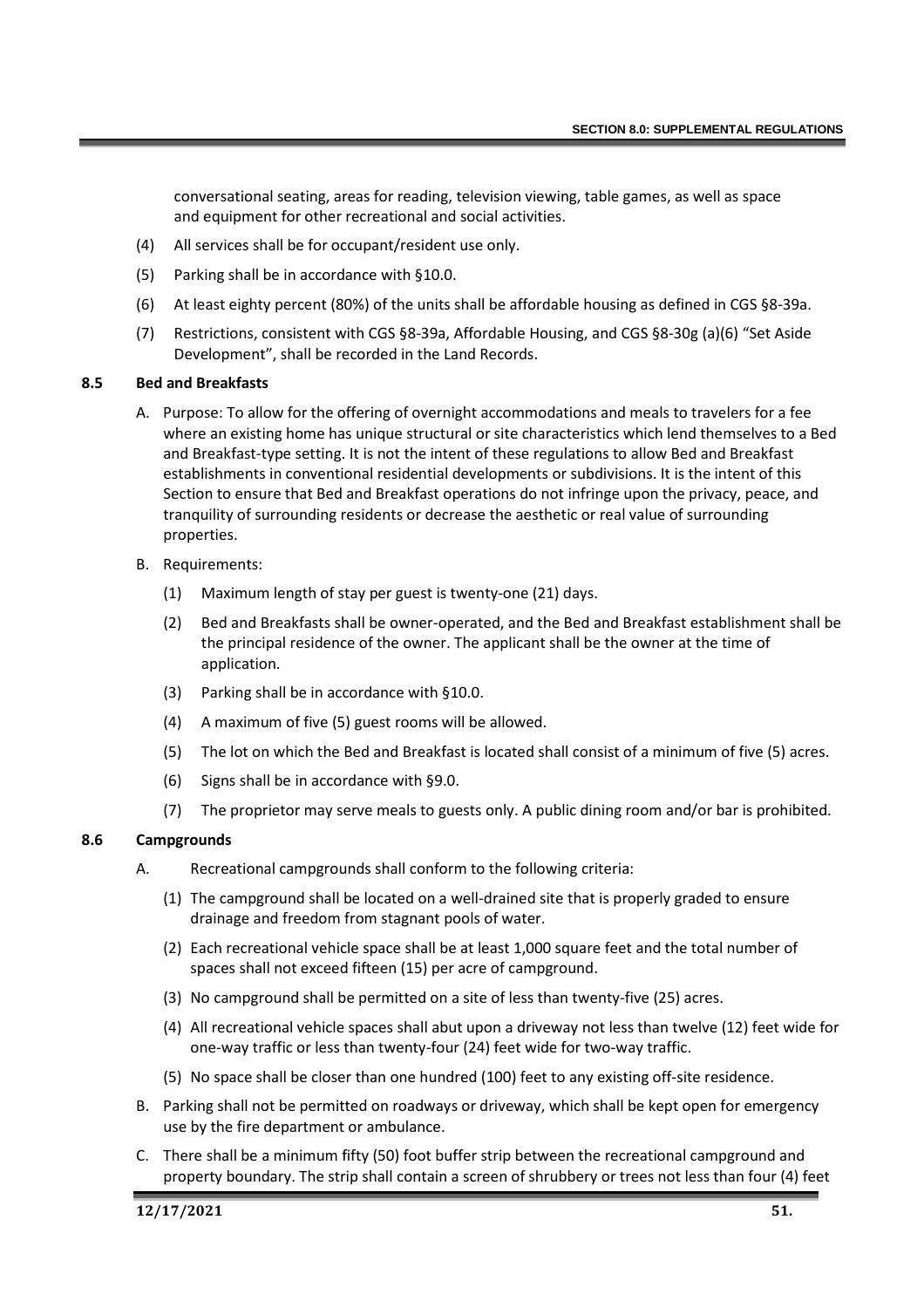above the ground level at the time of occupancy and shall thereafter be suitably and neatly maintained. The screen shall consist of at least fifty (50) percent of evergreens to maintain a dense screen at all seasons of the year. Where the buffer contains existing dense vegetation may decrease the percentage of evergreen trees.

- D. There shall be a fence inside the property line between the campground and any public highway or street.
- E. All utilities shall be underground.
- F. Recreational Space shall be provided in accordance with the following standards:
	- (1) A minimum of five hundred (500) square feet per recreational vehicle space shall be developed for recreational or playground uses.
	- (2) Playgrounds shall be protected from main highways and parking areas.
	- (3) Recreational facilities shall be designed and maintained to promote maximum safety for the users, adjacent property owners, and the public.
- G. A responsible attendant or caretaker shall be in charge at all times to keep the recreational campground, including facilities and equipment in a clean, orderly, and sanitary condition.
- H. Recreational campgrounds shall provide the following supporting facilities:
	- (1) Sanitary facilities, consisting of flush toilets, lavatories, and showers with hot and cold running water shall be provided at all recreational campgrounds.
	- (2) Each recreational campground shall have a lobby or office with a registration clerk.
- I. A recreational campground may maintain a store and coin-operated laundry as an accessory use for the convenience of its campers.
- J. A recreational campground may include a single-family dwelling unit for the caretaker of the campground.
- K. A recreational campground may provide entertainment facilities, including but not limited to, pavilions, pole barns, stages, sport facilities, piers, boating rentals, and similar accessory structures and uses.
- L. Off-street parking space shall be provided for visitors and employees per §10.0 of these regulations.
- M. Campgrounds shall provide facilities for the dumping and disposal of wastes from holding tanks.
- N. A recreational campground may conduct business and accommodate tents and currently registered travel, recreational camping equipment, and vehicles from April 1st to November 1st.
- O. From November 1st to April 1<sup>st</sup>, campgrounds may store currently registered unoccupied travel, recreational camping equipment, and vehicles accessible by emergency vehicles during the offseason winter months. Such equipment and vehicles shall not be connected to campground utility services.
- P. No campground may accommodate or rent space to any person or group of persons for more than 179 total days per year.

### **8.7 Cemeteries**

A. A twenty (20) foot buffer strip shall be maintained around all cemeteries within any district to prevent desecration.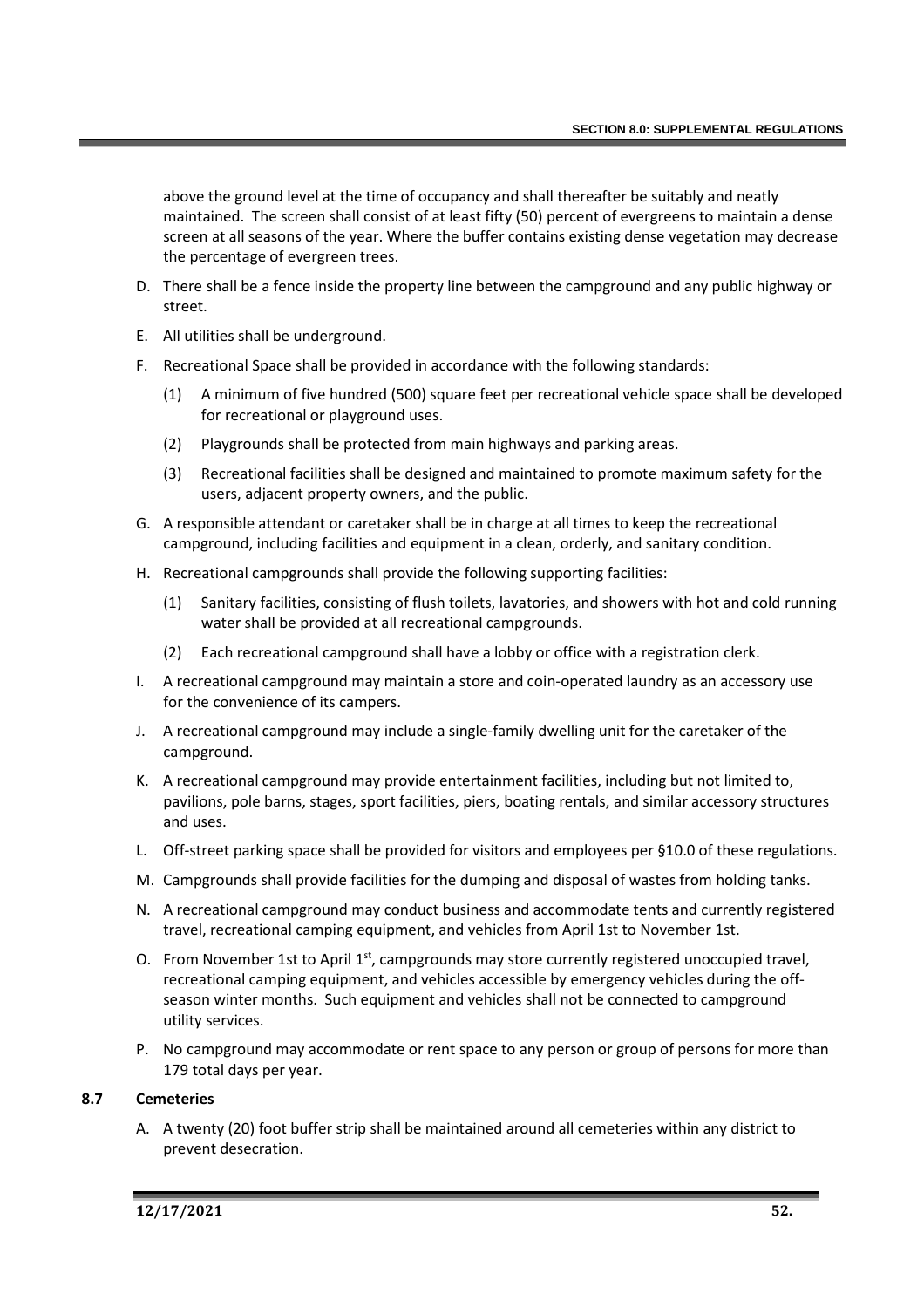### **8.8 Child Day Care Center**

- A. Off street parking shall be provided per §10.0 of these regulations.
- B. An area for the loading and unloading of children shall be provided on the property.

### **8.9** Construction Trailers

- A. A mobile trailer may be used as field offices, tool shops, and/or as storage sheds for construction projects provided it is not used for sleeping or living quarters.
- B. A zoning permit for a construction trailer shall expire after six (6) months.
- C. Renewal permits can be granted for six (6) month terms during the thirty (30) day period prior to expiration of an existing permit under the same procedure used for the initial approval. There is no limit on the number of times a renewal permit can be granted.
- D. An application for a new or renewal temporary zoning permit for a construction trailer shall include:
	- (1) A certification to the Zoning Official that the construction trailer (a) will be on the construction site in the same location as may be provided on the site plan, (b) will be actively used in support of proposed or current construction on the site.
	- (2) Confirmation the construction project has a valid zoning and building permit.
	- (3) A location acceptable to the Zoning Official.
	- (4) Payment of the zoning permit fee for a temporary construction trailer.
- E. The Zoning Office is under no obligation to provide a reminder notice regarding an expiring temporary zoning permit for a construction trailer.
- F. Such units shall only be allowed on sites requiring little or no grading or other permanent changes to the landscape, such that there will be no negative impact on the potential for future development of the site.
- G. In no case shall such uses include the storage of oil, fuel, or hazardous chemicals (as defined by Connecticut DEEP).
- H. Such mobile units shall be arranged to allow access by emergency vehicles.

### **8.10 Country Inn**

- A. Purpose: To allow for the offering of overnight accommodations and meals, and to provide a venue for corporate meetings, retreats, and social events, in homes and buildings that have unique structural and site characteristics including the use of properties containing historic structures or within historic districts, and do not infringe upon the privacy, peace, and tranquility of surrounding residents or decrease the aesthetic or property values of surrounding properties. In addition, the following shall be considered:
	- (1) The characteristics of the property, structures, and setting that will comprise the proposed Country Inn operation will be given considerable weight in the special permit approval process.
	- (2) Adaptive reuse of properties containing historic structures or within historic districts is encouraged. Historic structures are those recognized by the town or the state (evidenced by a listing in the Historic Resources Inventory filed with the Connecticut Historical Commission) and/or listing on the National Register of Historic Places. This documentation will be a significant factor for consideration in the approval process.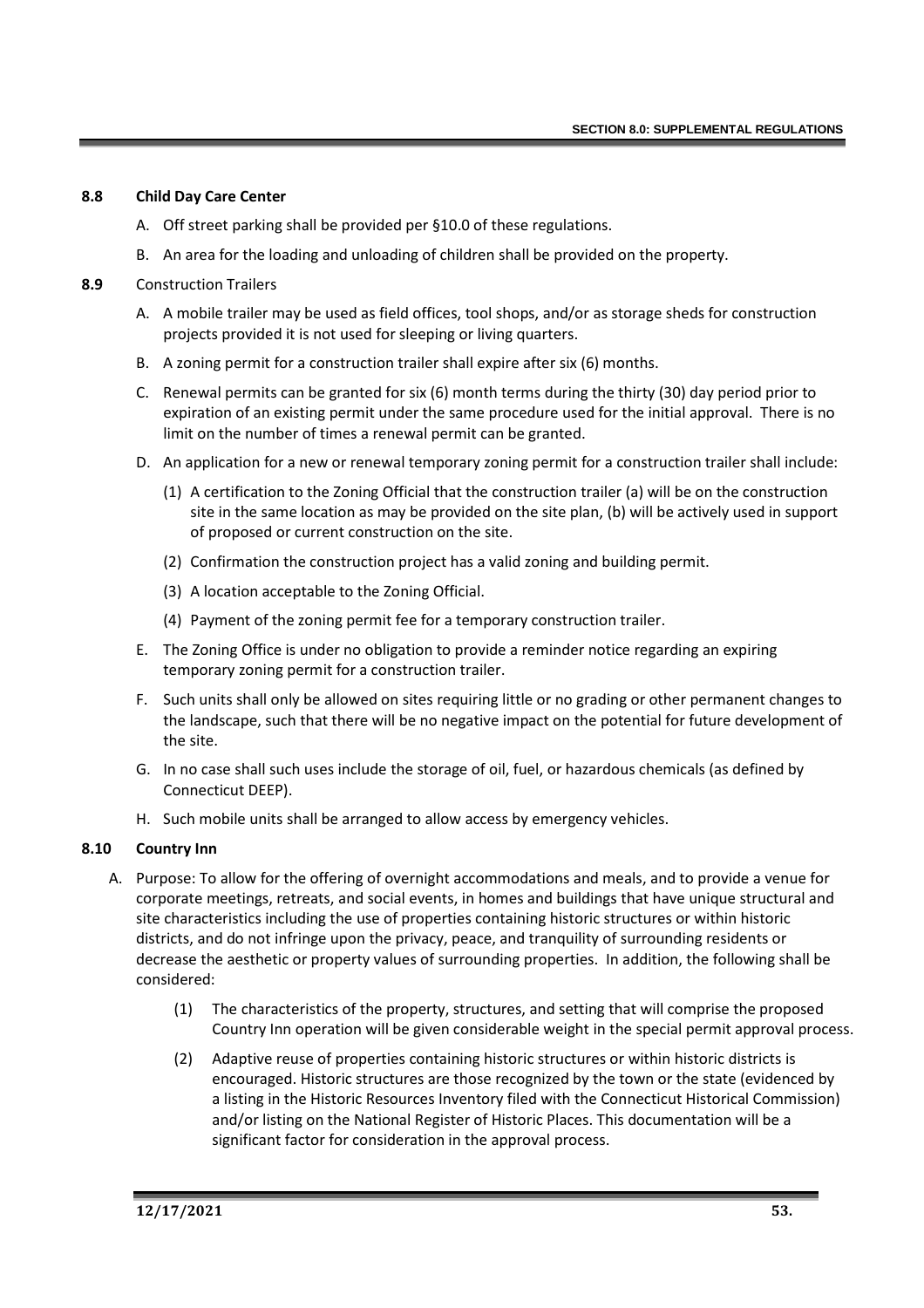- (3) The Country Inn should be located on an arterial or collector road as designated by the Planning & Zoning Commission, as incremental increases in traffic due to the operation are easily absorbed on these roads and will not likely to be used by children at play.
- (4) The relationship of the property and its structures to neighboring properties shall be compatible with the residential characteristics of the area. County Inn operations shall not infringe upon the privacy, peace, and tranquility of surrounding residents nor decrease the aesthetic or real value of surrounding properties.
- B. Requirements:
	- (1) The Country Inn may include a restaurant operated under an independent name that is open to the public.
	- (2) If located in a residential district, no additional patrons will be seated after 10PM and alcohol bar service will be limited to a service bar with no bar seating.
	- (3) Maximum length of stay per guest is (twenty-one) 21 continuous days.
	- (4) Country Inns must be either (i) owner-operated and the principal residence of the owneroperator, or (ii) the principal residence of a full time resident manager/innkeeper who is employed by and authorized to act as the agent of the owner
	- (5) If a Country Inn includes a restaurant, parking shall include one additional space per table.
	- (6) Structures and Site Modifications and Additions:
		- (a) The Commission shall approve the designation of structures that are to be adapted for reuse as part of the Country Inn.
		- (b) One (1) new structure for use in Country Inn operations may be added to each property, for a maximum of two (2) structures per property for Country Inn operations.
		- (c) Reuse of existing structures, including construction of new additions or structures shall be designed to architecturally complement the historic property and enhance the setting. Architectural designs shall be submitted with the application and approved by the Commission. These designs shall not create the look of a Hotel or Motel, regardless of proposed architectural style.
	- (7) The parcel or lot on which the Country Inn is located shall consist of a minimum of six (6) acres. A maximum of thirty-two (32) overnight guests will be allowed in two (2) structures. Indoor dining facilities seating capacity shall be limited to a maximum of sixty-four (64) seats.
	- (8) Parking shall be in accordance with §10.0.
	- (9) Signs shall be in accordance with §9.0.

### **8.11 Dwellings, Multiple Family (Apartments, Condominiums, Townhouses)**

- A. Apartment/Condominium complexes may consist of multiple buildings and shall not be permitted on lots of less than five acres.
- B. Density. The permitted density for an Apartment/Condominium complex shall be determined as follows:
	- 1) No public sewers: A maximum density of four (4) bedrooms per acre.
	- 2) Public sewers: A maximum density of eight (8) bedrooms per acre.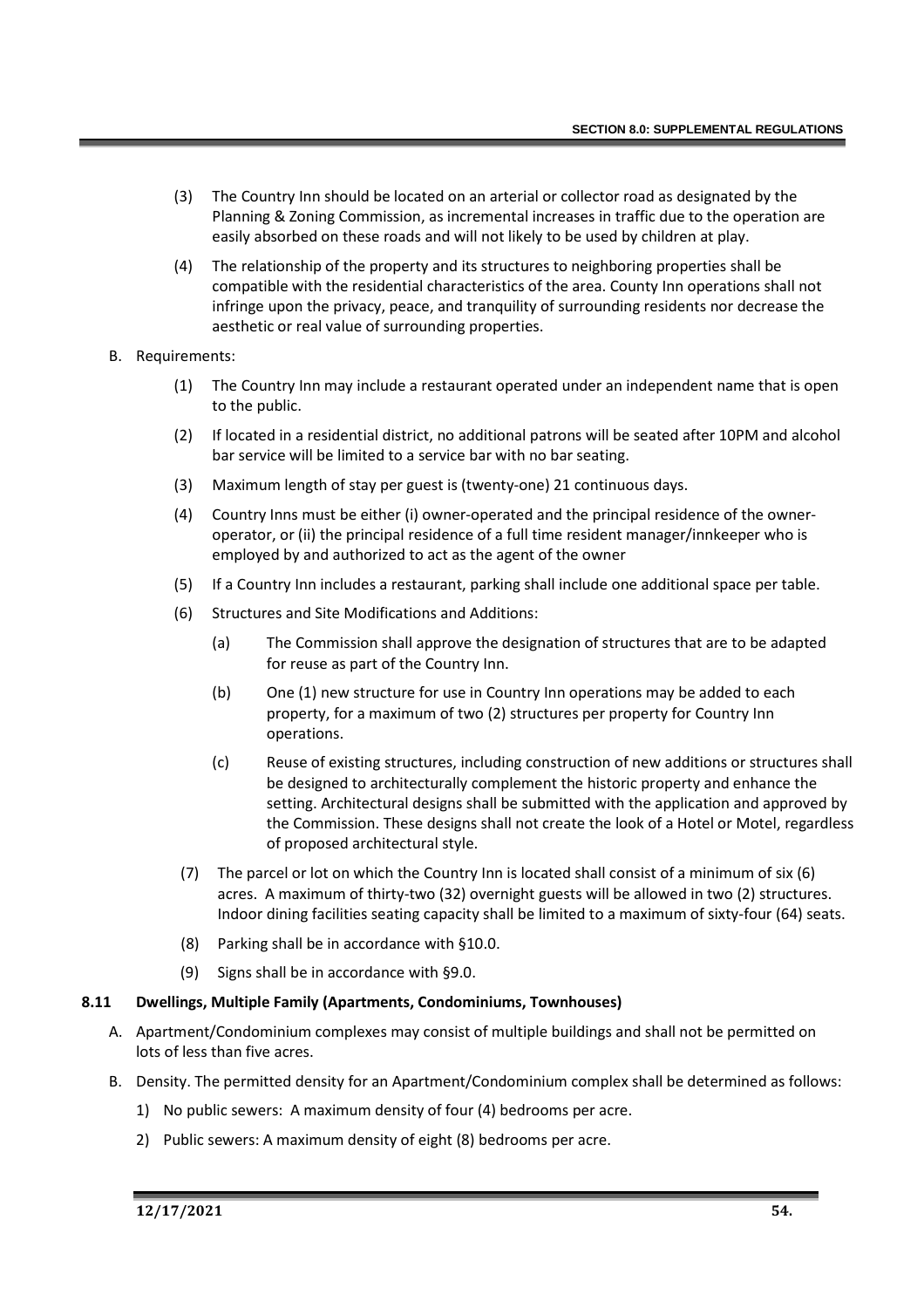- 3) Age restricted housing developments (with or without public sewers): A maximum density of twelve (12) bedrooms per acre.
- 4) No building shall contain more than eight (8) dwelling units except that a building may contain no more than thirty-two (32) dwelling units when the following criteria are met:
	- a) At least fifty percent (50%) of the units are affordable housing, as defined in CGS §8-39a, with income and rent or sale price limits;
	- b) Restrictions, consistent with CGS §8-39a, are recorded in the Land Records, maintaining the affordability for at least forty (40) years;
	- c) Occupancy for units in the development requires at least one (1) person age fifty-five (55) or older, and no persons under age eighteen (18) or younger are permitted;
	- d) Common spaces for socializing and gathering are provided in the building;
	- e) The building is fully accessible to persons with disabilities, including installation of an elevator if on more than one (1) floor; and
	- f) Parking provided at a minimum rate of 1.25 spaces per dwelling unit, which shall take precedence over the minimum requirement in §10.0 of these regulations.
- C. Water and Sewer.

A community water system, or public water, shall be provided in accordance with CT Public Health Code.

D. Minimum floor size.

One-bedroom units shall contain a minimum of 540 square feet, and two-bedroom or larger units shall contain a minimum of 750 square feet of habitable living area. Apartment and condominium units with zero (0) bedrooms are not permitted.

- E. Buffers:
	- a) A suitable landscaped buffer strip not less than fifty (50) feet wide shall be provided along the parcel's boundary with any other lot or parcel unless such adjacent lot or parcel is already zoned for multi-family residential uses in which case the Commission may provide for a buffer strip of not less than twenty-five (25) feet from the adjacent boundary line.
	- b) The amount of screening required for Apartments/Condominiums & Multifamily Developments, will be reviewed by the Commission, who will take into consideration existing topography and foliage, the structure's use, location, size and aesthetic impact on the adjoining properties, and the use of adjoining properties.
	- c) All buffer areas shall be planted or preserved in a natural state in a mixture of evergreen and deciduous trees and shrubs and shall be maintained in proper order to protect adjacent properties and present a reasonably opaque, natural barrier to a height of ten (10) feet.
	- d) Buffer strips shall contain no parking areas or buildings. The Commission may allow other structures within the buffer area, such as wells, site utilities, recreation facilities, and drainage facilities. This determination will be made by the Commission, after evaluating existing and potential adjacent land uses, if it is satisfied that adequate screening is provided; and, in the Commission's opinion, the structure, its location, and/or its use will not adversely affect the buffering intent of the overall project.
	- e) No building shall be erected within fifty (50) feet of a property line.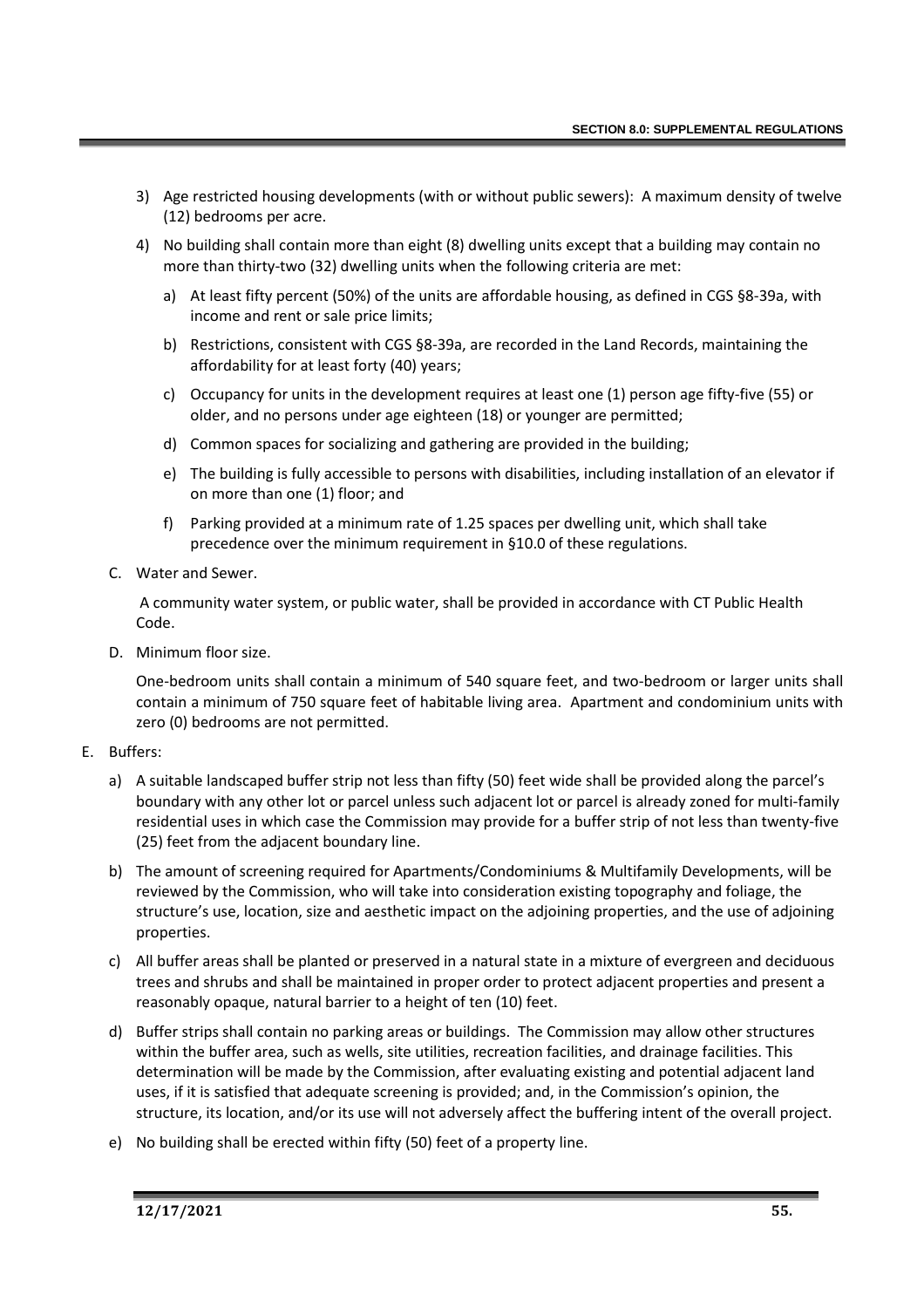- F. Recreational Space
	- 1) For any multi-family housing development, an area equal to ten (10) percent of the total lot area shall be set aside as recreational space. The Commission shall approve the location of recreational space
	- 2) The condition, size and shape shall be readily usable for recreational space purposes.
	- 3) Such areas shall be easily accessible and balanced in design and location to preclude grouping of recreational space into the extremities of the parcel except for good cause.
- G. Off-street Parking. Off-street parking shall be provided as required by §10.0.
- H. The Commission may require the posting of a bond to assure completion of public improvements.
- I. Rooming and/or Boarding are not permitted within the apartments in a multi-family development.

#### **8.12 Dwelling, Single-Family**

- A. No more than one residential building shall be permitted on a lot. A residence shall not be converted to increase the number of dwelling units, unless multiple-unit dwellings are allowed in the district in which the building is located, the yard dimensions and lot area meet the dimensional and area requirements of the zoning district for new multiple-unit dwellings, and the appropriate permits for water and proper disposal of sewage are obtained.
- B. A single-family dwelling shall contain a minimum of 540 square feet.
- C. Maximum height as defined by these Regulations for single-family residences shall be thirty-five (35) feet.

#### **8.13 Dwelling – Two-family (Duplex)**

A. Two-family dwellings (duplexes) shall satisfy the Area and Bulk requirements of the schedule with the following exceptions:

| $(1)$ In an R-20 District, the minimum lot area is: | 40,000 square feet |
|-----------------------------------------------------|--------------------|
| (2) In an R-40 District, the minimum lot area is:   | 50,000 square feet |
| $(3)$ In an R-60 District, the minimum lot area is: | 80,000 square feet |

- B. Only one duplex is allowed per lot, unless multiple-unit dwellings are allowed in the district in which the building is located, the yard dimensions and lot area meet the dimensional and area requirements of the zoning district for new multiple-unit dwellings, and the appropriate permits for water and proper disposal of sewage are obtained. Accessory apartments are not permitted.
- C. Maximum height as defined by these Regulations for duplex residences shall be thirty-five (35) feet.

### **8.14 Farm Stands**

- A. Purpose. To allow the sale of seasonal agricultural and farm products grown on the farm where the Farm Stand is located or that is grown on other local farms.
- B. Farm Stands, as defined in these regulations as an accessory building and accessory use to a farm, are permitted in accordance the "Schedule of Permitted Uses", provided the following regulations are satisfied:
	- (1) The building or structure is not to exceed a gross floor area of two hundred (200) square feet.
	- (2) Farm stands shall be on private property setback at least ten (10) feet from the paved roadway surface, not in a right-of-way, and at least fifty (50) feet from any intersection.
	- (3) No more than one (1) farm stand shall be permitted on a farm.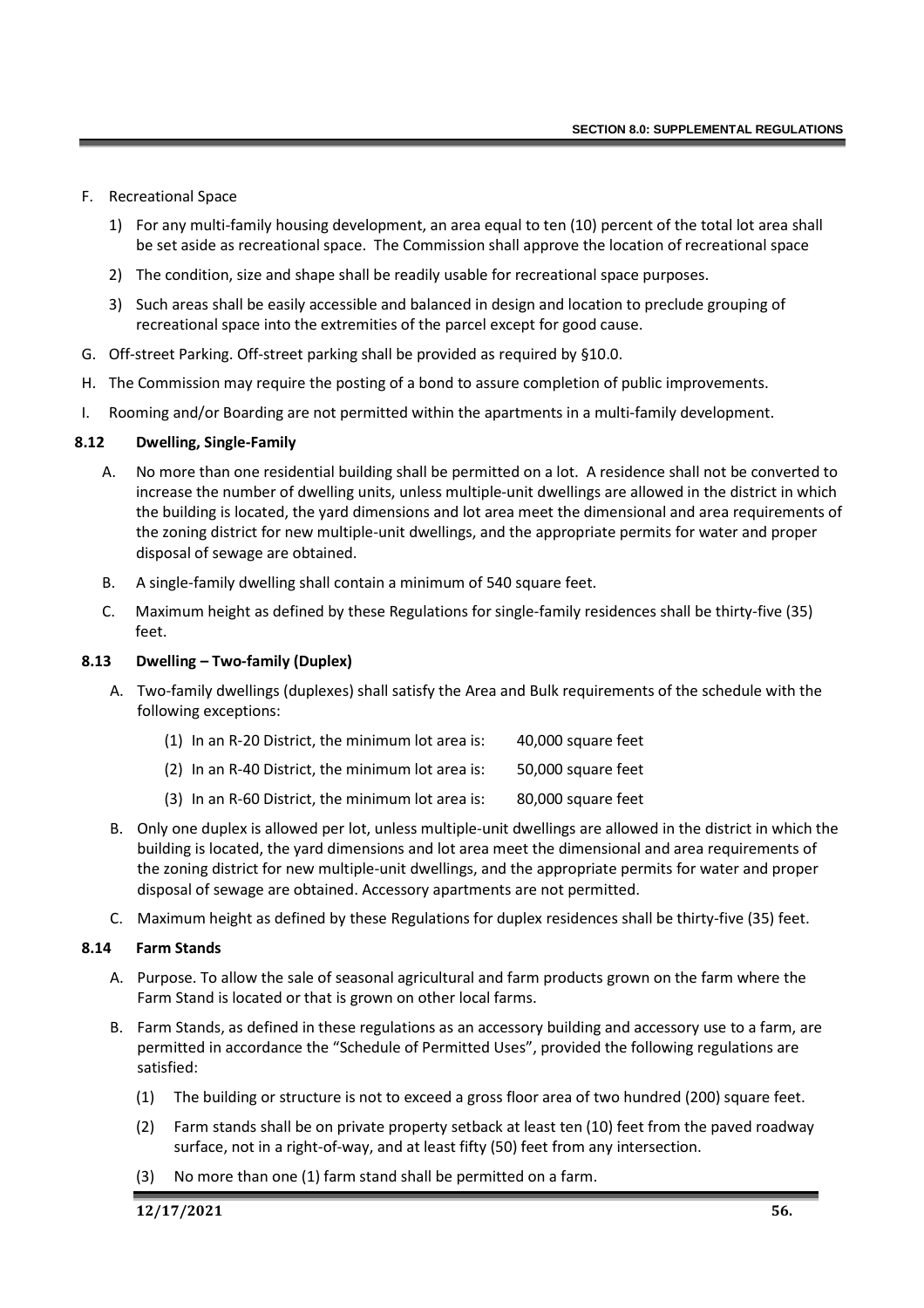- (4) Signs shall be in accordance with §9.0.
- (5) Parking shall be in accordance with §10.0.

### **8.15 Home Husbandry**

- A. Purpose. To permit the keeping of certain types of livestock and/or poultry for personal and/or educational non-commercial private home use where site-specific characteristics of a proposed area are compatible with such a use.
- B. Applicants for a Home Husbandry special permit shall provide a copy of the application, sent by "Certificate of Mailing" mail, to abutting property owners, including a notice of the day, time, and location of the public hearing, at least 35 days prior to the scheduled hearing. The applicant, prior to or at the public hearing, shall provide a copy of the "Certificates of Mailing" (Proof of Mailing) to the Zoning Official.
- C. Home Husbandry shall be permitted as an Accessory Use in Residential Districts that are not farms provided following regulations are met:
	- (1) A special permit is not required for the keeping of the following, which only require a zoning permit issued by the zoning official.
		- (a) 6 or fewer rabbits/10000 sq. ft. of lot size
		- (b) 8 or fewer poultry with no roosters
	- (2) Additional special permit requirements:
		- (a) No person shall keep or maintain livestock and/or poultry in Residential Districts that are not Farms without first obtaining a special permit from the Commission after a public hearing. Farms and farming are exempt from these Home Husbandry regulations.
		- (b) Application for the special permit shall be made in writing by the owner of the land on which the livestock and/or poultry are to be kept and upon forms furnished by the Zoning Official.
		- (c) The Commission shall inspect (or have inspected) the premises before issuing a special permit to ensure that the land is capable of livestock and/or poultry keeping in accordance with the requirements of this Section. The Commission may consult with any agency as it deems appropriate for assistance in application review and property inspection.
- (3) Livestock and/or poultry kept for personal use shall be owned by residents or owners of the premises on which they are kept.
- D. Standards for Livestock and/or Poultry Keeping:
	- (1) Confinement:
		- (a) An appropriate shelter shall be provided for the keeping of livestock and/or poultry.
		- (b) An appropriate fly and rodent proof container or structure for manure and bedding waste storage shall be provided and maintained to prevent run-off to adjacent lots or to watercourses.
- (2) Setback:
	- (a) Setback distances between any shelter housing livestock and/or poultry shall be a minimum of: seventy-five (75) feet from any well located on applicant property and abutting properties, seventy-five (75) feet from any street line, or behind rear Building Line if applicable, forty (40) feet from any property line, and, one hundred (100) feet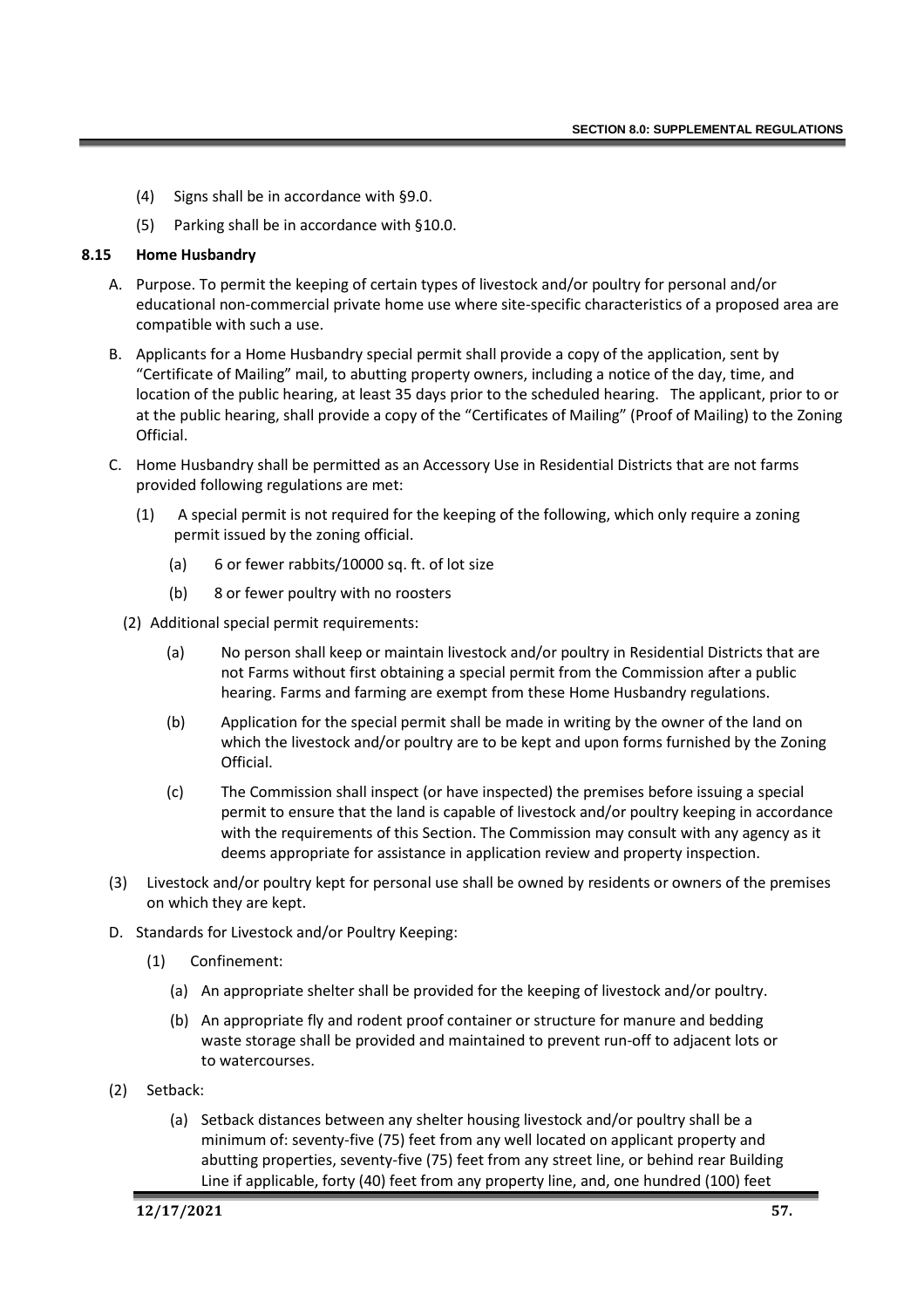from any house upon property other than the applicant's. Setback distances for yard area shall be a minimum of twenty (20) feet from property lines.

- (b) The Commission may require greater setback distances if it deems it is necessary to help insure public welfare.
- (3) Health:
	- (a) The living quarters of the livestock and/or poultry and the handling and disposal of solid and liquid wastes shall not create a public health hazard or have an adverse effect on the environmental quality of the surrounding area.
	- (b) No condition shall be created that will adversely affect the performance of sewage disposal systems or water supplies located on the property or adjacent properties.
	- (c) No persistent, offensive odors shall be detected off the premises.
- (4) Keeping Area. In addition to minimum lot size, the Commission shall use the following keeping area requirements as a guide in reviewing applications. Final determination of keeping area size will be made by the Commission to ensure that the activity will not create a public nuisance or health hazard.
	- (a) Beef and Dairy Cattle:
		- (i) Minimum shelter space of ten (10) feet by twelve (12) feet per animal.
		- (ii) Minimum yard space of five thousand (5,000) square feet per animal for exercise area.
		- (iii) If no pasture, one (1) acre per animal.
	- (b) Goats and Sheep:
		- (i) Minimum shelter space of twenty (20) square feet per animal.
		- (ii) Minimum yard space of two hundred fifty (250) square feet of feed lot or exercise area per head.
		- (iii) If pastured, five (5) head per acre.
	- (c) Horses (full size):
		- (i) Minimum shelter space: ten (10) feet by ten (10) feet box stall per animal.
		- (ii) One (1) full size horse per acre with supplemental hay and feed.
	- (d) Horses (miniature):
		- (i) Mini-barn or mini-shelter as appropriate.
		- (ii) Three (3) miniature horses per acre with supplemental hay and feed.
	- (e) Rabbits:
		- (i) Minimum shelter space of one (1) square foot per pound of rabbit.
		- (ii) A thirty-six (36) by thirty-six (36) inch cage with eighteen (18) inches of headroom for, on average, a nine (9) pound rabbit.
	- (f) Swine:
		- (i) Minimum shelter space of twenty (20) square feet per pig consisting of a roof and solid man-made floor (not earth).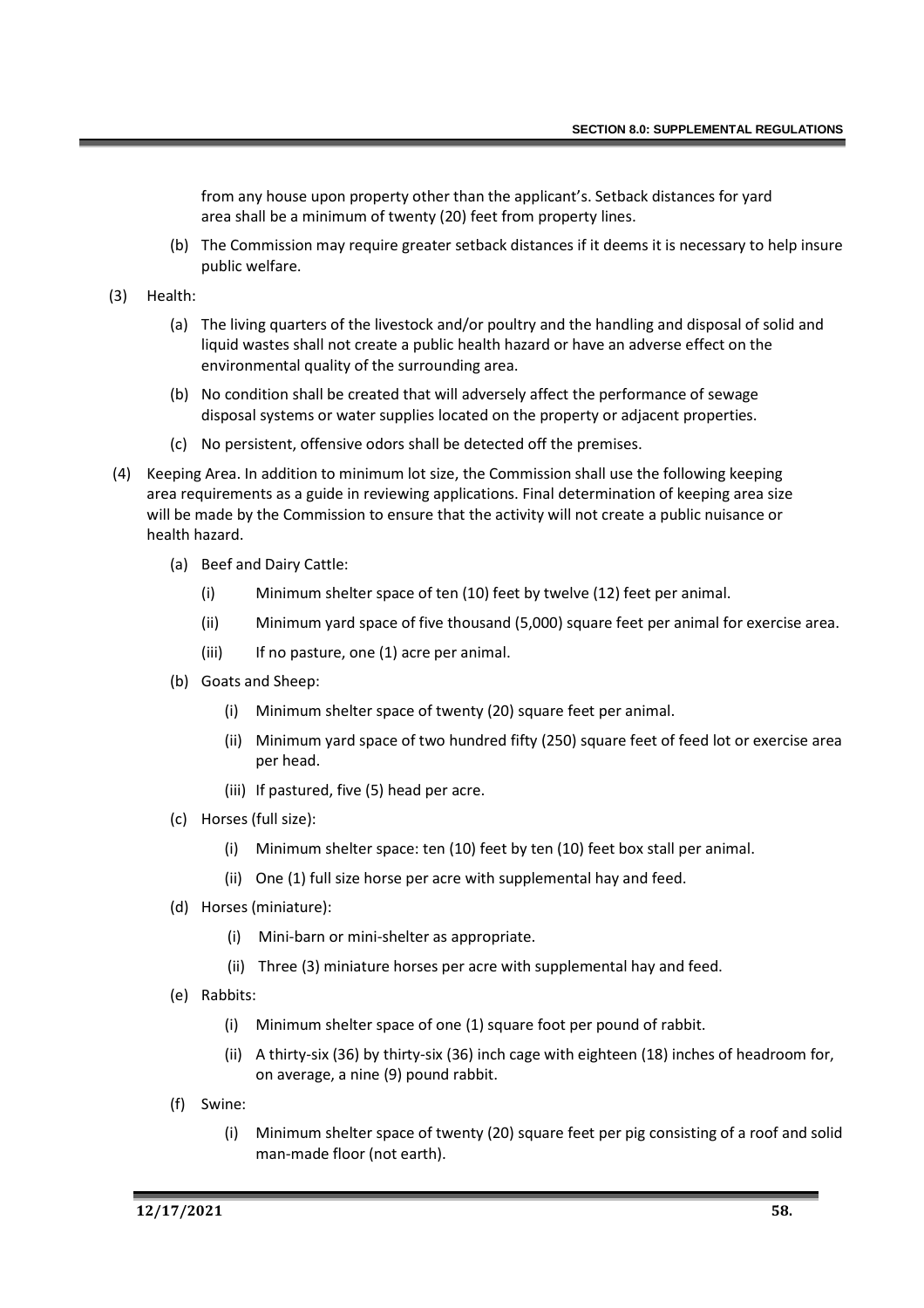- (ii) Minimum yard space of one hundred (100) square feet per pig.
- (iii) No keeping area permitted in wetland or alluvial soils.
- (g) Poultry Minimums
	- a. From 20,000 square feet to 40,000 square feet, a limit of four (4) poultry animals.
	- b. Greater than 40,000 square feet a limit of eight (8) poultry animals per acre.
	- c. Poultry shall be penned and not allowed to run at large off the owner's property (freerange).
	- (1) Laying Hens:
		- (i) Floor area of three and one half (3.5) square feet per bird.
		- (ii) Roosters are not allowed on a home husbandry permit.
	- (2) Ducks:
		- (i) Floor area = four (4) square feet per bird.
		- (ii) Yard space = forty (40) square feet per bird.
	- (3) Geese:
		- (i) Floor area = six (6) square feet per bird.
		- (ii) Yard space = eighty (80) square feet per bird.
	- (4) Turkeys:
		- (i) Floor area of five (5) square feet per bird.
		- (ii) Yard space of four hundred (400) to five hundred (500) square feet per bird.
	- (5) Keeping areas for any animal will be evaluated for compliance with best animal management practices to ensure that animals are kept in a manner that will not constitute a public nuisance.
	- (6) All shelter areas shall be located on moderately well drained and/or well-drained soils.
- E. Maximum Limits: The maximum number of animals permitted is five (5) in the Livestock category and twenty-five (25) in Poultry category
- F. Conditions of Approval. The Commission shall approve or disapprove a Home Husbandry Special Permit based upon its review of the application for conformity with the standards of this Section, consultant comments, property location, soils of area, proximity to neighbors, amount, method and location of manure storage, feed storage, number of animals, and type of animals.
- G. Periodic certification. Because --
	- (1) The nature and intensity of some types of home husbandry is likely to change over time;
	- (2) There are inherent difficulties of determining continued conformance with the home husbandry regulations;
	- (3) It is important to determine if the home husbandry has evolved such that it is endangering public safety, health, convenience, or neighboring property values; and
	- (4) It is necessary to know if the home husbandry is inactive or has been abandoned,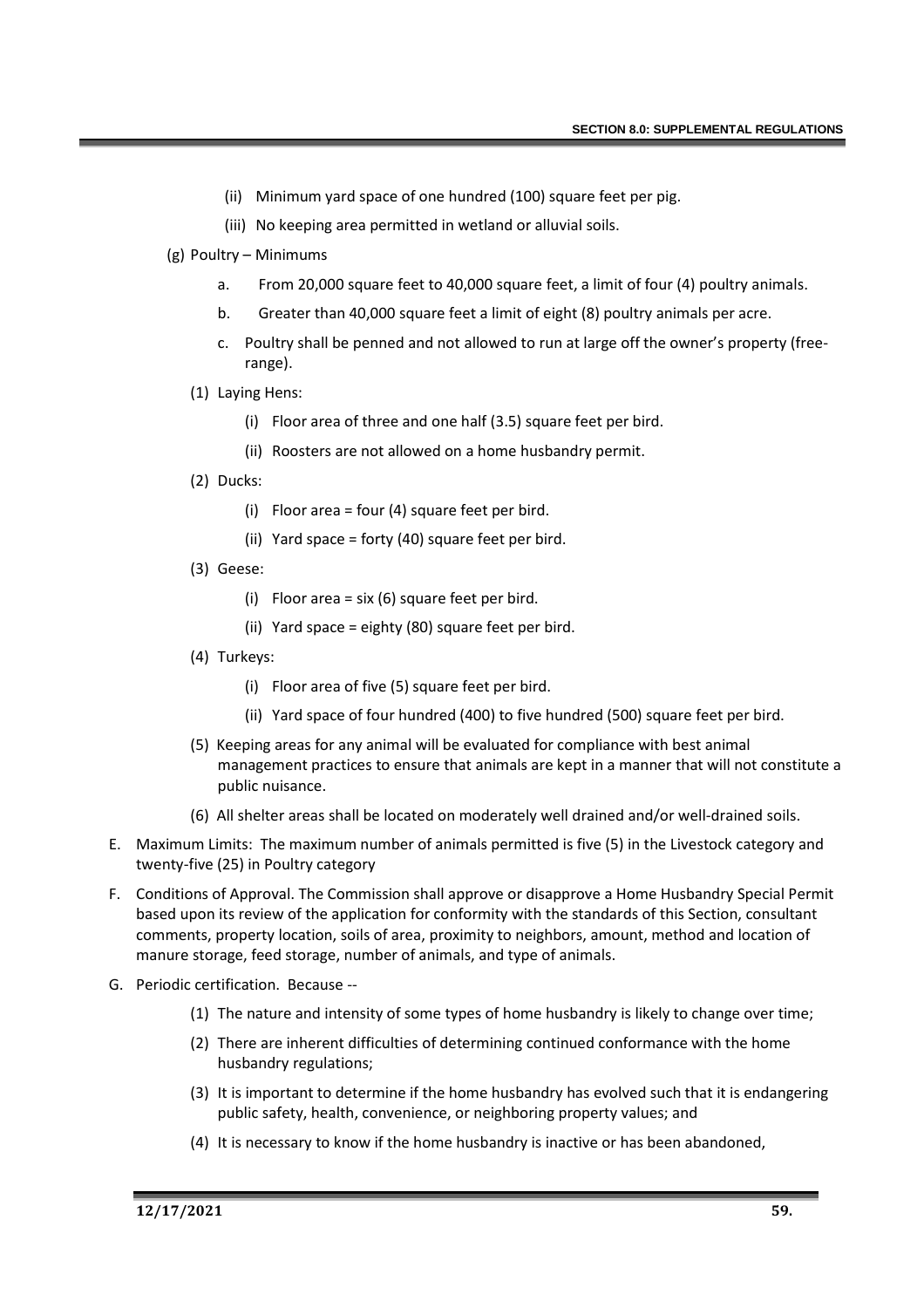A holder of a home husbandry special permit shall certify to the Zoning Official that the home husbandry use is continuing and in compliance with these regulations every two years.

### **8.16 Home Occupations**

- A. Purpose. To permit the accessory use of a single-family dwelling in a residential district for providing goods and/or services for financial gain in such a manner that protects public health, safety, convenience, and present and future neighboring property values. Home occupations are required to be minor, low intensity, and incidental to the residential use of the property by its resident, silent and invisible or nearly invisible at the property lines of nearby residents, and not generate a nuisance to any neighbor or cause any detrimental impact or decline to the aesthetic quality or value of the residence or to the surrounding residential neighborhood.
- B. An application for a home occupation permit shall include:
	- (1) A certification by its Owner to the Zoning Official that the home occupation will be conducted in conformance with the "conditions of approval and required conduct" as listed in these regulations,
	- (2) A certification by the owner of the proposed home occupation to the Zoning Official that he (a) is a domiciled lawful resident of the single-family dwelling, (b) is an owner of the single-family dwelling, (c) is residing in the dwelling where the home occupation will be conducted, and (d) will actively participate in the conduct of the home occupation.
	- (3) If the owner of the proposed home occupation is not an owner of the single-family dwelling, he shall provide a copy of his lease attached to the application that clearly shows he has authorization from the owner of the single-family dwelling to conduct the proposed home occupation.
	- (4) Payment of the home occupation permit fee.
- C. Conditions of approval and required conduct: As defined in these regulations, home occupations are permitted, with conditions necessary for the protection of public health, public safety, public convenience, and neighboring property values, in single-family dwellings in all Districts. The conditions are:
	- (1) Its owner shall actively participate in the conduct of the home occupation.
	- (2) The home occupation activities conducted at the location of the home shall not occupy more than 25% of the gross floor space of all inside heated areas of the Dwelling. "Waiting rooms" or "lobby" areas, used to seat customers, clients, and vendors of the home occupation, shall count towards the space limit of the home occupation.
	- (3) Home occupations are permitted only within the principal dwelling. Garages, attics, sheds, hoop houses, greenhouses, barns, silos, lean-tos, tents, and other accessory structures, even if on a farm, are not permitted to be associated with any part, phase, process, or conduct of the home occupation, or for the raising, training, growing, drying, preparation, and/or storage of its products, goods, materials, or services. However, accessory structures to the residential dwelling may be used for:
		- (a) The enclosed storage of tools that may be used in the home occupation.
		- (b) Storage of one (1) fourteen thousand (14,000) pound gross weight rated class 3 heavy duty motor vehicles or trailers. There shall be no outdoor or unprotected storage of tools, materials, or products and no outdoor displays as part of a home occupation.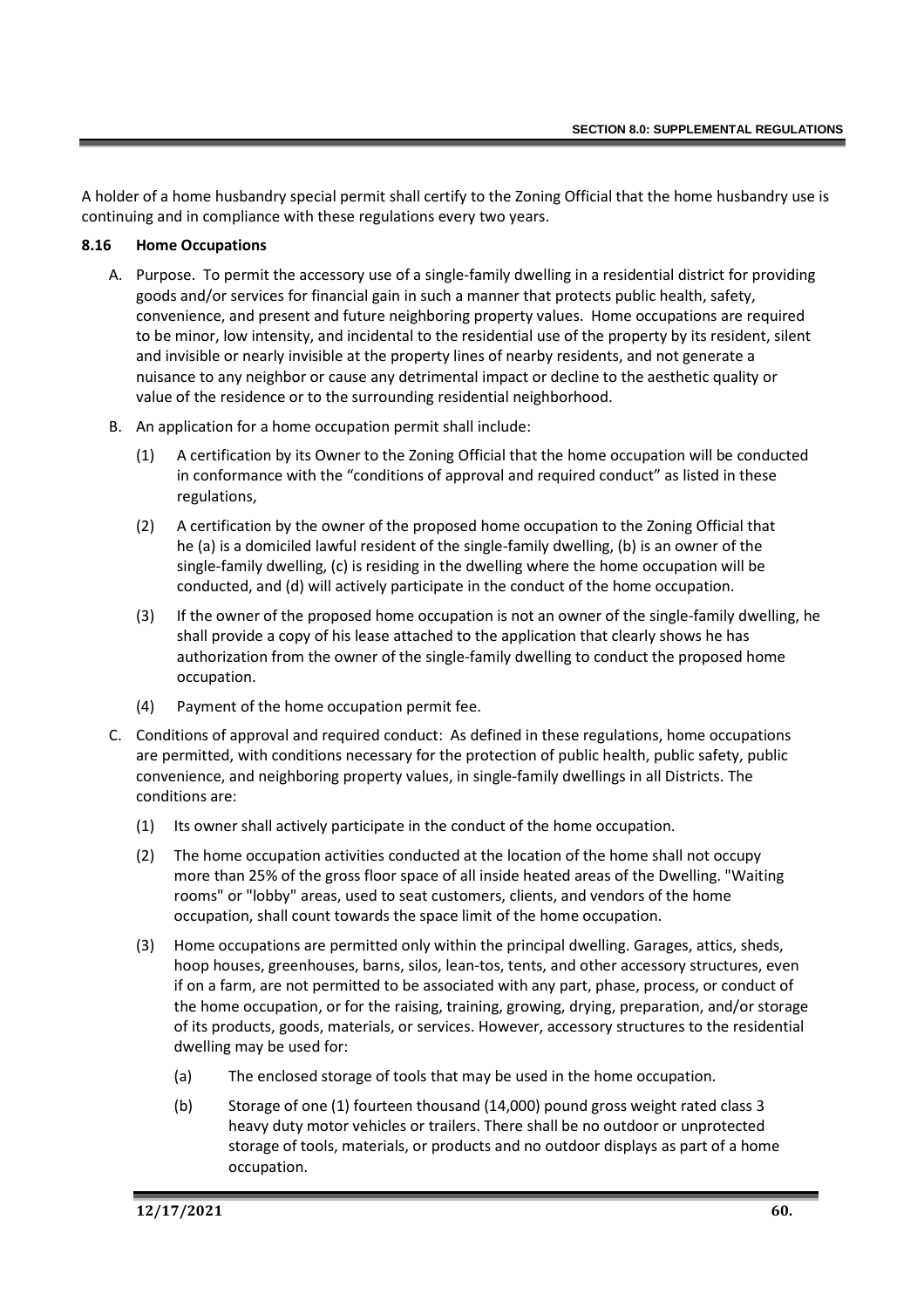- (4) The home occupation may employ up to one (1) person to work in the home at any time that does not reside in the home. Additional employees are permitted but shall provide their services remote from the dwelling and shall not park on or about the premises.
- (5) Alterations of a dwelling, including the expansion of rooms, for supporting a home occupation, are not permitted.
- (6) The home occupation shall require no equipment other than that of a size and scale and capability normally used in a typical household or in a small typical office.
- (7) The home occupation activities conducted at the location of the single-family dwelling shall not create any odor, dust, glare, heat, sound, smoke, fumes, lighting, radiation and/or vibrations at the property line. The home occupation shall not pollute the environment or contaminate any water supply.
- (8) Waste materials generated by the home occupation shall be limited to a type and quantity that do not require collection service, handling procedures, or disposal locations that differ from what would otherwise be required for a single-family dwelling if there was no home occupation. Medical and hazardous waste is not permitted. Dumpsters are not permitted. Waste materials associated with the home occupation shall be stored out of view.
- (9) There shall be no exterior indication of the home occupation, other than a sign that does not exceed two (2) square feet in size identifying the name of the business. Vehicle signage, and advertising other than business cards, shall not carry the residential address of the home occupation. -
- (10) All visiting customers, clients, vendors, and delivery trucks shall not exceed a combined total of five (5) vehicular visits per day. On site group promotion, training, and teaching is permitted provided the total of the number of customers, clients, and students that come to the residential location of the home occupation shall not exceed a total of twenty-five (25) in any consecutive five (5) day period.
- (11) All visiting customers and clients, and vendors, will be scheduled by appointment.
- (12) Semi-trailers and special handling equipment, such as forklifts, are not permitted at the dwelling.
- (13) Home occupations are subject to inspection, with a minimum of twenty-four (24) hour notice, by the Zoning Official to determine compliance with these regulations.
- (14) The home occupation shall not adversely affect neighboring property values, or existing or future development of surrounding properties.
- (15) The boarding, breeding, grooming, whelping, raising, and/or training of puppies and dogs for show, sport, or sale changes the character of the property and is not permitted as a home occupation.

### **8.17 AFFORDABLE HOUSING DISTRICT**

- **8.17.1 GENERAL DESCRIPTION AND PURPOSE**: A district designed to provide for, encourage and accommodate affordable housing, as defined by the Connecticut General Statutes Section 8-39a and Section 8-30g, *et seq*.
- **8.17.2 DESIGNATION OF AFFORDABLE HOUSING DISTRICT:** An Affordable Housing District (AHD) may be proposed for and located on parcels of land, or combinations of adjacent parcels of land, containing at least ten (10) acres.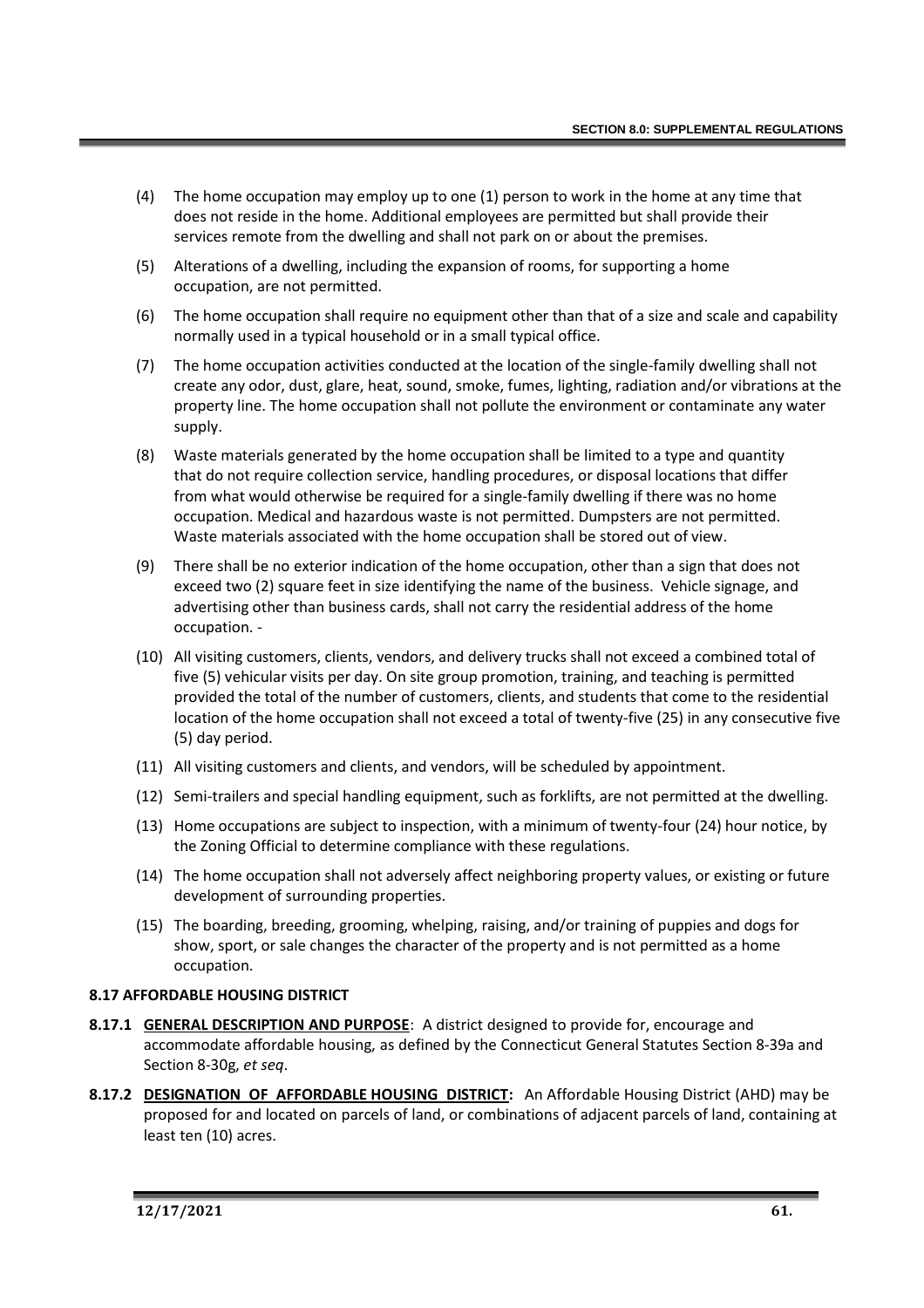- **8.17.3 PERMITTED USES:** The following uses of buildings and/or land and no others shall be permitted subject to site plan approval:
	- 8.17.3.1 An affordable housing development, as defined in Connecticut General Statutes Section 8- 30g. The development may consist of single-family, duplex, or multi-family dwellings arranged on single or multiple lots within the District.
	- 8.17.3.2 Accessory uses customarily incidental to the above permitted uses.

# **8.17.4 DIMENSIONAL AND BULK REGULATIONS**

- 8.17.4.1 LOT SIZE: Lots for single-family dwellings shall contain no less than ten thousand (10,000 square feet). Lots for multi-family dwellings shall contain no less than ten (10) acres.
- 8.17.4.2 MULTI-FAMILY UNIT DENSITY: The maximum number of multi- family dwelling units permitted on any lot shall be as follows:

| 1 bedroom:          | 5,445 square feet / unit (8 units / acre) |
|---------------------|-------------------------------------------|
| 2 bedrooms:         | 7,260 square feet / unit (6 units / acre) |
| 3 or more bedrooms: | 8,712 square feet / unit (5 units / acre) |

- 8.17.4.3 FRONTAGE: Each lot and/or land area shall have not less than fifty (50) feet frontage.
- 8.17.4.4 SETBACKS: Setbacks shall be in accordance with the bulk requirements of the underlying zone.
- 8.17.4.5 BUFFERS: A suitable landscaped buffer strip shall be provided along the boundary of any lot or parcel outside of the AHD, unless such lot or parcel is already zoned for multifamily residential uses, in which case the Commission may provide for a buffer strip of not less than twenty-five (25) feet from the adjacent boundary line.
- 8.17.4.5 BUFFER AREA: There shall be provided a landscaped side or rear yard buffer area of at least one hundred (100) feet in width adjacent to the boundary of any other lot or parcel outside of the AHD, unless such lot or parcel is already zoned for multi-family residential uses, in which case the Commission may provide for a buffer strip of not less than twenty-five (25) feet from the adjacent boundary line. All buffer areas shall be planted or preserved in a natural state in a mixture of evergreen and deciduous trees and shrubs and shall be maintained in proper order to protect adjacent properties and present a reasonably opaque, natural barrier to a height of at least ten (10) feet.
- 8.17.4.6 GROUPING: The minimum distance between any two (2) structures shall be twenty-four (24) feet, unless the Commission finds that the design of the proposed development would be benefited by closer spacing.
- 8.17.4.7 LOT COVERAGE: The total lot coverage of all buildings and structures on any lot shall not be greater than thirty (30) percent of the lot area.
- **8.17.5 OFF-STREET PARKING:** Off-street parking and loading spaces shall be provided in accordance with the provisions of these regulations. Spaces within garages shall count towards the required minimum number of spaces.
- **8.17.6 OPEN SPACE:** For any affordable housing development, an area equal to ten (10) percent of the total lot area shall be set aside as open space. Buffer strips shall be included in the computation of open space.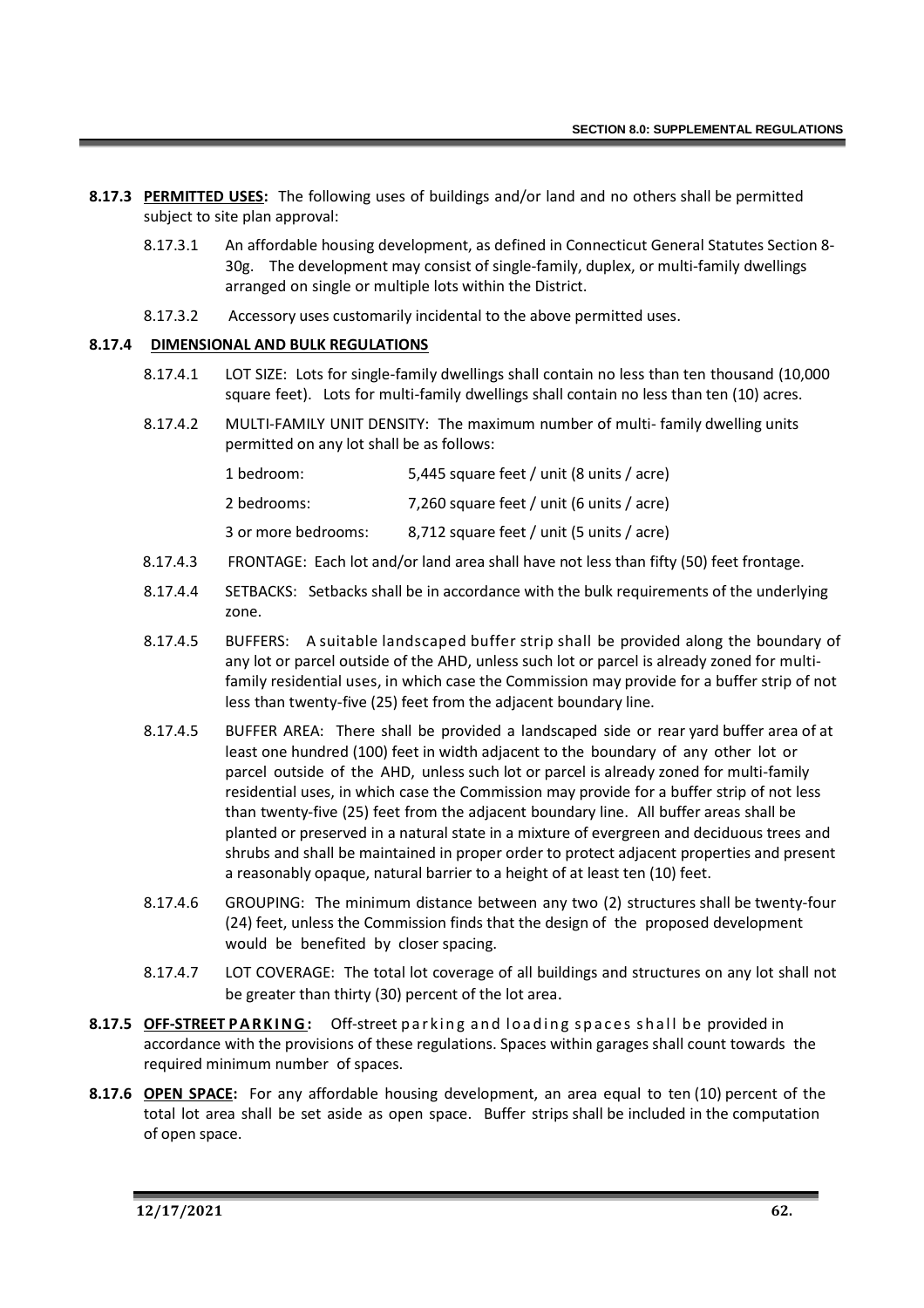# **8.17.7 AFFORDABLE HOUSING RESTRICTIONS**

Prior to the issuance of any building permit for a development approved pursuant to this Article, there shall be recorded in the Ledyard land records a document entitled "Affordable Housing Development Restrictions," executed by the owner of the AHD; dated, witnessed, and acknowledged in the manner required for deeds; containing a real estate description of the AHD and containing substantially the following language in accordance with General Statutes Section 8-30g *et seq.*:

Not less than thirty (30) percent of the dwelling units of a development in the AHD will be conveyed by deeds containing covenants or restrictions ("deed restrictions") which shall require that such dwelling units shall be sold or rented at or below prices which will preserve the units as housing for which persons pay thirty (30) percent or less of their annual income, where such income is less than or equal to eighty (80) percent of the median income. Such restrictions shall remain in force for at least forty (40) years after the initial occupation of the proposed development.

Within the AHD herein described, not less than fifteen (15) percent of all dwelling units in the development shall be sold or rented to persons and families whose income is less than or equal to sixty (60) percent of the median income. The remainder of the dwelling units conveyed subject to the deed restrictions shall be sold or rented to persons and families whose income is less than or equal to eighty (80) percent of the median income.

"Median income" means, after adjustments for family size, the lesser of the state median income or the area median income for the area in which Ledyard is located, as determined by the United States Department of Housing and Urban Development.

- 8.17.7.1 The owner of the land and buildings within the AHD may, during such forty (40) year period, change the designation of which units within the AHD shall be maintained as affordable, provided that the minimum thirty (30) percent set aside shall be maintained, and the AHD shall continue to comply with the provisions of these restrictions.
- 8.17.7.2 These restrictions may be enforced by the applicant or by the Ledyard Zoning Official or any other suitable town agency selected by its Mayor.
- **8.17.8. PHASED APPROVAL:** The applicant may request an approval of the development plan to be completed in stages. The minimum amount of land to be included within any single stage of development shall be five (5) acres. Each stage shall be capable of independent existence without the completion of succeeding stages. Buffer requirements shall not apply to the common line between stages of development. Each phase must contain the required percentage of affordable units.

### **8.17.9 GENERAL PROVISIONS**

An application for designation as an AHD requires a conceptual site plan in accordance with General Statutes Section 8-30g and a zone change application to change the underlying zone of the property to the Affordable Housing District zone. An application for designation as an AHD cannot be approved without an approved preliminary site plan.

8.17.9.1 PRELIMINARY SITE PLAN (PSP): The purpose of a PSP is to require the submission to the Zoning Commission of information sufficient to allow it to evaluate a development plan under the standard of §8-30g, and to allow an applicant to defer, until approval is granted, completion of details and specifications that will define what is to be built but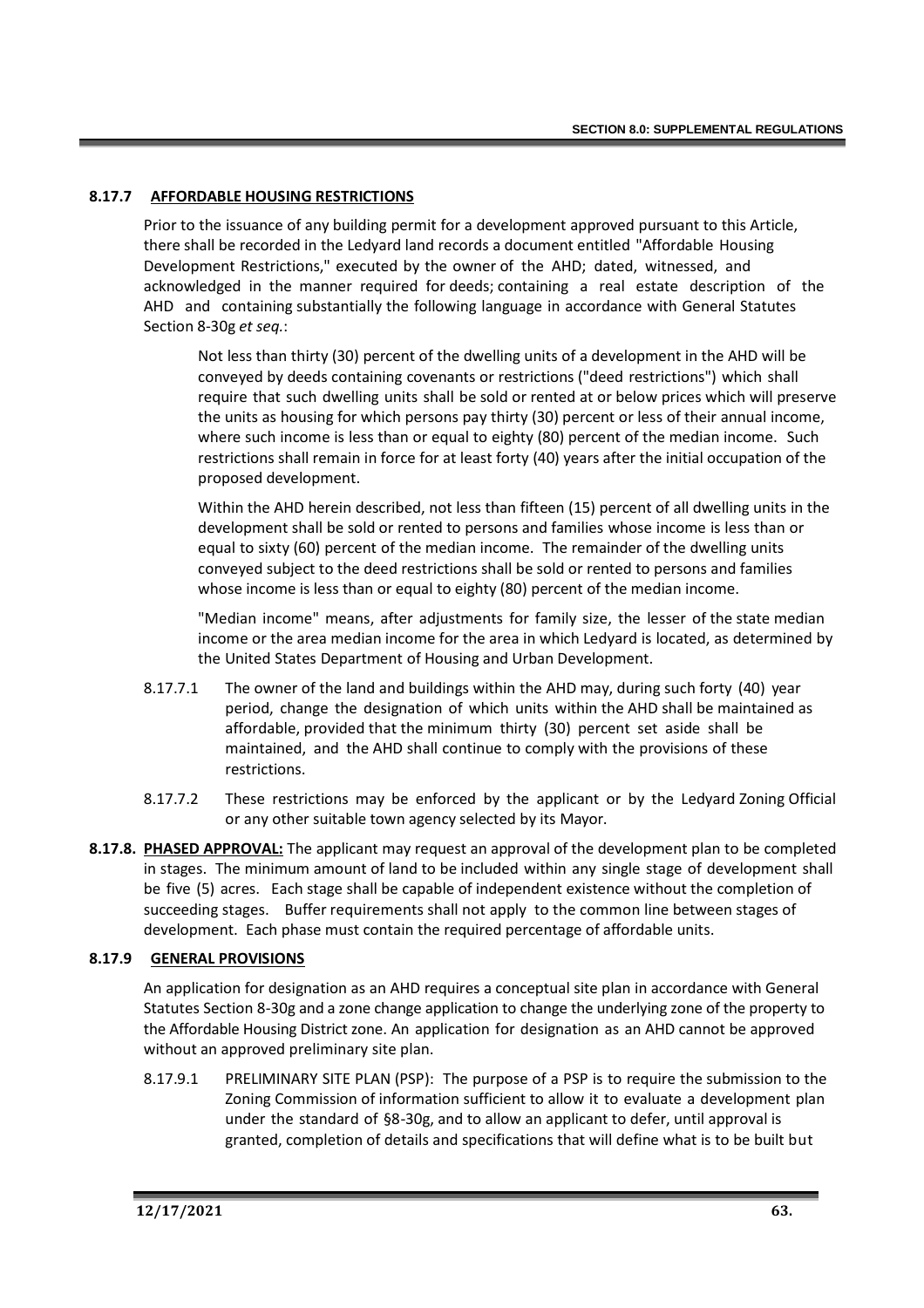are not essential to §8-30g analysis. Therefore, a PSP submitted with an application to rezone an eligible parcel or parcels of land as an AHD shall contain the following:

- A. An A-2 property line survey.
- B. Topographical contours at ten (10) foot intervals.
- C. Location of wetlands, watercourses, and slopes more than twenty-five (25) percent.
- D. General layout of all proposed buildings and structures.
- E. Areas proposed for open space and/or recreational purposes.
- F. Sewage disposal and water supply locations and system, ownership, operation, and maintenance**.**
- G. Preliminary storm water management plan;
- H. Coastal zone resources information.
- I. Traffic impact statement or report.
- J. Preliminary design plans for all proposed buildings and structures.
- K. A table showing the number of units and number of bedrooms for each unit.
- L. An Affordability Plan containing all the documents and information required by General Statutes Section 8-30g.
- M. A list of all coordinate permits and approvals needed by the applicant before beginning construction
- N. Soil types from the New London County Soil Survey.
- O. A statement describing any impact on public health and safety, including emergency services.
- 8.17.9.2 FINAL SITE PLAN (FSP): An application for FSP approval shall contain all the information required for a PSP, as well as any additional information that may be required for site plan applications under these Regulations. An application for FSP approval shall also demonstrate that (a) public water and sewer can serve the entire development, or (b) community septic and water can serve the entire development, or (c) a combination of public and onsite or community water and waste disposal can serve the entire development.
- 8.17.9.3 DECISIONS ON SITE PLAN APPLICATIONS: If the applicant applies for approval of a PSP in connection with an application for designation of an AHD, the Commission shall either approve, approve with modifications, or deny said PSP at the time it acts on the proposed AHD designation. If the PSP is approved, or approved with modifications, the applicant shall file an application for approval of an FSP, which application shall include all information required under these Regulations for a site plan application. If the FSP conforms to the PSP as approved, and includes all information required by these Regulations, the Commission shall approve the FSP. If the applicant applies for approval of an FSP in connection with an application for designation of an AHD without having first obtained PSP approval, the Commission shall either approve, approve with modifications, or deny said FSP at the time it acts on the proposed AHD designation.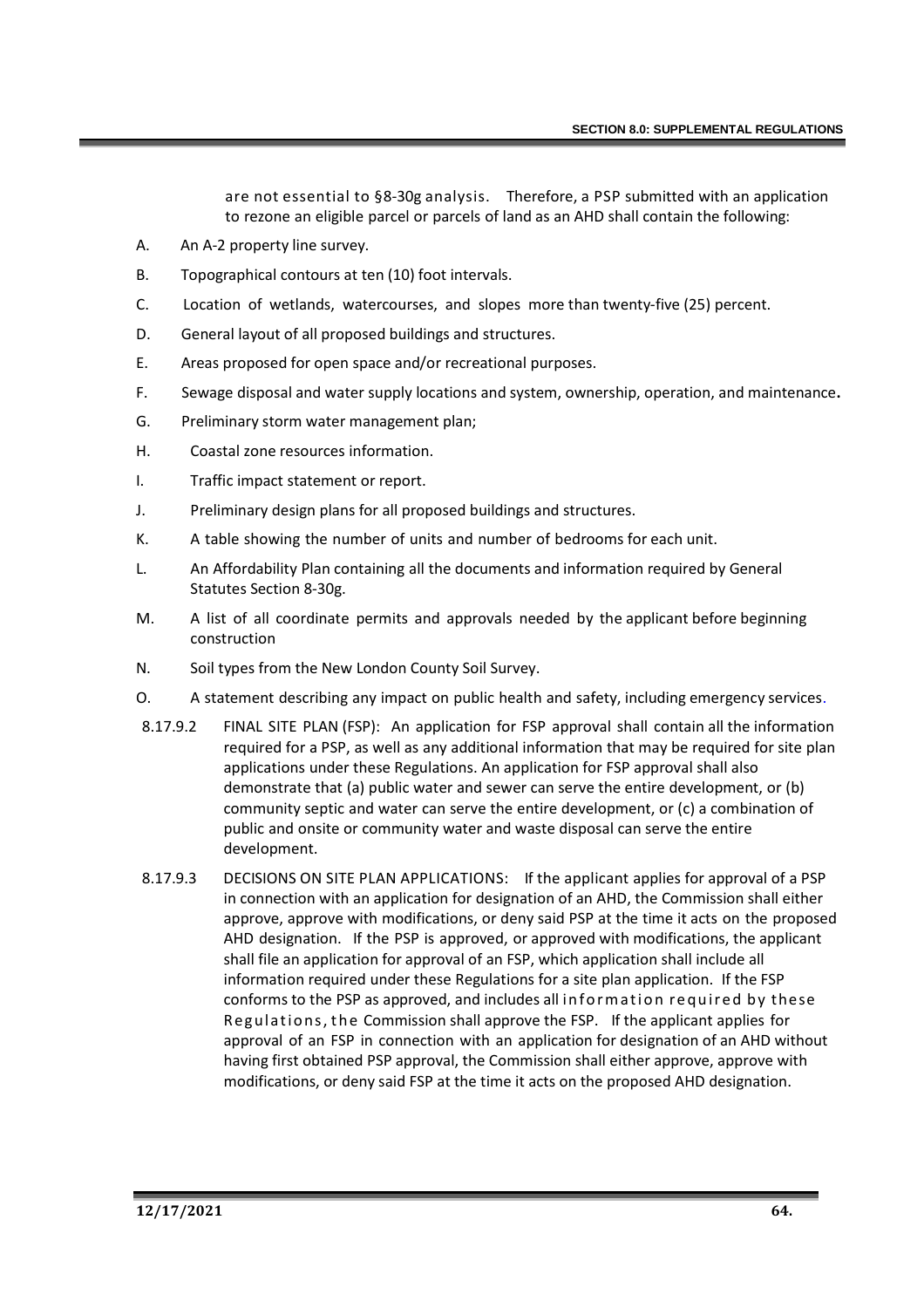### **8.18 INCENTIVE HOUSING ZONE**

#### **8.18.1 PURPOSE:**

The Incentive Housing Zone is intended to:

- a. Encourage a range of affordable housing types.
- b. Permit mixed-use development sensitive to neighborhood character. c. Enable infill development and the adaptive reuse of vacant or underutilized properties.

### **8.18.2 AUTHORITY:**

The Incentive Housing Zone is adopted under the provisions of Sections 8-13m through 8-13x of the Connecticut General Statutes.

#### **8.18.3 DESIGNATION OF INCENTIVE HOUSING ZONE:**

The Incentive Housing Zone shall be an overlay-zoning district subject to the provisions and requirements contained in Sections 8-13m through 8-13x of the Connecticut General Statutes and within the Zoning Regulations of the Town of Ledyard. The Incentive Housing Zone shall be within the Ledyard Center Design District and the Gales Ferry Design District, as determined by the Commission and to be shown on the zoning map in the future. The location and extent of each subzone will be defined on the zoning map of the Town of Ledyard. The Zoning Commission may, at a future date, consider reducing or adding to the number of subzones.

### **8.18.4 APPLICABILITY:**

Where the general provisions of the Zoning Regulations of the Town of Ledyard conflict with the specific provisions of the Incentive Housing Zone, the permitted uses, requirements, and standards contained in this Section shall apply.

### **8.18.5 DEFINITIONS:**

Following are definitions of terms related specifically to the Incentive Housing Zone. Reference should be made to Section 2 of the Zoning Regulations of the Town of Ledyard for definitions of other terms.

AFFORDABLE HOUSING – Housing that may be purchased or rented by Households earning no more than eighty percent (80%) of the area's median household income, as determined and reported by the U.S Department of Housing and Urban Development and using no more than thirty percent (30%) of their annual income for housing costs.

DEVELOPABLE LAND – The area within the boundaries of an approved Incentive Housing Zone that feasibly can be developed into residential or mixed uses consistent with the provisions of Sections 8- 13m through 8-13x of the Connecticut General Statutes. Excluded from the area classified as developable land are the following:

- A. land already committed to a public use or purpose, whether publicly or privately owned;
- B. existing parks, recreation areas and open space dedicated to the public or subject to a recorded conservation easement;
- C. land otherwise subject to an enforceable restriction on or prohibition of development;
- D. wetlands or water courses as defined in Chapter 440 of the Connecticut General Statutes;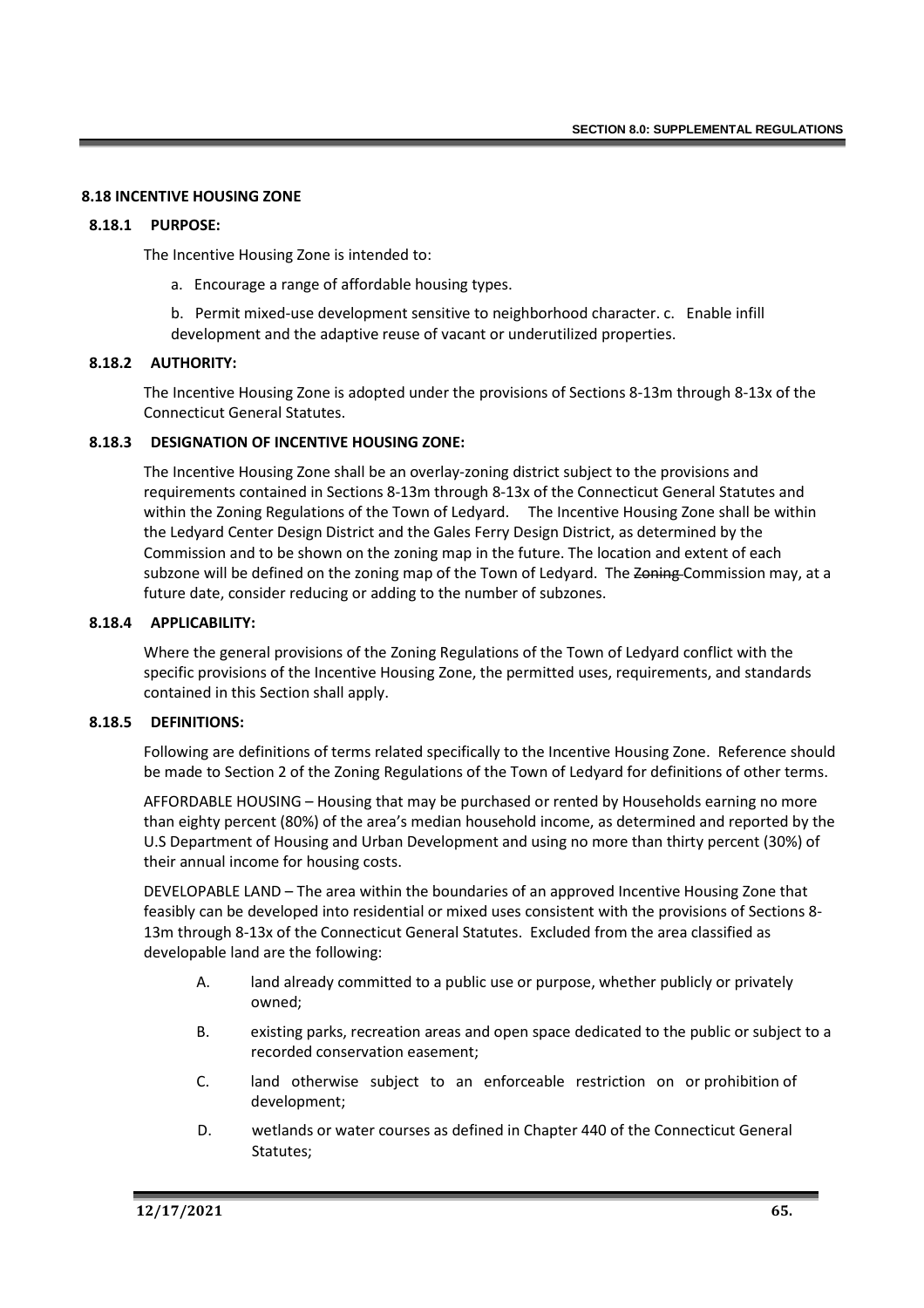E. areas exceeding one-half or more acres of contiguous land that are unsuitable for development due to topographic features, such as steep slopes.

### DWELLING TYPES

- A. Single-family dwelling A detached building designed for or occupied by one family.
- B. Duplex (two-family dwelling) A detached building designed for or occupied by two families.
- C. Townhouse A residential building consisting of three or more attached units in which each unit shares with the adjacent unit(s) a wall which extends from foundation to roof and has exterior walls on at least two sides.
- D. Mixed-use dwelling A building dedicated principally to a permitted non-residential use that also contains residential units.
- E. Multiple-family dwelling A building designed for or occupied by three or more families living independently.
- ELIGIBLE HOUSEHOLD A household whose annual income is at or below eighty percent (80%) of the area median income, as determined and reported by the U.S. Department of Housing and Urban Development.
- INCENTIVE HOUSING DEVELOPMENT A residential and mixed-use development located in an Incentive Housing Zone approved in accordance with this Section of these regulations.
- INCENTIVE HOUSING ZONE A zone, or a series of subzones, adopted by the Zoning Commission pursuant to Sections 8-13m through 8-13x of the Connecticut General Statutes as an overlay to one or more existing zoning districts under the Zoning Regulations of the Town of Ledyard, and situated in an eligible location.
- INCENTIVE HOUSING ZONE CERTIFICATE A written certificate issued by the Secretary of the Connecticut Office of Policy and Management in accordance with Sections 8-13m through 8- 13x of the Connecticut General Statutes.
- INCENTIVE HOUSING RESTRICTION A deed restriction, covenant or site plan approval condition constituting a binding obligation with respect to the restrictions on household income, sale or resale price, rent and housing costs required by Sections 8-13m through 8-13x of the Connecticut General Statutes, as amended, and this Section of the Town of Ledyard Zoning Regulations.
- INCENTIVE HOUSING UNIT A dwelling unit within an Incentive

Housing Development that is subject to incentive housing restrictions.

MIXED-USE DEVELOPMENT – A development consisting of one or more multi-family or single-family dwelling units and one or more commercial, public, institutional, retail or office uses.

#### **8.18.6 PERMITTED USES:**

Subject to approval by the Zoning Commission of a site plan for any proposed incentive housing development, the following uses shall be permitted within all subzones of the Incentive Housing Zone.

- A. Single-family detached dwellings;
- B. Duplex (two-family) dwellings;
- C. Townhouses;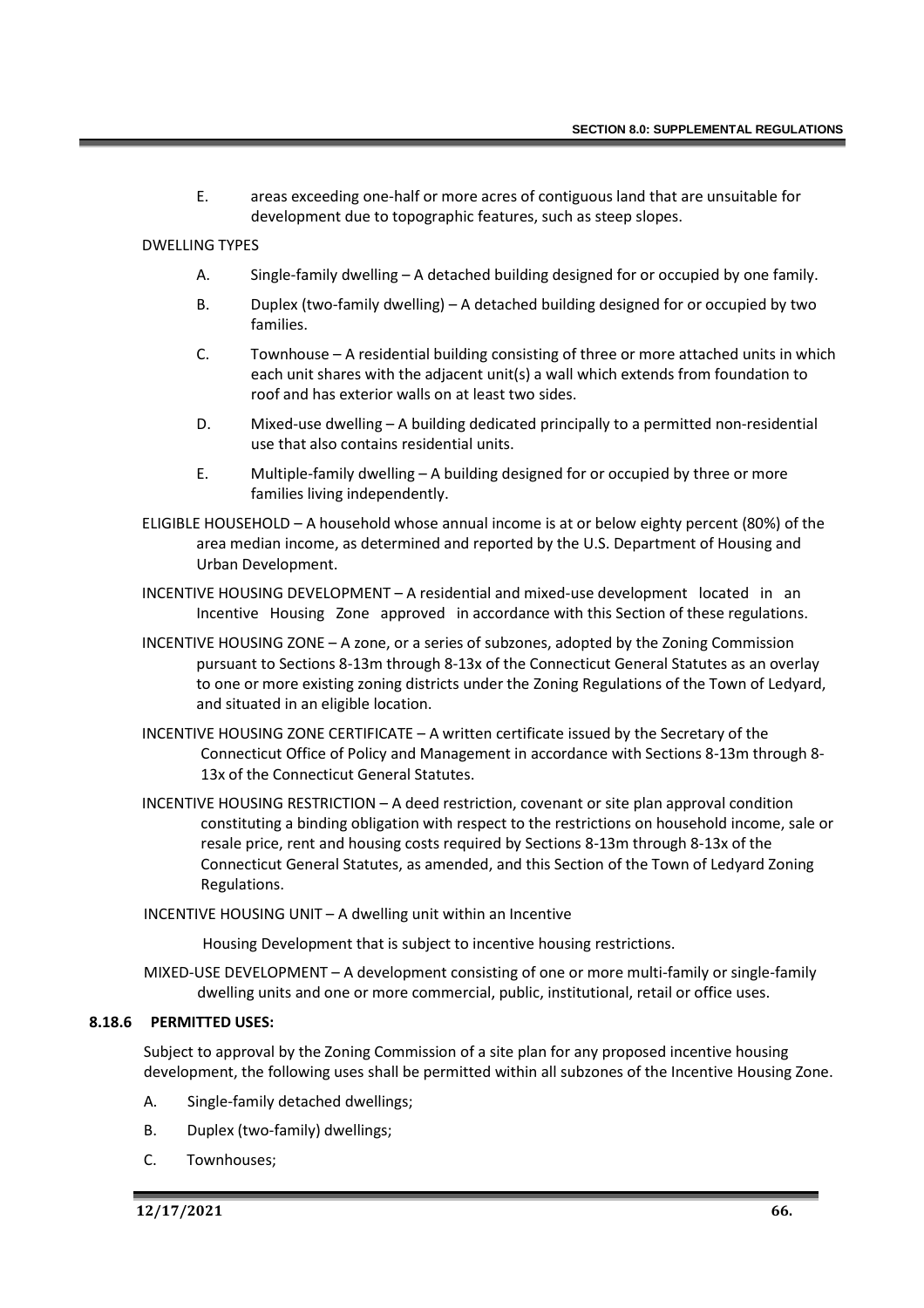D. Multi-family dwellings.

# **8.18.7 MIXED-USE DEVELOPMENT:**

Mixed-use development shall be required within Incentive Housing Zones.

Non-residential uses permitted as-of-right or by approved site plan in the underlying zoning district of any Incentive Housing Subzone shall be permitted, subject to the determination by the Zoning Commission that such uses are compatible with the character of the neighborhood. Additionally, other non-residential uses, as allowed in the underlying zone, shall be permitted.

The Commission may allow by an approved site plan uses otherwise permitted by right or by site plan in the underlying zoning district, provided that the minimum residential densities are met for the total incentive housing development. Bulk requirements for stand-alone non-residential uses in an incentive housing development shall be in accordance with the requirements of the underlying zoning district. The first floor shall be limited to non-residential uses.

# **8.18.8 LOCATION:**

- **8.18.8.1 DEVELOPMENT ON NON-CONTIGUOUS PARCELS** The dwelling units within an incentive housing development need not be located on contiguous parcels but shall be identified within a single integrated development plan. This requirement shall apply even if the incentive housing development is to be constructed in phases.
- **8.18.8.2 SUBDIVISION APPROVAL** Different housing types within an incentive housing development may be located on the same lot or on different lots. If lots are to be subdivided, the approval of an incentive housing development is subject to prior subdivision approval by the Ledyard Planning and Zoning Commission.

If the Planning and Zoning Commission adopts a regulation for an Incentive Housing Zone that permits single-family detached homes on subdivided lots, requiring subdivision approval under the Subdivision Regulations of the Town of Ledyard, the Planning and Zoning Commission shall make a written finding that the applicability of such Subdivision Regulations shall not unreasonably impair the economic or physical feasibility of constructing housing at minimum densities and subject to an incentive housing restriction as required by Sections 8-13m through 8-13x of the Connecticut General Statutes.

If housing on subdivided lots is proposed in an Incentive Housing Zone, the Planning and Zoning Commission shall use its best efforts to adopt subdivision standards that will ensure consistency of the single-family detached housing with the purposes of Sections 8-13m through 8-13x of the Connecticut General Statutes.

### **8.18.9 DIMENSIONAL REQUIREMENTS:**

**8.18.9.1 GENERAL** – As provided in Sections 8-13m through 8-13x of the Connecticut General Statutes, the Planning and Zoning Commission may modify, waive or delete dimensional standards contained in the zone or zones that underlie an Incentive Housing Zone to support the minimum or desired densities, mix of uses or physical compatibility in the incentive housing zone. Standards subject to modification, waiver or deletion include, but shall not be limited to: building height, setbacks, lot coverage, parking ratios and road design standards.

If an incentive housing development is to be developed in phases, each phase shall comply with the minimum residential densities and the incentive housing restrictions set forth in this subsection.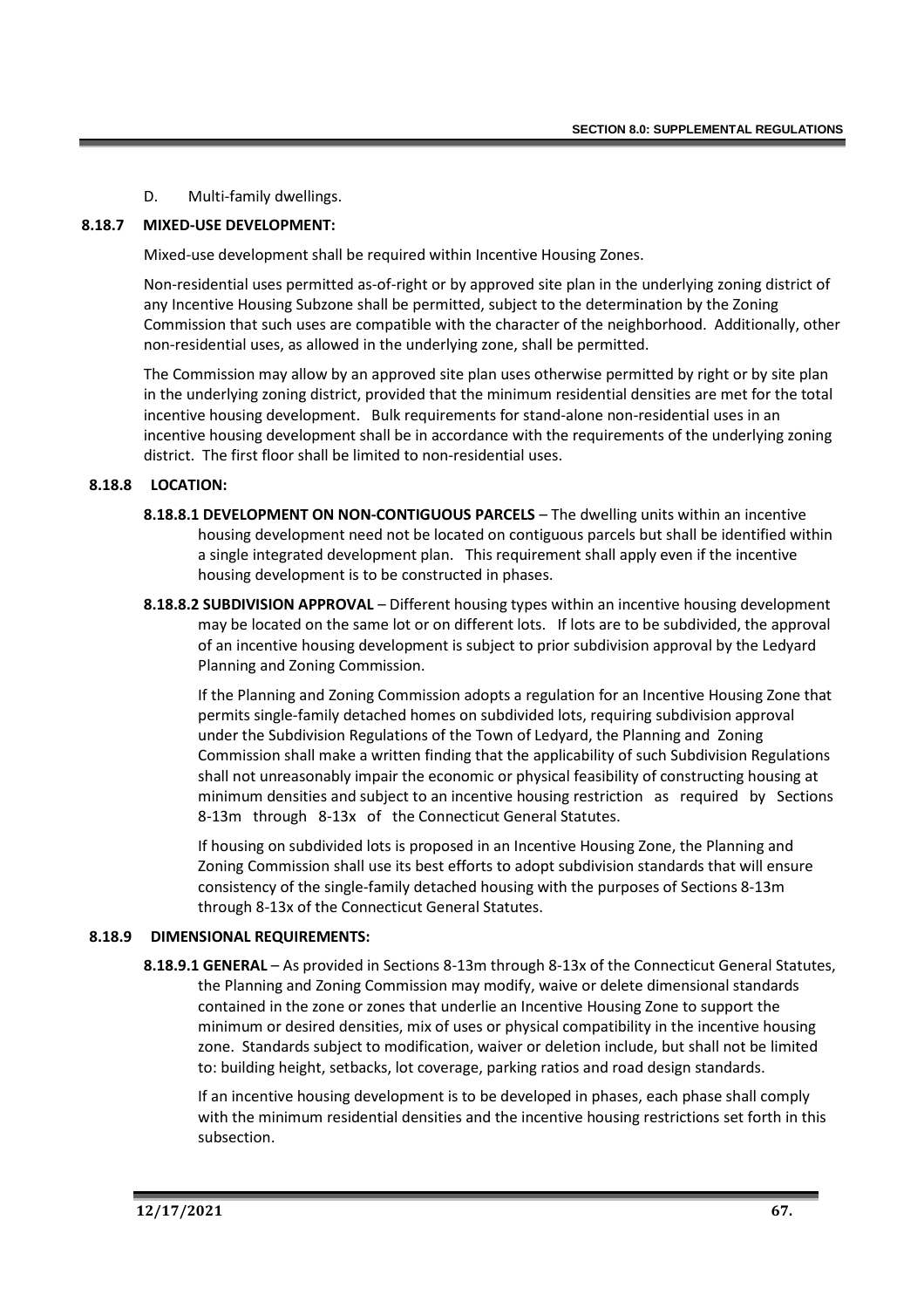**8.18.9.2 MIMINUM DENSITY** – The following densities for incentive housing development shall be based on developable land, as defined in Section 8-13m (3) of the Connecticut General Statutes and Subsection 8.18.5.2 of the Zoning Regulations of the Town of Ledyard.

The minimum allowable density for incentive housing development, per acre of developable land, shall be:

- a) six (6) units per acre for single-family detached housing;
- b) ten (10) units per acre for duplex or townhouse housing;
- c) twenty (20) units per acre for multi-family housing.

The town may request a waiver of the above density requirements of this subsection, as authorized in Section 8-13n(3) of the Connecticut General Statutes, and the Secretary of the

Office of Policy and Management may grant a waiver, if the town demonstrates in the application that the land to be zoned for incentive housing development is owned or controlled by the town itself, an agency thereof, or a land trust, housing trust fund or a nonprofit housing agency or corporation. In such case, one hundred percent (100%) of the proposed residential units will be subject to an incentive housing restriction, and the proposed Incentive Housing Zone will otherwise satisfy the requirements of Sections 8-13m through 8- 13x of the Connecticut General Statutes and this Section of the Zoning Regulations of the Town of Ledyard.

**8.18.9.3 FRONTAGE –** Each lot shall have not less than 50 feet of frontage on an approved street.

**8.18.9.4 MINIMUM LOT WIDTH ALONG BUILDING LINE** – The width of each lot at the building line shall not be less than 50 feet unless a lesser width is permitted in the underlying district.

- **8.18.9.5 COVERAGE, SETBACK, AND HEIGHT** The provisions of the underlying zone shall determine the coverage, setback, and height requirements within an Incentive Housing Zone
- **8.18.9.6 MODIFICATIONS, WAIVERS OR DELETIONS** In accordance with Section 8-13n(7)(c) of the Connecticut General Statutes, the Planning and Zoning Commission may, on a case-by-case basis, modify, waive or delete dimensional standards contained in the zone or zones that underlie an Incentive Housing Zone to support the minimum or desired densities, mix of uses or physical compatibility in the incentive housing zone. Standards subject to modification, or deletion include, but shall not be limited to, building height, setbacks, lot coverage, parking ratios and road design standards.

### **8.18.10 ARCHITECTURAL DESIGN:**

No site plan required under these Regulations shall be approved nor shall any structure be constructed or exterior renovations or substantial improvement to an existing structure in the Incentive Housing Zone be permitted until the Planning and Zoning Commission has determined that the overall architectural character of the proposed site and building design is in harmony with the neighborhood in which such activity is taking place, or accomplishes a transition in character between areas of unlike character; protects property values in the neighborhood, and preserves and enhances the beauty of the community, its historical integrity and architecture. The applicant shall provide adequate information to enable the Commission to make that determination, including architectural plans of all buildings, other structures and signs. Such plans shall include preliminary floor plans and elevations showing height and bulk, roof lines, door and window details, exterior building materials, color and exterior lighting. Site plans shall show paving materials, landscaping, fencing, lighting design and other features of the site and buildings which are visible from the exterior of any building on the site or from adjacent properties or streets and which may impact on the character or quality of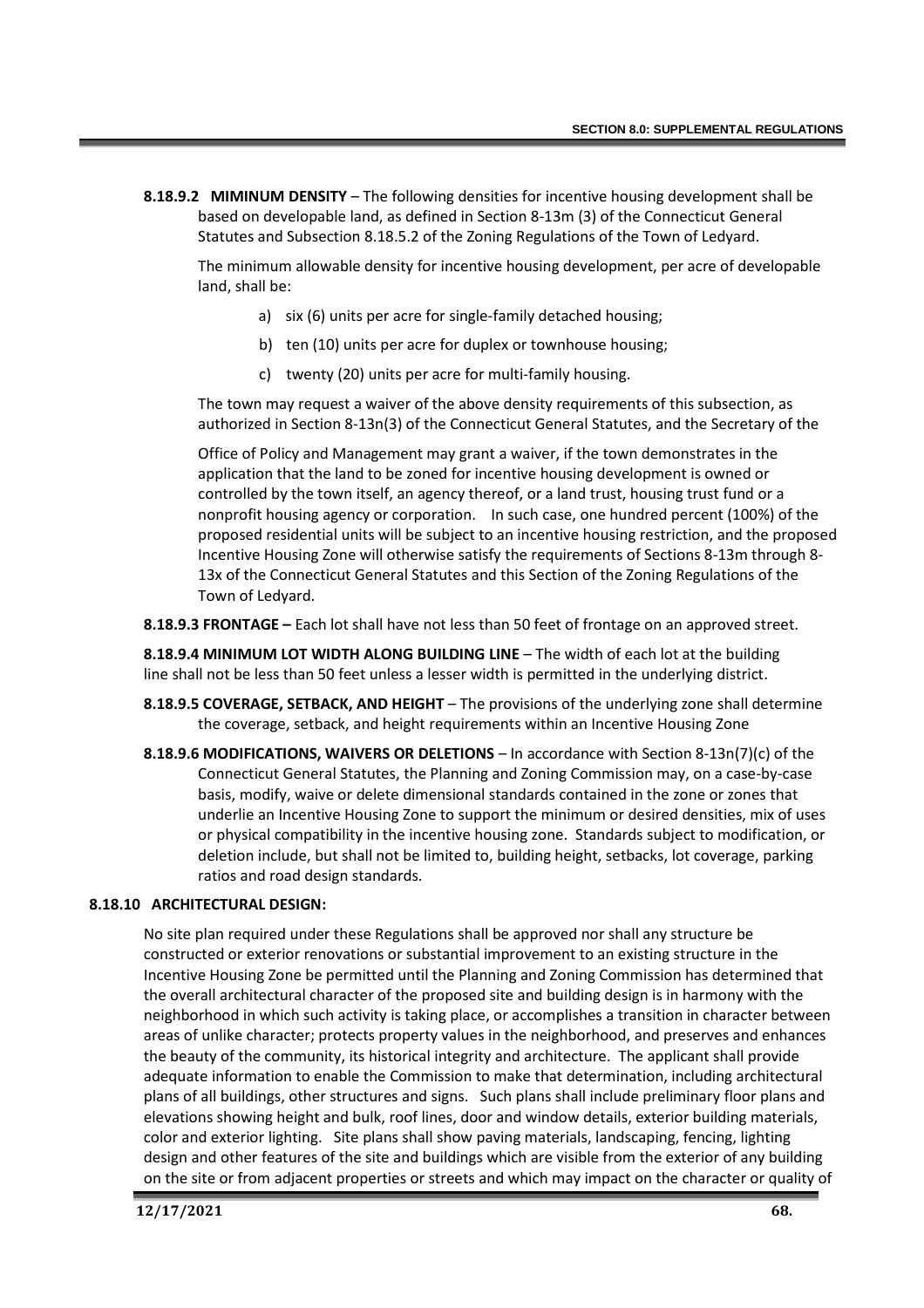life of adjoining properties and throughout the Incentive Housing Zone. Design review requirements shall apply to all structures, exterior renovations, and substantial improvements within the Incentive Housing Zone.

## **8.18.11 OPEN SPACE:**

Where deemed necessary and desirable, the Planning and Zoning Commission may require the provision of reserved open space in any incentive housing development. Land so reserved shall be of such size, location, shape, topography and general character as to satisfy the need for open space as determined by the Commission.

Open space reserved under this regulation may be used to protect natural resources, to enhance neighborhood character, to preserve or enhance historical or cultural resources or to provide both active or passive recreational opportunities.

Where the Commission has determined the desirability of open space reservation within an incentive housing development, such reservation, typically, shall not exceed ten percent (10%) of the total land area of such development and, typically, shall contain not less than one acre of contiguous land, as determined by the Planning and Zoning Commission.

Open space reserved under this regulation shall be permanently reserved for the intended use(s) by means acceptable to the Commission.

# **8.18.12 INCENTIVE HOUSING RESTRICTION:**

- **8.18.12.1 PRIVATE APPLICANT FOR INCENTIVE HOUSING DEVELOPMENT** In the case of an incentive housing development proposed by a private applicant, at least twenty percent (20%) of the dwelling units shall be rented or conveyed subject to an incentive housing restriction requiring that, for at least thirty (30) years after the initial occupancy of the development, the dwelling units will be sold or rented at or below prices that will preserve the units for housing for which persons pay thirty percent (30%) or less of their annual income, where that income is less than or equal to eighty percent (80%) of the area median household income, as determined by the U.S. Department of Housing and Urban Development. In determining compliance with this subsection, the Planning and Zoning Commission will utilize regulations or guidelines published by the Connecticut Office of Policy and Management or any other successor agency designated in accordance with Sections 8-13m through 8-13x of the Connecticut General Statutes.
- **8.18.12.2 PUBLIC APPLICANT FOR INCENTIVE HOUSING DEVELOPMENT** In the case of an incentive housing development proposed by a public applicant, one hundred percent (100%) of the dwelling units shall be rented or conveyed subject to an incentive housing restriction requiring that, for at least thirty (30) years after the initial occupancy of the development, the dwelling units will be sold or rented at or below prices that will preserve the units for housing for which persons pay thirty percent (30%) or less of their annual income, where that income is less than or equal to eighty percent (80%) of the area median household income, as determined by the U.S. Department of Housing and Urban Development. In determining compliance with this subsection, the Planning and Zoning Commission will utilize regulations or guidelines published by the Connecticut Office of Policy and Management or any other successor agency designated in accordance with Sections 8- 13m through 8-13x of the Connecticut General Statutes.
- **8.18.12.3 SUBMISSION OF AFFORDABILITY PLAN** Each applicant for an incentive housing development shall provide an affordability plan that details the administration, monitoring and enforcement of the dwelling units to be rented or conveyed under the requirements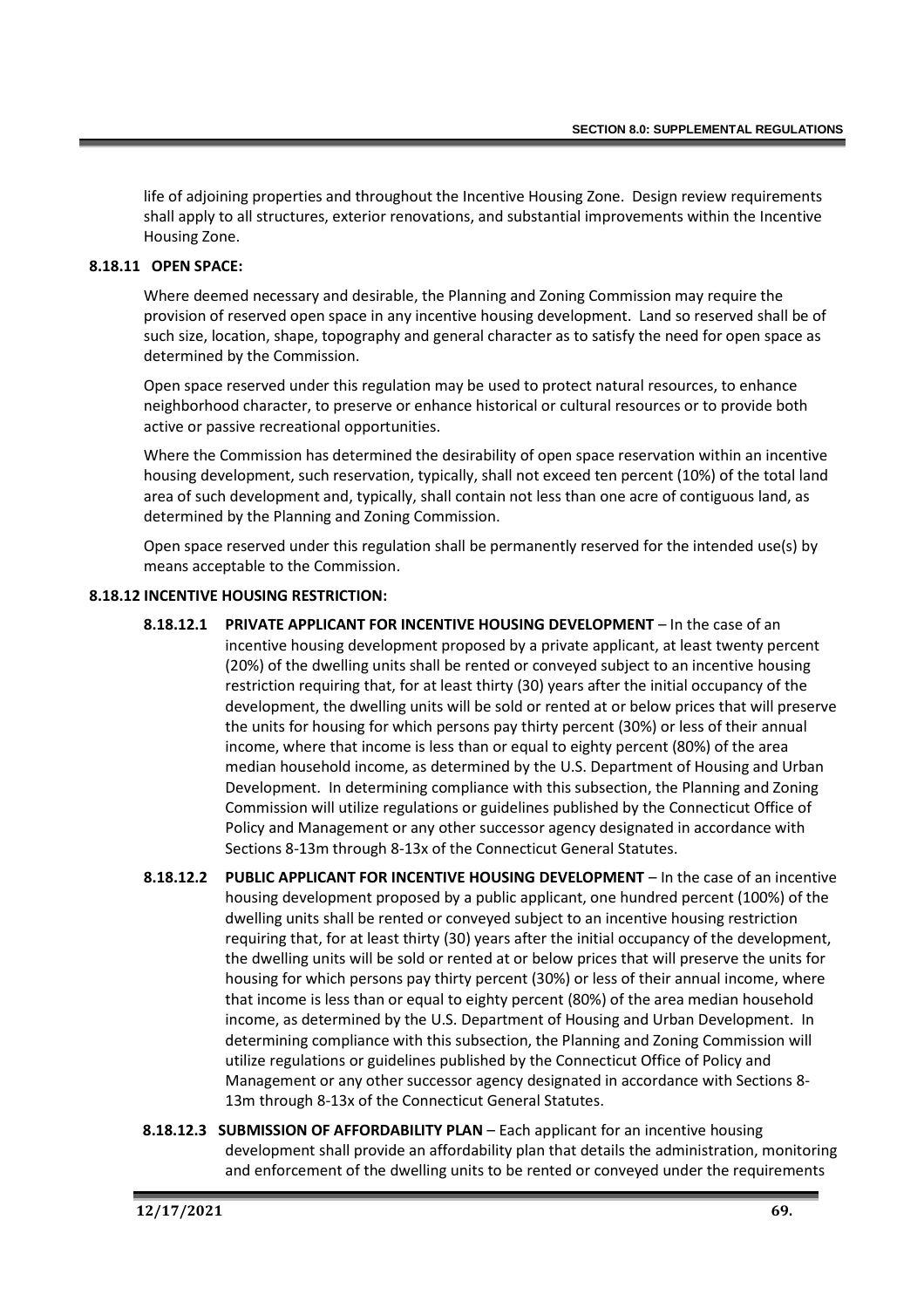set forth in Sections 8.18.12.1 and 8.18.12.2 of these regulations. The affordability plan shall include proposed deed restrictions or covenants, lease agreements, common interest ownership documents, bylaws, rules and regulations, sample income calculations, and such other information as the Planning and Zoning Commission may require to establish compliance with this Section of the Zoning Regulations of Ledyard and Sections 8-13m through 8-13x of the Connecticut General Statutes.

**8.18.12.4 DESIGNATION OF ADMINISTERING AGENCY** – The applicant shall identify the name, address and other contact information for the agency that will administer the sale or rental of dwelling units that are subject to the below-market sale or rental under this Section of the Zoning Regulations of the Town of Ledyard.

# **8.18.13 METHODS OF OWNERSHIP:**

- **8.18.13.1 DWELLING UNITS** Dwelling units may be offered for sale or for rental in individual, public, cooperative or condominium ownership. Documentation of the management, organization and incorporation of applicable ownership associations shall be submitted at the time an application for an incentive housing development is filed with the Planning and Zoning Commission.
- **8.18.13.2 OPEN SPACE** All open space or supporting facilities and systems shall be in compliance with applicable law and provide for maintenance, liability, financing, and the rights of access and use by residents of the incentive housing development. Open space areas shall be permanently reserved for the dedicated use(s) by means acceptable to and approved by the Planning and Zoning Commission. The permanent reservation of open space may be achieved through, but is not limited to, the following:
	- A. deeded to the Town of Ledyard;
	- B. deeded to a non-profit organization acceptable to the Commission;
	- C. held in corporate ownership by owners of the lots within the development;
	- D. perpetual easement.
- **8.18.13.3 CONDITIONS OF OPEN SPACE CONVEYANCE** Title to the open space shall be unencumbered and shall be transferred at a time approved by the Planning and Zoning Commission. Such transfer shall occur not later than the time at which title to the streets in the incentive housing development is accepted by the Town of Ledyard.
- **8.18.13.4 DEED GUARANTEE** Regardless of the method employed, the instrument of the open space conveyance must include provisions acceptable to the Planning and Zoning Commission and its legal counsel for guaranteeing the following:
	- A. Continuity of proper maintenance for those portions of the common open space land and facilities requiring maintenance.
		- B. When appropriate, the availability of funds required for such maintenance.
		- C. Recovery of loss sustained by casualty, condemnation or otherwise.
- **8.18.14 INCENTIVE HOUSING APPLICATION FEES** In addition to any fees required under the Zoning Regulations of the Town of Ledyard, the Planning and Zoning Commission, in accordance with Section 8-13t of the Connecticut General Statutes, may require the applicant for an incentive housing development approval to pay for the cost of reasonable consulting fees for the peer review of the technical aspects of the application for the benefit of the Planning and Zoning Commission.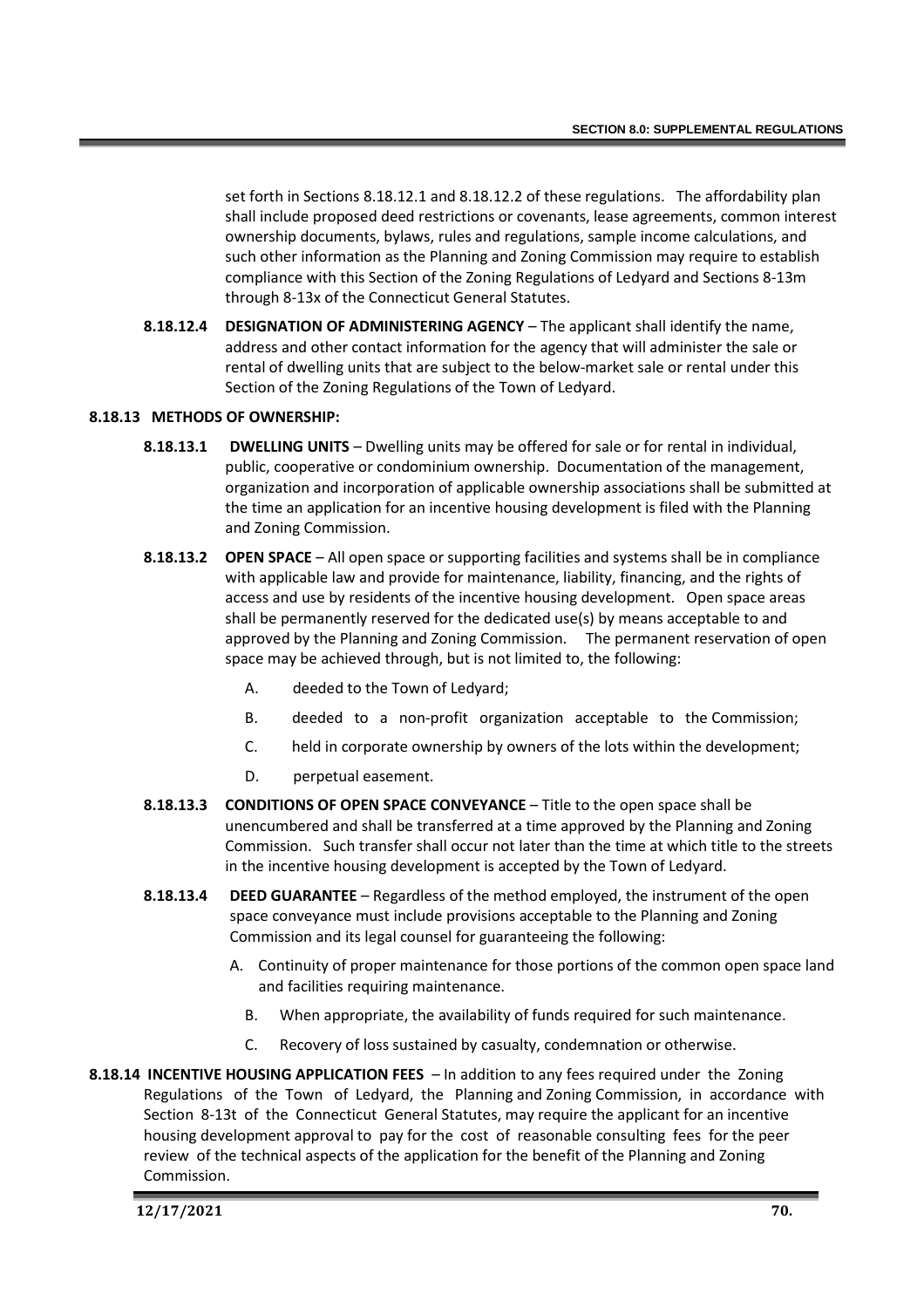## **8.19 Kennels**

- A. Purpose: To allow for kennels where they will not be a nuisance or a risk to public safety, health, convenience, or to nearby property values.
- B. Kennels, as defined in these zoning regulations, shall comply with the provisions of CGS §22-344 and the following regulations:
	- (1) The minimum Lot Area shall be ten (10) acres.
	- (2) Open exercise areas and buildings containing animals shall be a minimum of one hundred (100) feet from any property line.
	- (3) Kennel areas shall be designed to minimize the visual impact from abutting properties. Landscaping and/or fences or walls shall screen kennel areas. The landscaping of the site shall be so designed as to protect and enhance the character of the area. All-season visual buffers between the proposed use and any incompatible use of adjacent properties shall be provided using grade separation, landscaping, buffer areas, etc.
	- (4) Best Management Practices. The applicant shall provide plans describing the design, installation, and maintenance of a system that will collect, store, and subsequently dispose of or treat all waste products other than domestic sewage.

## **8.20 Deleted**

**8.21 Nursing Home and Residential Care Home** Purpose: To provide for establishments that provide nursing services, assistance with activities of daily living, twenty-four (24) hour medical supervision and/or skilled nursing care for residents.

- A. Residential Care Homes shall comply with any provisions of the Connecticut General Statutes and the following requirements:
- B. Development Standards Residential Care Homes with more than twelve (12) residents shall:
	- (1) Be located on lots of one (1) acre or more; and
	- (2) Shall have a density of no more than forty (40) beds (residents) per acre.
- **8.22 Portable Storage Units Structures –** See Accessory Structures**.**

## **8.23 Recreational Vehicle and Power Equipment Vehicles Sales and Service**

- A. Sales and service of Recreational Vehicles and Power Equipment including, but not limited to, motorcycles; personal watercraft (including kayaks, rowboats, and canoes); cars; campers and motor homes; all-terrain vehicles; generators less than 25HP; utility trailers less than twelve (12) feet in length and a two (2) ton gross vehicle weight rating designed and used to transport such equipment; and consumer goods that are accessory to such equipment and uses, are allowed in the GFDD District. Bull dozers, excavators, earth movers, soil screeners, paving boxes, vibratory rollers, rock crushers, fork lifts, backhoes, pay loaders, trucks, wreckers, motorboats, or similar equipment, are not allowed.
- B. Repair facilities for Recreational Vehicle and Power Equipment Vehicles Sales and Service, if any, shall:
	- (1) Have pick up/drop off areas, and storage areas for such repair services and facilities, located to the rear or side building lines;
	- (2) Pickup areas, drop-off areas, and storage areas for repair facilities shall be screened from view with materials consistent with the character of the District.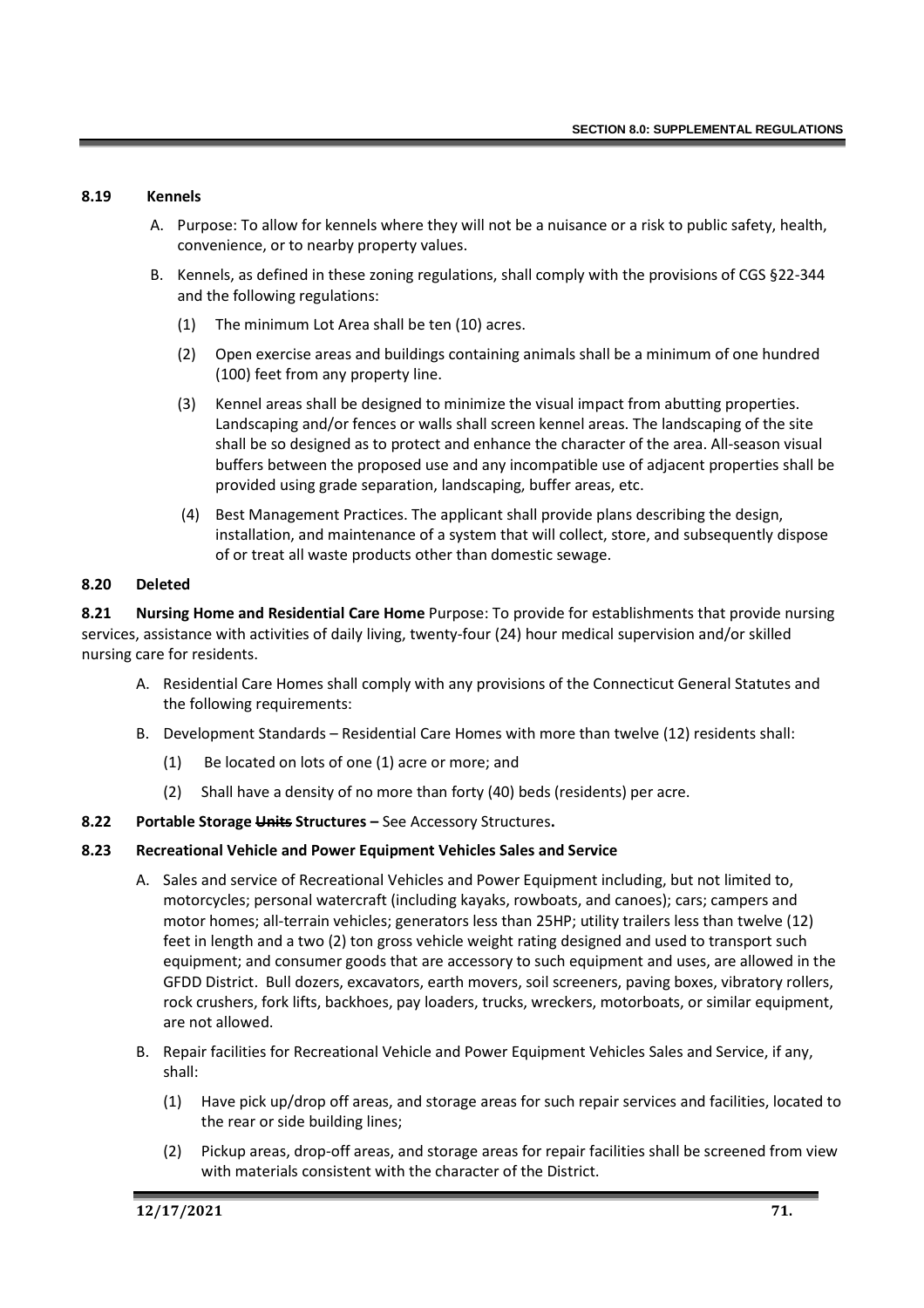### **8.24 Sawmills – Temporary**

- A. Purpose: To permit portable sawmills to facilitate the clearing of land.
- B. A zoning permit for a portable sawmill shall expire after six (6) months.
- C. Renewal permits can be granted for six (6) month terms during the thirty (30) day period prior to expiration of an existing permit under the same procedure used for the initial approval. There is no limit on the number of times a renewal permit can be granted.
- D. Conditions. Temporary Sawmills may be used provided that they meet the following conditions:
	- (1) The Zoning Official and/or Commission may limit operating hours and set specific operating times as part of the approval process.
	- (2) Operation shall be limited to cutting of trees that are grown on the site.
	- (3) Located shall not be closer than one hundred (100) feet to any property line.
	- (4) Location shall not be closer than five hundred (500) feet to the nearest residence.
- E. Upon completion of work, the sawmill shall be dismantled and removed from the site.

# **8.25 Transformer Substation**

- A. Purpose: To permit the assembly of public utility or telephone equipment, including transformers, used for the distribution of electrical energy.
- B. Transformer Substation Requirements:

(1) All Transformer Substations not located within a building shall be screened from view from any other lot or street through the placement of trees, shrubs, buildings, fences, walls or embankments on all four sides of the Transformer Substation. The screening shall be in harmony with the surrounding area.

## **8.26 PERSONAL SERVICES**

- A. Tier (I) "Personal" Service Establishments Tier (I) personal service establishments include but are not limited to dressmaker/tailor shop; dry cleaning or laundry drop off and pickup station; express mail currier; pet grooming establishment; shoe repair shop; small appliance repair shop including watches, locks and similar small items. Allowed by right in select zones – see use table.
- B. Tier (II) "Personal" Service Establishments Tier (II) personal service establishments include but are not limited to: health spa/beauty salons; tanning salons; nail salons; barber shops; tattoo and body piercing studios; laundromats. Allowed by special permit in select zones – see use table.

To regulate the concentration of Tier (II) "Personal" Service Establishments, limit health and safety issues, and prevent depressed property values or other detrimental effects, Tier (II) personal service establishments are allowed only by special permit. Reasonable regulation of Tier (II) personal service establishments promotes the health, safety, and welfare of patrons, clients and customers of such establishments.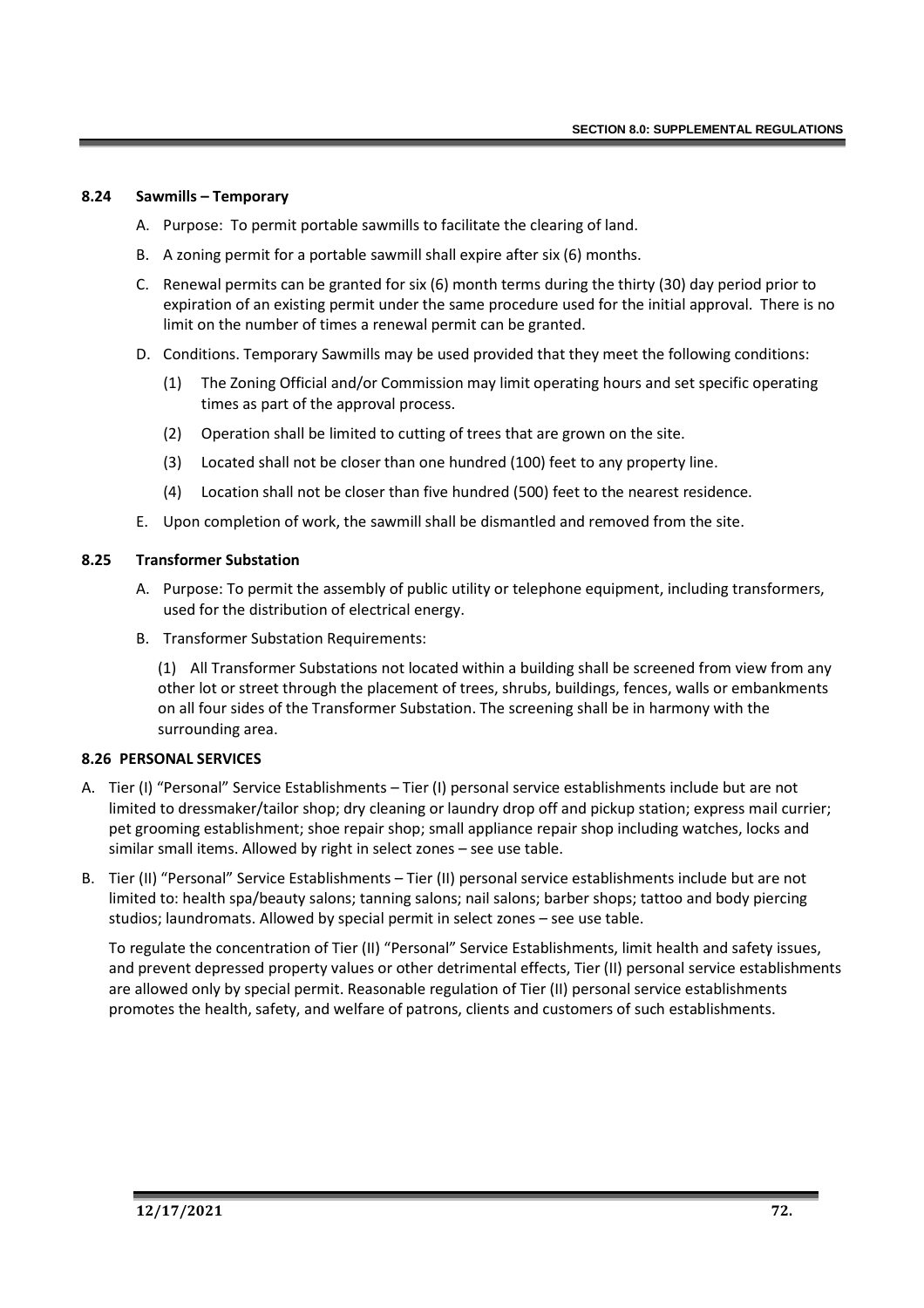# **8.27 TEMPORARY FORMS OF OUTDOOR ENTERTAINMENT**

**A. Purpose**. To allow Temporary Forms of Outdoor Entertainment events in the Gales Ferry Design District (GFDD) zoning district with an Administrative Site Plan approval. Such activities permitted under this provision shall be open to the public for entertainment or education and include fairs, bazaars, concerts, exhibitions, rodeos, circuses, carnivals, festivals, outdoor theater productions.

# **B. Application Process.**

An application for approval of such activity shall be submitted to the Zoning Official at least 30 days prior to the event and subject to the requirements in 8.27.B. The Zoning Official may, at his/her discretion, refer said application to the Planning & Zoning Commission for review and approval. The application shall indicate the address(es) of the event, the type of entertainment to be provided, the period of time over which the event is to occur, the expected number of guests, and whether amplified music will be included. Such application shall be accompanied by a sketch of the site, indicating the location and method of sanitary facilities, on-site parking, traffic controls, provisions for fire safety, proposed seating arrangements, location of all temporary booths, canopies, and/or tents, and such other information as the Zoning Official may require in order to assure that the public health, safety, and welfare is addressed.

# **C. Requirements.**

- (1) **Minimum Lot Area**: There must be a minimum lot area of ten (10) acres for a temporary event.
- (2) **Time Period**: No single event shall exceed a time period of seven (7) consecutive calendar days. The total of activities permitted that include amplified entertainment shall not exceed twenty-five (25) days within a single calendar year. The total of all activities permitted under this Section on a single property shall not exceed sixty (60) days within a single calendar year.
- (3) **Noise**: The operating hours of all events shall not exceed:
	- a. Sunday through Thursday: 8am to 8pm
	- b. Friday and Saturday: 8am to 11pm
- (4) **Lighting**: Lighting from the installation of outdoor lights and illuminated signs shall be properly shielded so that such lighting does not adversely affect abutting property or public streets.
- (5) **Sanitary Facilities**: The application will include a detailed description of the number and location of all sanitary facilities as approved by LLHD.
- (6) **Code Compliance**: Prior to the start of the event, all required code compliance approvals shall be obtained, including, but not limited to, the Fire Marshal, the Building Official and Ledge Light Health District.
- (7) **Parking**: The application shall include a detailed description of how parking for the expected number of guests will be accommodated on site. Parking shall not spill over into the surrounding neighborhood unless a specific parking plan is approved by the Town.
- (8) **Buffering**: A 50-foot buffer shall be provided between the event and any residentially zoned properties.
- (9) **Signage**: Event signage shall be installed in accordance with Section 9.3 (Temporary Signs) of these Zoning Regulations.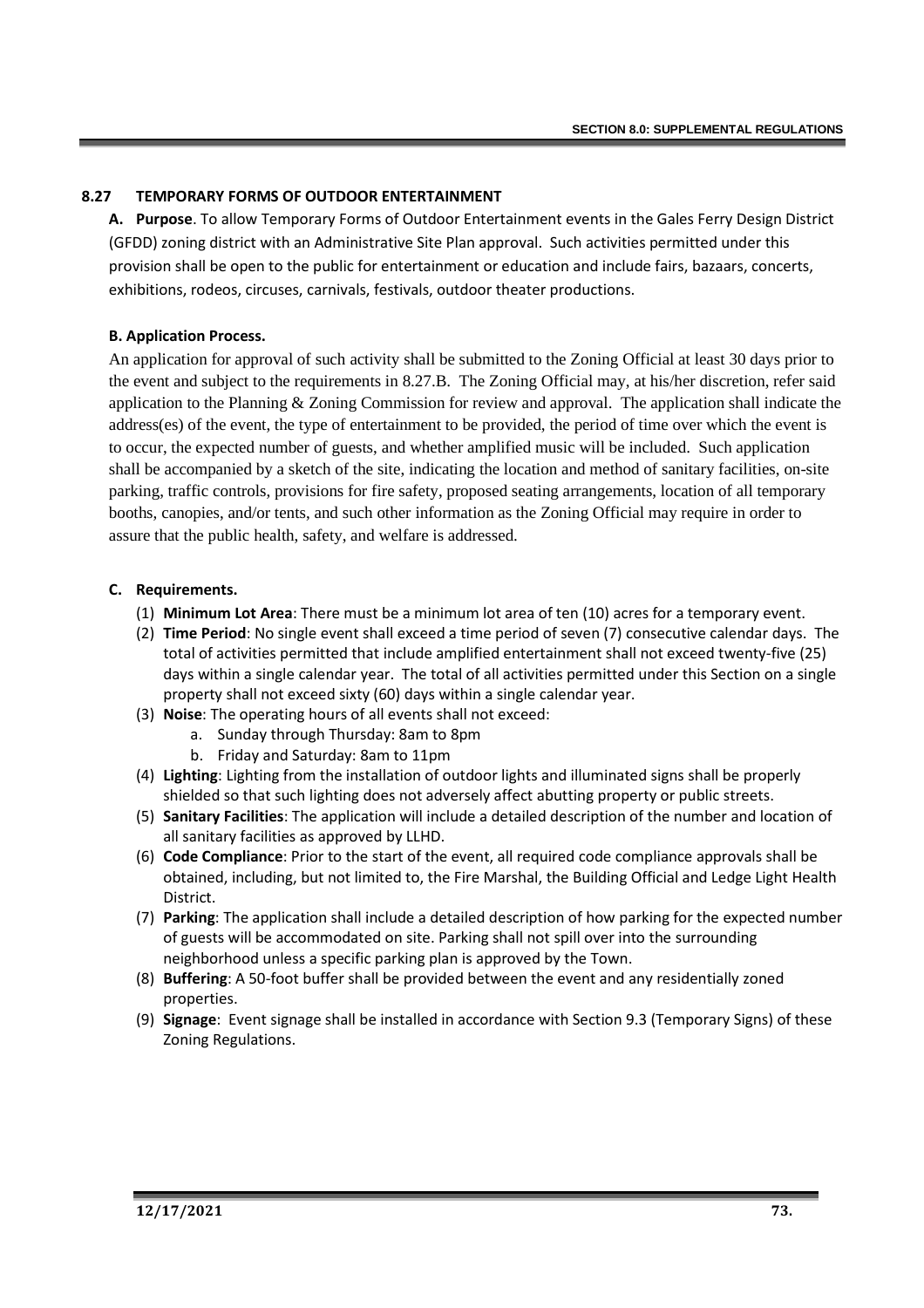## **Section 9.0: SIGNS**

### **9.1 Purpose**

The purpose of this section is to regulate the height, size and location of advertising signs and billboards in all zones to ensure public safety, to protect both property values and to allow individual, commercial, and public interests to be communicated through signs.

## **9.2 General Requirements**

- A. No person shall erect, alter, or relocate any sign structure or sign face without first obtaining a Sign Permit except as exempted by these regulations.
- B. The location and size of signs shall be compatible with others on-site and with the surrounding neighborhood.
- C. These regulations shall not apply to indoor signs or interior signs located, for example, within baseball fields, football fields, stadiums, theaters, and parks, provided they cannot be viewed off site.
- D. For a proposed development that requires a Special Permit or a site plan, the applicant may combine the development application and the sign application into a single application to the Commission.
- E. No sign shall be placed in a location that creates a sight-clearance problem for traffic flow on a public way.
- F. Signs shall be located on the property they are associated with unless otherwise allowed by this section.

### **9.3 Temporary Signs:**

- A. Temporary signs are allowed without a Sign Permit. Temporary signs differ from permanent signs with temporary or changeable messages
- B. Such signs shall meet the setback requirements for the District in which they are located.
- C. Shall be freestanding and not attached to trees, utility poles, municipal sign posts, etc.
- D. Temporary signs
	- 1. are allowed three (3) weeks prior to the event they advertise and must be removed within a week of the completion of the event.
	- 2. Must be advertising an event in the Town of Ledyard.
	- 3. Require notification to the Land Use Office of intended posting and removal dates, number, and location of temporary signs prior to posting.
- E. Special events are allowed no more than two, on site, Temporary Signs, no larger than eighteen (18) square feet, which advertise the special event.
- F. Off-Site Directional Signs: Off-Site directional signs are allowed provided the nature and location of such signs do not create a nuisance or hazard. The owner of the enterprise/activity for which the Sign is desired shall have permission of the property owner regarding sign location. Placing directional signs in town or state-owned rights of way is not allowed without the permission of the state or town as appropriate. Each sign shall not exceed two (2) square feet in area, whether wall mounted or freestanding.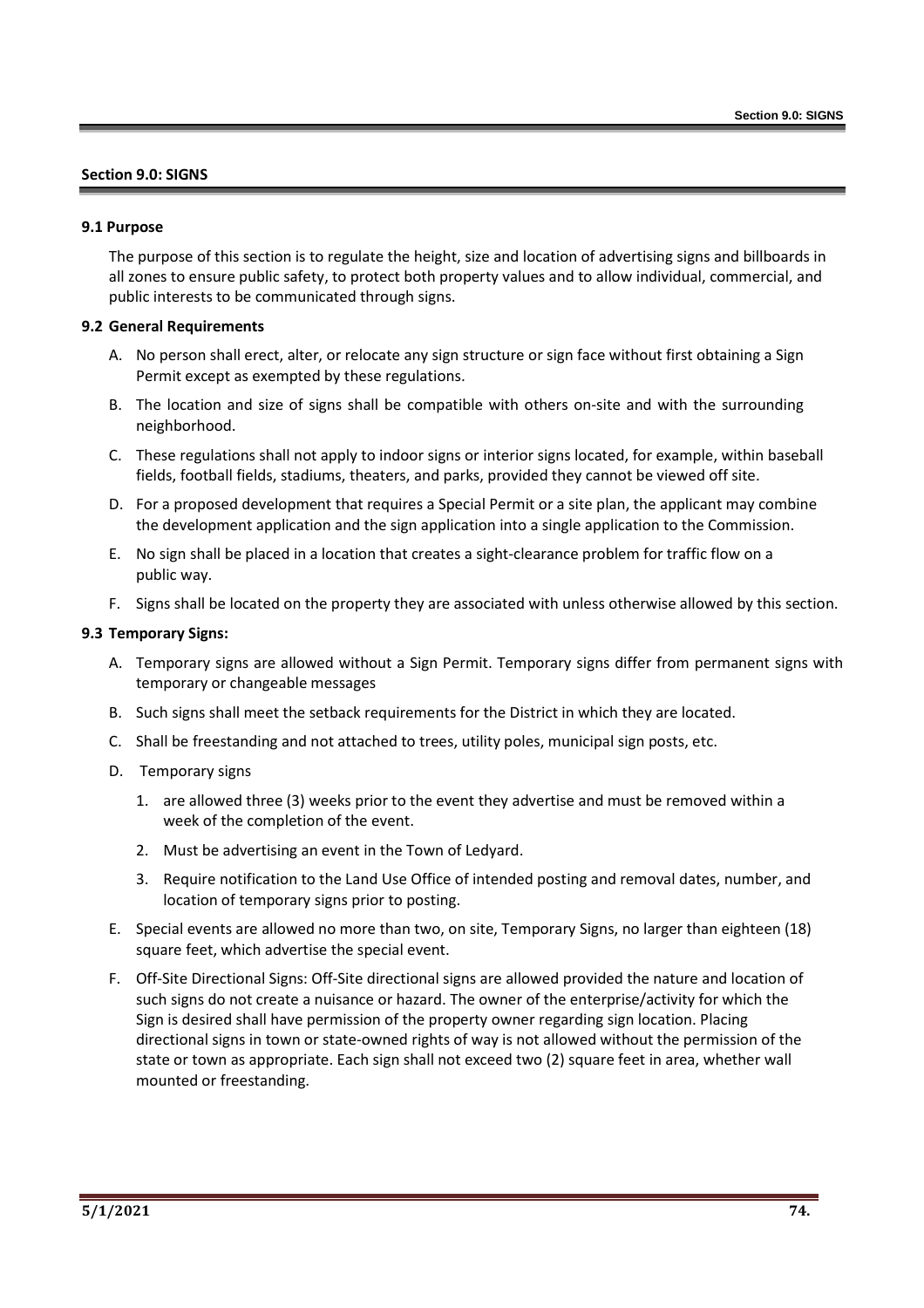- G. Banner signs. Banners approved by the Town Council intended to provide notice of municipal events, elections, referendums, fairs, educational, athletic, or other civic events, may be located above roadways provided such banner(s):
	- 1. Do not cause problems with sight lines or clearance, or cause other traffic hazards;
	- 2. Do not exceed minimum and or maximum dimensions specified in state regulations;
	- 3. Are securely attached to permanently installed Town owned poles that comply with design, material, location, installation, height, maintenance, and other applicable regulations; and
	- 4. Are removed within one week after conclusion of the event.

# **9.4 Prohibited signs:**

- A. Signs with moving parts. Signs which have visible moving parts, including signs which are designed to achieve movement by action of wind currents, or which have mobile or revolving parts, or which have animated parts, are not permitted. Exceptions include: time or temperature devices, barber poles, wind socks, open flags, and welcome flags which contain no advertising.
- B. Flashing signs. These are illuminated or indirectly illuminated signs that incorporate flashing or moving illumination or animation.
- C. Hazards to public safety. These are any signs or sign supports which constitute a hazard to public safety, including signs which by reason of size, location, content, coloring or manner of illumination obstruct the vision of a driver, or obstruct or detract from the visibility or effectiveness of any traffic sign or control device on public streets and roads; or which obstruct free ingress to or egress from a fire escape, door, window or other required exit way; or which make use of words such as "stop", "look", "one way", "danger", "yield", or any similar words, phrases, symbols, lights or characters, in such a manner as to interfere with, mislead, or confuse traffic.
- D. Pennants. String pennants are prohibited, except for the opening of a new business, in which case they shall not exceed fourteen (14) days.
- E. Inflatable signs
- F. Roof mounted signs.
- G. Signs not specifically authorized by these regulations are prohibited.

# **9.***5* **Sign Standards for Specific Districts**

(All permanent signs require a sign permit unless otherwise noted):

A. Residential Districts (R-20, R-40, R-60 and MFDD Districts):

1) Neighborhood entrance signs---Permanent signs at major entrances to residential developments designed only to identify such developments shall be permitted provided such signs bear no commercial advertising and do not exceed eighteen (18) square feet in area (per side, if Freestanding). Signs shall not be elevated more than one (1) foot from the grade level of the site. A neighborhood or named development may have a sign at each main road entrance, denoting only the name and/or address of the development. It shall be permanently affixed to the ground on private property with permission from the owner. Neighborhood entrance signs may be lighted only by a continuous white down light to reflect the light away from the adjoining property and away from the street(s).

2) Approved commercial uses, excluding home occupations, in a residential zone are permitted one (1) free standing sign. The freestanding sign shall not exceed 18 square feet, shall not be more than 6 feet in height from grade, shall be setback from the property lines as required by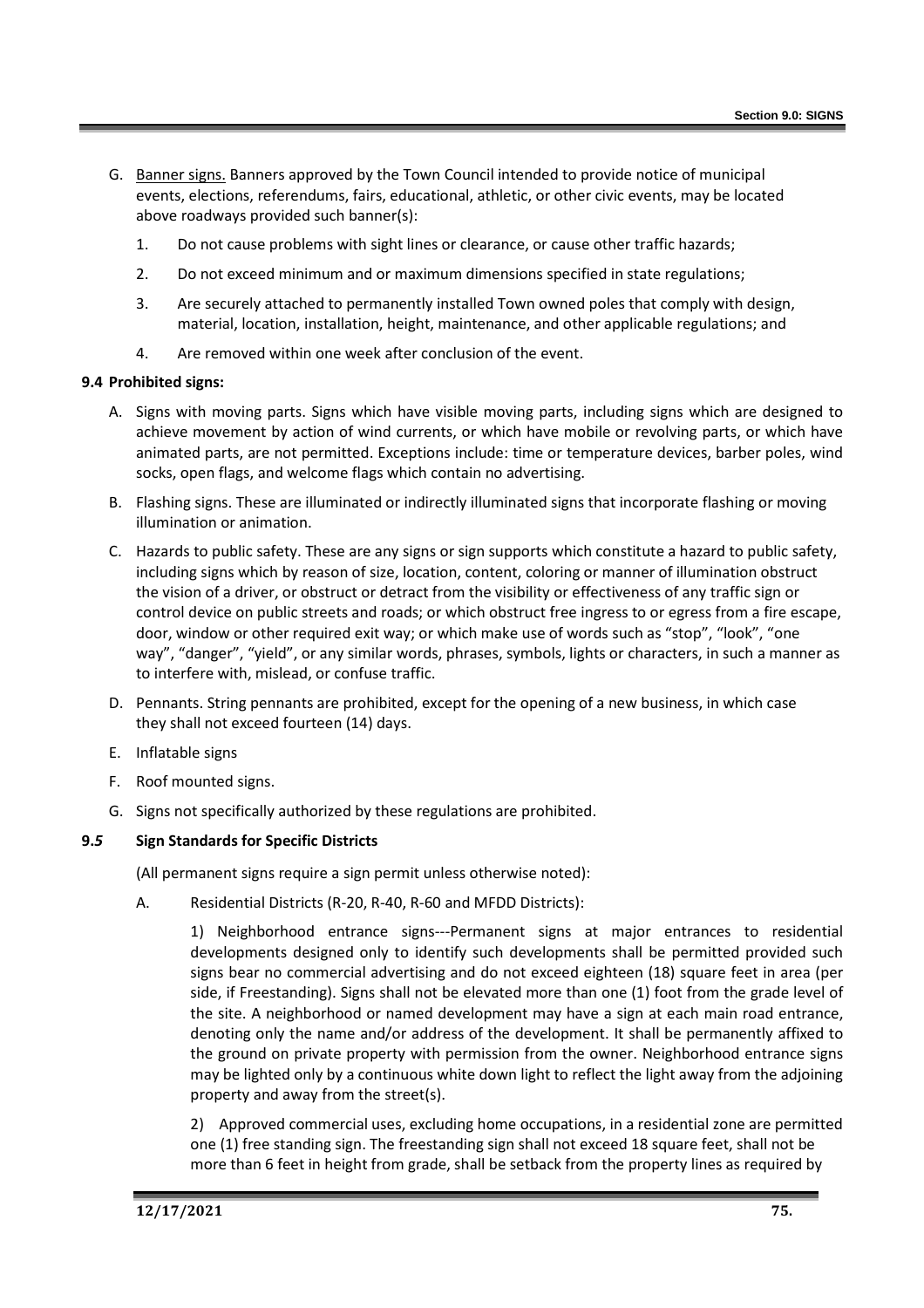the Area and Bulk Schedule, shall not require a minimum sight window, and shall not interfere with driver sight lines. Internal lighting and EMC's are prohibited, any external lighting shall conform to 9.5B.11.

B. Commercial and Industrial and Mixed-use Districts

(CM, NC, CIP and I Districts and LCDD, LCTD, GFDD, RCCD).

## 1) Kiosk-- Kiosks are permitted, as follows:

- (a) The upper sign board of the Kiosk bearing the name of the site, building or business complex shall not exceed thirty-two (32) square feet, and each business on the site, in the building or in the business complex may have one (1) lower sign board under the kiosk top board with a maximum square footage of eight (8) square feet. The overall width of the upper signboard shall not exceed eight (8) feet.
- (b) Kiosks shall be configured so that there is at least a four (4) foot sight window from grade level to the lowest signboard. The top edge of the Kiosk top signboard shall not exceed eighteen (18) feet from grade level. The applicant may request the commission reduce or remove the 4-foot sight window. The commission will evaluate the special characteristics of the sign and its location to determine if the reduction is acceptable and does not present a public hazard.
- (c) Each kiosk shall use an integrated and complementary coloration and lettering style. This is not intended to restrict kiosks to one (1) style throughout Ledyard, only to ensure uniformity of size. It is expected that each site, building, or business complex will have its own uniqueness.
- (d) One (1) kiosk may be erected at each major entrance to the site if separated by a minimum of two hundred (200) feet, in which case they shall count as only one (1) sign.

## 2) Freestanding Sign

If a kiosk is not being used, one (1) free standing sign is permitted per property which has permitted commercial or industrial uses. Like Kiosks, freestanding signs shall have at least a four (4) foot sight window from grade level to the lower edge. Maximum height is eighteen (18) feet. Maximum area is eighteen (18) square feet per face. A four-foot window from grade level to the lower edge will be required when needed to allow for pedestrian and/or vehicular safety.

## 3) Wall Mounted Sign

- (a) One (1) wall mounted, single face sign per establishment shall not project more than fifteen (15) inches, and such sign may have a maximum square footage of 200 square feet provided that no such sign shall exceed one half (1/2) the length of the space occupied by the establishment
- (b) Any building with a major parking area located in the rear of the building may have a second wall sign also located in the rear of the building that is limited to twelve (12) square feet. Where two (2) or more wall signs are affixed to one rear wall, the gross display area shall not exceed forty (40) square feet.

## 4)Hanging Signs

Each commercial use within a structure is permitted one hanging sign no larger than four (4) square feet in sign area (per face). Hanging signs shall protrude perpendicularly from the front of the building. No portion of any such sign shall interfere with pedestrian traffic.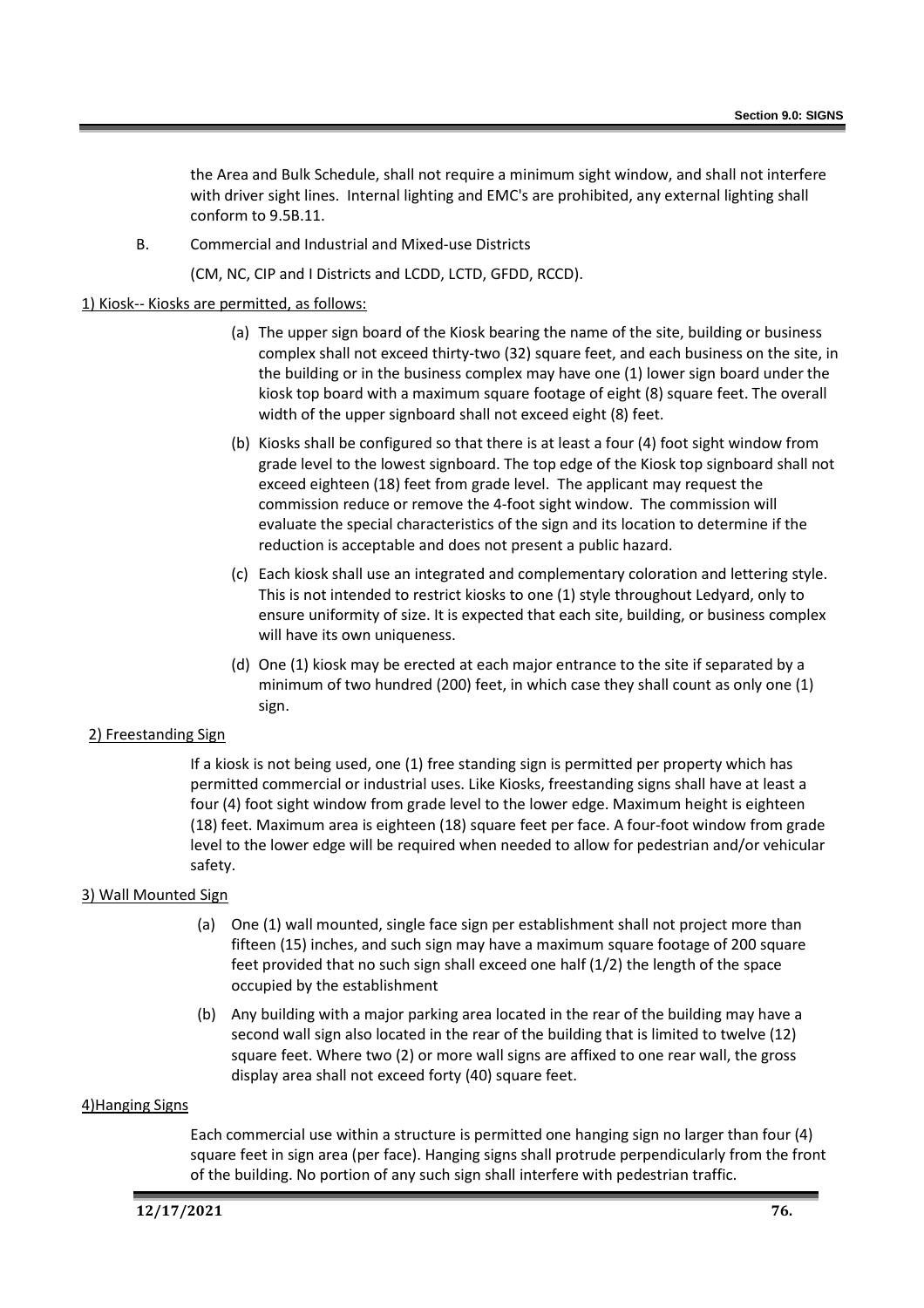## 5) Awning signs

A business may have awning signs less than ten (10) square feet in area when such awning is designed to be used for the walkway or main entrance of a business. Individual window awnings shall not contain advertising but may have a monogram not to exceed three (3) letters which may occupy no more than ten percent (10%) or six (6) square feet, whichever is less, of the window awning.

## 6) Analog clocks, analog time and/or analog temperature displays

Such signs may not exceed eighteen (18) square feet and shall have no advertising on the unit. The same setbacks and heights for signs in the district shall be observed and may use low power indirect illumination by down-lighting only.

# 7) Digital electronic displays / Digital Electronic Message Centers (EMCs)

EMCs are signs that utilize computer generated messages or some other electronic means of changing copy. These signs include displays utilizing incandescent lamps, LEDs, or LCDs.

- (a) LED, plasma, neon, or flat screen electronic displays are permitted. Such signs may not exceed eighteen (18) square feet per side.
- (b) The same setbacks and heights for other signs in the district shall be observed.
- (c) Only one (1) EMC sign is permitted on a lot for each street on which the development fronts from which the sign is visible unless additional EMCs are approved by a Special Permit approved by the Planning and Zoning Commission.
- (d) LED signs shall have a maximum pixel pitch of 8 mm.
- (e) Digital signs / EMCs shall display only static messages that remain constant in illumination intensity and do not have movement or the appearance or optical illusion of movement. The use of animation, dissolve, fade, flashing, frame effects, scrolling and travel are prohibited
- (f) EMC's shall not operate at a nighttime intensity level of more than 0.3 foot-candles over ambient light as measured at a perpendicular distance of 45 feet at the elevation of the EMC vertical centerline (ISA Summary extract "Recommended Night-Time Brightness Levels for On-Premise Electric Message Centers, EMC's" October 2013)
- (g) Electronic Message Centers shall be equipped with a fully operational light sensor that automatically adjusts the intensity of the EMC according to the intensity of ambient light or be programmed to automatically dim to an acceptable level from one hour before dusk to one hour after dawn.
- (h) EMC's shall not change from one message to another message more frequently than once every thirty (30) seconds.
- (i) EMC's shall be designed to freeze the display in one static position, display a full black screen, or turn off in the event of a malfunction.
- (j) EMC's shall not be authorized until the Land Use Office is provided evidence that best industry practices for eliminating or reducing up light and light trespass were considered and built into the EMC and the EMC complies with items (a) through (i) above.

## 8) Portable signs and sandwich board Signs

One (1) portable or sandwich board sign is permitted per business address per road frontage, during business hours only, not to exceed nine (9) square feet per side.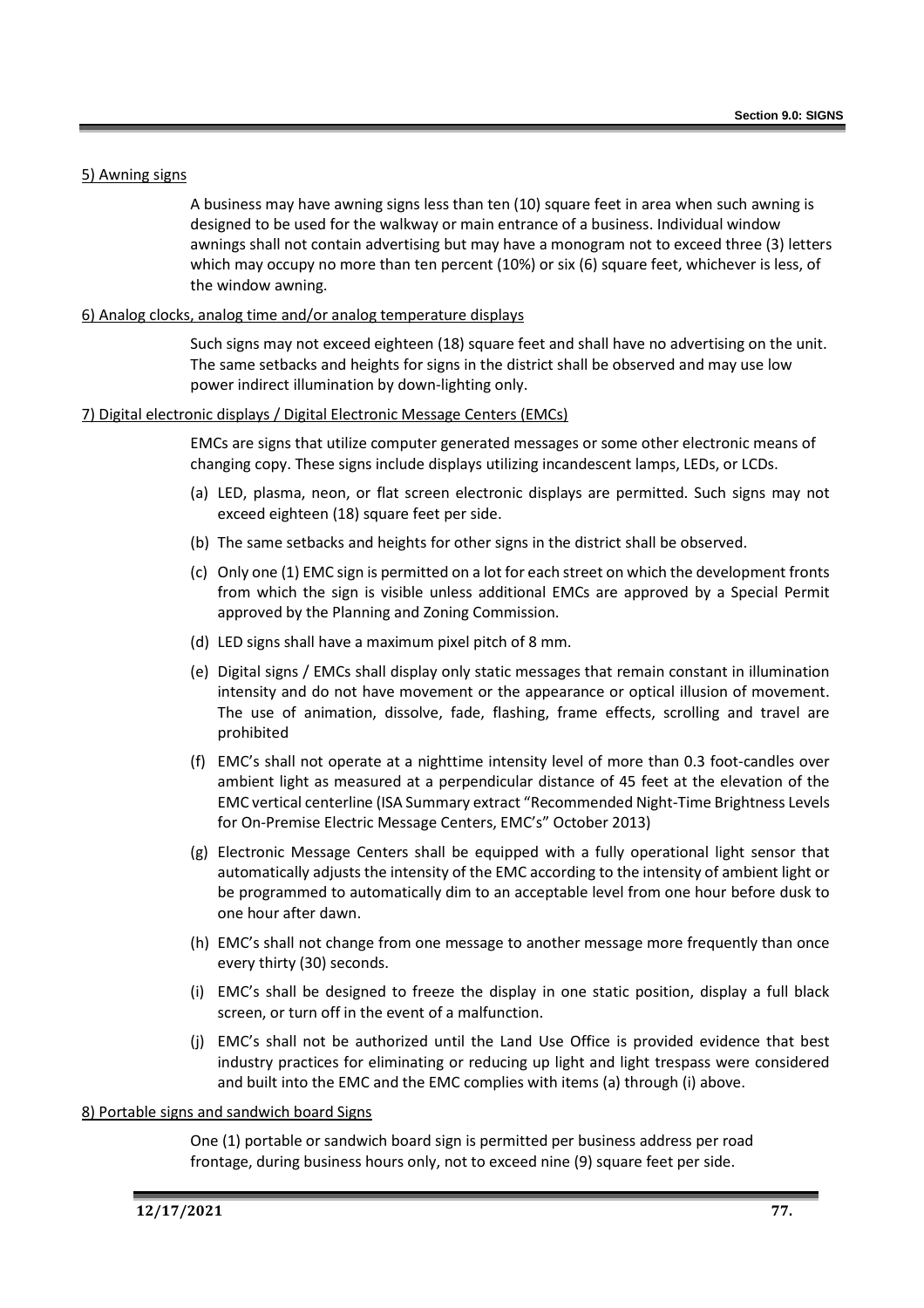## 9) Window signs

A business may have window signs permanently erected or maintained which are visible to any public street or highway. Any such sign shall not cover more than thirty-percent (30%) of the window in which it is placed.

## 10) Illumination:

No sign shall be erected or maintained which, by use of lights or illumination, creates a distracting or hazardous condition to a motorist, pedestrian or the public.

- a. No exposed reflective type bulb, par spot or incandescent lamp, which exceeds twenty-five (25) Watts, shall be exposed to direct view from a public street or highway, but may be used for indirect illumination of the display surface of a sign.
- b. When neon tubing is employed on the interior or exterior of a sign, the capacity of such tubing shall not exceed three-hundred (300) milliamperes rating for white tubing, or one-hundred (100) milliamperes rating for any colored tubing.
- c. When fluorescent tubes are used for the interior illumination of a sign, such illumination shall not exceed the illumination equivalent to eight-hundred (800) milliampere rating tubing behind a Plexiglas face spaced at least 9 inches apart, center to center.
- 11) Service signs. These are accessory signs incidental to a business or a profession conducted on the premises indicating hours of operation, credit cards, variable pricing, business affiliations and the like, provided the total area of all such signs for a single business does not exceed eighteen (18) square feet.
- C. All Districts

1) Exterior bulletin boards on premises of civic buildings. Such signs shall not exceed eighteen (18) square feet total and shall bear no commercial advertising. There shall be not more than one (1) bulletin board per site. Such sign may be indirectly illuminated with low power downward directed lighting. Bulletin boards may have two (2) faces placed back to back which are at no point more than sixteen (16) inches from one another.

2) Farm identification signs. A single permanent sign at an entrance to a farm designed only to identify the farm shall be permitted provided such sign bears no commercial advertising and does not exceed eighteen (18) square feet in area (per side, if freestanding). The sign shall not interfere with driver sight lines.

> 1) Off-Site Directional Signs: Off-Site directional signs are allowed provided the nature and location of such signs do not create a nuisance or hazard. The owner of the enterprise/activity for which the Sign is desired shall have permission of the property owner regarding sign location. Placing directional signs in town or state-owned rights of way is not allowed without the permission of the state or town as appropriate. Each sign shall not exceed two (2) square feet in area, whether wall mounted or freestanding.

## **9.6 Application for Sign Permit for a Permanent Sign**

A) Permanent new signs, relocation of signs, and modifications to existing signs require an application for a sign permit be made on forms provided by the Zoning Official, and shall include the following information:

1. Dimensions of the proposed sign. The size of the proposed sign (area, height, width, thickness), illumination and material from which it is to be constructed.

2. Detailed drawing of the proposed sign. A detailed drawing showing the construction details of the sign and showing the position of lighting or other extraneous devices and support structures.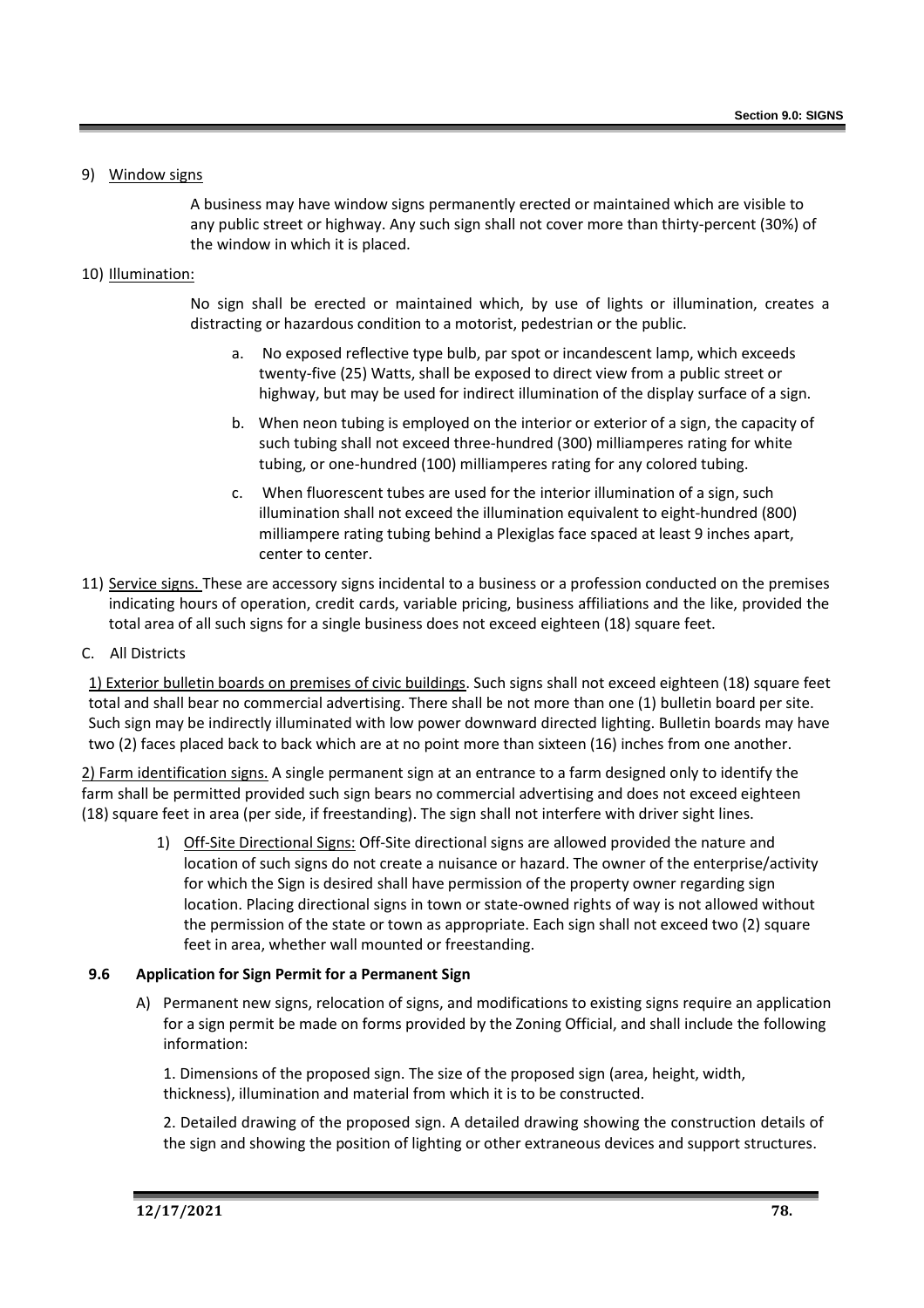3. Site plan of proposed sign. A site plan showing the location of the sign in relation to the building and all property lines and streets. (Reference §6.6-B-(5)).

- B) The replacement of a sign face with a different replacement sign face does not require a sign permit.
- C) The Commission will review all applications for internally lit or digital electronic signs and EMCs. Such reviews may, at the request of the applicant, be included as part of a site plan review or special permit application for the property
- D) The repainting, changing of parts, or preventive maintenance of lawful signs, with no change in location, design, or structure, shall not be deemed an alteration and does not require a Sign Permit.
- E) The permanent removal of sign face illumination does not require a sign permit.

## **9.7 Lawful Non-Conforming Signs.**

Existing signs installed prior to the adoption of the Zoning Regulations (October 11, 1963 as amended) of a size, type, or location currently not permitted in the District in which they are situated, or which do not conform to all the provisions of these regulations, will be considered lawful non-conforming structures under this Section. Any increase in size shall be deemed to be an enlargement or extension producing an unlawful increase in non-conformity. Non-conforming signs shall not be relocated to any other location.

It may require certification from the manufacturer, distributor or technical expert in order to determine compliance of a proposed sign to any regulation contained herein.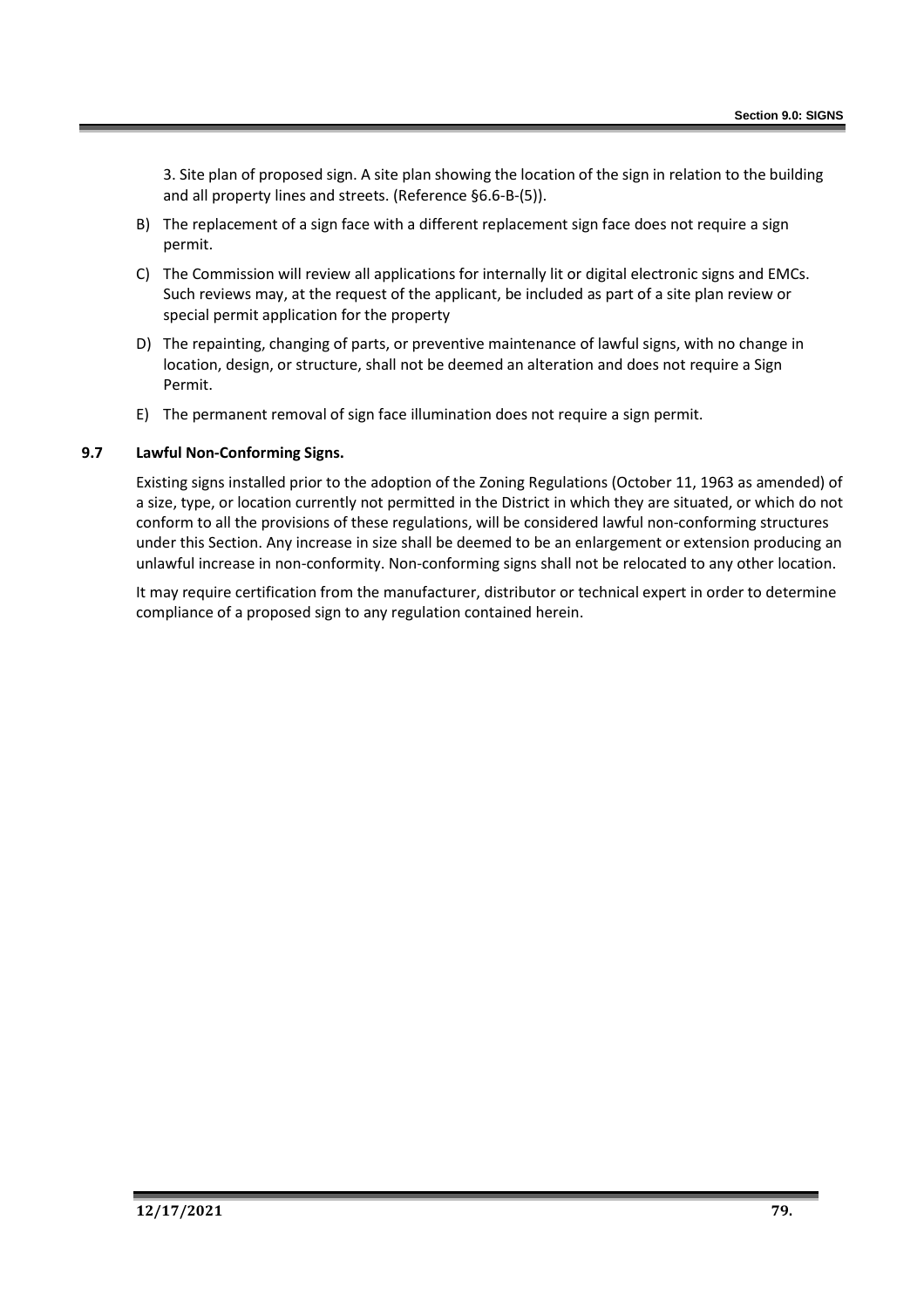# **10.0 OFF-STREET PARKING AND LOADING**

## **10.1 General Requirements**

- A. Applicability. Off-street parking and loading shall be provided in accordance with this Section for any building or use hereafter erected, established, enlarged, increased, or exchanged. Parking and loading space shall be maintained and shall not be encroached upon so long as said principal building or use remains, unless an equivalent number of such spaces is provided elsewhere in conformance with these regulations and approved by the Commission.
- B. Minimum Area. For the purpose of this regulation, an off-street parking space is an all-weather surfaced area having a width of not less than 9 feet and a length of not less than 18 feet and shall be measured on an axis parallel with the vehicle after it is parked. The required area is to be exclusive of driveways and shall be permanently reserved for the temporary parking of one automobile.

## **10.2 Residential Districts (R-20, R-40, R-60)**

| Dwelling, multiple family (apts, condos) |                                           | 2 per unit minimum |
|------------------------------------------|-------------------------------------------|--------------------|
| Dwelling, single family                  |                                           | 2 minimum          |
|                                          | Dwelling, single family attached (duplex) | 4 minimum          |

# **10.3 Ledyard Center Districts (LCDD, LCTD) and Gales Ferry Design District (GFDD)**

- A. See "Parking Table"
- B. Off-street parking shall meet the following requirements:
	- (1) Off-street surface parking lots shall be set back a minimum of ten (10) feet from the sidewalk line.
	- (2) Circular drives are prohibited except for civic buildings.
	- (3) Off-street parking areas in front of buildings are discouraged. New parking areas should be located to the side and rear of the building, unless the applicant can adequately demonstrate limitations with the land, due to topography, septic requirements, right of way, easements, corner lots or any other limitations that the Commission may agree to.
	- (4) If necessary, parking may be allowed in front of a new building, provided:

a) Sufficient protection is provided to separate pedestrian traffic from vehicular traffic in the form of low walls, bollards, natural stone curbing

b) Pedestrian access to the building from the sidewalk is protected from the vehicular traffic and wellmarked with bollards, raised crosswalks or other means to ensure walkable access to the building is prioritized

- (5) Curb cuts shall be minimized using shared driveways, or rear driveway connections.
- (6) Parking areas shall be screened/buffered. Stonewalls, hedges, or evergreen screens a minimum of 3 feet high are required along front, side and rear property lines. Fences used for screening shall only be installed behind the front building setback line.
- (7) For mixed uses with different parking requirements occupying the same building or premises, the number of parking spaces required shall equal the sum of the requirements of the individual uses computed separately, unless (i) the Commission finds that the proposed capacity will substantially help achieve the purpose of these regulations; or (ii) in mixed-use development, there are two or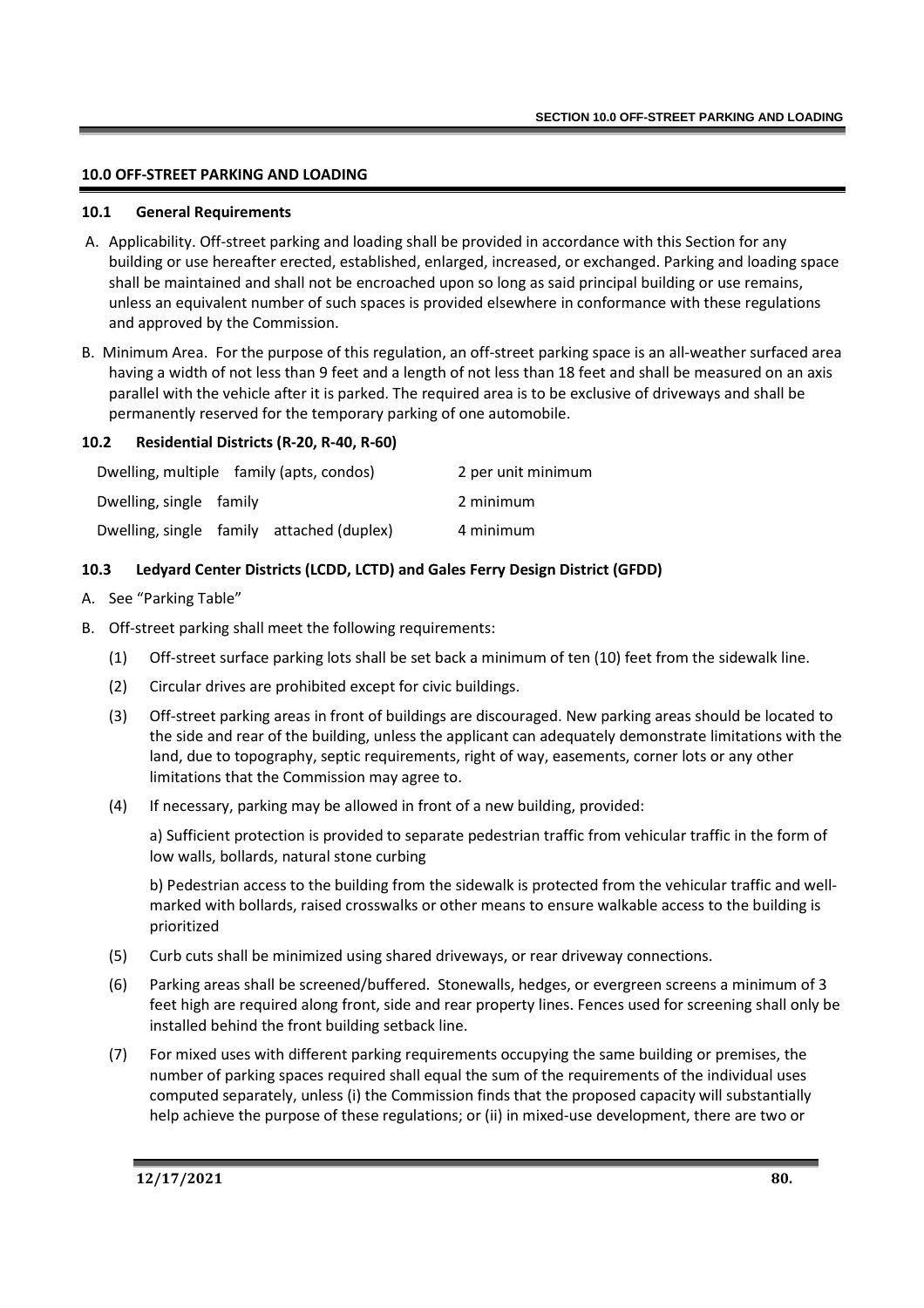more uses, which have differences in their principal operating hours, thereby allowing the utilization of the same parking spaces.

- (8) Where parking or outdoor sales display areas are in front of the building, a buffer strip not less than twelve feet wide along the front lot line shall be green space, seeded or otherwise planted or landscaped. A six (6) inch curb or bituminous concrete or other similar material shall protect such strips.
- (9) Each required parking space, exclusive of drives and aisles, shall be striped and shall be served by an aisle between rows of parking spaces.

# **10.4 Commercial, Industrial, & Special Use Districts (I, CM, NC, CIP)**

- A. See "Parking Table"
- B. Any use permitted in a Commercial District (CM, NC, or CIP) and not specifically mentioned in the parking table requires one (1) space per one hundred fifty (150) square feet of gross floor area plus one (1) space per major shift employee.
- C. Any use permitted in an Industrial District (I) and not specifically mentioned in the parking table: one (1) space per major shift employee.

# **10.5 Shared Parking**

A. The sharing of parking lots for different structures and uses is encouraged.

# **10.6 Assisted Living for Seniors**

- A. One (1) parking space shall be required for each detached dwelling unit, plus
- B. One (1) parking space shall be required for every two (2) attached dwelling units, plus
- C. One (1) visitor parking space shall be required for every three (3) dwelling units, plus
- D. One (1) parking space shall be required for each employee employed on both of the two (2) largest shifts.

# **10.7 Bed and Breakfasts**

- A. There shall be at least two (2) off-street parking spaces designated on the site plan for the owner and one (1) additional off-street parking space for each guest room.
- B. Parking for all guests shall be located behind the principal structure, or naturally screened by a combination of distance and vegetation.

## **10.8 Country Inn**

- A. There shall be at least two (2) off-street parking spaces designated on the site plan for the owner and one (1) additional off-street parking space for each guest room. In addition, there shall be one (1) additional offstreet parking space for each employee on the largest shift.
- B. All parking shall be screened by principal site structures, or by a combination of distance and vegetation.

## **10.9 Home Occupations**

- A. No more than one (1) motor vehicle, not in excess of a seventeen thousand (17,000) pound gross weight rating, used in support of the Home occupation, may be parked outdoors on the normal parking area of the premises. No vehicles used in the business shall be parked on the street.
- B. Employees, customers, clients, students, and vendors shall park off the street.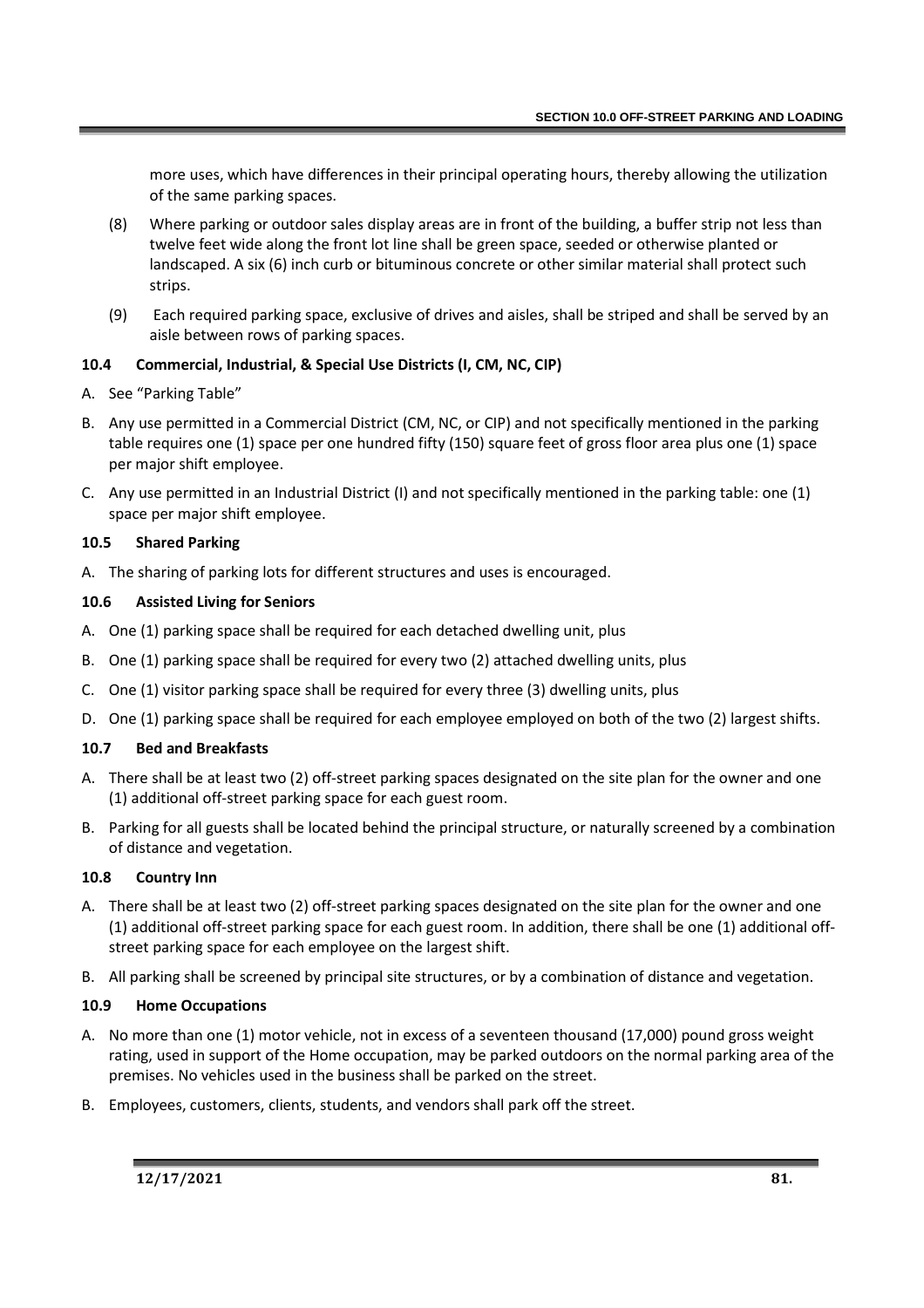| PARKING TABLE - Minimum required spots per use    |                                                              |  |  |  |
|---------------------------------------------------|--------------------------------------------------------------|--|--|--|
| <b>Accessory Apartment</b>                        | $\mathbf{1}$<br>+ principal<br>use                           |  |  |  |
| Adult day care                                    | per 8 clients<br>1                                           |  |  |  |
| Child day care center                             | 2 per 6 children                                             |  |  |  |
| Civic buildings                                   | 2 per 1000 sq. ft. of gross floor area                       |  |  |  |
| Clubs                                             | 4 per 1000 sq. ft. of gross floor area                       |  |  |  |
| Dwelling, multiple family (apts, condos)          | $\overline{2}$<br>per unit                                   |  |  |  |
| Dwelling, single family                           | $\overline{2}$                                               |  |  |  |
| Dwelling, single family attached (duplex)         | 4                                                            |  |  |  |
| Farm stand (Accessory use to a farm)              | 3                                                            |  |  |  |
| <b>Financial institution</b>                      | 2 per 1000 sq. ft. of gross floor area                       |  |  |  |
| Funeral homes & undertaking                       | 1 per 150 sq. ft. of gross floor area + 1 per shift employee |  |  |  |
| Gov. institution, library, philanthropic, offices | 2 per 1000 sq. ft. of gross floor area                       |  |  |  |
| Group day care home                               | 1 per 4 clients max, 1 per 8 clients min                     |  |  |  |
| Hotel                                             | per guest room<br>$\mathbf{1}$                               |  |  |  |
| Kennel                                            | 1 per 1000 sq. ft. of gross floor area                       |  |  |  |
| Medical and dental<br>clinic                      | 2 per 1000 sq. ft. of gross floor area                       |  |  |  |
| Mixed (office/retail down, residential up)        | 2 per dwelling unit + primary use                            |  |  |  |
| Motel                                             | 1 per guest room                                             |  |  |  |
| Motor vehicle body repair & painting              | 2 per 1000 sq. ft. of gross floor area                       |  |  |  |
| Museums, art gallery, cultural institution        | 1 per 1000 sq. ft. of gross floor area                       |  |  |  |
| Nurseries, incl. retail and wholesale             | 1 per 1000 sq. ft. of gross floor area                       |  |  |  |
| Nursing home & residential care home              | 2 per 1000 sq. ft. of gross floor area                       |  |  |  |
| Office                                            | 2 per 1000 sq. ft. of gross floor area                       |  |  |  |
| Personal service establishments                   | 2 per 1000 sq. ft. of gross floor area                       |  |  |  |
| Power equipment & utility trailer sales           | 1 per 1000 sq. ft. of gross floor area                       |  |  |  |
| Religious use                                     | 1 per 5 seats in area used for services                      |  |  |  |
| Repair shops (radio, tv, shoes, computers, etc)   | 1 per 1000 sq. ft. of gross floor area                       |  |  |  |
| Restaurant, excluding fast food                   | 6 per 1000 sq. ft. of gross floor area                       |  |  |  |
| Restaurant, including fast food                   | 2 per 1000 sq. ft. of gross floor area                       |  |  |  |
| Retail sales                                      | 1 per 1000 sq. ft. of gross floor area                       |  |  |  |
| Self--storage                                     | 1 space per 20 storage units                                 |  |  |  |
| Shopping center, Business Center                  | 3 per 1000 sq. ft. of gross floor area                       |  |  |  |
| Theater, indoor (including multiplex)             | 1 per 5 seats + 1 per employee                               |  |  |  |
| Vehicle dispatching and repair -- inside          | 2 per 1000 sq. ft. of gross floor area                       |  |  |  |
| Veterinary office & clinic -- indoor              | 2 per 1000 sq. ft. of gross floor area                       |  |  |  |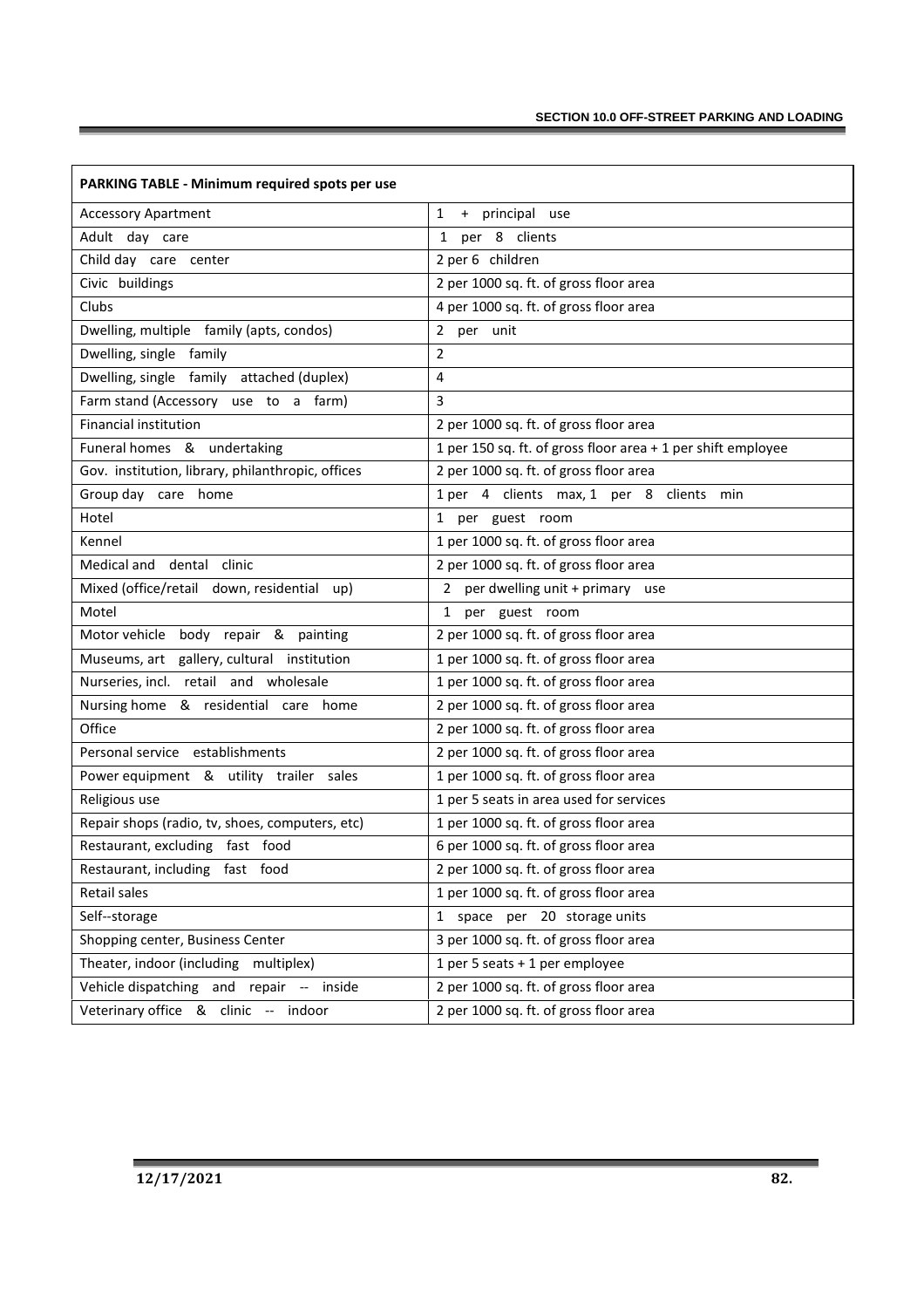## **11.0 ALTERNATIVE ENERGY SYSTEMS**

#### **11.1 Small Wind Energy Systems**

- A. Purpose: To allow for on-site wind generation of electricity for personal use while:
	- (1) Protecting nearby properties from acoustic nuisance and a reduction in property values;
	- (2) Reducing the potential of damage to neighboring properties in the event of a system failure;
	- (3) Reducing the potential of injury to wildlife;
	- (4) Protecting scenic vistas, nature preserves, and scenic roadways.
- B. Applicability. These regulations are applicable to Small Wind Energy Systems designed for on-site residential, farm, and small private commercial uses. "Small Wind Energy System" means a wind energy system that
	- (1) is used to generate electricity;
	- (2) has a nameplate capacity of 50 kilowatts or less; and
	- (3) has a tower height of 100 feet or less.
		- (a) "Tower" means the monopole, freestanding, or guyed structure that supports a wind generator.
		- (b) "Total height" means the vertical distance from ground level to the tip of a wind generator blade when the tip is at its highest point.
	- (4) "Wind energy system" means equipment that converts and then stores or transfers energy from the wind into usable forms of energy. This equipment includes any base, blade, foundation, generator, nacelle, rotor, tower, transformer, vane, wire, inverter, batteries or other component used in the system.
- C. A small wind energy system as defined in these zoning regulations, is permitted in accordance with the Schedule of Uses, provided the following regulations are met:
	- (1) A Small Wind Energy System shall provide electricity only in support of a principal or accessory use of the parcel on which it is located.
	- (2) A maximum of one (1) Small Wind Energy System shall be allowed on any parcel.
	- (3) Setbacks. A wind tower for a Small Wind Energy System shall be set back a distance equal to its total height (including its top rotor tip) from:
		- (a) any public road right of way.
		- (b) any overhead utility lines
		- (c) all property lines.
	- (4) Small Wind Energy Systems, including towers or alternative turbine support structures, and supporting guy wires (if any), shall not be located in any front yard or encroach on any setbacks.
	- (5) Intentionally Left Blank
	- (6) The small wind energy system shall be designed and sited such that entry onto abutting property is not required for its installation, removal, maintenance, or repair. A Small Wind Energy System shall not be permitted if it requires an easement OR variance for installation, removal, noise, electromagnetic interference, fall radius, maintenance, replacement, or other purpose.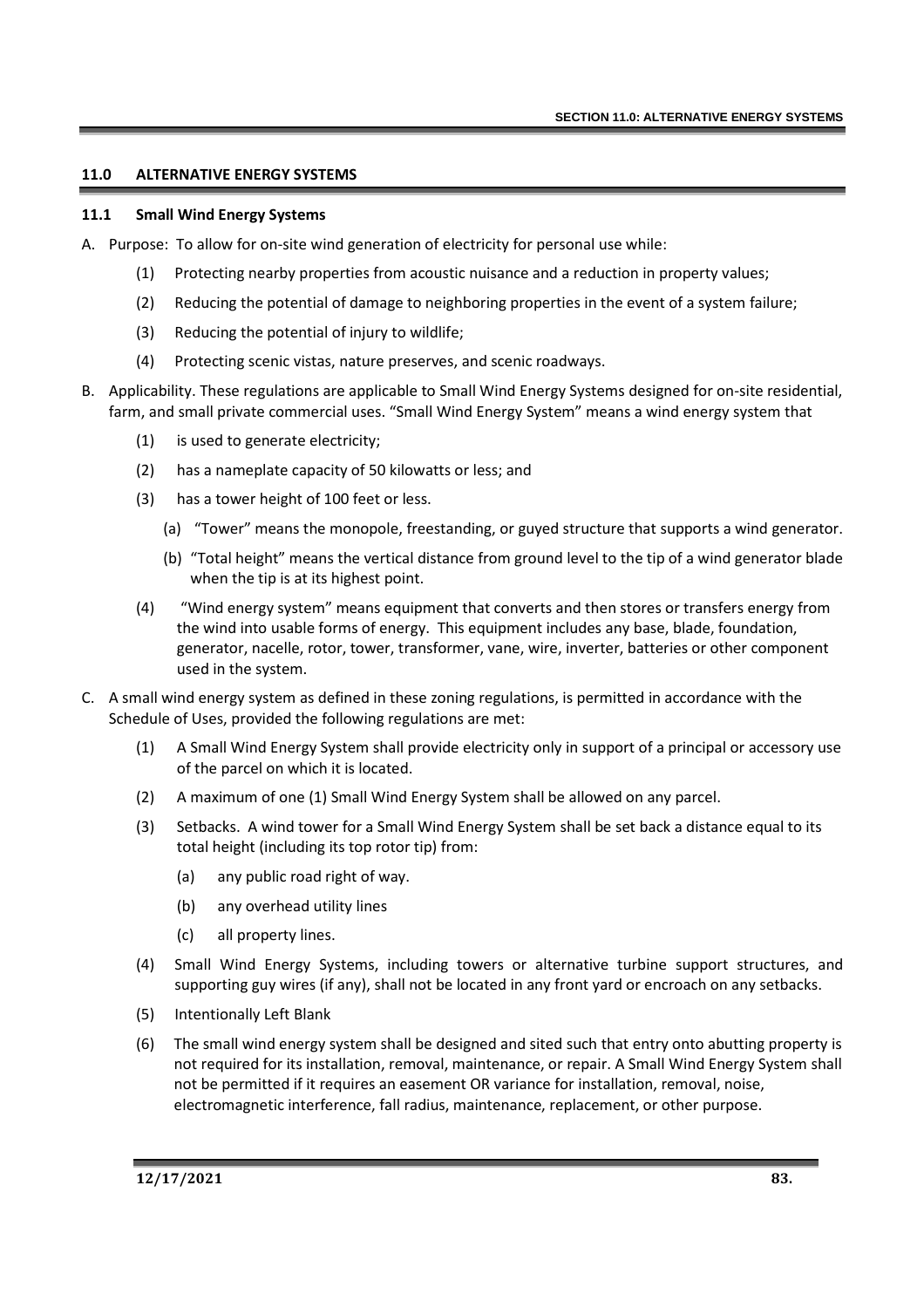- (7) Access.
	- (a) All ground mounted electrical and control equipment shall be labeled and secured to prevent unauthorized access.
	- (b) The tower shall be designed and installed so as to not provide step bolts or a ladder readily accessible to the public for a minimum height of 8 feet above the ground.
- (8) Electrical Wires. All electrical wires associated with a small wind energy system, other than wires necessary to connect the wind generator to the tower wiring, the tower wiring to the disconnect junction box, and the grounding wires shall be located underground.
- (9) Lighting. A wind tower and generator shall not be artificially lighted unless such lighting is required by the Federal Aviation Administration.
- (10) Appearance, Color, and Finish. The wind generator and tower shall remain painted or finished the color or finish that was originally applied by the manufacturer, unless approved in the zoning permit.
- (11) Signs. All signs, other than the manufacturer's or installer's identification, appropriate warning signs, or owner identification on a wind generator, tower, building, or other structure associated with a small wind energy system visible from any public road shall be prohibited.
- (12) Expiration. A permit issued pursuant to this ordinance shall expire if:
	- (a) The small wind energy system is not installed and functioning within 24-months from the date the permit is issued; or,
	- (b) The small wind energy system is out of service or otherwise unused for a continuous 12-month period.
- D) Abandonment.
	- (1) A small wind energy system that is out-of-service for a continuous 12-month period will be deemed to have been abandoned. The ZEO may issue a Notice of Abandonment to the owner of a small wind energy system that is deemed to have been abandoned. The Owner shall have the right to respond to the Notice of Abandonment within 30 days from Notice receipt date. The ZEO shall withdraw the Notice of Abandonment and notify the owner that the Notice has been withdrawn if the owner provides information that demonstrates the small wind energy system has not been abandoned.
	- (2) If the small wind energy system is determined to be abandoned, the owner of a small wind energy system shall remove the wind generator from the tower at the Owner's sole expense within 3 months of receipt of Notice of Abandonment. If the owner fails to remove the wind generator from the tower, the ZEO may pursue a legal action to have the wind generator removed at the Owner's expense.
- E. Application Requirements:
	- (1) The proposed small wind energy system design is required to be certified by a recognized national safety program such as Underwriter Laboratories or the equivalent.
	- (2) The application shall be accompanied by a site plan drawn to scale showing
		- (a) Property lines and physical dimensions of the property
		- (b) Location, dimensions, and types of existing major structures on the property
		- (c) Location of the proposed wind system tower
		- (d) The right-of-way of any public road that is contiguous with the property;
		- (e) Any overhead utility lines;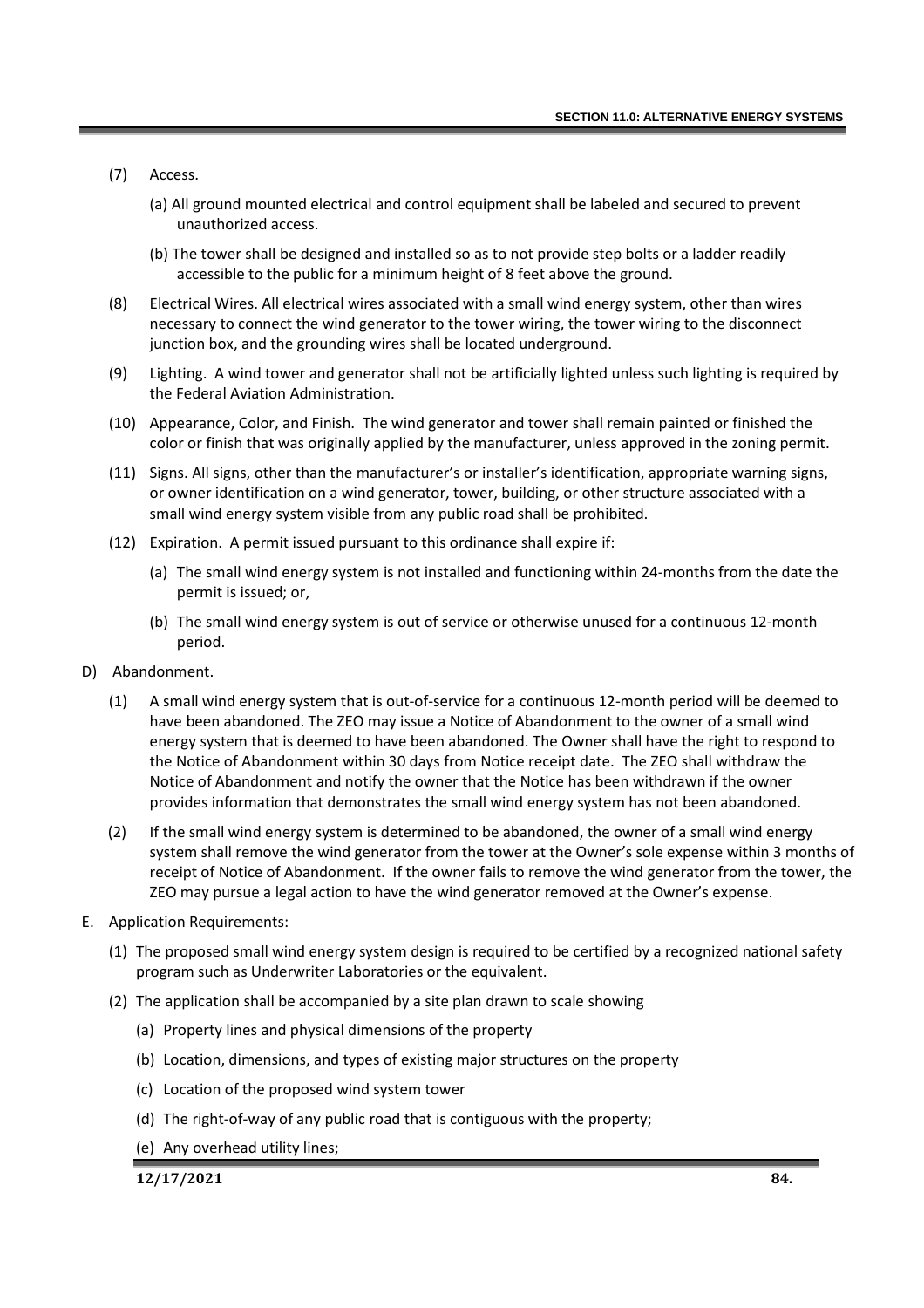- (f) Wind system specifications, including manufacturer and model, rotor diameter, tower height, tower type (freestanding or guyed)
- (g) Tower foundation blueprints or drawings
- (h) Tower blueprint or drawing
- (3) The application shall include the make, model, year, specifications, noise level charts, power output, maintenance requirements, and an overview description of the proposed Small Wind Energy System, including footings, tower, rotor or blade system, the associated control or conversion electronics, the generator, the minimum and maximum heights above ground of the turbine blade tips, and appropriate drawings illustrating such dimensions of the various structural components.
- (4) Sufficient information to show that the proposed site shall have sufficient access to unimpeded air flow for adequate operation in accordance with the Siting Handbook for Small Wind Energy Conversion Systems, PNL-2521, or other nationally recognized reference.
- (5) Sufficient information to show that noise generated by the Small Wind Energy System will comply at the nearest property line with requirements of the Connecticut Regulations for the Control of Noise and Connecticut General Statutes Title 22a (Environmental Protection) Chapter 442 (Noise Pollution Control).

# **11.2 Solar Energy Systems**

- A. Ground mounted and roof mounted solar energy systems constitute "development" and should satisfy the purpose and intent of the Design Guidelines if located in the Ledyard Center Design District or Gales Ferry Design District.
- B. Septic System Avoidance The Solar Energy System shall not be located over a septic system, leach field area or identified reserve area unless approved by the CT Department of Energy and Environmental Protection or their authorized agent;
- C. Floodplain Avoidance If located in a floodplain as designated by FEMA, or an area of known localized flooding, all panels, electrical wiring, automatic transfer switches, inverters, etc. shall be located above the base flood elevation; and, shall not otherwise create a fire or other safety hazard.

# **11.2.1 Solar Energy Systems as an Accessory Use (Small Solar Systems)**

- A. Accessory Solar Energy Systems are ground mounted or rooftop systems that provide energy primarily for on-site use and are permitted as Accessory Uses in all zones. Rooftops or ground mounted systems covering developed parking areas or other hardscape areas are encouraged as preferred locations for a Solar Energy System. The following requirements regulate the installation and use of accessory solar energy systems:
	- (1) Location requirements: Accessory solar energy buildings or structures are permitted subject to the following conditions:
		- (a) No solar energy building or structure shall be permitted in any front yard
		- (b) Solar energy buildings or structures are permitted in the side and rear yard provided they meet the setback requirements.
		- (c) The total of all solar energy buildings or structures shall not occupy more than forty percent (40%) of the side plus rear yards.
		- (d) No freestanding accessory solar energy building or structure shall exceed fifteen (15) feet in height.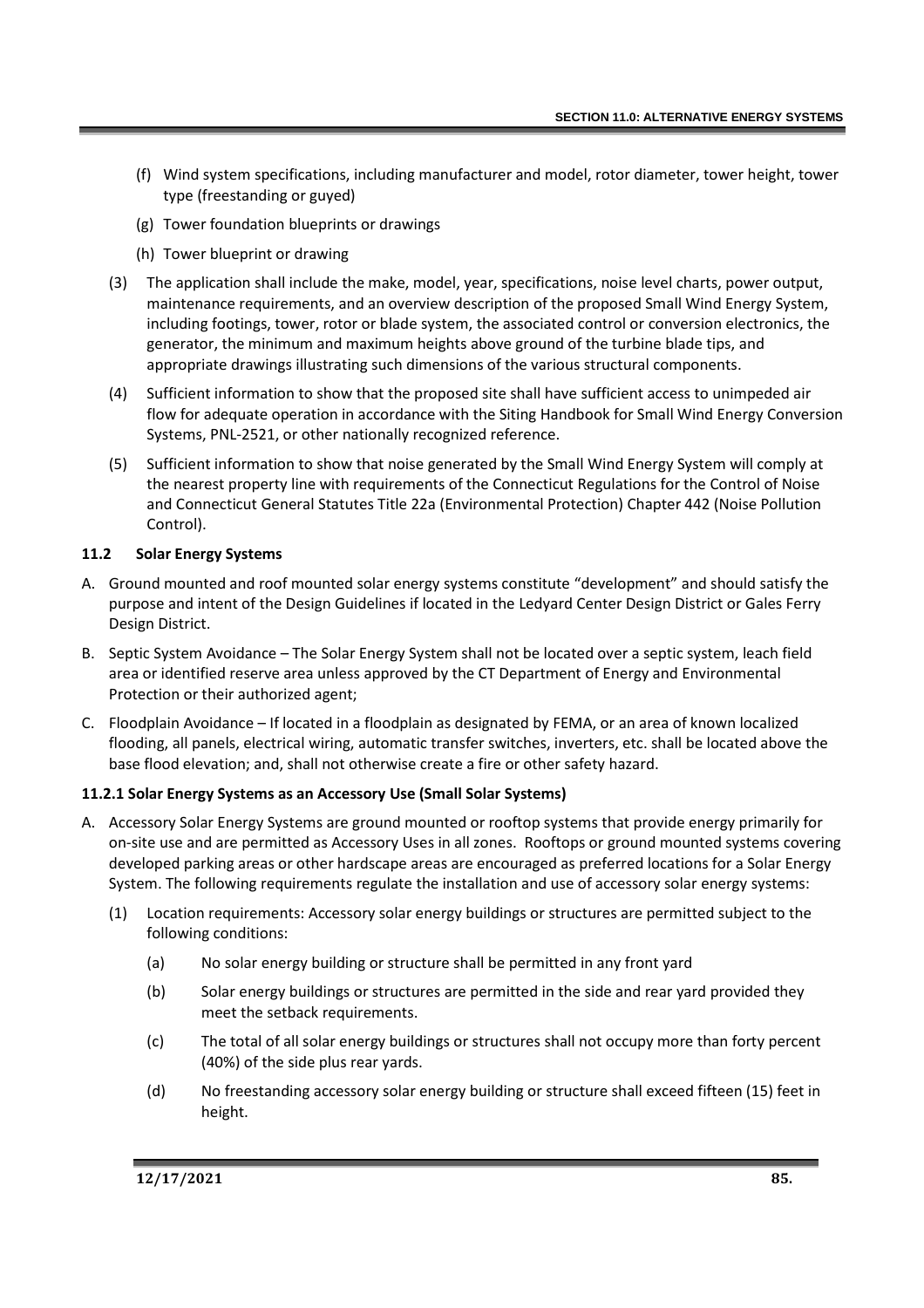## **11.2.1 Solar Energy Systems as a Principal Use (Large Solar Systems)**

- A. Solar Energy Systems are allowed as a principal use as listed in the Schedule of Permitted Uses.
- B. Solar Energy Systems must meet all Bulk requirements of the applicable zone.
- C. All electrical and control equipment shall be labeled and secured to prevent unauthorized access.
- D. A minimum 10-foot-wide buffer/screening of minimum 6-foot height shall be provided to abutting properties/parcels.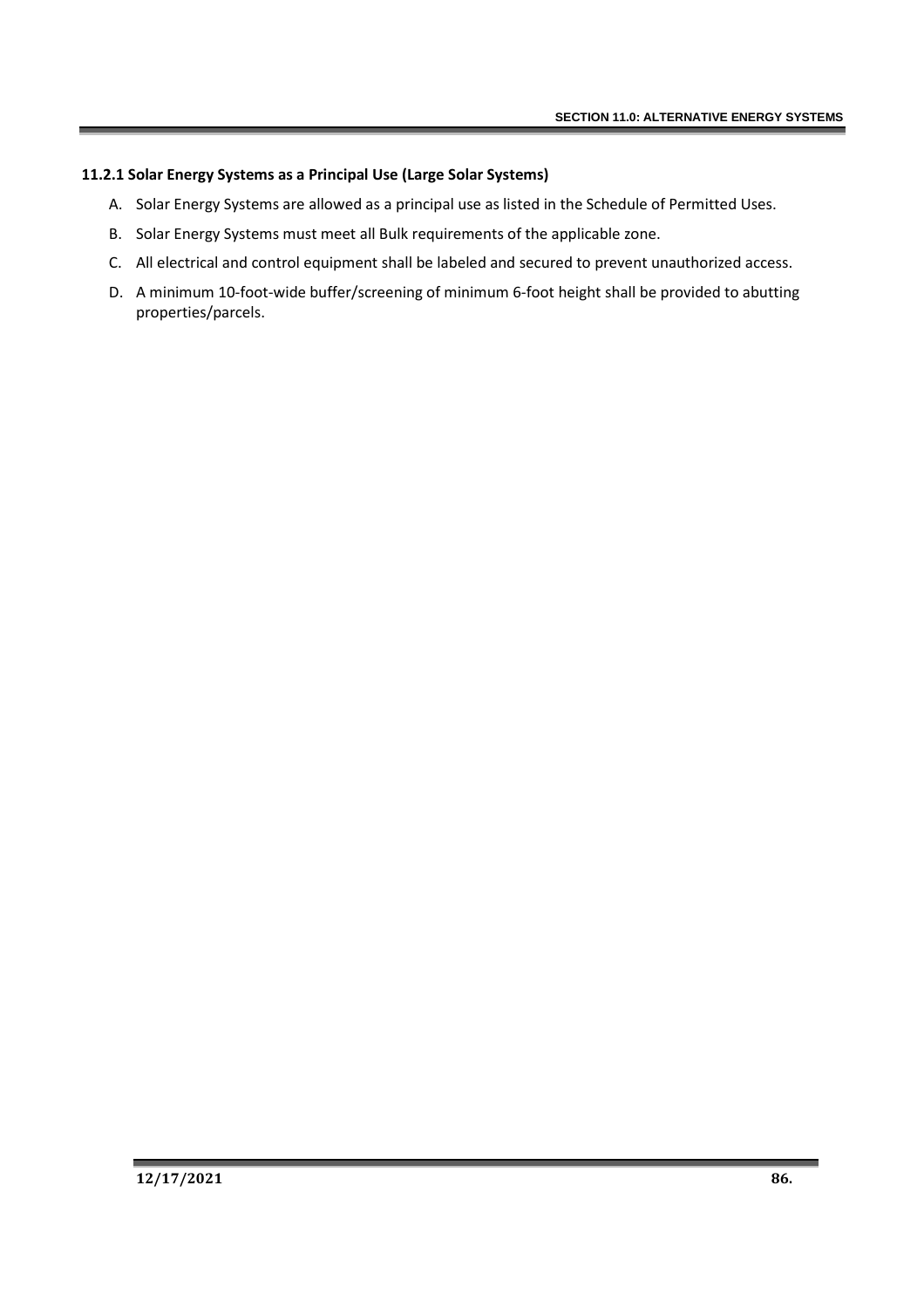## **12.0 NATURAL RESOURCES**

### **12.1 Coastal Area Management (CAM)**

- A. Purpose: All buildings, uses, and structures fully or partially within the coastal boundary, as defined in Chapter 444, §22a-94 of the Connecticut General Statutes and depicted on the Town of Ledyard Zoning Map, shall be subject to the Coastal Site Plan review requirements and procedures in Sections 22a-105 through 22a-109 of the Connecticut General Statutes.
- B. The following applications are subject to the Coastal Site Plan review requirements and procedures if located fully or partially within the coastal area:
	- (1) Site plans submitted to the Commission in accordance with §22a-109 of the Connecticut General Statutes,
	- (2) Applications for a special permit submitted to the Commission in accordance with §8-2 of the Connecticut General Statutes and §7.0 of these regulations,
	- (3) Applications for a variance submitted to the Zoning Board of Appeals in accordance with subdivision (3) of §8-6 of the Connecticut General Statutes and §15.9 of these regulations, and
	- (4) A referral of a proposed municipal project to the Planning & Zoning Commission in accordance with §8-24 of the Connecticut General Statutes.
- C. The following activities are hereby exempted from Coastal Site Plan review requirements under the authority of subsection (b) of §22a-109 of the Connecticut General Statutes:
	- (1) Gardening, grazing, and the harvesting of crops,
	- (2) Minor additions to, or modifications of, existing Buildings or Accessory Buildings,
	- (3) Construction of new or modification of existing Structures incidental to the enjoyment and maintenance of residential property including, but not limited to, walks, terraces, driveways, tennis courts, and accessory buildings,
	- (4) Construction of new, or modification of existing, on-premise fences, walls, pedestrian walks and terraces, underground utility connections, essential electric, gas, telephone, water and sewer service lines, signs and such other minor structures as will not substantially alter the natural character of coastal resources as defined by §22a-93 (7) of the Connecticut General Statutes,
	- (5) Construction of a single-family dwelling except in or within one hundred (100) feet of the following coastal resource areas as defined by §22a-93 (7) of the Connecticut General Statutes: tidal wetlands, coastal bluffs and escarpments, and beaches and dunes,
	- (6) Activities conducted for the specific purpose of conserving or preserving soil, vegetation, water, fish, shellfish, wildlife, and other coastal land and water resources,
	- (7) Interior modifications to buildings, and
	- (8) Minor change in uses of buildings, structures, or property, except those changes occurring on properties adjacent to or abutting coastal waters.
- D. Coastal Site Plan. In addition to meeting the other requirements of these regulations, all applicants for zoning permits, special permits, or variances relating to uses proposed for location fully or partially within the coastal area shall submit a Coastal Site Plan which shall accomplish the following:
	- (1) Show the location and spatial relationship of coastal resources on and contiguous to the site;
	- (2) Describe the entire project with appropriate plans, indicating project location, design, timing and methods of construction;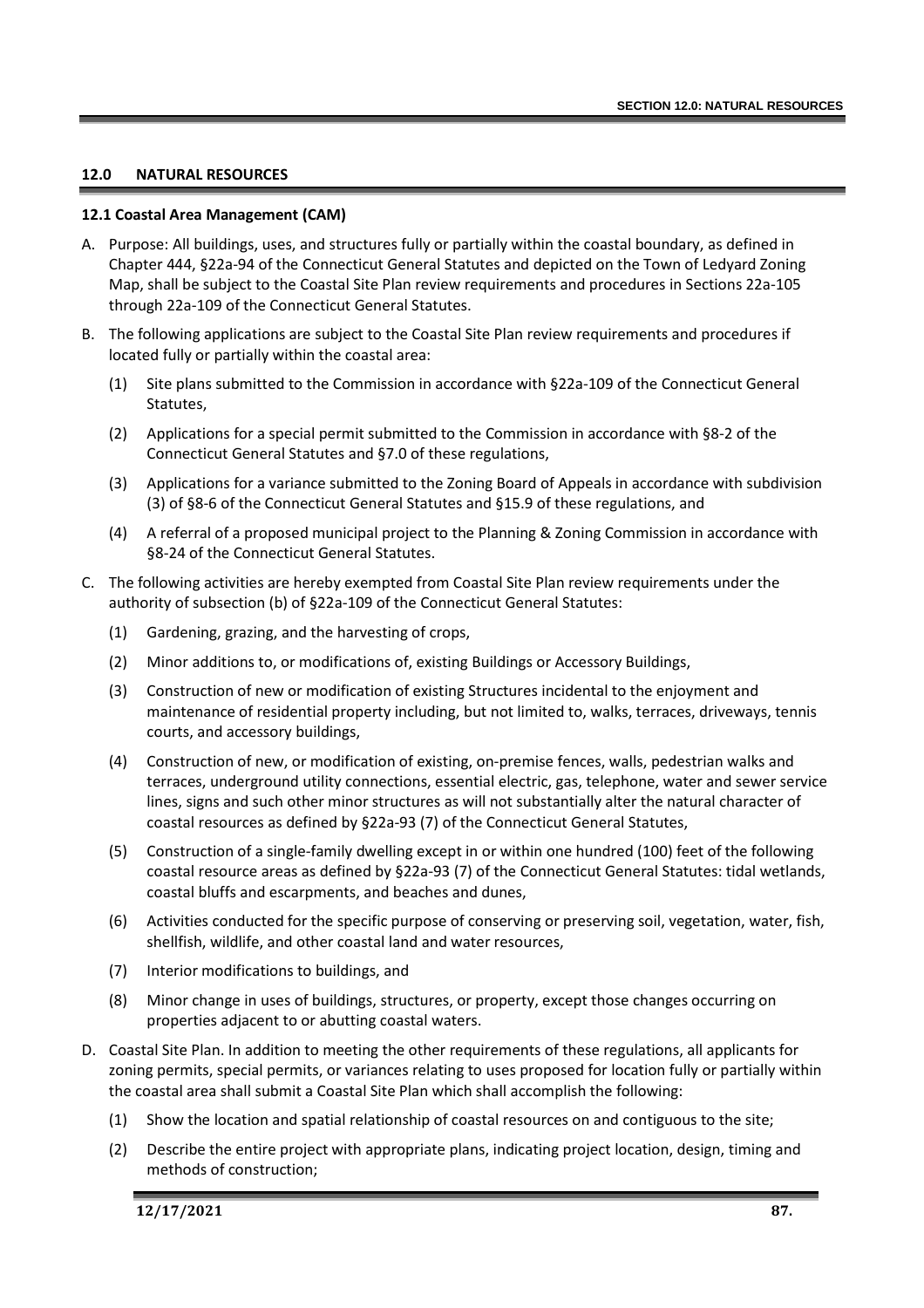- (3) Assess the capability of the resources to accommodate the proposed use;
- (4) Assess the suitability of the project for the proposed site;
- (5) Evaluate the potential beneficial and adverse impacts of the project and describe proposed methods to mitigate adverse effects on coastal resources; and
- (6) Demonstrate that the adverse impacts of the proposed activity are acceptable and demonstrate that such activity is consistent with the goals and policies in §22a-92 of the Connecticut General Statutes.
- E. Coastal Site Plan Review. In addition to any other applicable site plan review criteria prescribed by these Zoning Regulations as set out in §6.0, a Coastal Site Plan required under this Section shall be reviewed and may be modified, conditioned, or denied in accordance with the procedures and criteria listed in this Section of these Zoning Regulations.
	- (1) The Commission may, at its discretion, hold a public hearing on any Coastal Site Plan submitted to it for review.
	- (2) In determining the acceptability of potential adverse impacts of the proposed activity described in the Coastal Site Plan on both the coastal resources and the future water dependent development opportunities, the Commission shall:
		- (a) Consider the characteristics of the site, including the location and condition of any coastal resources defined in §22a-93 of the Connecticut General Statutes;
		- (b) Consider the potential effects, both beneficial and adverse, of the proposed activity on coastal resources and future water-dependent development opportunities; and
		- (c) Follow all applicable goals and policies stated in §22a-92 of the Connecticut General Statutes and identify any conflicts between the proposed activity and any goal or policy. When approving, modifying, conditioning or denying a Coastal Site Plan based on the criteria herein prescribed, the Commission shall state, in writing, the findings and reasons for its action and shall send a copy of any decision by certified mail to the person who submitted such plan within fifteen (15) days after such decision is rendered.
	- (3) In approving any activity proposed in a coastal area, the Commission shall make a written finding that the proposed activity, with any conditions or required modification:
		- (a) Is consistent with all applicable goals and policies in §22a-90 of the Connecticut General Statutes; and
		- (b) Incorporates as conditions or modifications all reasonable measures that would mitigate the adverse impacts of the proposed activity on both coastal resources and future waterdependent development activities.
- F. Bond. As a condition to a Coastal Site Plan approval, the Commission may require a bond or other surety or financial security arrangement to secure compliance for any public improvements stated in its approval of the plan.
- G. Violations. Any activity within the defined coastal area not exempt from Coastal Site Plan review pursuant to §12.1(C) above, which occurs without having received a lawful approval from the Commission under all the applicable procedures and criteria prescribed by these Zoning Regulations or which violates the terms and conditions of such approval, shall be deemed a public nuisance and appropriate legal remedies will be taken by the Commission for the abatement of such nuisance.
- H. Time Limitations. Whenever the approval of the Coastal Site Plan is the only requirement to be met or remaining to be met under these regulations for a proposed building use or structure, a decision on an application for approval of such site plan shall be rendered within sixty-five (65) days after receipt of such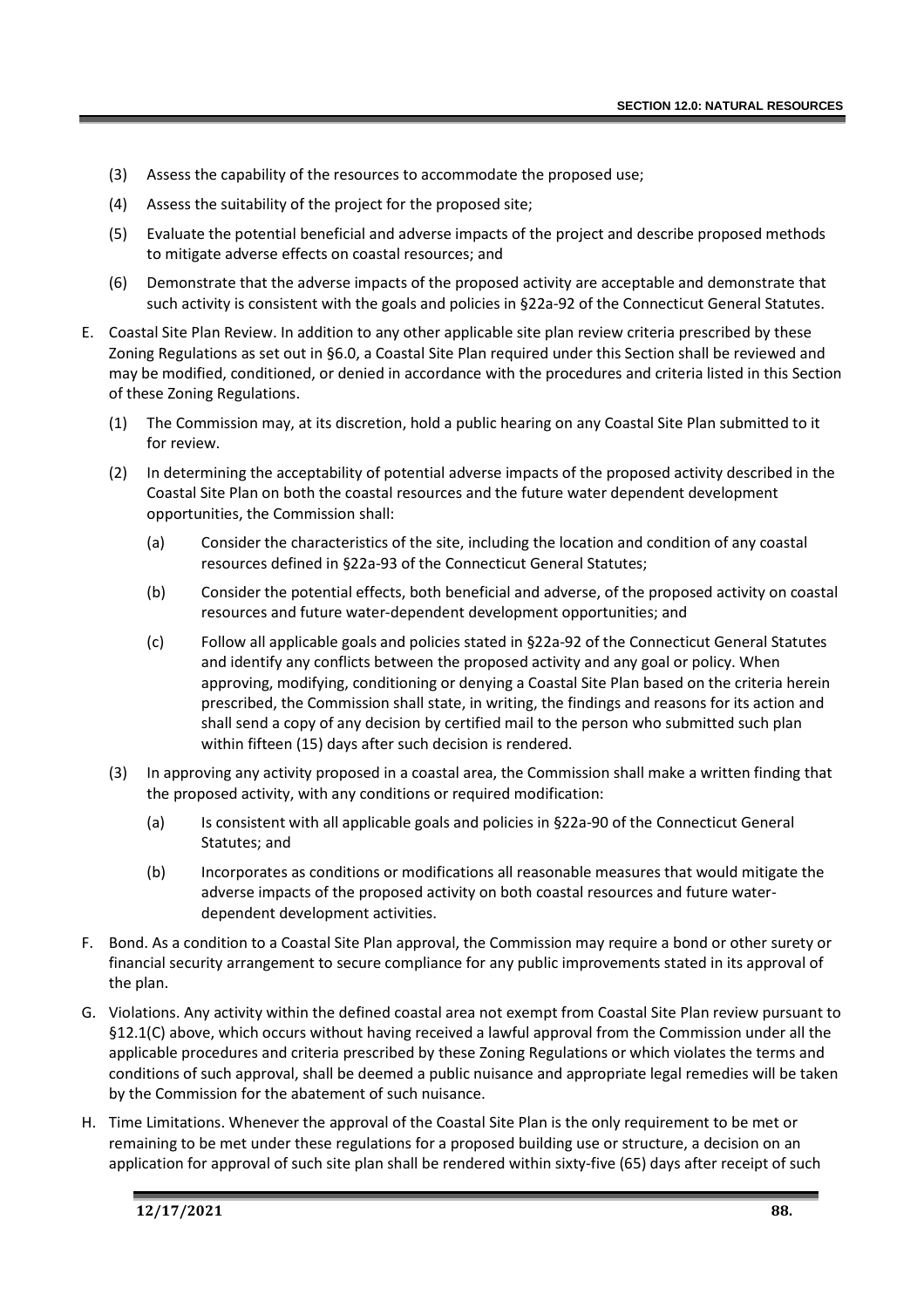plan. The applicant may consent to one (1) or more extensions of such period, provided the total period of any such extension or extensions shall not exceed one (1) additional sixty-five (65) day period per CGS §8- 7d(b), or may withdraw such plan.

## **12.2 Soil Erosion and Sediment Control Plan**

- A. In accordance with Connecticut General Statutes. §22a-325 to 22a-329 inclusive, a Soil Erosion and Sediment Control Plan shall be submitted with any application for development when the disturbed area of such development is cumulatively more than one-half (1/2) acre. The Soil Erosion and Sediment Control Plan shall, in mapped and narrative form, contain proper measures to be taken to control erosion and sedimentation during and after construction. The Soil Erosion and Sediment Control Plan shall be based on the "Connecticut Guidelines for Soil Erosion and Sediment Control," (1985) as amended.
- B. Site plan Requirements: See §6.6.
- C. Approval. After review of the Soil Erosion and Sediment Control Plan by the Commission or its designated agent, the appropriate authority shall certify, modify and certify, or deny that the Soil Erosion and Sediment Control Plan complies with these regulations. A vote of the Commission to approve a site plan shall mean Certification of the Soil Erosion and Sediment Control Plan as well. Prior to Certification, any plan submitted to the Commission may be referred to any agency deemed appropriate by the Commission, for recommendations concerning the Soil Erosion and Sediment Control Plan, provided such review shall be completed within thirty (30) days of the receipt of such plan.
- D. Bond. The estimated costs of measures required to control soil Erosion and sedimentation, as specified in the certified plan, may be covered in the performance bond or other insurance acceptable to the Commission.
- E. Inspection. The Commission or its designated agent shall periodically conduct inspections, or periodic reviews, to verify compliance with the certified plan and that Erosion and sediment control measures are properly installed, maintained and performing as designed. The Commission or its designated agent may require the applicant to submit progress reports which show that soil erosion and sediment control measures and facilities have been performed or installed according to the certified plan and are being correctly operated and maintained.

# **12.3 Flood Protection**

- A. Purpose: To promote the public health, safety and general welfare and to minimize public and private losses due to flood conditions in specific areas. The flood hazard areas of the Town of Ledyard are subject to periodic inundation which may result in loss of life and property, health and safety hazards, disruption of commerce and governmental services, extraordinary public expenditures for flood protection and relief, and impairment of the tax base, all of which adversely affect the public health, safety and general welfare.
- B. Definitions. Unless specifically defined below, words or phrases used in this regulation shall be interpreted to give them the meaning they have in common usage and to give this ordinance it's most reasonable application.
	- (1) AREA OF SPECIAL FLOOD HAZARD: The land in the floodplain within a community subject to one percent (1%) or greater chance of flooding in any given year.
	- (2) BASE FLOOD: The flood having a one percent (1%) chance of being equaled or exceeded in any given year.
	- (3) BASE FLOOD ELEVATION (BFE): Is the elevation of the crest of the base flood or 100-year flood. The height in relation to mean sea level expected to be reached by the waters of the base flood at pertinent points in the floodplains of coastal and riverine areas.
	- (4) BASEMENT: Is any area of the building having its floor subgrade (below ground level) on all sides.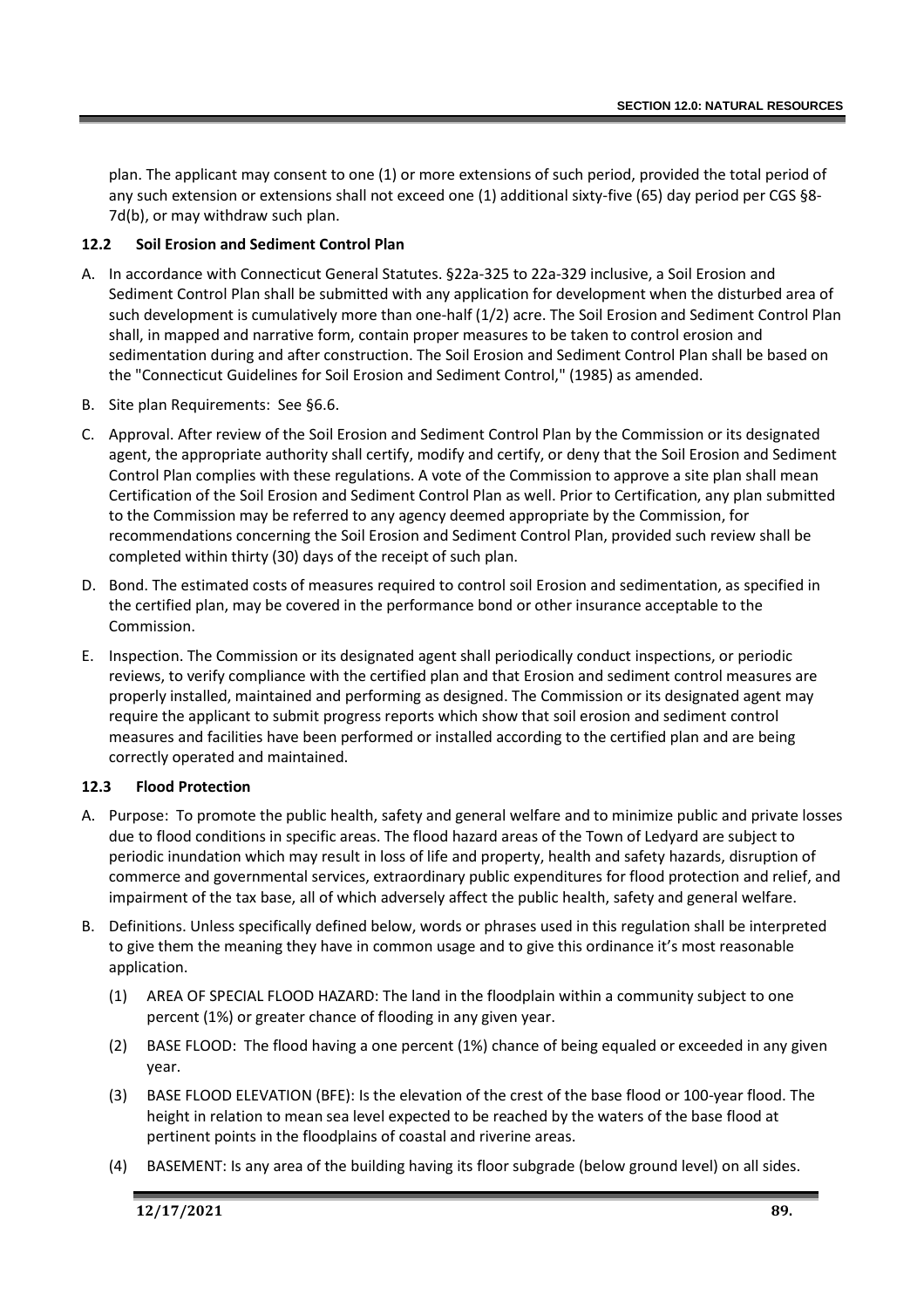- (5) EXISTING MANUFACTURED HOME PARK OR SUBDIVISION: For this Section only, a manufactured home park or subdivision for which the construction of facilities for servicing the lots of which the manufactured homes are to be affixed (including, as a minimum, the installation of utilities, the construction of streets, and either final site grading or the pouring of concrete pads) was completed before March 11, 1981, the effective date of the floodplain management regulations adopted by the community.
- (6) EXPANSION TO AN EXISTING MANUFACTURED HOME PARK OR SUBDIVISION: For this Section only, means the preparation of additional sites by the construction of facilities for servicing the lots on which the manufactured homes are to be affixed (including installation of utilities, the construction of streets, and either final site grading or the pouring of concrete pads).
- (7) FEDERAL EMERGENCY MANAGEMENT AGENCY (FEMA): The federal agency that administers the National Flood Insurance Program (NFIP).
- (8) FINISHED LIVING SPACE: For this Section only, means, as related to fully enclosed areas below the base flood elevation (BFE), a space that is, but not limited to, heated and/or cooled, contains finished floors, (tile, linoleum, hardwood, etc.), has sheetrock walls that may or may not be painted or wallpapered, and other amenities such as furniture, appliances, bathrooms, fireplaces and other items that are easily damaged by floodwaters and expensive to clean, repair or replace.
- (9) FLOOD or FLOODING: A general and temporary condition of partial or complete inundation of normally dry land areas from either the overflow of inland or tidal waves, or the unusual and rapid accumulation/runoff of surface waters from any source.
- (10) FLOOD INSURANCE RATE MAP (FIRM): An official map of a community, on which the National Flood Insurance Program Administrator has delineated both the special hazard areas and the risk premium zones applicable to the community.
- (11) FLOOD INSURANCE STUDY: An examination, evaluation and determination of flood hazards and, if appropriate, corresponding water surface elevations, or an examination, evaluation and determination of mudslide and/or flood related erosion hazards.
- (12) FLOODWAY: The channel of a river or other watercourse and the adjacent land areas that must be reserved to discharge the base flood without cumulatively increasing the water surface elevation more than one (1) foot.
- (13) FUNCTIONALLY DEPENDENT USE OR FACILITY: A use or facility that cannot perform its intended purpose unless it is located or carried out in close proximity to water. The term includes only docking facilities, port facilities that are necessary for the loading and unloading of cargo or passengers, and ship building and ship repair facilities. The term does not include seafood processing facilities, longterm storage, manufacturing, sales or service facilities.
- (14) LOWEST FLOOR: The lowest floor of the lowest enclosed area (including basement).
- (15) MANUFACTURED HOME: For purposes of the National Flood Insurance Program, means a structure, transportable in one (1) or more sections, which is built on a permanent chassis and is designed for use with or without a permanent foundation when attached to the required utilities. The term "manufactured home" does not include a "recreational vehicle".
- (16) MANUFACTURED HOME PARK OR SUBDIVISION: For this Section, means a parcel or contiguous parcels of land divided into two (2) or more manufactured home lots for rent or sale.
- (17) MARKET VALUE: For this Section, means the value of the structure as determined by the appraised value prior to the start of the initial repair or improvement, or in the case of damage, the value of the structure prior to the damage occurring.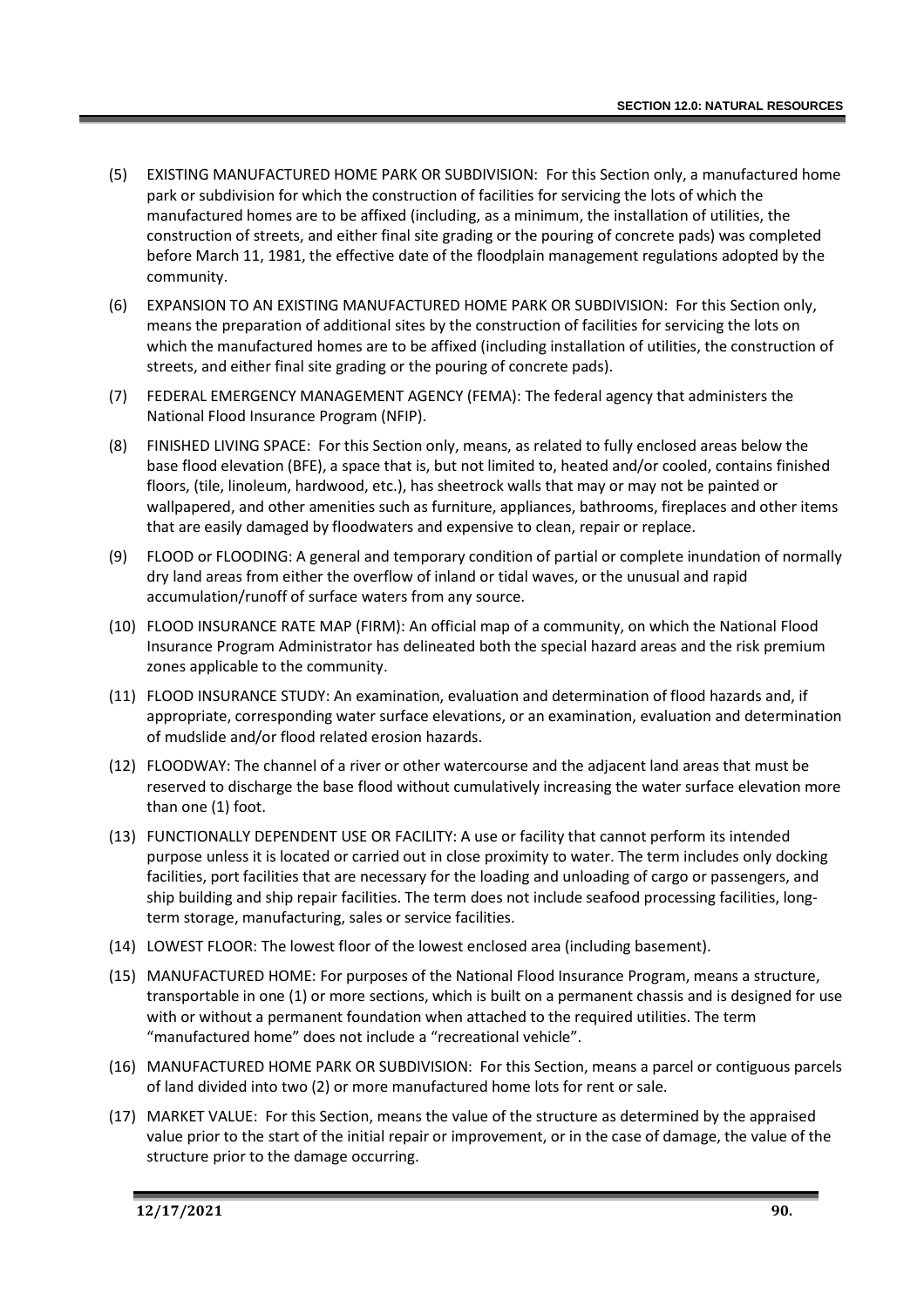- (18) MEAN SEA LEVEL: For purposes of the National Flood Insurance Program, the North American Vertical Datum (NAVD) of 1988 or other datum, to which base flood elevations shown on a community's Flood Insurance Rate Map are referenced.
- (19) NEW CONSTRUCTION: The purposes of determining insurance rates, structures for which the "start of construction" commenced on or after the effective date of an initial FIRM or after December 31, 1974, whichever is later, and includes any subsequent improvements to such structures. For floodplain management purposes, "new construction" means structures for which the "start of construction" commenced on or after March 11, 1981, the effective date of floodplain management regulations adopted by the community and includes any subsequent improvements to such structures.
- (20) NEW MANUFACTURED HOME PARK OR SUBDIVISION: For the purpose of this Section, means a manufactured home park or subdivision for which the construction of facilities for servicing the lots on which the manufactured homes are to be affixed (including at a minimum, the installation of utilities, the construction of streets, and either final site grading or the pouring of concrete pads) is completed on or after March 11, 1981, the effective date of the floodplain management regulation adopted by the community.
- (21) STRUCTURE: For floodplain management purposes, a walled and roofed building which is principally above ground, including a manufactured home, a gas or liquid storage tank, or other man-made facilities or infrastructures.
- (22) SUBSTANTIAL DAMAGE: Damage of any origin sustained by a structure whereby the cost of restoring the structure to its before-damaged condition would equal or exceed fifty percent (50%) of the market value of the structure before the damage occurred.
- (23) SUBSTANTIAL IMPROVEMENT: For this Section, any combination or repairs, reconstruction, alteration, or improvements to a structure, taking place during a one (1) year period, in which the cumulative cost equals or exceeds fifty percent (50%) of the market value of the structure. The market value of the structure should be (1) the appraised value of the structure prior to the start of the initial repair or improvement, or (2) in the case of damage, the value of the structure prior to the damage occurring. This term includes structures that have "substantial damage," regardless of the actual repair work performed. For the purposes of this definition, "substantial improvement" is considered to occur when the first alteration of any wall, ceiling, floor, or other structural part of the building commences, if that alteration affects the external dimensions of the structure. The term does not, however, include any project for improvement of a structure required to correct existing violations of state or local health, sanitary, or safety code specifications which have been identified by the Zoning Official and are solely necessary to assure safe living conditions.
- (24) VARIANCE: A grant of relief by a community from the terms of the floodplain management regulation that allows construction in a manner otherwise prohibited and where specific enforcement would result in unnecessary hardship.
- (25) VIOLATION: Failure of a structure or other development to be fully compliant with the community's floodplain management regulations. A structure or other development without required permits, lowest flood elevation documentation, flood-proofing certificates or required floodway encroachment calculations is presumed to be a violation until such time as that documentation is provided.
- (26) WATER SURFACE ELEVATION: The height, in relation to the North American Vertical Datum (NAVD) of 1988 (or other datum, where specified), of floods of various magnitudes and frequencies in the floodplains of coastal or riverine areas.
- C. General provisions. These regulations shall apply to all areas of special flood hazard identified by the Federal Emergency Management Agency (FEMA) in its Flood Insurance Study (FIS) for New London County, Connecticut, dated July 18, 2011 (as may be amended from time to time), and accompanying Flood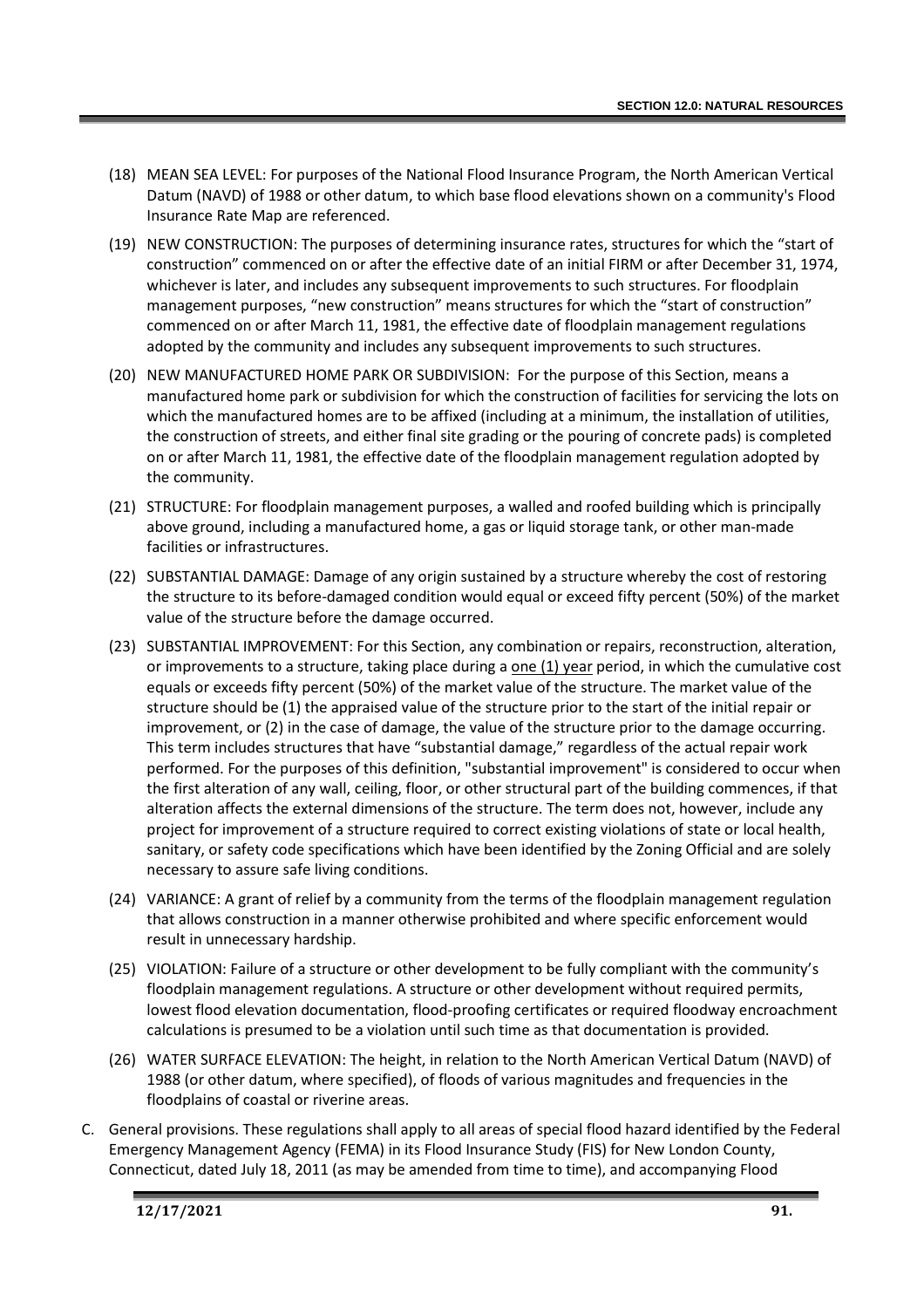Insurance Rate Maps (FIRM), dated July 18, 2011 (as may be amended from time to time), and other supporting data applicable to the Town of Ledyard are adopted by reference and declared to be a part of these regulations.

- (1) Since mapping is legally adopted by reference to this regulation, it must take precedence when more restrictive until such time as a map amendment or map revision is obtained from FEMA.
- (2) The area of special flood hazard includes any area shown on the FIRM as Zones A and AE, including areas designated as a floodway on a FIRM.
- (3) Areas of special flood hazard are determined utilizing the base flood elevations (BFE) provided on the flood profiles in the FIS for a community. BFEs provided on a FIRM are only approximate (rounded up or down) and should be verified with the BFEs published in the FIS for a specific location.
- (4) A Zoning Permit shall be required in conformance with the provisions of this regulation prior to the commencement of any development activities.
- (5) The degree of flood protection required by this regulation is considered the minimum reasonable for regulatory purposes and is based on scientific and engineering consideration and research. Larger floods can and will occur on rare occasions. Flood heights may be increased by man-made or natural causes.
- (6) This regulation does not imply or guarantee that land outside the Special Flood Hazard Area or uses permitted in such areas will be free from flooding and flood damages.
- (7) This regulation shall not create liability on the part of the Town of Ledyard or by any officer or employee thereof for any flood damages that result from reliance on this regulation or any administrative decision lawfully made thereunder.
- (8) The Town of Ledyard, its officers and employees shall assume no liability for another person's reliance on any maps, data or information provided by the Town of Ledyard.
- (9) These regulations are not intended to repeal, abrogate, or impair any existing easements, covenants, or deed restrictions. However, where this regulation and another ordinance, regulation, easement, covenant or deed restriction conflict or overlap, whichever imposes the more stringent restrictions shall prevail.
- D. Duties and responsibilities of the Commission or its Designated Agent shall include, but not be limited to:
	- (1) Review all permit applications to determine whether proposed building sites will be reasonably safe from flooding;
	- (2) Advise permitted that additional Federal or State permits may be required and notify adjacent communities and the Department of Environmental Protection, Water Resources Unit prior to any alteration or relocation of a watercourse;
	- (3) Assure that maintenance is provided within the altered or relocated portion of said watercourse so that the flood-carrying capacity is not diminished;
	- (4) Record the elevation (in relation to mean sea level) of the lowest floor (including basement) of all new or substantially improved or flood-proofed structures. When flood proofing is utilized for a particular structure the Zoning Official shall obtain certification from a Licensed Professional Engineer or architect;
	- (5) When base flood elevation data or floodway data have not been provided, then the Zoning Official shall obtain, review and reasonably utilize any base flood elevation and floodway data available from a Federal, State or other source to administer the provisions of Sections 12.3(E); and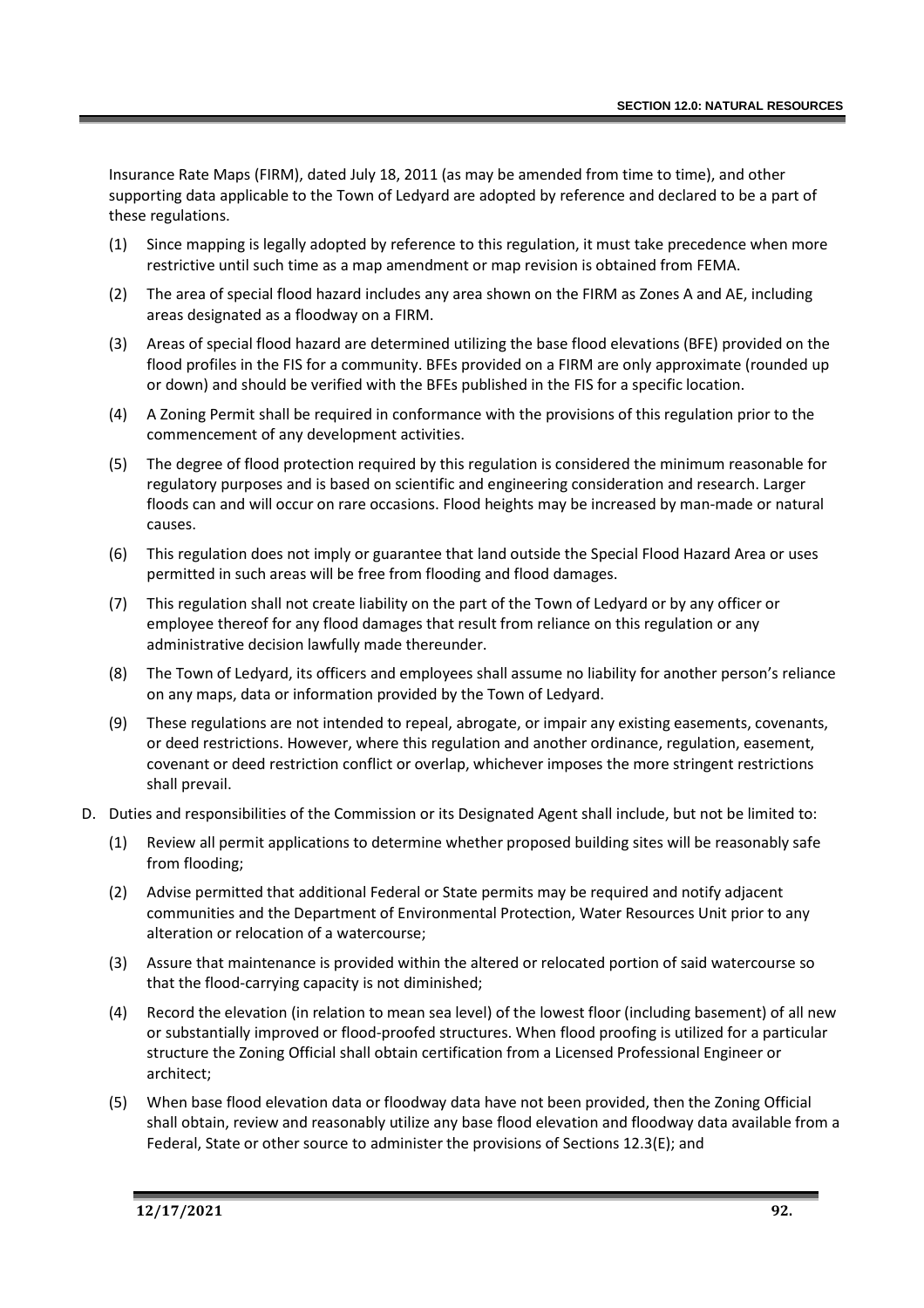- (6) Where interpretation is needed as to the exact location of boundaries of the areas of special flood hazard, the Zoning Official shall make the necessary interpretation. All records pertaining to the provisions of this regulation shall be maintained in the Zoning Office.
- E. Provisions for flood hazard reduction:
	- (1) General standards. In all areas of special flood hazard the following provisions are required:
		- (a) New construction and substantial improvements. New construction and substantial improvements shall be:
			- (I) Anchored to prevent flotation, collapse, or lateral movement of the structure,
			- (ii) Constructed with materials and utility equipment resistant to flood damage, and
			- (iii) Constructed by methods and practices to minimize flood damage.
		- (b) Water supply and sanitary sewage systems:
			- (i) New and replacement Water Supply Systems shall be designed to minimize or eliminate infiltration of floodwaters into the system.
			- (ii) New and replacement sanitary sewage systems shall be designed to minimize or eliminate infiltration of floodwaters into the systems and discharges from the system into floodwaters.
			- (iii) On-site waste disposal systems shall be located and constructed to avoid impairment to them or contamination from them during flooding.
		- (c) Manufactured homes. All manufactured homes to be placed within Zones A and AE on the Town's Flood Insurance Rate Map shall be installed using methods and practices that minimize flood damage. For the purposes of this requirement:
			- (i) Manufactured homes must be elevated and anchored to resist flotation, collapse, or lateral movement.
			- (ii) Methods of anchoring may include, but are not to be limited to, use of over-the-top or frame ties to ground anchors.
		- (d) Utilities. Electrical, heating, ventilation, plumbing, air conditioning equipment, HVAC ductwork, and other service facilities, or any machinery or utility equipment or connections servicing a structure shall be elevated to or above the base flood elevation (BFE) to prevent water from entering or accumulating within the components during conditions of flooding. This includes, but is not limited to, furnaces, oil or propane tanks, air conditioners, heat pumps, hot water heaters, ventilation ductwork, washer and dryer hook-ups, electrical junction boxes, and circuit breaker boxes.
	- (2) Specific standards. In all areas of special flood hazard where base flood elevation data has been provided, as set forth in §12.3(C) or as determined in §12.3(D)(5), the following provisions, in addition to those in §12.3(E)(1), are required:
		- (a) Residential structures: New construction or substantial improvement of any residential structure shall have the lowest floor, including basement, elevated to or above the base flood elevation.
		- (b) Non-residential structures:
			- (i) New construction, substantial improvement of any commercial, industrial, or nonresidential structure located in a Special Flood Hazard Area shall have the lowest floor, including basement, elevated to or above the level of the base flood elevation.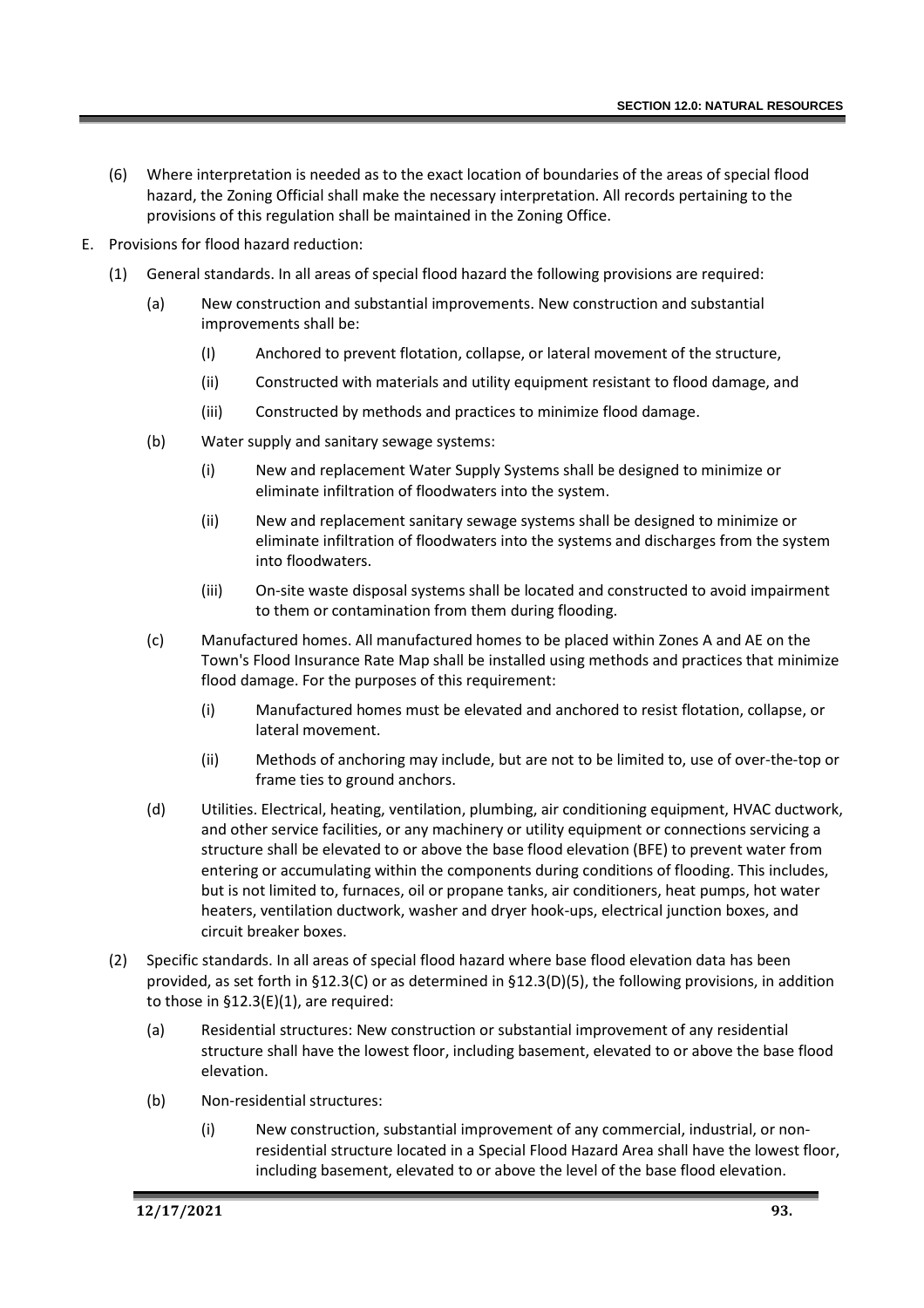- (ii) Flood proofing. Non-residential structures located in all A and AE Zones may be flood proofed in lieu of being elevated provided that together with all attendant utilities and sanitary facilities the areas of the structure below the required elevation are water tight with walls substantially impermeable to the passage of water, and use structural components having the capability of resisting hydrostatic and hydrodynamic loads and the effect of buoyancy.
- (iii) A Licensed Professional Engineer or Architect shall review and/or develop structural design, specifications, and plans for the construction, and shall certify that the design and methods of construction are in accordance with acceptable standards of practice for meeting the provisions of this subsection.
- (c) Manufactured homes shall:
	- (i) Have the lowest floor elevated to or above the base flood elevation.
	- (ii) Be placed on a permanent foundation which is securely anchored and to which the structure is securely anchored. This includes manufactured homes located outside a manufactured home park or subdivision, in a new manufactured home park or subdivision, in an existing manufactured home park or subdivision, in an expansion to an existing manufactured home park or subdivision, or on a site in an existing park which a manufactured home has incurred substantial damage as a result of flood.
- (d) Recreational vehicles placed on sites in all A and AE Zones shall either:
	- (i) Be on a site for fewer than one hundred and eighty (180) consecutive days,
	- (ii) Be fully licensed and ready for highway use. A recreational vehicle is ready for highway use if it is on its wheels or jacking system, is attached to the site only by quick disconnect type utilities and security devices, and has no permanently attached additions, or
	- (iii) Meet the permit requirements of this Section and the elevation and anchoring requirements for "manufactured homes" in §12.3(E)(1)(C) of the General Standards Section.
- (e) In AE Zones where base flood elevations have been determined, but before a floodway is designated, it is required that no new construction, substantial improvement, or other development (including fill) be permitted which would increase base flood elevations more than one (1) foot at any point in the community when all anticipated development is considered cumulatively with the proposed development.
- (3) Floodways:
	- (a) In areas where floodways have been designated or determined, these regulations shall prohibit encroachments, including fill, new construction, substantial improvements and other developments within the floodway unless demonstrated through hydraulic and hydrologic analysis performed in accordance with standard engineering practice and certified by a Licensed Professional Engineer that encroachments shall not result in any (0.00) increase in flood levels during occurrence of the base flood discharge.
	- (b) When utilizing data other than that provided by the Federal Emergency Management Agency, the following standard applies: select and adopt a regulatory floodway based on the principle that the area chosen for the regulatory floodway must be designed to carry the waters of the base flood, without increasing the water surface elevation of that flood more than one (1) foot at any one (1) point.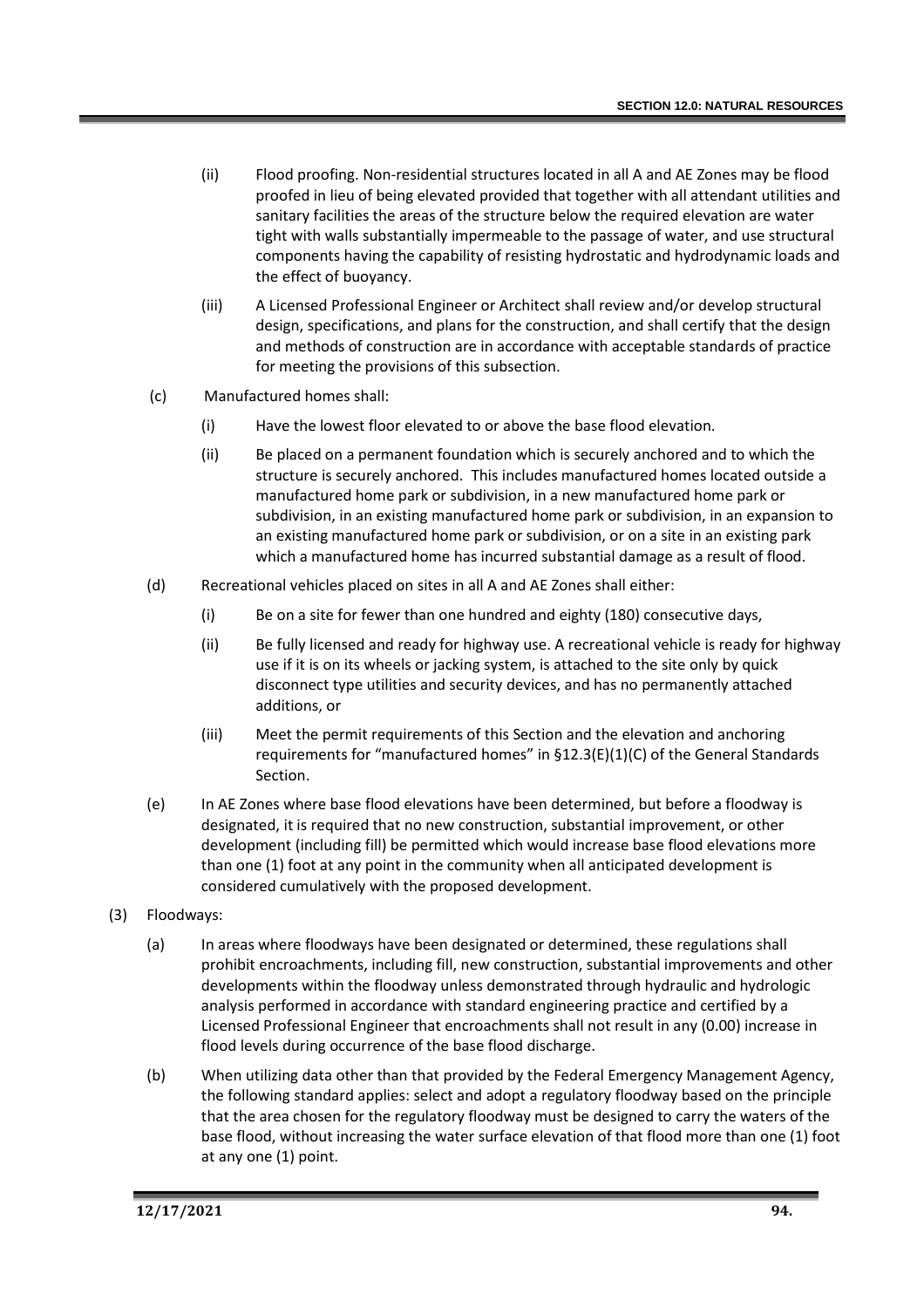- F. Variances. The Zoning Official shall maintain a record of all flood protection variance actions, including justification for their issuance, and report such variances issued in the annual report submitted to the National Flood Insurance Program Administrator.
	- (1) An applicant for a variance to this Section shall be notified by the Zoning Official that the issuance of a variance to construct a structure below the base flood level will result in increased rates for insurance coverage up to amounts as high as twenty-five dollars (\$25.00) for one hundred dollars (\$100.00) of insurance coverage, and that such construction shall be maintained with a record of all flood protection variance actions.
	- (2) A variance shall not be granted if the Zoning Board of Appeals determines that:
		- (a) No exceptional hardship would result from the failure to grant the variance, and
		- (b) Granting of the variance would result in increased flood heights, additional threats to public safety, extraordinary public expenses, or creation of nuisances.
- G. Equal Conveyance. Within the floodplain, except those areas that are tidally influenced, as designated on the Flood Insurance Rate Map (FIRM) for Ledyard, encroachments resulting from filling, new construction or substantial improvements involving an increase in footprint of the structure is prohibited.
	- (1) Exception: If the applicant provides certification by a licensed professional engineer demonstrating, with supporting hydrologic and hydraulic analyses performed in accordance with standard engineering practice, that such encroachments will not result in any (0.00 feet) increase in flood levels (base flood elevation).
	- (2) Work within the floodplain and the land adjacent to the floodplain, including work to provide compensatory storage, shall not be constructed in such a way to cause an increase in flood stage or flood velocity.
- H. Compensatory storage. The water holding capacity of the floodplain, except in those areas that are tidally influenced, shall not be reduced. Any reduction caused by filling, new construction, or substantial improvements involving an increase in the footprint to the structure, shall be compensated for by deepening and/or widening of the floodplain.
	- (1) Storage shall be:
		- (a) Provided on-site, unless easements have been gained from adjacent property owners,
		- (b) Provided within the same hydraulic reach and a volume not previously used for flood storage, and/or
		- (c) Hydraulically comparable and incrementally equal to the theoretical volume of flood water at each elevation, up to and including the 100-year flood elevation, which would be displaced by the proposed project. Such compensatory volume shall have an unrestricted hydraulic connection to the same waterway or water body. Compensatory storage can be provided offsite if approved by the municipality.
- I. Above ground storage tanks. Above ground storage tanks (oil, propane, etc.) which are located outside or inside of the structure must either be elevated above the base flood elevation (BFE) on a concrete pad, or be securely anchored with tie-down straps to prevent flotation or lateral movement, have the top of the fill pipe extended above the BFE, and have a screw fill cap that does not allow for the infiltration of flood water.
- J. Portion of structure in flood zone. If any portion of a structure lies within the Special Flood Hazard Area (SFHA), the entire structure is considered to be in the SFHA.
	- (1) The entire structure includes any attached additions, garages, decks, sunrooms, or any other structure attached to the main structure.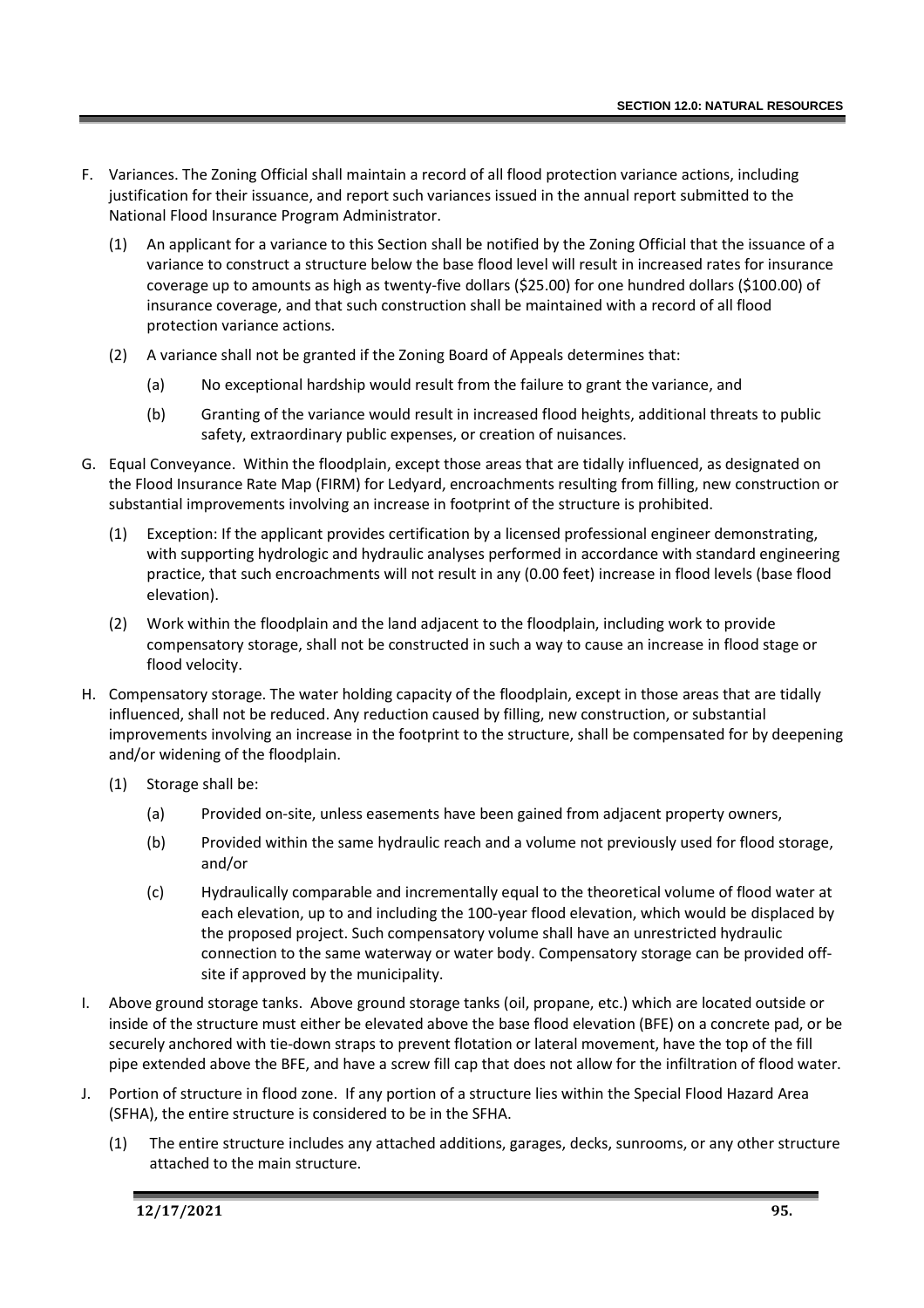- (2) Decks or porches that extend into a more restrictive flood zone will require the entire structure to meet the standards of the more restrictive zone.
- K. Structures in two flood zones. If a structure lies within two or more flood zones, the construction standards of the most restrictive zone apply to the entire structure (i.e., V zone is more restrictive than A zone; structure must be built to the highest BFE).
	- (1) The structure includes any attached additions, garages, decks, sunrooms, or any other structure attached to the main structure.
	- (2) Decks or porches that extend into a more restrictive zone will require the entire structure to meet the requirements of the more restrictive.

# **12.4 Soil, Gravel and Stone Removal**

- A. Filling, excavating, or the relocation of 300 cubic yards or more of topsoil, sand, gravel, clay, stone or other materials in any district is allowed by special permit and requires a Plan of Operation.
- B. Filling, excavating, or the relocation of less than 300 cubic yards of topsoil, sand, gravel, clay, stone or other materials in any district is allowed by a zoning permit issued by the Zoning Official
- C. The purpose of these regulations is to insure that (1) the landscape is not needlessly marred during and after operations, (2) the work will not be a source of dust, pollution, and/or siltation, (3) the site will not be generally characterized by unsightliness as evidenced by open pits, rubble or other indications of completed digging operations which would have a deteriorating influence on nearby property values, (4) the site will have future usefulness when the operation is complete, and (5) the removal's effect on the public interest is acceptable.
- D. Exception. Provided the purpose stated above is satisfied, a permit is not required if the removal is associated with:
	- (1) Construction or grading for a permitted building, structure or activity where no additional permits or approvals are necessary from the Zoning Official and/or the Commission and less than 300 cubic yards are removed from or added to the site; or
	- (2) Maintenance or operation associated with a farm or farming activity provided the topsoil, subsoil, sand, gravel, clay, stone or other materials from the operation are stockpiled for the farm's future use; or
	- (3) Road construction where no additional permits or approvals are necessary from the Zoning Official and/or the Commission and less than 300 cubic yards are removed from or added to the site.
- E. The sale, destination, or ultimate use of the removed topsoil, sand, gravel, clay, stone, or other materials does not determine whether a permit or special permit is required.
- F. Any removal of topsoil, sand, gravel, stone or other materials occurring beyond the stated extent of an existing operation shall be considered a new operation requiring a permit and subject to conditions contained herein.
- G. Bond. Before a permit is granted to an applicant starting an operation regulated by Special Permit under this Section, the applicant shall post a bond to the Town of Ledyard in an amount approved by the Commission to guarantee that the premises shall be excavated, graded and landscaped in conformance with the approved Plan of Operation.
- H. Deviation from the approved Plan of Operation, without the Zoning Official's, or Commission's approval, shall be a violation of these regulations.
- I. The use of explosive devices may be limited as a condition of the permit.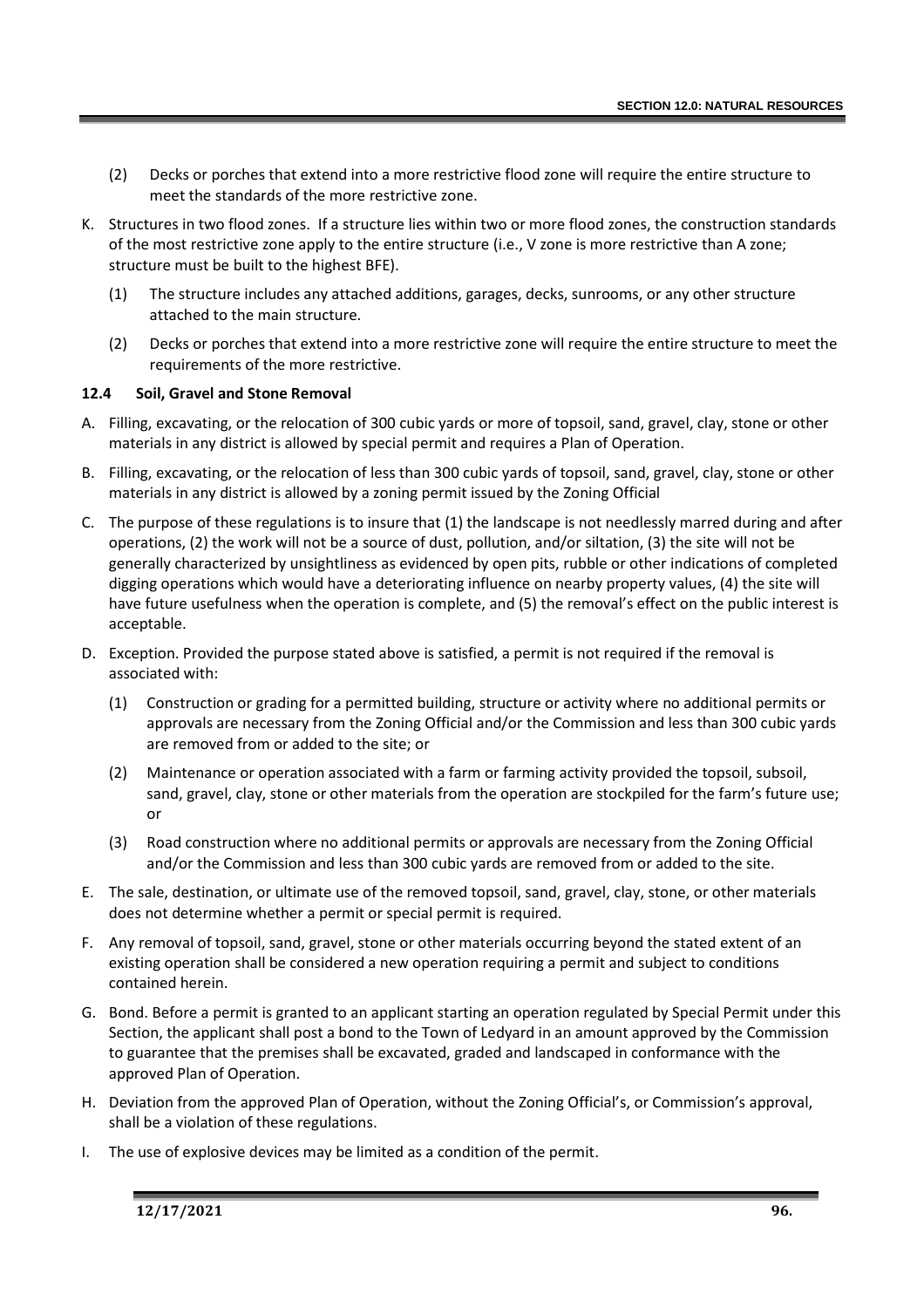- J. The Commission may impose hours and days of operation as conditions of the permit.
- K. A permit for the removal of topsoil, sand, gravel, clay, stone or other materials shall expire after one (1) year.
- L. A renewal permit can be granted for one (1) year during the thirty (30) day period prior to expiration of an existing permit under the same procedure used for the initial approval. There is no limit on the number of times a renewal permit can be granted.
- M. The applicant for a permit shall:
	- (1) Provide a completed application form indicating the nature and extent of the operation, the proposed land use with supporting data, a site plan, a plan for sediment and erosion control, and a Plan of Operations including a closure plan showing how the entire site will be closed on completion of the excavation prepared and approved by a licensed Professional Engineer.
	- (2) Certify to the Zoning Official that the site's use will be conducted in conformance with these regulations, the approved Plan of Operations, and the plan for sediment and erosion control.
	- (3) For a permit renewal application, provide a report on the excavation operation prepared by a licensed Professional Engineer, which shall attest that the excavation, as completed to date, conforms to the approved Plan of Operation.
	- (4) Pay the permit fee.
- N. The Zoning Office may, but is under no obligation, to provide a reminder notice regarding an expiring permit for soil, gravel, and stone removal.
- O. Operations:
	- (1) The gravel bank floor area shall be graded not less than one percent (1%) or more than four percent (4%) to provide for surface drainage.
	- (2) No removal shall take place within twenty-five (25) feet of a property line, nor within fifty (50) feet of a highway property line, such distances to be measured from the top of the bank, and if within sight of a Town/State road, may be required by the Commission to be screened. The Commission may require a similar screen if isolation of adjacent property is deemed necessary. No operation shall take place closer than a minimum of fifty (50) feet from a stream, pond, or lake.
	- (3) Upon completion of operations, no bank shall exceed a slope of one (1) foot vertical rise in three (3) feet of horizontal distance. The disturbed area shall be covered with a minimum of four (4) inches of topsoil and graded. On completion of grading, the area will be limed, fertilized, and seeded in accordance with the approved site plan. The site shall be maintained until the area is stabilized;
	- (4) Temporary seeding, used to control erosion, is permitted during the time that the operation is being completed.
	- (5) The active gravel removal area shall not exceed a total of ten (10) acres at any time.
	- (6) All topsoil and subsoil shall be stripped from the operation area and stockpiled for use in site restoration.
	- (7) Any surface water flowing from the excavated area shall flow through appropriate sediment control devices before leaving the site.
	- (8) If excavation has occurred below the seasonal high-water table, the pond banks should be no steeper than a two to one ratio (2:1).
	- (9) Stone Crushing. No stone crusher or other device, except screens, not required for the actual removal of material shall be used in any District except in the Industrial Districts.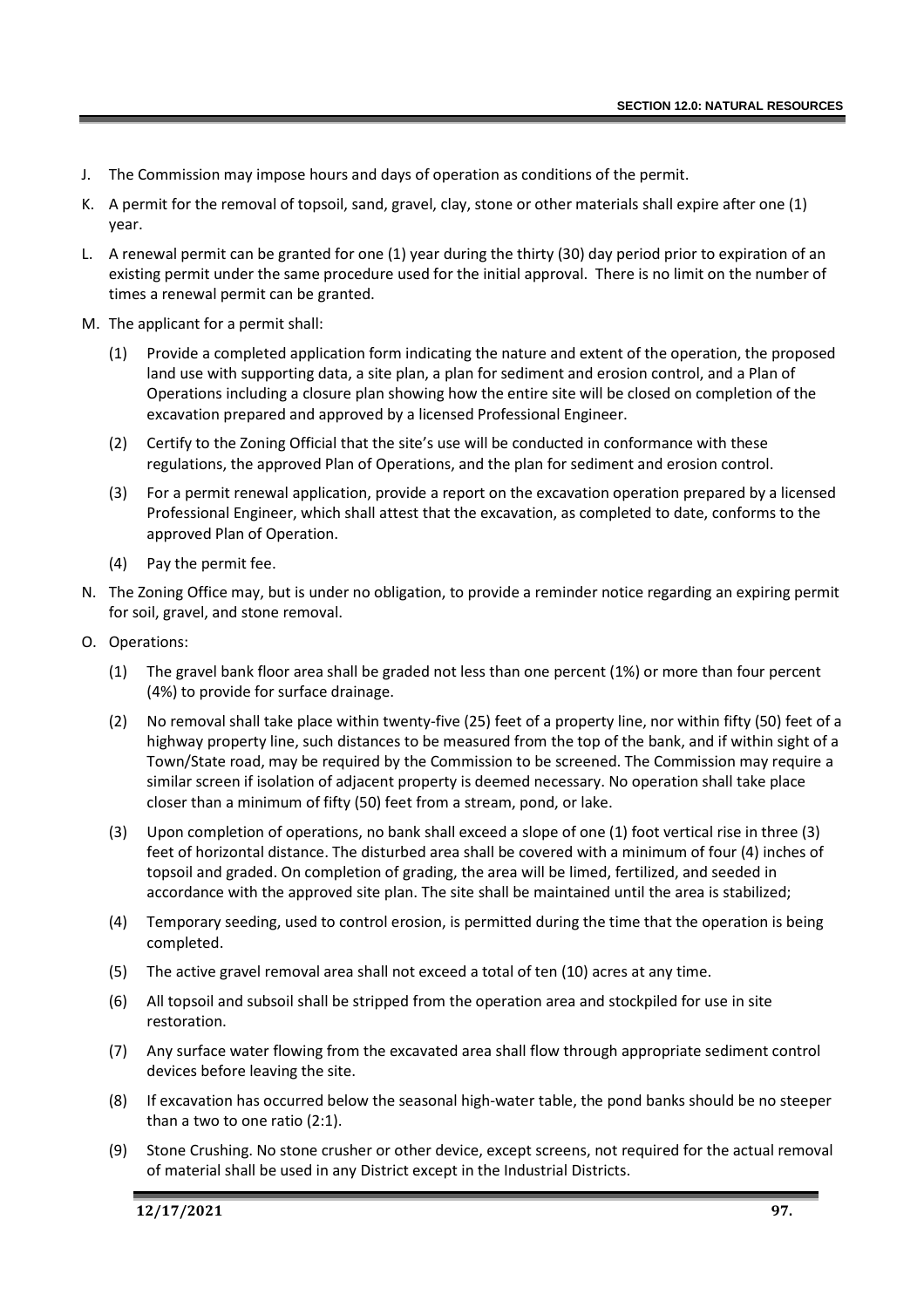## **13.0 N0N-CONFORMING USES, STRUCTURES AND PROPERTY**

#### **13.1 Non-Conforming Uses, Structures, and Property.**

- A. Any lawfully non-conforming use, structure, or property existing on the effective date of these regulations or any amendments thereto may be continued, subject to the following requirements:
	- (1) Nothing in these regulations shall prevent maintenance, strengthening or restoration to a safe condition of any portion of a building or structure declared unsafe by proper authority.
	- (2) No lawfully non-conforming structure shall be expanded unless the use therein is changed to a conforming use and/or the structure is changed to a conforming structure.
	- (3) No structure devoted to a lawfully non-conforming use shall be structurally altered or improved to accommodate such use if the proposed cost of any or all such changes, plus the total costs of such changes during the preceding twelve (12) months, exceeds fifty (50%) percent of the latest assessed value of the structure at the time of application.
	- (4) When a legally non-conforming structure is damaged by fire, collapse, explosion, act of God or act of a public enemy, it may be reconstructed, repaired or rebuilt up to only its previous floor area and cubical content.
	- (5) The lot on which there is a non-conforming use and/or structure shall not be reduced in size unless:
		- (a) The lot will be equal or larger in size to the minimum lot size permitted in the district in which it is located,
		- (b) There are no additional or new non-conformities created by reducing the lot size, and
		- (c) The remainder of the original lot will be equal or larger in size, and satisfy all other requirements, of the district in which it is located.
	- (6) The non-conforming structure and/or the non-conforming use shall not be moved in whole or in part to another portion of its lot, or to another lot, where such structure and/or use would be non-conforming.
	- (7) The burden is on the property owner to show that a nonconforming use and/or structure predate the adoption of the applicable zoning regulations.
- B. Change in uses and/or structures.
	- (1) A non-conforming use and/or structure may be changed to a conforming use and/or structure.
	- (2) With the approval of the Planning and Zoning Commission, a non-conforming use may be changed to another non-conforming use if in the opinion of the Commission:
		- (a) The proposed use is a less intensive non-conforming use than the existing use, and
		- (b) the new use is more compatible with the zone or surrounding uses.

In determining whether the proposed use is a less intensive non-conforming use and more compatible with the zone or surrounding uses the Commission shall hold a public hearing in accordance with CGS, Section 8-7d. During deliberation and discussion, the commission shall consider:

- a. the nature of the use as it relates to the current zoning;
- b. the number of customers anticipated and the duration of their stay;
- c. the hours of operation;
- d. traffic control and safety;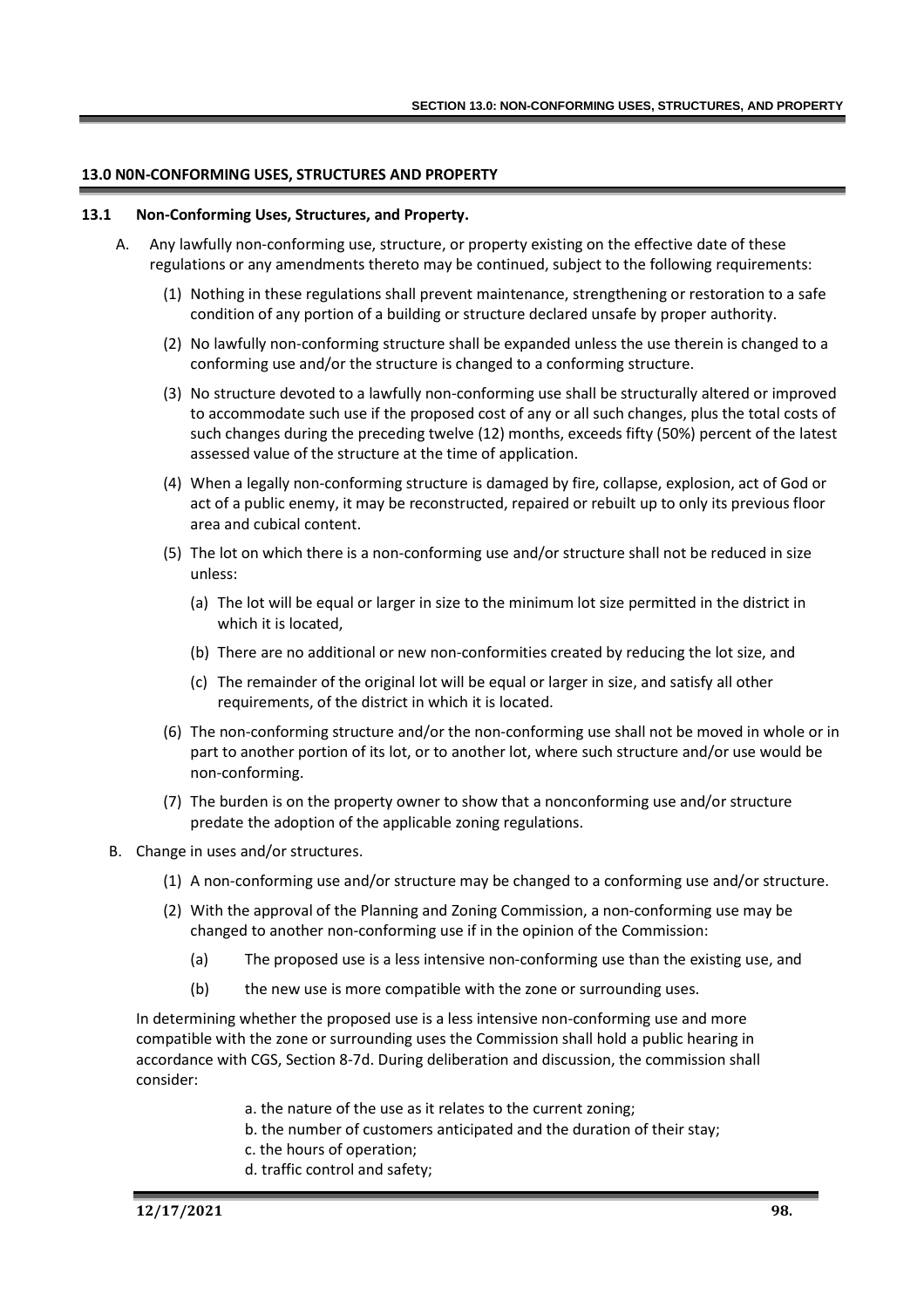e. available parking; f. anticipated noise levels

- C. In no case may a non-conforming structure be expanded.
- D. No non-conforming use shall, if changed to a conforming use, be restored to its prior non-conforming use
- E. Abandonment. No abandoned non-conforming use shall thereafter be resumed.
- F. Alterations. A structure containing a permitted use, but which does not conform to the requirements regarding height, percentage of lot coverage, setbacks, and/or required yard and parking facilities, or is on a lot that does not conform with the minimum size and/or width of lots for the district in which it is located, may be expanded or altered provided that the expansion is not constructed within the applicable setback and yard requirements and does not create new or intensify existing nonconformities.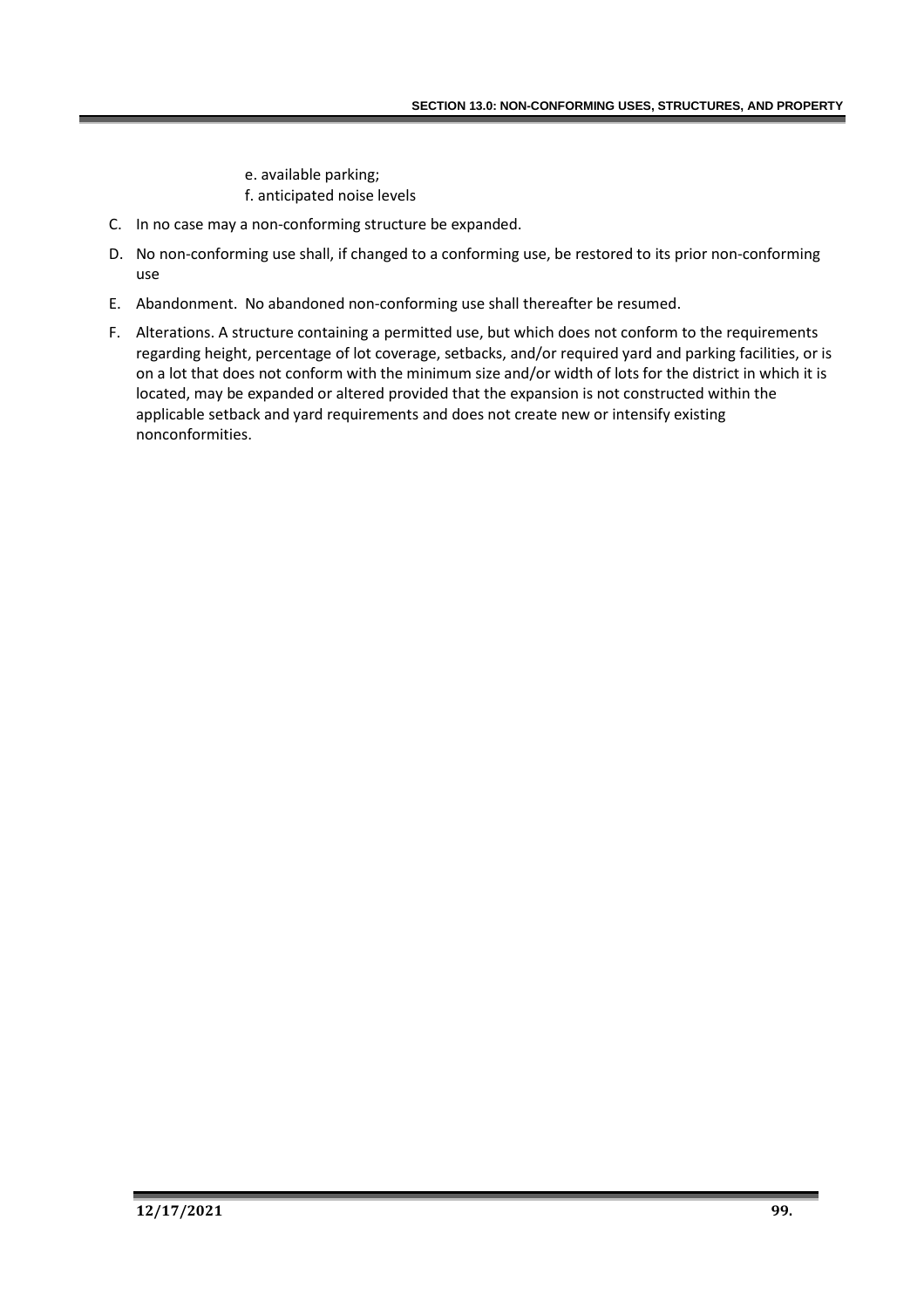## **14.0 MISCELLANEOUS**

## **14.1 Changes in Use in Design, and Commercial Districts**

- A. A change of use of any existing building within the LCDD, LCTD, MFDD, GFDD, RCCD, I, CM, NC, & CIP districts must be consistent in compliance with these regulations.
- B. A minor change of use as defined by these Regulations shall be approved by the Zoning Official. (See definitions for "Change of Use", and "Change of Use, Minor")
- C. Applications to develop or change uses within the LCDD, LCTD, MFDD, GFDD, RCCD, I, CM, NC, & CIP districts require either a Special Permit or Site Plan review and include the following information:
	- (1) A written statement describing the proposed use or uses, including hours of operation.
	- (2) A written statement describing how the proposed use will be compatible with the Design Guidelines and how the proposed activity will be compatible with the purpose of the district (LCDD, LCTD, MFDD districts only).

#### **14.2 Prohibited Uses**

- A. No stand-alone building foundation or cellar may be used as a dwelling unit. No building shall be occupied until a Certificate of Zoning Compliance and a Certificate of Occupancy are issued.
- B. No person shall occupy a travel trailer or motorized camper as a residence in the Town of Ledyard.
- C The keeping of livestock and/or poultry in any residential district is permitted only prohibited except on a farm, or by Home Husbandry special permit

#### **14.3 Building on Non-Conforming Lots**

- The following provisions and limitations shall apply to Non-Conforming Lots, but not to Parcels which are not Lots, except as otherwise noted. Nothing in these Regulations shall prohibit the construction of a building on an existing lot of record in accordance with these Regulations.
	- A. Any adjoining non-conforming lot or lots of record in common ownership shall be considered merged until the lot area equals the minimum area of the applicable zoning district unless protected pursuant to the provisions of C.G.S  $\S$  8-26a(b)(1), as may be amended.
	- B. Any lot of record shall be deemed to have merged with an adjoining lot or parcel if:
		- 1. The common property line has had a building or other structure constructed thereupon sat any time;

2. Any structure has been constructed on the lot or parcel that is necessary to a principal building or use on an adjoining lot;

- 3. The lot has been used for required parking for a use on the adjoining lot.
- 4. The lot has been used in conjunction with a use on an adjoining lot.

#### **14.4 Replacement of Lawful Nonconforming Mobile Homes**

- A. Mobile homes and mobile manufactured homes shall be permitted only on locations occupied by a mobile home on the date Zoning Regulations were adopted (October 11, 1963, as amended).
- B. The replacement of a lawfully non-conforming mobile home or mobile manufactured home is permitted as follows:
	- (1) A "removal permit" to remove, and/or a "demolition permit" to destroy, the mobile home or mobile manufactured home that is being replaced must be issued by the Building Official.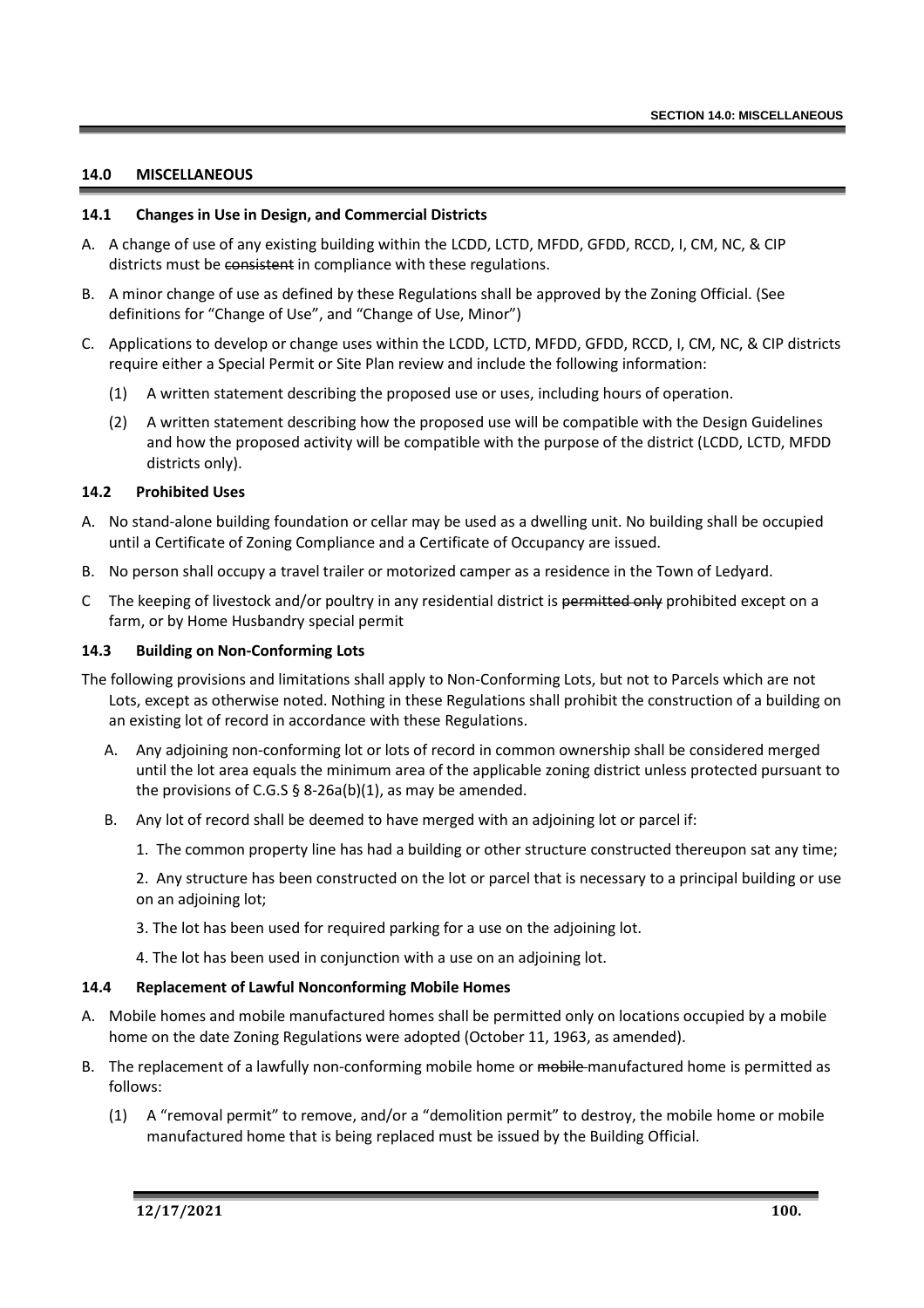- (2) The mobile home or mobile manufactured home being replaced shall either be demolished or removed from Ledyard.
- (3) A mobile home, or a mobile manufactured home, in a licensed mobile home park, may be replaced provided the total number of mobile homes and mobile manufactured homes in the mobile home park does not exceed the number of sites listed on the Park License issued by the Department of Consumer Protection.
- (4) Replacement mobile manufactured homes shall be constructed to the most recent HUD Code.

# **14.5 Handicap Ramps for Residential Purposes**

- A. An entrance/exit ramp may be constructed as an accessory use in setback areas, at the discretion of the Zoning Official, provided the ramp:
	- (1) Is the only reasonable alternative after locations that are compliant with the setback regulations are Considered,
	- (2) Does not create a safety hazard, and
	- (3) Is removed when it is no longer necessary.

# **14.6 Interior Lots**

An interior lot is one which does not meet frontage requirement at the road.

- A. Residential Districts.
	- (1) Interior Lots may be permitted in Residential Districts R-40 and R-60, subject to the requirements set forth in the" Area and Bulk Requirements", with the following conditions and/or exceptions:
		- (a) The frontage requirement for the access way/driveway strip shall be a minimum of twenty (20) feet wide and accessible to a town or state road.
		- (b) The access way/driveway strip shall be owned as part of the interior lot.
		- (c) The driveway strip shall allow construction of a driveway that can comply with 14.8.
		- (d) The driveway strip shall be a minimum of twenty (20) feet throughout.
		- (e) The driveway access area shall be free of all structures.
		- (f) Wherever possible, a common driveway compliant with 14. 8.B shall be used to serve the interior lot. The applicant should provide sufficient justification for using separate.
		- $(g)$  The minimum lot area for an interior lot will be a minimum of one and one half  $(1.5)$ times the minimum lot area for the zone in which it is located.
		- (h) The area of the driveway strip shall not be included as part of the minimum lot area requirement.
		- (i) The minimum building setback line for interior lots shall be fifty (50) feet from the front lot line, excluding the driveway strip.
		- (j) An interior lot shall never be "stacked" behind another interior lot.
		- (k) Open Space and Conservation Exemptions:
			- i. New interior lots in Open Space Subdivisions shall be exempt from  $14.6.A(1)(g)$ .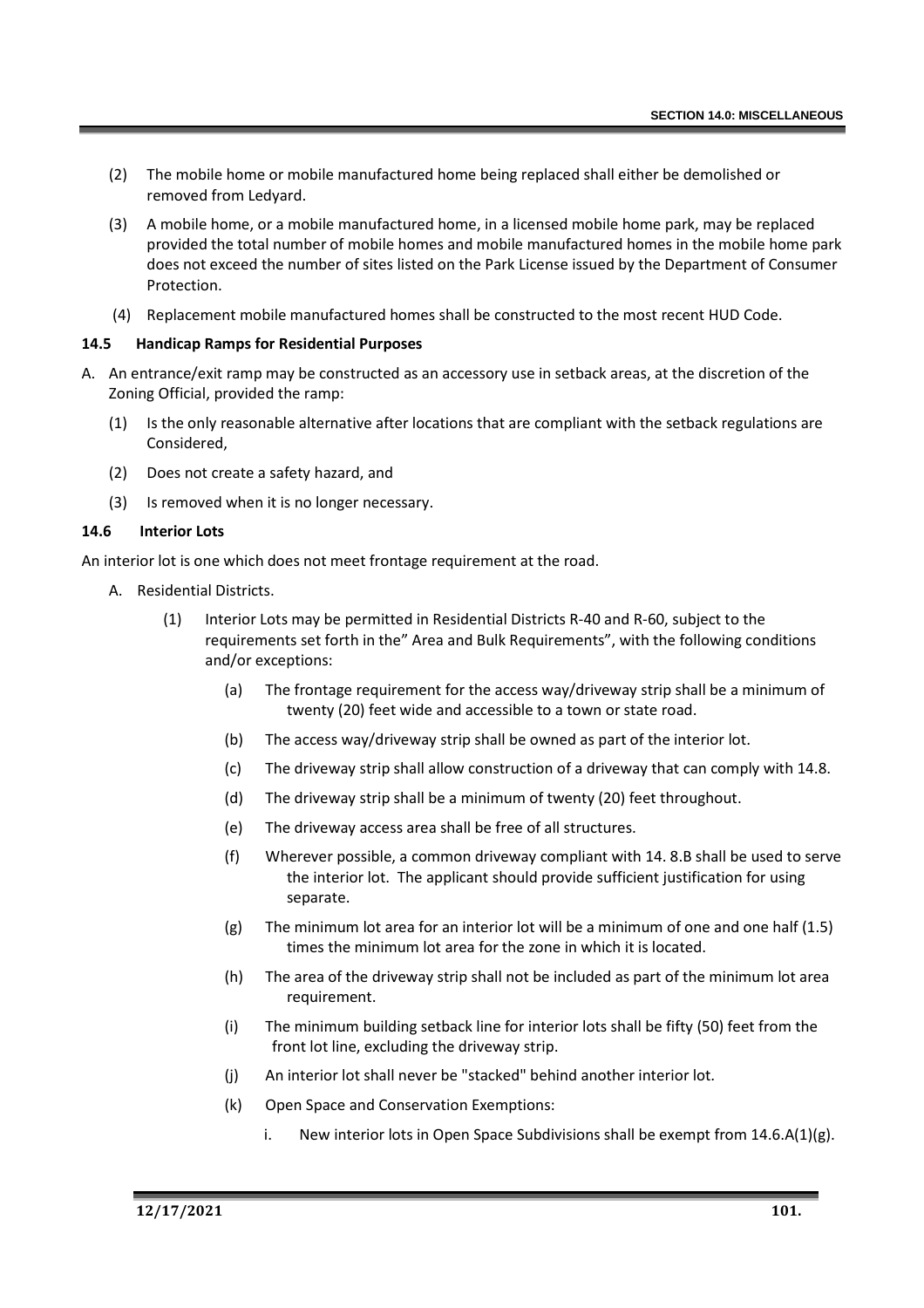- ii. New interior lots in Conservation and Open Space subdivisions can be exempted from 14.6.A(1)(b) provided a permanent easement is provided through which a common driveway as defined in 14.8.B is located. The easement shall be excluded from any minimum lot size or setback calculations.
- (2) Interior Lots that are created as part of a subdivision or re-subdivision as approved by the Planning & Zoning Commission shall meet the criteria set forth in the Subdivision Regulations of the Town of Ledyard.
- (3) Interior lots may be created as part of a division of a parcel of land which is not a subdivision or re-subdivision within the meaning of §8-18 of the Connecticut General Statutes. The Director of Public Works shall review and approve access locations on Town roads and the State Department of Transportation shall review and approve access locations on State highways.
- B. Non-residential Districts
	- (1) Interior lots may be permitted in the non-residential districts subject to the requirements set forth in the "Area and Bulk Schedule", with the following conditions and/or exceptions
		- a. The frontage requirement along a Town or State road shall be a minimum of thirty (30) feet.
		- b. The access strip shall be a minimum of thirty (30) feet throughout.
		- c. The area of the thirty (30) foot access strip shall not be included as part of the minimum lot area requirement.
		- d. The minimum building setback line for interior lots shall be twenty (20) feet from the front lot line.

## **14.7 Junk and Hobby Motor Vehicles**

- A. Junk, as defined by these regulations, where not covered or screened, shall not be placed, stored, colocated, or maintained outside on any lot in any District.
- B. A maximum of one (1) hobby motor vehicle, as defined by these regulations, may be located in a side yard or rear yard provided it is screened from view from adjacent properties and access roads. Such screening may be achieved by use of a fence or vegetation. There is no limitation on the number of hobby motor vehicles that are stored or parked in a building, provided the building is maintained in a structurally sound and safe condition.
- C. No more than one (1) vehicle that has an expired registration, but which can be re-registered in its current physical condition, may be parked or stored outside on any lot in any district.
- D**.** It is the intent of these regulations that the term "Junk" not apply to:
	- (1) Materials or items being temporarily stored in rodent-proof containers that are placed on the curb on a regular schedule for refuse pickup,
	- (2) Farm equipment ordinarily and regularly used with an active farming operation on the same premises,
	- (3) Sawmill inventory,
	- (4) Cordwood,
	- (5) "Hobby Motor Vehicles" that are in compliance with these regulations, and
	- (6) Construction materials and associated debris that are directly associated with a construction project on the same premises with a valid and active building permit provided that the construction materials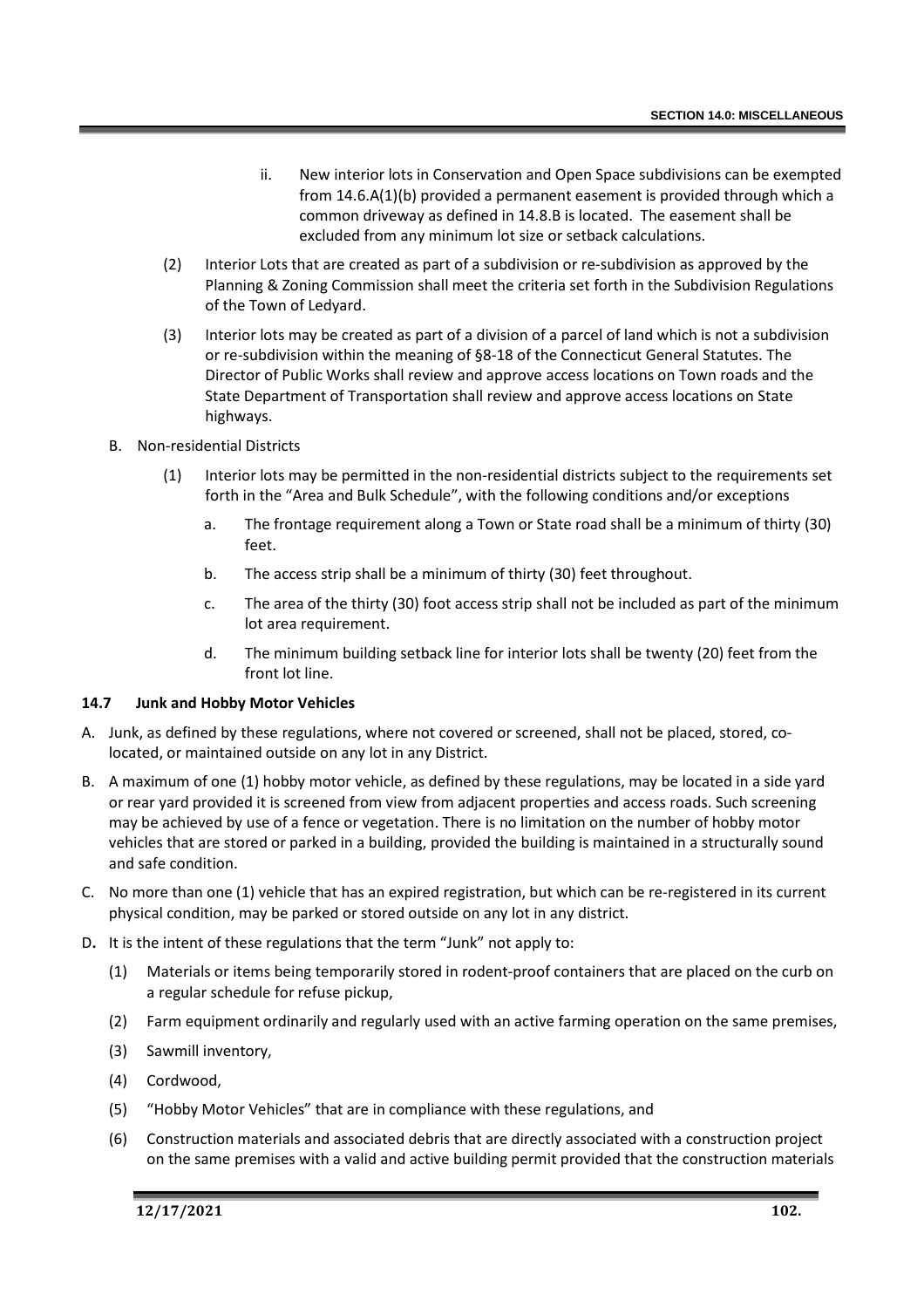and associated debris are removed from the premises within fifteen (15) days after the construction project is materially completed.

## **14.8 - Driveways**

- A. Access Drives
	- 1. No driveway or access to or from any property shall be so located at its juncture with a street as to create a public hazard
	- 2. No driveway shall provide access to a lot located in another Zoning District, if said lot is used for any use, principal or accessory, not permitted in the district in which such driveway is located
	- 3. Minimum separation between physical driveways is 25 feet.
	- 4. Access Drive design requirements:
		- a. Driveways shall be a minimum of twelve (12) feet wide.
		- b. Driveway grade shall not exceed 15% at any point and shall be paved on any portion of a driveway that exceed 10%.
		- c. The driveway shall not exceed 400 feet in length, unless the driveway is constructed in such a manner as to accommodate fire trucks and apparatus in accordance with the requirements of the Fire Marshal and/or Town Engineer.
		- d. The commission may require a specific driveway location, grade, width, surface or other design requirement to provide reasonable access for emergency and other services.
	- 5. Where multiple lots or dwellings will utilize the same driveway for any portion of the length the driveway shall be subject to the Shared or Common Driveway regulations contained in the 14.10B.
	- 6. Visibility at Intersections, Corners and Curves. No obstruction, hedge, bush, tree or other growth, wall, fence, or sign shall be erected, maintained or planted which obstructs or interferes with clear sightlines.
- B. Shared or Common Driveways:
	- 1. Common driveways are encouraged to reduce the need for new driveway cuts and provide access to developable land which is otherwise inaccessible due to topographic conditions. To meet these goals, the commission may allow or require common driveways.
	- 2. Common driveways may serve up to 4 dwelling units in any subdivision, except as otherwise provided in these Regulations.
	- 3. Common driveway design requirements:
		- a. All shared driveways shall be paved to a minimum of 15 feet in width.
		- b. Shared driveway grade shall not exceed 12% at any point.
		- c. All shared driveways shall be paved with a bituminous concrete layer.
	- 4. A permeable paved construction may be approved by the commission in lieu of bituminous concrete.
	- 5. All driveways entering state highways and town roads shall be designed with an unobstructed sight line distance as specified in the Town Road Ordinance.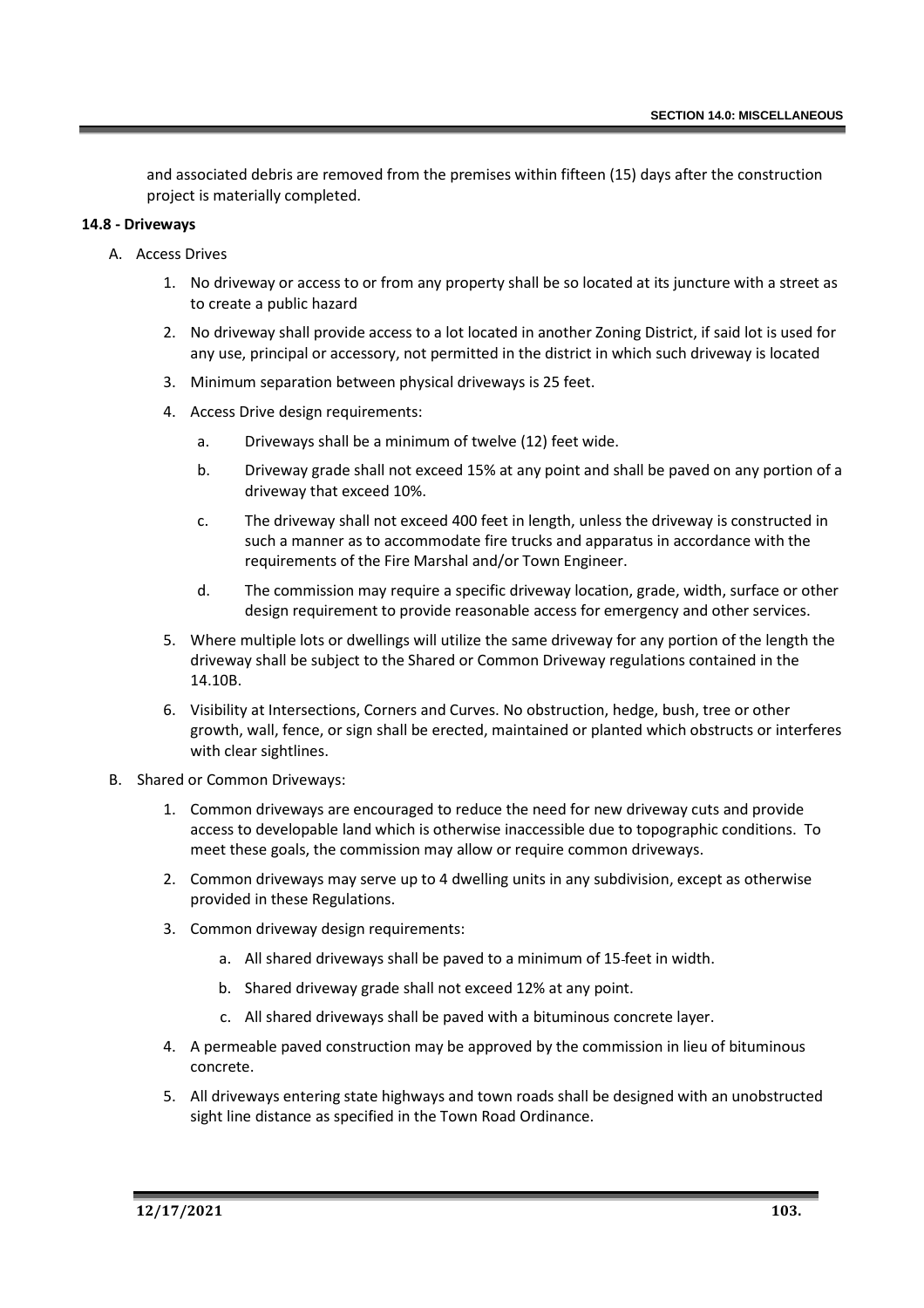- 6. The driveway shall not exceed 600 feet in length, unless the driveway is constructed in such a manner as to accommodate fire trucks and apparatus in accordance with the requirements of the Fire Marshal and/or Town Engineer.
- 7. All common driveways require appropriate easements and Shared Driveway Agreements which shall be presented with the application and are subject to review by the Planning and Zoning Commission.

# C. Indemnification:

For any Subdivision or lot which contains a common driveway, a note shall be placed on the final subdivision plan, and in the deed to the property stating: "This subdivision is serviced by a common driveway. The Town of Ledyard will provide no maintenance, repair or school bus service along this common driveway.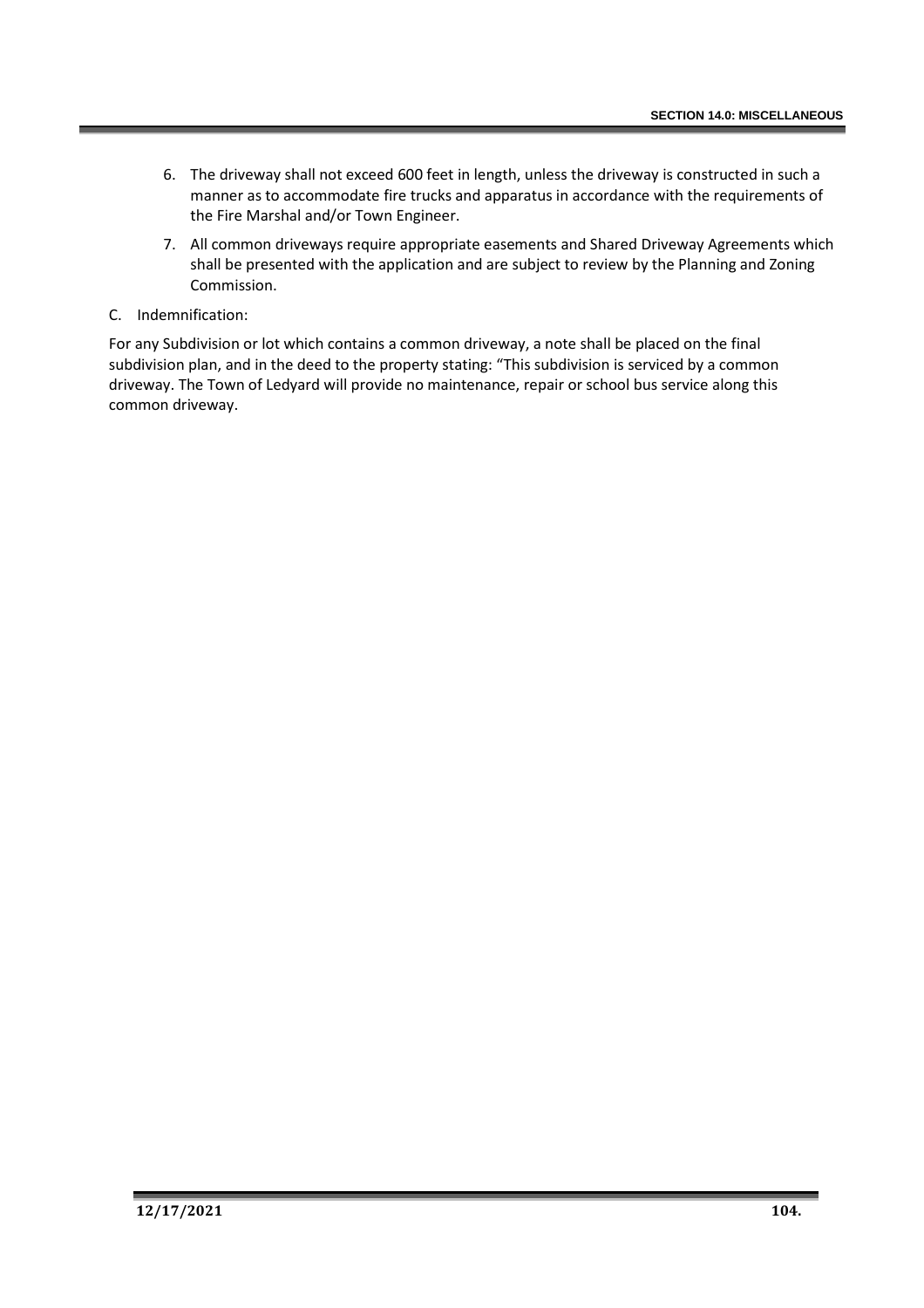## **15.0 ADMINISTRATION AND ENFORCEMENT**

#### **15.1 Enforcement**

A. Pursuant to CGS §8-3(e), CGS §8-12, and CGS §8-12a, these regulations shall be enforced by the Zoning Official appointed by the Mayor pursuant to Chapter IV §4 of the Ledyard Town Charter and as designated by the Planning & Zoning Commission. The Zoning Official is an Agent of the Commission and is given the power and authority to enter and inspect property at reasonable times as required in the performance of his duties, and may institute any appropriate action or proceedings to prevent the unlawful erection, construction, reconstruction, alteration, repair or conversion of any building or structure, or the unlawful use of land, to restrain, correct or abate such violations, to prevent the occupancy of said building, structure or land, or to prevent any illegal act, conduct, business or use in or about the premises.

## **15.2 Violation Procedure**

A. Procedures to be followed in the event of violations of these regulations shall be pursuant to CGS §8-12, CGS §8-12a, and/or Ordinance #118 as appropriate.

## **15.3 Procedure for Changing Zoning Districts and Zoning Regulations**

- A. Amendments to these regulations will be processed in accordance with CGS §8-3.
- B. Applications to amend zoning districts and/or zoning regulations submitted by the Planning and Zoning Commission are exempt from time limits.
- C. The Planning and Zoning Commission shall be the Applicant when changes to the Zoning Regulations are desired by other town agencies.

### **15.4 Zoning Board of Appeals**

- A. Appeals for variances to Applications to vary these Zoning Regulations shall be made to the Zoning Board of Appeals (ZBA) in accordance with the provisions of Chapter 124, Section 8-7 of the Connecticut State Statutes.
- B. The zoning board of appeals shall have the following powers and duties:
	- (1) To hear and decide appeals where it is alleged that there is an error in any order, requirement or decision made by the zoning official charged with the enforcement of chapter 124 or any bylaw, ordinance or regulation adopted under the provisions of Chapter 124 - Such appeal shall be taken within fifteen (15) days of the action of said official.;
	- (2) to determine and vary the application of the zoning bylaws, ordinances or regulations in harmony with their general purpose and intent and with due consideration for conserving the public health, safety, convenience, welfare and property values solely with respect to a parcel of land where, owing to conditions especially affecting such parcel but not affecting generally the district in which it is situated, a literal enforcement of such bylaws, ordinances or regulations would result in exceptional difficulty or unusual hardship so that substantial justice will be done and the public safety and welfare secured.
	- (3) The ZBA shall be prohibited from granting any variance for a use in any district in which such use is not otherwise permitted.
	- (4) Hear and decide all matters required by the specific terms of the Connecticut General Statutes.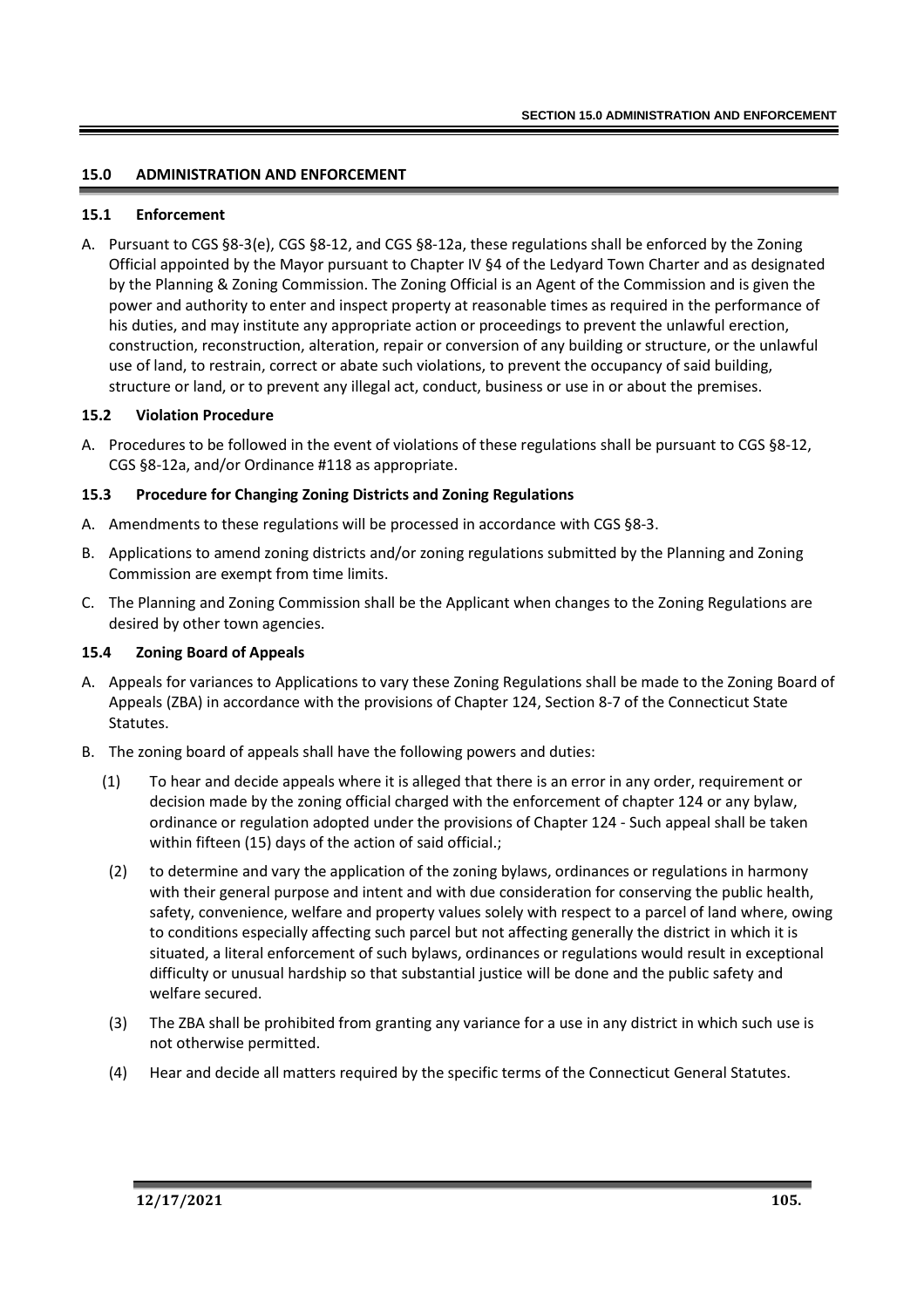# C. Decisions:

Prior to granting a variance there must be a finding by the ZBA that all the following conditions exist:

- (a) If the owner complied with the provisions of these regulations that he would not be able to make any reasonable use of his property.
- (b) The difficulties or hardship are peculiar to the property in question, in contrast with other properties in the same district.
- (c) The hardship was not result of the applicant's own action.
- (d) The hardship is not merely financial or pecuniary.
- D. Effectiveness Date No variance shall be effective until a copy thereof, certified by the Zoning Official, is recorded in the land records. The Clerk shall index the same in the grantor's index under the name of the then record owner and the record owner shall pay for such recording.

## **15.5 Aquifer Protection Agency**

- A. Designation of Membership:
	- (1) In accordance with the provisions of CGS §22a-354a et seq., and the Town of Ledyard Ordinance 95, the Planning and Zoning Commission is designated as the Aquifer Protection Agency (the "Agency") of the Town of Ledyard. The staff of the Commission shall serve as the staff of the Agency.
	- (2) Members of the Commission shall serve coexisting terms on the Agency. The membership requirements of the Agency shall be the same as those of the Commission including, but not limited to the number of members, terms, method of selection and removal of members, and filling of vacancies.
	- (3) At least one (1) member of the Agency or staff shall complete the course in technical training formulated by the Commissioner of Energy and Environmental Protection (DEEP) of the State of Connecticut, pursuant to CGS 22a-354V.
- B. Adoption of Regulations:
	- (1) The Agency shall adopt regulations in accordance with CGS §22a-354p and Regulations of Connecticut State Agency (RCSA) §22a-354i-3, which shall provide for:
		- (a) The manner in which boundaries of aquifer protection areas shall be established and amended or changed.
		- (b) Procedures for the regulation of activity within the area.
		- (c) The form for an application to conduct regulated activities within the area.
		- (d) Notice and publication requirements.
		- (e) Criteria and procedures for the review of applications.
		- (f) Administration and enforcement.
- C. Inventory of land use:
	- (1) To carry out the purposes of the Aquifer Protection Program, the Agency will conduct an inventory of land use to assess potential contamination sources.
	- (2) Within and not to exceed three (3) months following the Commissioner's approval of Level A mapping of aquifers, the Agency shall inventory land use within and overlying the mapped zone of contribution and recharge areas of such mapped aquifers in accordance with guidelines established by the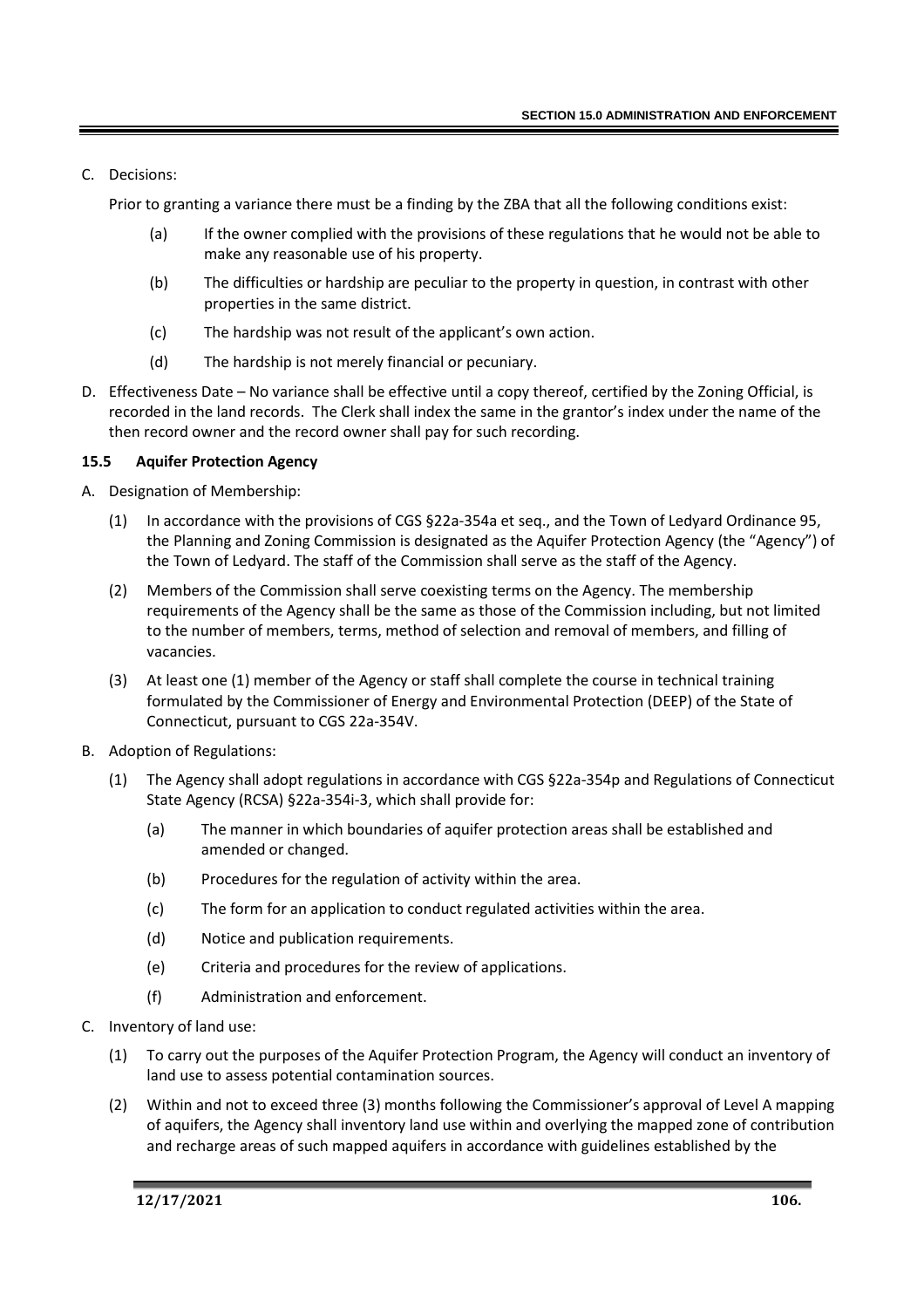Commissioner pursuant to CGS 22a-354r. Such inventory shall be completed not more than one (1) year after the authorization of the Agency pursuant to CGS §22a-354e.

### **15.6 Fees**

- A. Pursuant to CGS §8-1(c) and Town Ordinance #84, the Town of Ledyard shall establish a schedule of Zoning Fees for zoning review of residential and commercial building permits, site-plan reviews, special permits, change of use (permits), certificates of use and compliance, and all other zoning applications to reasonably defray the municipal costs of administering the State of Connecticut General Statutes and the Ledyard Zoning Regulations and publishing the public hearings and decisions of the Commission. The fee schedule may be amended from time to time.
- B. The Zoning Official shall not issue any permit, and the Commission shall take no final action, until the Zoning Official or his representative has received payment of applicable fees.
- C. No fee shall be charged for zoning applications for projects by or for the Town of Ledyard, or for permits for repair or replacement of owner-occupied single-family residential buildings that have been destroyed or damaged by fire, storm, or other casualty.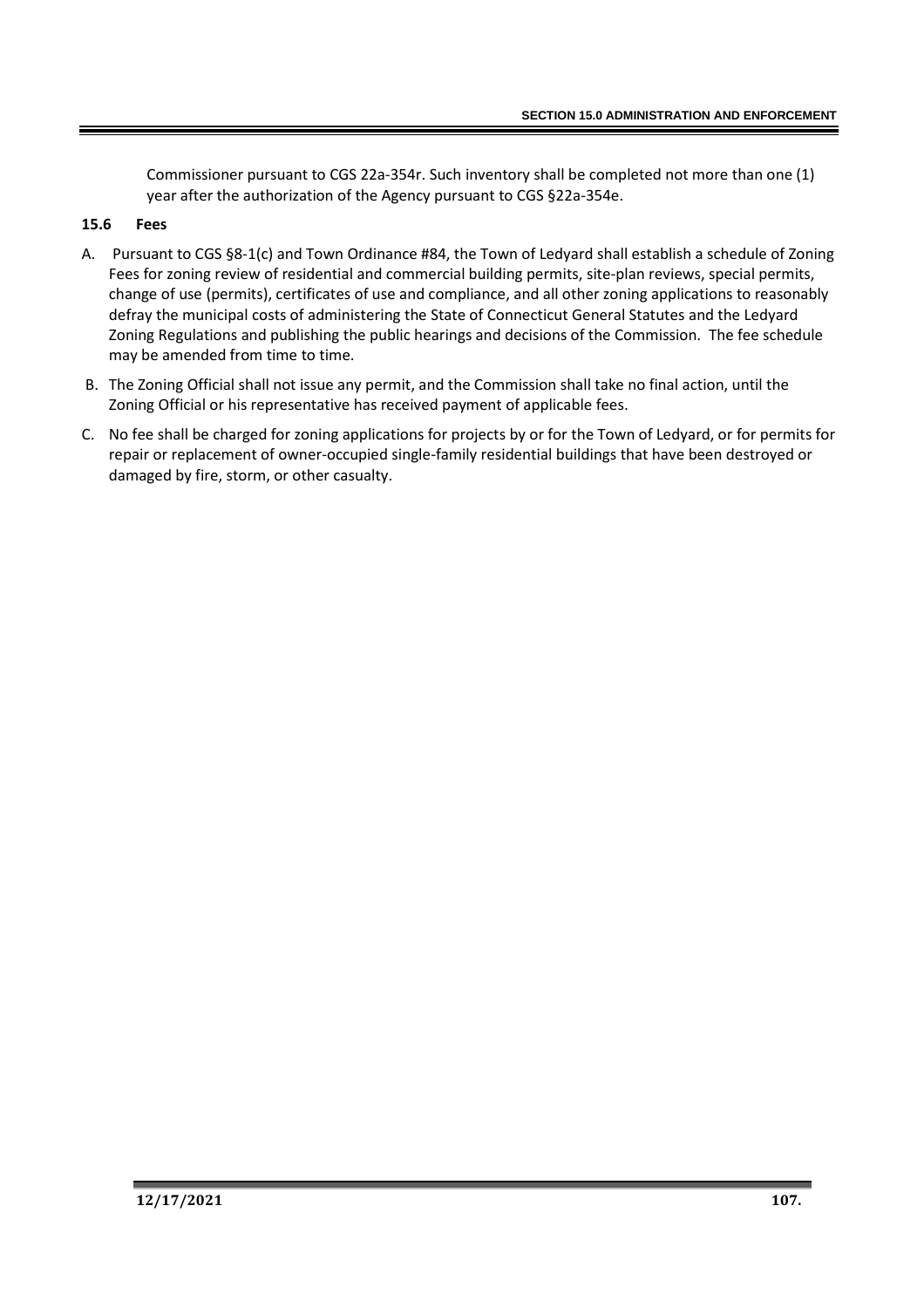### **16.0 AMENDMENTS**

History of Zoning Code Amendments:

The provisions of these regulations and the boundaries of any Zoning District established hereunder may from time to time be amended, modified, changed or repealed by the Commission in accordance with the provisions of Chapter 124, Connecticut General Statutes, Revision of 1958, as amended. Any petition requesting a change in these regulations shall be in writing and in a form prescribed by the Commission. Such petitions shall be accompanied by a filing fee to be deposited with the Commission to defray the cost of publication of the notice for a hearing on such change.

These regulations became effective on October 11, 1963, as amended on May 5, 1968; October 6, 1970; August 3, 1971; October 1, 1975; April 30, 1977; June 8, 1978; January 4, 1979; June 1, 1979; July 15, 1979; December 1, 1979; January 7, 1980; February 1, 1980; March 1, 1980; July 15, 1980; August 15, 1980; January 1, 1982; April 1, 1982; October 1, 1983; December 15, 1983; February 1, 1984; July 1, 1984; July 15, 1984; October 10, 1984; June 1, 1985; July 15, 1985; August 1, 1985; November 1, 1985; April 16, 1986; October 16, 1986; August 25, 1987; March 30, 1988; March 30, 1988; June 30, 1988; July 15, 1988.

## **Amended as of July 1, 1989:**

(1) The amendment of these regulations was for the purpose of reformatting without substantive change of content.

## **Amended as of July 18, 1990:**

Section 3.0 Residential Districts: **3.1.5** Allowance of accessory apartments; **3.4.3** Allowance of farm animals as of right in R-80 Districts; **3.6.1.4** Clarification of cluster lot sizes and increase in minimum lot area required for an R-40 District; **3.7.3** Allowance of interior lots as part of a non-subdivision; **3.8.5** Review of residential institutional uses by Zoning Commission; **3.9** Deletion of family apartments; **3.10.3** Increase in height allowance on accessory structures; **3.10.4** Allowance of accessory structures closer to street than principal structure.

Section 17.0 Definitions: Deletion of family apartment; Changes in child day care centers and barns; New definitions: accessory apartment, accessory building, and family day care home.

#### **Amended as of December 18, 1990:**

Section 3.12 Home Occupation Permits: All sections changed.

Section 17.0 Definitions: Home Occupation.

# **Amended as of February 21, 1992:**

Section 4.0 Ledyard Center Design District: **4.3.8** Allowance of Alcoholic Liquor; **4.4** Clarification of Prohibited Uses; **4.6.4** Clarification of Site Plan Requirements; **4.6.5** Allowance of Waiver of A-2 Survey Requirement.

Section 5.0 Resort Commercial Cluster District: All sections new.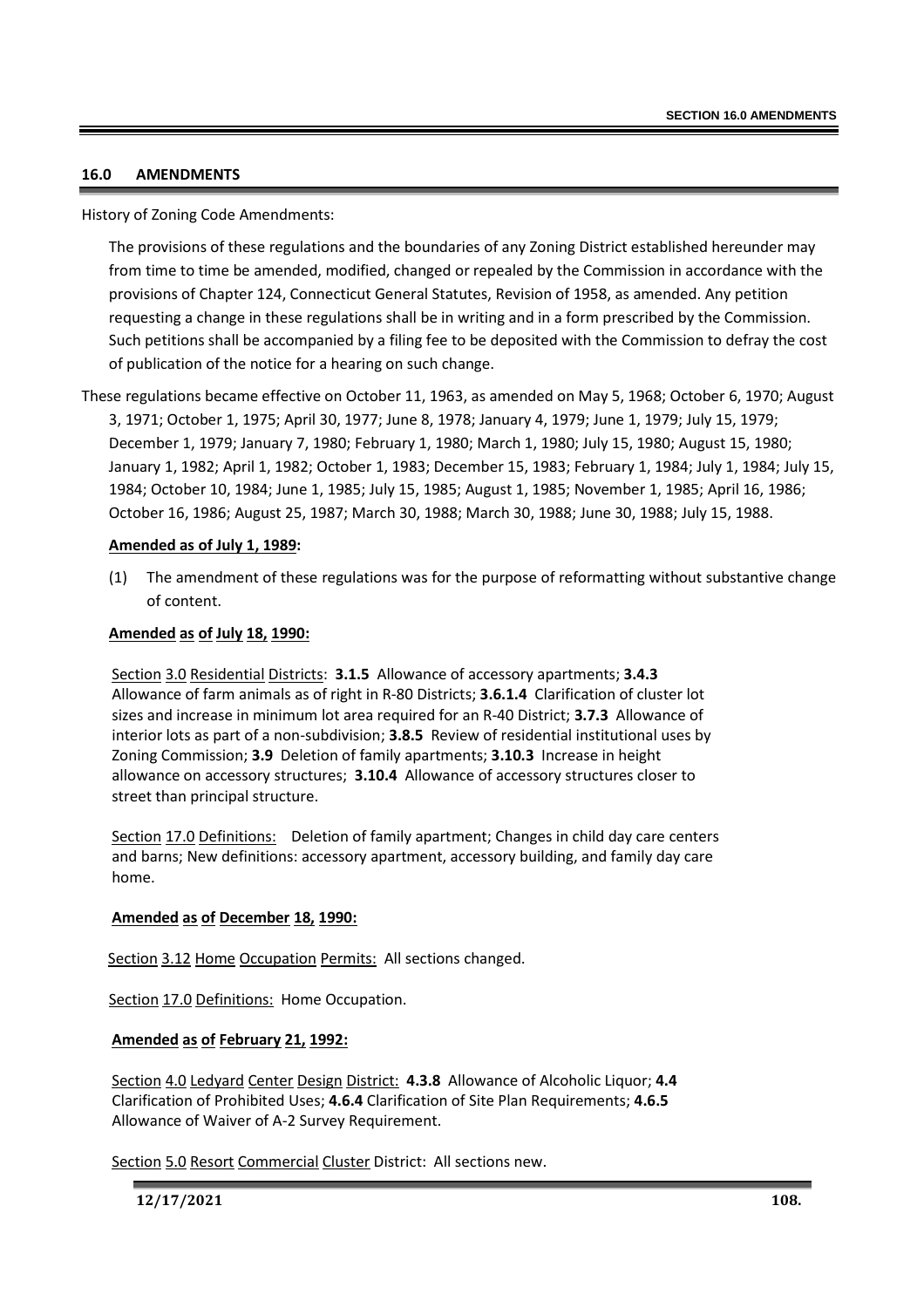Section 6.0 Industrial District: Deletion of Zones I-1, I-2, and I-3; clarification of all sections.

Section 7.0 Commercial Districts: Deletion of Commercial Marine.

Section 8.0 Special Use Districts: All sections new.

## **Amended as of September 3, 1992:**

Section 13.12 Bed and Breakfast Operations: Entire section changed.

#### **Amended as of June 8, 1993:**

Section 3.0 Residential Districts: **3.5.3** Clarify travel trailer use; **3.11.6** Allowance for replacement of mobile homes within a State approved mobile home park.

Section 9.0 Bulk Requirements: Correction of R-80 requirements.

Section 13.0 Special Exceptions: **13.1.9** One year waiting period for hearing substantially same application.

Section 17.0 Definitions: Changes in Bed and Breakfast.

#### **Amended as of August 25, 1994:**

Section 5.3.1.2 Principal Uses: To allow all restaurants, including fast food restaurants, to be developed as stand-alone establishments within the RCCD.

#### **Amended as of September 22, 1994:**

Section 13.6 Central Oil Distribution Systems: Entire section deleted.

#### **Amended as of September 14, 1995:**

Section 3.0 Residential Districts: **3.1.3** Clarification of letting of rooms or furnishing of board. **3.11.5** Deletion of sub-section which eliminates the requirement of a ZBA variance for replacement mobile homes.

Section 17.0 Definitions: New definitions: Boarder, Guest at a Bed and Breakfast, Roomer. Clarification: Bed and Breakfast.

**Amended as of April 25, 1996:**

Section 13.12 Country Inn: All sections new.

Section 17.0 Definitions: Country Inn.

Section 15.5 Miscellaneous: Temporary Mobile Units For Construction in Non-Residential Zones. All sections new.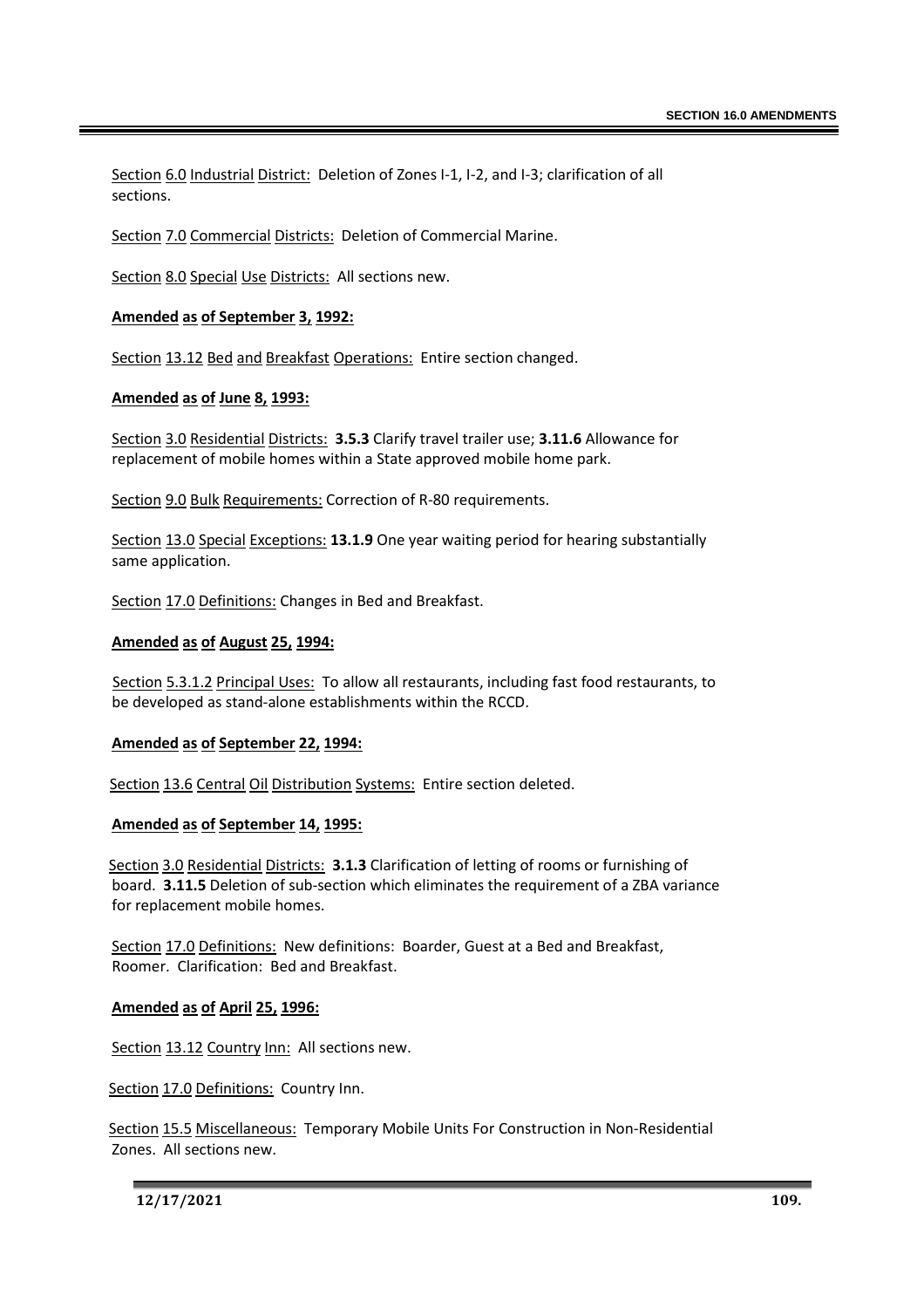## **Amended as of August 8, 1996:**

Section 4.5.1.2 (minimum 100 ft. lot frontage): Deleted.

Section 13.1.5 (minimum frontage): Deleted.

Section 10.5.17.1: New section.

## **Amended as of October 31, 1996:**

Section 3.12 Home Occupations: Entire section changed.

## **Amended as of May 3, 1997:**

Section 4.3.3 Ledyard Center Design District (LCDD) Permitted Uses: Addition of Country Inns.

Section 3.10.6 Residential Districts Accessory Buildings: Addition of membrane-covered frame structures (hoop houses).

Section 17.0 Definitions: Membrane-covered Frame Structures.

Section 15.6 Miscellaneous: Addition of handicap ramps in residential districts.

#### **Amended as of January 29, 1998:**

Section 12.3 Flood Protection: Updates to comply with State and Federal mandates consistent with minimum standards of The National Flood Insurance Program as administered by the Federal Emergency Management Agency.

Section 13.5 Mobile Manufactured Home Land Lease Communities For Older Persons Formerly Known As (Mobile Home Retirement Villages [RM-40 Zones]): Entire section changed.

**{Numerical typographical error corrected ~ Section 13.3.5 Screening change to 13.3.6, also sequence 13.3.6 change to 13.3.7 and 13.3.7 change to 13.3.8.}**

#### **Amended as of July 4, 1998:**

Section 14.0 Wireless Telecommunication Facilities, Antennas, and Towers: Entire New Section.

**NOTE: All section previously numbered 14 - 20, hereby numbered 15 - 21, respectively.**

**NOTE: June 15, 1999 ~ typographical error corrected in Section 13.3.5.1 {Section 11.4 changed to Section 12.4} and typographical error corrected in Section 13.5.2.5 {convents changed to covenants}.**

**NOTE: Visual aids showing building setback envelope for attached and detached structures in Section 9, updated February 9, 2000.**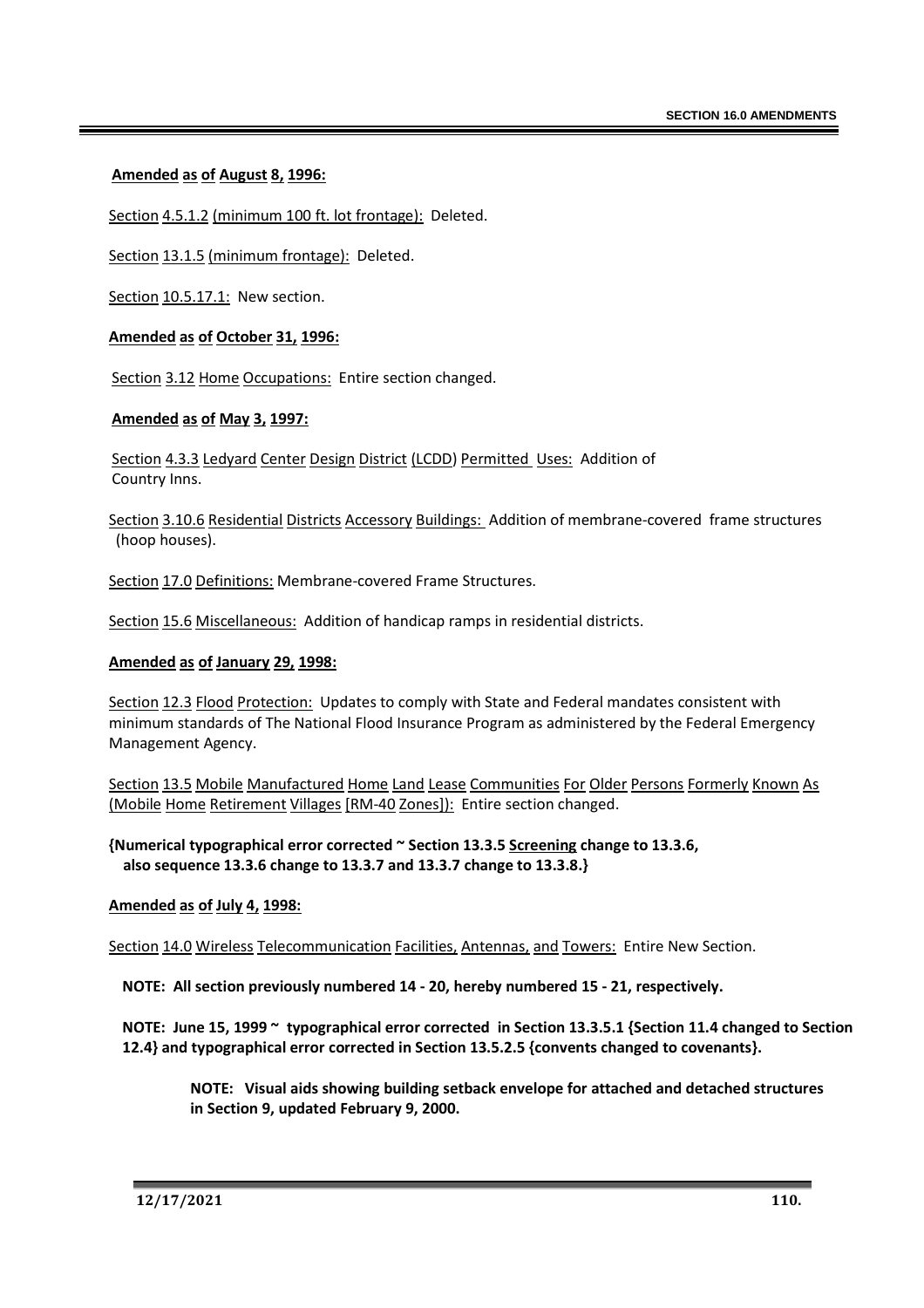### **Amended as of April 15, 2000:**

Section 16.2 Junk and Hobby Vehicles: Amended to include Junk and Hobby Vehicles. Section 18 Definitions: Junk and Hobby Vehicles.

### **Amended as of May 10, 2000:**

Section 6.6.1 Industrial District: Amended.

Section 6.6.1.1 Industrial District: New subsection.

#### **Amended as of September 19, 2001:**

Section 9.1 Table of Height, Area, Width, Coverage, and Yard Setbacks: Increase the maximum building height from 30 feet to 35 feet.

#### **Amended as of September 19, 2001:**

Section 4.5.1.7 Ledyard Center Design District: Amended to authorize the zoning commission to waive the 100-ft. setback from the centerline of a state highway.

#### **Amended as of February 2, 2002:**

Section 4.8 through 4.17 Gales Ferry Design District (G.F.D.D.): All new section (former C-2 and C-3 zones and the former Gales Ferry School site which was zoned R-20).

Section 9.1 Table of Height, Area, Width, Coverage, and Yard Setbacks: Amended to include G.F.D.D. requirements.

#### **Amended as of April 6, 2002:**

Section 3.1.7 and 3.2.1: Amended to allow an accessory parking lot on a contiguous lot via a Special Permit.

Section 11.2.14: New section to specify the number of parking spaces for a museum.

Section 11.3.5: New section to describe buffer requirements for a parking lot in a residential zone.

Section 11.3.6: New section to describe lighting requirements for a parking lot in a residential zone.

Section 11.3.7: New section to limit noise from parking lots approved via a Special Permit.

#### **Amended as of September 21, 2003:**

Section 4.11.1.3 Gales Ferry Design District: Amended to describe types of laundries and laundromats allowed.

Section 4.11.1.6: Amended to allow outdoor recreation with exclusions.

Section 4.11.1.12: New subsection .2 to allow a restaurant, pub or tavern to sell alcoholic liquor as an accessory use.

**12/17/2021 111.**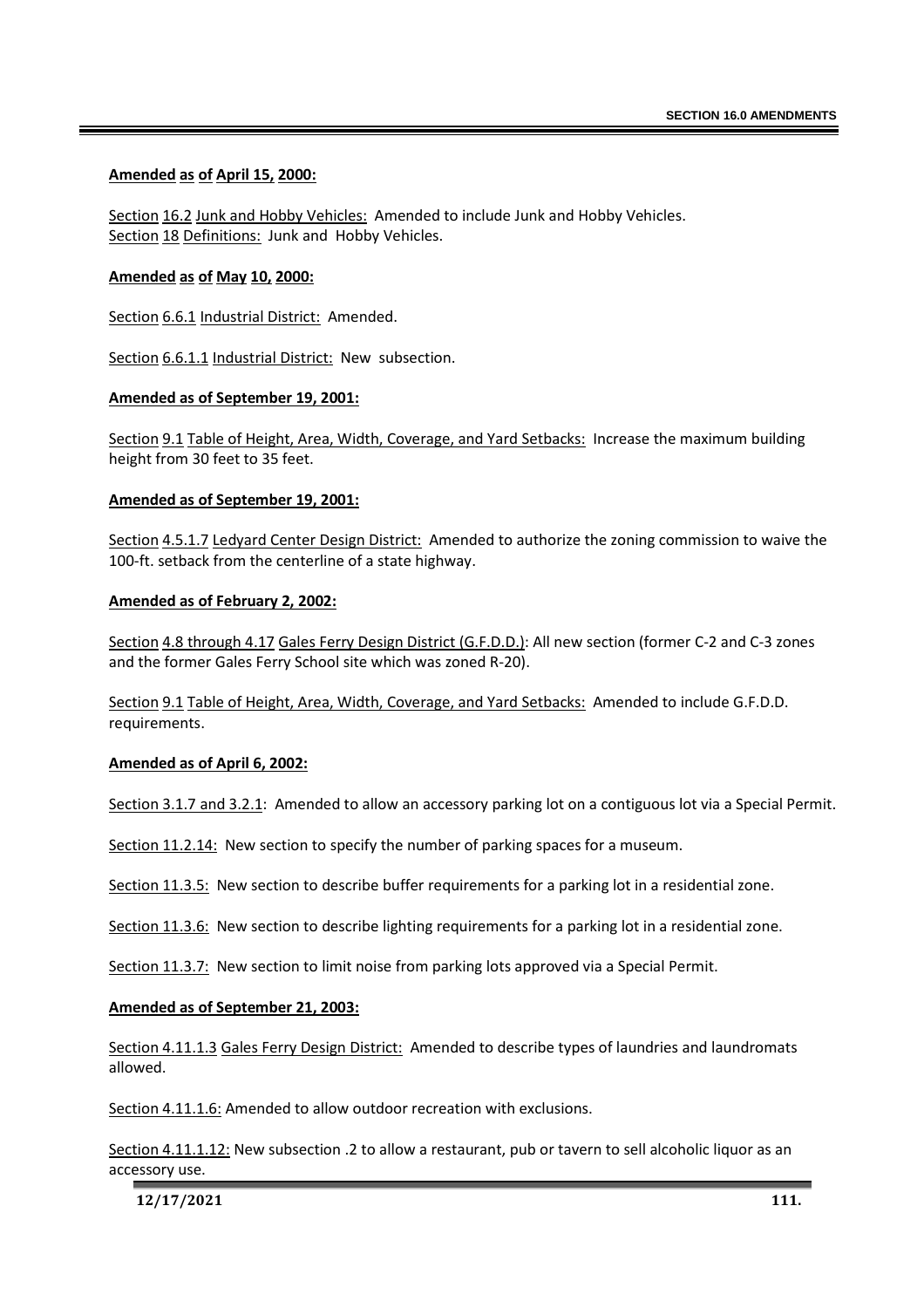Section 4.11.1.14: New subsection .1 to allow hotels and motels throughout the zone.

Section 4.11.1: New subsection .22 to allow stores that sell power equipment, recreational vehicles and accessories throughout the district with outside display restricted to business hours.

Section 4.11.5: Adjust subsection numbers to accommodate hotels and motels as an allowed use throughout the zone, and to add text to new subsection .3 that prohibits the discharge of volatile organic compounds.

Section 4.11.5.3: Add new subsection .1 to define recreational vehicles. Add new subsection .2 to describe the restriction on the size of trailers. Add new subsection .3 to describe the location and screening of repair facilities, pick up, drop off and storage areas. Add new subsection .4 to further clarify where other motor vehicles may be sold.

Section 4.12: Add definitions of Prohibited Uses, which were moved to the "Definition" section.

## **Amended as of November 2, 2003**

Section 6.4.3: Add new subsection .6 to allow the consideration of the construction of a water tank/tower in Industrial Zones without full screening from view, through a special permit process.

#### **Amended as of April 3, 2004**

Section 18: Add new definition of Age Restricted Housing.

Section 13.3.2.1: Amended to allow three (3) bedroom apartment/condominiums for age restricted housing only.

#### **Amended as of October 16, 2005**

Section 4.0 through 4.13 Ledyard Center Village District (LCVD): All new section (former Ledyard Center Design District [L.C.D.D.] and LCDD zone) now four (4) new zones: LCVD-1, LCVD-2, LCVD-3, MFVD.

## **NOTE: All sections previously numbered 4.8 through 4.17, hereby numbered 4.14 through 4.23 respectively.**

#### **Amended as of December 30, 2005**

Section 8.3.10 Amended to allow fast food restaurants if entry and exit are on Route 12.

Add new Section 8.3.13 to CIP Zone to include convenience stores, gas stations with fast-food facilities and drive-thru's.

#### **Amended as of February 17, 2006**

Section 13.5: Amended to render the regulation compatible with requirements for Federal National Mortgage Association financing of dwelling units in Mobile Manufactured Home Land Lease Communities for Older Persons and make certain additional technical amendments.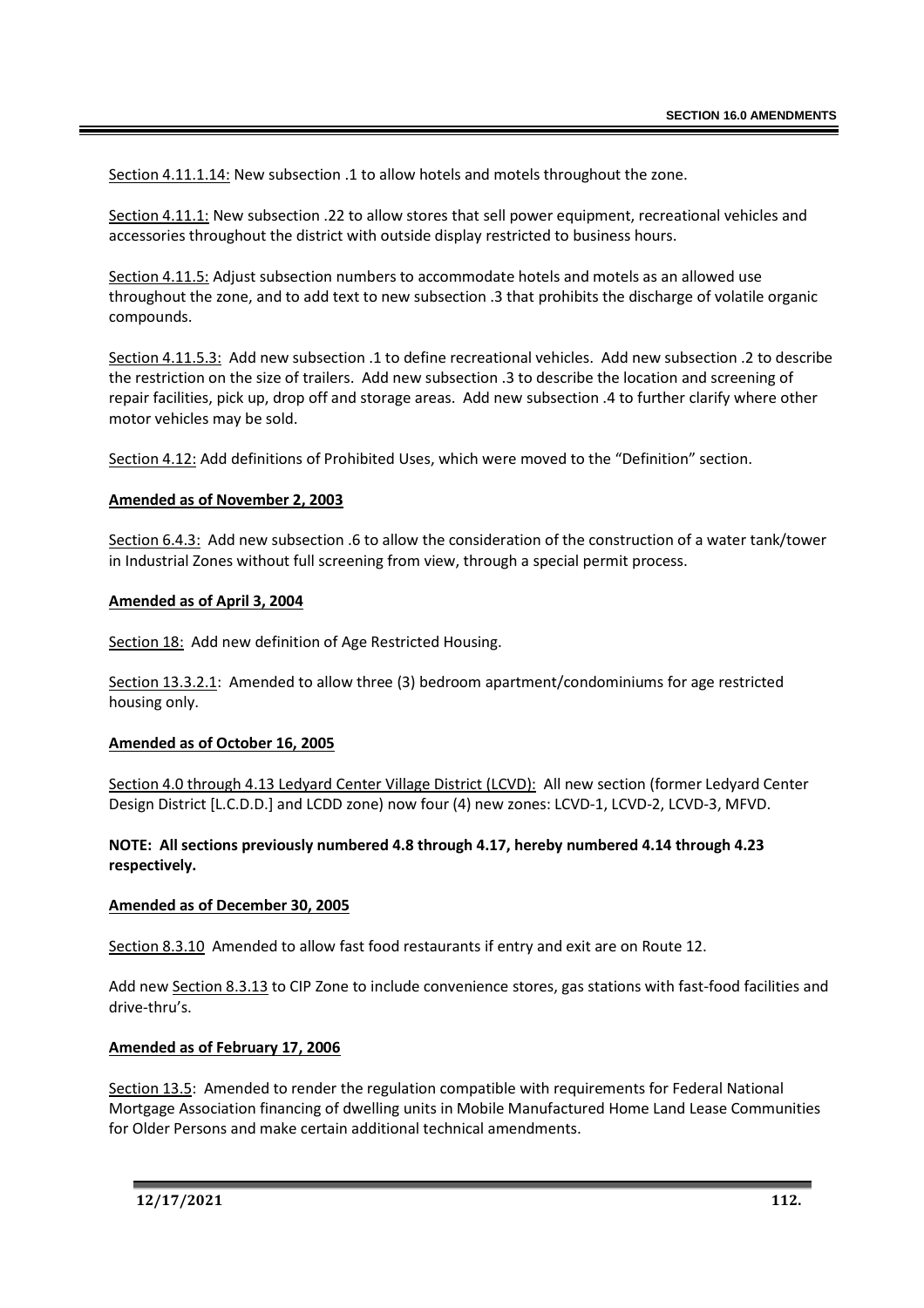### **Amended as of April 15, 2006**

Section 3.6: Deleted "Cluster Residential Developments" add new "Conservation Subdivision Developments."

**Amended as of August 5, 2006**

Section 3.7.1: Add new Section 3.7.1.6 to allow interior lots in a Conservation Subdivision not to comply with Sections 3.7.1.1 and 3.7.1.2.

## **Amended as of October 8, 2006**

Section 5.3 Add principle uses to the Resort Commercial District, and a change to Section 5.5.1.4 – building height. Also new definition "Resort Facility."

## **Amended as of February 3, 2007**

Corrections of Internal References, and a change to Section 13.5 to remove regulations that are governed by the State of Connecticut Building Code. Also new definition "Mobile Manufactured Home."

#### **Amended as of October 20, 2008**

Section 10.2.5 change to banner regulation and new regulation to add signage on municipal water towers.

## **Amended as of July 6, 2009**

New Section 8.7 Permitting interior lots in CIP Zones

#### **Amended as of January 28, 2010**

Section 17.2 amend entire section

#### **Amended as of September 1, 2010**

Section 13.3 Apartments/Condominiums

#### **Amended as of October 15, 2010**

Section 3.1.1 to allow one additional residential unit for farm employees on properties of 50 acres or more.

#### **Amended as of June 1, 2011**

(1) Section 12.3 Flood Protection regulations to incorporate changes required by FEMA and DEEP (includes updated flood maps).

#### **Amended as of January 11, 2012**

(1) Section 2.2 (Definitions) & Section 8.18 (Country Inn) to allow for (i) a restaurant, if part of a Country Inn, to be open to the general public; (ii) operated under its own name; (iii) the contracting out or leasing of the restaurant; and (iv) non-resident ownership of a Country Inn.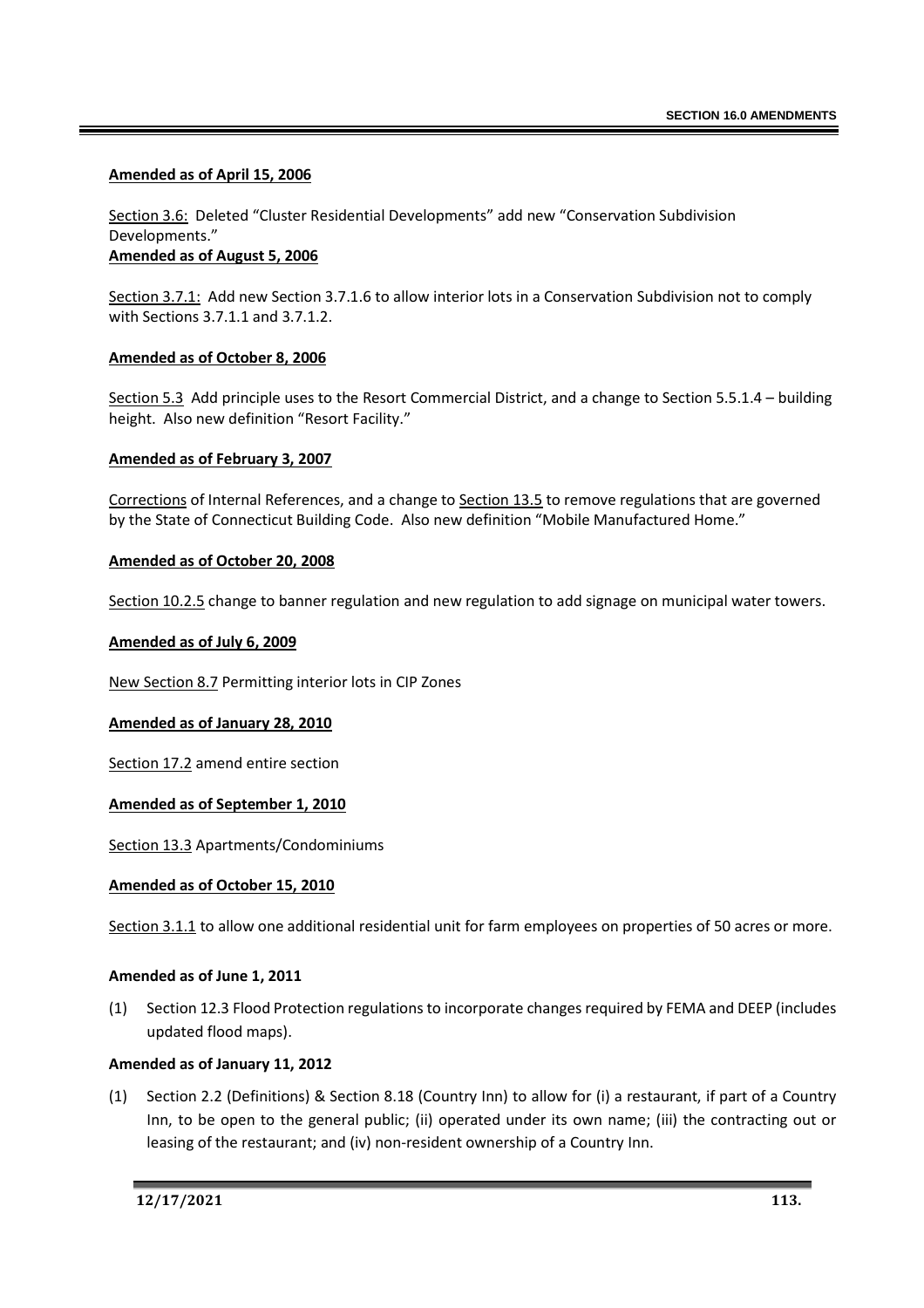#### **Amended as of October 18, 2012**

- (1) Sections 1.0 through Section 17.0 (Replacement of Ledyard Zoning Regulations)
- (2) Attachment A "Schedule of Permitted Uses" (New)
- (3) Attachment B "Area and Bulk Schedule" (New)
- (4) Attachment C "Parking Table" (New)
- (5) Attachment D "Design Guidelines" (New)

#### **Amended as of November 4, 2013**

(1) Section 13.1 B(2) Non-conforming Uses, Structures and Properties to allow the Planning and Zoning Commission to approve a non-conforming use to be changed to another non-conforming use.

#### **Amended as of January 1, 2015**

- (2) Attachment A "Schedule of Permitted Uses" Legend for RM-40 District removed "for older persons districts" and replaced with "(Overlay to underlying R-40 Districts)"
- (3) Section 4.3 Mobile Manufactured Home Land Lease Community (RM-40) added 4.3.B to allow R-40 uses in all areas marked RM-40 on the zoning map

#### **Amended as of June 1, 2015**

#### **8.11 Dwellings, Multiple Family (Apartments, Condominiums, Townhouses)**

- A. Apartment/Condominium complexes may consist of multiple buildings and shall not be permitted on lots of less than five acres.
- B. Density. The permitted density for an Apartment/Condominium complex shall be determined as follows:
	- (1) No public sewers: A maximum average density of four (4) bedrooms per acre.
	- (2) Public sewers: A maximum average density of eight (8) bedrooms per acre.
	- (3) Age restricted housing developments (with or without public sewers): A maximum average density of twelve (12) bedrooms per acre.
	- (4) Deleted
	- (5) No building shall contain more than eight (8) dwelling units except that a building may contain no more than thirty-two (32) dwelling units when the following criteria are met:
		- (a) At least fifty percent (50%) of the units are affordable housing, as defined in CGS §8-39a, with income and rent or sale price limits;
		- (b) Restrictions, consistent with CGS §8-39a, are recorded in the Land Records, maintaining the affordability for at least forty (40) years;
		- (c) Occupancy for units in the development requires at least one (1) person age fifty-five (55) or older, and no persons under age eighteen (18) or younger are permitted;
		- (d) Common spaces for socializing and gathering are provided in the building;
		- (e) The building is fully accessible to persons with disabilities, including installation of an elevator if on more than one (1) floor; and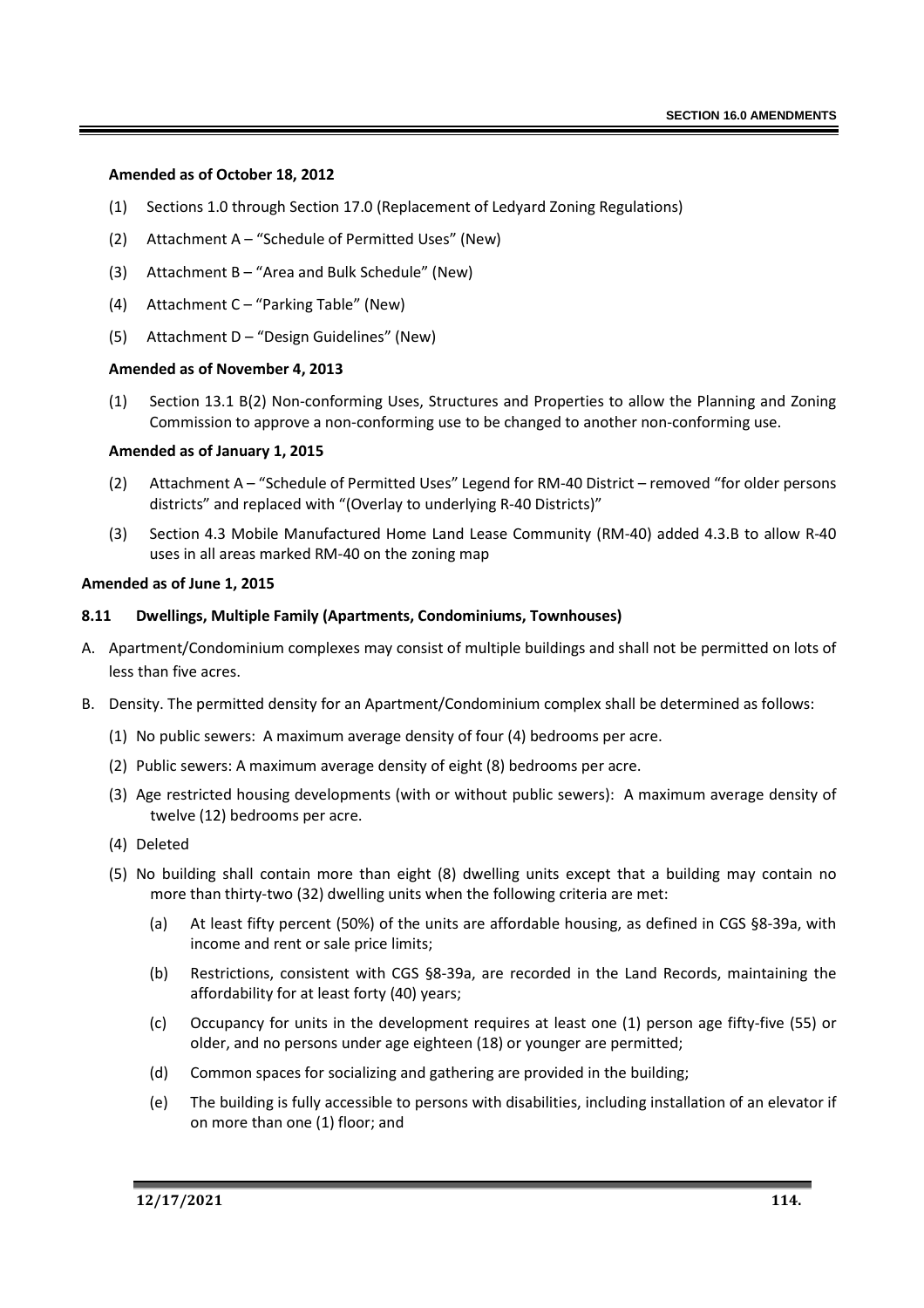- (f) Parking provided at a minimum rate of 1.25 spaces per dwelling unit, which shall take precedence over the minimum requirement in §10.0 of these regulations.
- C. Water and Sewer.

A community water system, or public water, shall be provided.

- D. Minimum floor size. One-bedroom units shall contain a minimum of 540 square feet, and two-bedroom or larger units shall contain a minimum of 750 square feet of habitable living area. Apartment and condominium units with zero (0) bedrooms are not permitted.
- E. Buffers:
	- (1) A suitable landscaped buffer strip not less than fifty (50) feet wide shall be provided along the parcel's boundary with any other lot or parcel unless such adjacent lot or parcel is already zoned for multi-family residential uses in which case the Commission may provide for a buffer strip of not less than twenty-five (25) feet from the adjacent boundary line.
	- (2) The amount of screening required for Apartments/Condominiums & Multifamily Developments, will be reviewed by the Commission, who will take into consideration existing topography and foliage, the structure's use, location, size and aesthetic impact on the adjoining properties, and the use of adjoining properties.
	- (3) All buffer areas shall be planted or preserved in a natural state in a mixture of evergreen and deciduous trees and shrubs and shall be maintained in proper order to protect adjacent properties and present a reasonably opaque, natural barrier to a minimum height of ten (10) feet.
	- (4) Buffer strips shall contain no parking areas or buildings. The Commission may allow other structures within the buffer area, such as wells, site utilities, recreation facilities, and drainage facilities. This determination will be made by the Commission, after evaluating existing and potential adjacent land uses, if it is satisfied that adequate screening is provided; and, in the Commission's opinion, the structure, its location, and/or its use will not adversely affect the buffering intent of the overall project.
	- (5) No building shall be erected within fifty (50) feet of a property line.
- F. Recreational Space
	- (1) For any multi-family housing development, an area equal to ten (10) percent of the total lot area shall be set aside as open space. Buffer strips may be included in the computation of open space. The Commission shall approve the location of recreational space
	- (2) The condition, size and shape shall be readily usable for recreational space purposes.
	- (3) Such areas shall be easily accessible and balanced in design and location to preclude grouping of recreational space into the extremities of the parcel except for good cause.
- G. Screening. deleted
- H. Off-street Parking. Off-street parking shall be provided as required by §10.0.
- I. The Commission may require the posting of a bond to assure completion of public improvements under the conditions noted in §15.6.
- J. Rooming and/or Boarding are not permitted within the apartments in a multi-family development.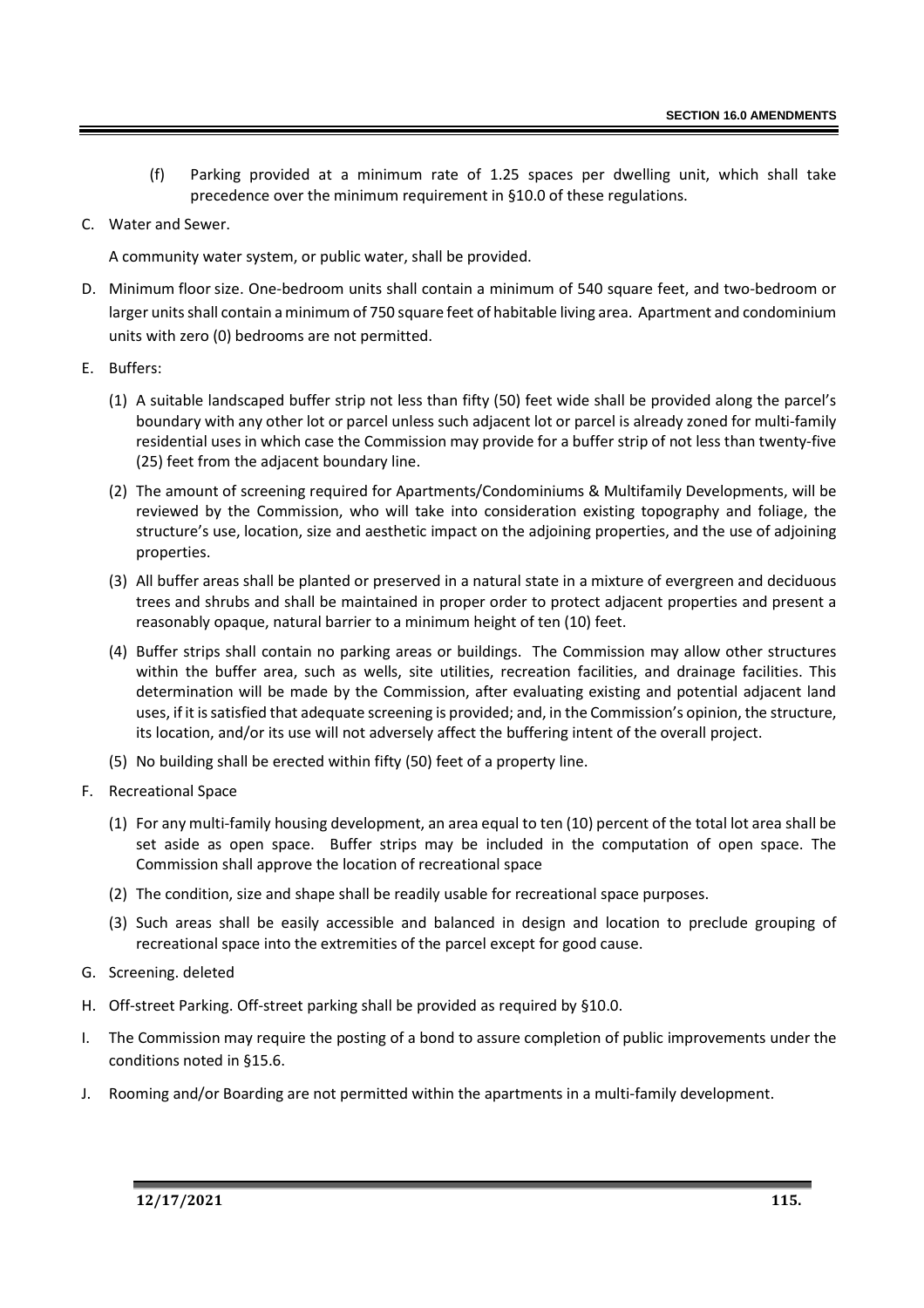# **Amend "Attachment A: Schedule of Permitted Uses" Effective: November 1, 2015**

Amend the Use Table by adding "public educational use (schools) permitted by Special Permit in R20, R40, R60, R80, GFDD1, GFDD2, LCVD1, LCVD2, LCVD3 zones"

And

"Note 47 Schools - Public: minimum lot size: 3 acres; building setback: 50 feet from the property line; parking setback: minimum 5 feet from the property line."

# **Amend "Attachment A: Schedule of Permitted Uses" Effective: November 1, 2015**

Add Recreation Facility Outdoor P(CR) as permitted in the CIP District with the Commission Review of the site plan

# **Amend "Attachment A: Schedule of Permitted Uses" Effective: April 4, 2016**

Make "Recreational Facility, Outdoor" Permitted by Special Permit in the LCVD 1,2,3 Zones.

## **Amend "Attachment A: Schedule of Permitted Uses" Effective: August 8, 2016**

Modify Note 47 to read minimum lot size 3 acres, building setback of 50 feet to the property line, parking setback 5 feet from the property line, **the Commission may approve a maximum building height of 65 feet**.

## **Amend Application PZ#4830, Effective September 1, 2017**

Amend Ledyard Zoning Regulations Section 2.0 Definitions, Section 8.0 Supplemental Regulations & Attachment A relating to Personal Services.

### **Amend Application PZ#4870 – Effective September 1, 2017**

Complete text of zoning regulations as proposed by "Ad Hoc" Committee, updated thru public hearing comments for Applications 4354 & 4540.

# **Amend Application PZC #4896 & #4923, effective April 1, 2018**

Comprehensive revision of the Town of Ledyard Zoning Regulations and Zoning Map.

# **Amend Application #4935, effective February 1, 2019**

Comprehensive revisions to Zoning Regulations, including text & map amendments.

Include Appendix "1" Design Guidelines and Zoning Map Amendments, including Zoning Map Properties List.

Clerical revisions, i.e., spelling, grammar, formatting only.

#### **Amended as of March 9, 2020**

PZ#19-04RC – Zoning Regulation change to add Section 4.13 (Technology Park District) to the Ledyard Zoning Regulations

- 1. Sec. 4.13.1.2, Line 6 Add the words "at the Commission's sole discretion" after the words "Notwithstanding the foregoing, any substantial and material change."
- 2. Sec. 4.13.1.2, Line 10 Substitute the word "approved" for the word "enacted" and the word "replace" for "supersede."
- 3. Sec. 4.13.1.2, Line 11 Add the word "future" after the words "pre-existing zoning."